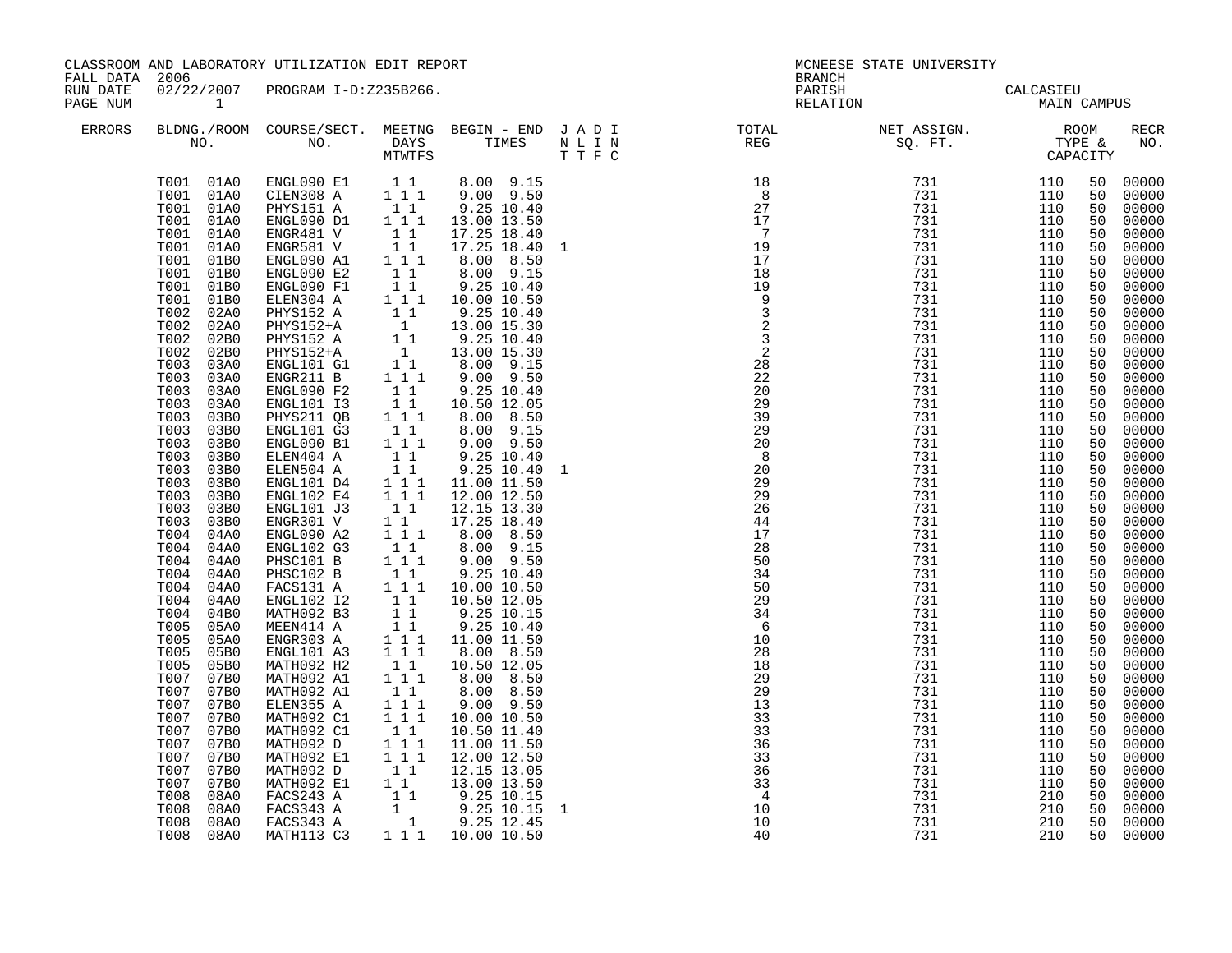| FALL DATA 2006         |                                                                                                                                                                                                                                                                                                                                                                                                                                                                       | CLASSROOM AND LABORATORY UTILIZATION EDIT REPORT                                                                                                                                                                                                                                                                                                                                                                                                                                                                                                                                                                                                                                                                                                                    |                                                                                                                                                                                                                                                                                                                    |                                                                                                                                                                                                                                                                                                                                                                                                                                                                                                                                                                                                                                                      | <b>BRANCH</b>                                                                                                                                                                                                                                                                                                                                                                                                                                  | MCNEESE STATE UNIVERSITY                 |               |                                                                                                                                                    |                                                                                                                                                                                                                                                                                                                             |
|------------------------|-----------------------------------------------------------------------------------------------------------------------------------------------------------------------------------------------------------------------------------------------------------------------------------------------------------------------------------------------------------------------------------------------------------------------------------------------------------------------|---------------------------------------------------------------------------------------------------------------------------------------------------------------------------------------------------------------------------------------------------------------------------------------------------------------------------------------------------------------------------------------------------------------------------------------------------------------------------------------------------------------------------------------------------------------------------------------------------------------------------------------------------------------------------------------------------------------------------------------------------------------------|--------------------------------------------------------------------------------------------------------------------------------------------------------------------------------------------------------------------------------------------------------------------------------------------------------------------|------------------------------------------------------------------------------------------------------------------------------------------------------------------------------------------------------------------------------------------------------------------------------------------------------------------------------------------------------------------------------------------------------------------------------------------------------------------------------------------------------------------------------------------------------------------------------------------------------------------------------------------------------|------------------------------------------------------------------------------------------------------------------------------------------------------------------------------------------------------------------------------------------------------------------------------------------------------------------------------------------------------------------------------------------------------------------------------------------------|------------------------------------------|---------------|----------------------------------------------------------------------------------------------------------------------------------------------------|-----------------------------------------------------------------------------------------------------------------------------------------------------------------------------------------------------------------------------------------------------------------------------------------------------------------------------|
| RUN DATE<br>PAGE NUM   | $\overline{\mathbf{c}}$                                                                                                                                                                                                                                                                                                                                                                                                                                               | 02/22/2007 PROGRAM I-D:Z235B266.                                                                                                                                                                                                                                                                                                                                                                                                                                                                                                                                                                                                                                                                                                                                    |                                                                                                                                                                                                                                                                                                                    |                                                                                                                                                                                                                                                                                                                                                                                                                                                                                                                                                                                                                                                      |                                                                                                                                                                                                                                                                                                                                                                                                                                                | PARISH CALCASIEU<br>RELATION MAIN CAMPUS |               |                                                                                                                                                    |                                                                                                                                                                                                                                                                                                                             |
| ERRORS                 |                                                                                                                                                                                                                                                                                                                                                                                                                                                                       |                                                                                                                                                                                                                                                                                                                                                                                                                                                                                                                                                                                                                                                                                                                                                                     |                                                                                                                                                                                                                                                                                                                    |                                                                                                                                                                                                                                                                                                                                                                                                                                                                                                                                                                                                                                                      | $\begin{tabular}{lllllllllllllllllllll} \textsc{BLONG.} \textsc{F100M.} & \textsc{COURSE/SECT.} & \textsc{METNG.} & \textsc{BEGIN - END.} & \textsc{J A D I} & \textsc{DTATM E} & \textsc{NET ASSIGN.} & \textsc{ROOM} \\ \textsc{NO.} & \textsc{NO.} & \textsc{DAYS} & \textsc{TIMES} & \textsc{N L I N} & \textsc{REG} & \textsc{SEG} & \textsc{ST.} & \textsc{STF.} & \textsc{CTPACITY} \\ & \textsc{MTVTFS} & \textsc{T T F C} & \textsc{$ |                                          |               |                                                                                                                                                    | <b>RECR</b><br>NO.                                                                                                                                                                                                                                                                                                          |
| 8                      | T008<br>08B0<br>T008<br>08B0<br>T008<br>08B0<br>T008<br>08B0<br>T008<br>08B0<br>T009<br>09A0<br>T009<br>09A0<br>T009<br>09A0<br>T009<br>09B0<br>T009<br>09B0<br>T009<br>09B0<br>T009<br>09B0<br>T009<br>09B0<br>T009<br>09B0<br>T009<br>09B0<br>T009<br>09B0<br>T009<br>09B0<br>T010<br>010B<br>T010<br>010B<br>T010<br>010B<br>T010<br>010B<br>T010 010B<br>T010 010B<br>0101 0102A THEA400 A<br>0101<br>0102A<br>0101 0102A<br>0101 0102A<br>0101 0103<br>0101 0103 | $\begin{tabular}{ccccc} T008 & 08A0 & FACS243 A & 11\\ T008 & 08A0 & FACS343 A & 1\\ T008 & 08A0 & ENGR490 C & 1111\\ T008 & 08B0 & ENGL090 B2 & 111 \end{tabular}$<br>CIEN310 A<br>ENGL101 C5<br>ENGR490 A<br>ENGR490 B<br>ENGR490 D<br>MATH092 B3<br>MATH092 H2<br>ENGL102 I1<br>MATH092 A2<br>MATH092 A2<br>MATH092 B1<br>MATH092 B1<br>MATH092 C2<br>MATH092 C2<br>MATH092 E2<br>MATH092 E2<br>FACS131 V<br>ENGL102 A2<br>MATH092 B2<br>MATH092 B2<br>ENGL101 C4<br>ELEN610 A<br>FACS321 A<br>FACS321 A 1 1 13.00 14.15<br>THEA400 A<br>THEA400 A<br>THEA400 A<br>THEA579 A<br>THEA579 A<br>TRPT202 A 1 9.00 10.00<br>TRPT101 A 1 9.30 10.00<br>TRPT101 A 1 10.30 11.30<br>TRPT301 A 1 10.30 11.30<br>TRPT303 A 1 11.00 12.00<br>TRPT101 A 1 11.00<br>THEA579 A | $\overline{1}$<br>$\overline{1}$ $\overline{1}$ $\overline{1}$<br>$1 1 1$<br>$\overline{1}$ $\overline{1}$ $\overline{1}$<br>$1 1 1$<br>$\begin{bmatrix} 1 & 1 & 1 \\ 1 & 1 & 1 \\ 1 & 1 & 1 \end{bmatrix}$<br>$1\quad1$<br>$1 \quad 1 \quad 1$<br>$1\quad1$<br>$1\quad1$<br>$\begin{bmatrix} 1 & 1 \end{bmatrix}$ | 10.15 12.05<br>10.15 12.05 1<br>12.00 12.50<br>9.00 9.50<br>9.25 12.05<br>1 1 1 10.00 10.50<br>12.00 12.50<br>12.00 12.50<br>12.00 12.50<br>$9.00$ $9.50$<br>$\begin{array}{ccc} \bar{1}\ \bar{1} & 10.00\ 10.50\ 1 & 10.50\ 12.05 \end{array}$<br>8.00 8.50<br>8.00 8.50<br>$9.00$ $9.50$<br>9.25 10.15<br>10.00 10.50<br>10.50 11.40<br>1 1 1 1 1 2.00 1 2.50<br>13.00 13.50<br>$\begin{array}{cccc} 1 & 17.25 & 20.05 \\ 1 & 17.25 & 20.05 \\ 1 & 1 & 8.00 & 8.50 \\ 1 & 1 & 9.00 & 9.50 \end{array}$<br>9.00 9.50<br>9.25 10.15<br>$\begin{array}{rrrr} 1 & 1 & 1 & 10.00 & 10.50 \\ 1 & 1 & 10.50 & 12.05 \\ 1 & 1 & 13.00 & 14.15 \end{array}$ |                                                                                                                                                                                                                                                                                                                                                                                                                                                |                                          |               | 50<br>50<br>50<br>50<br>50<br>50<br>50<br>50<br>50<br>50<br>50<br>50<br>50<br>50<br>50<br>50<br>50<br>50<br>50<br>50<br>50<br>50<br>50<br>50<br>50 | 00000<br>00000<br>00000<br>00000<br>00000<br>00000<br>00000<br>00000<br>00000<br>00000<br>00000<br>00000<br>00000<br>00000<br>00000<br>$00000$<br>$00000$<br>00000<br>00000<br>00000<br>00000<br>00000<br>00000<br>00000<br>50 00000<br>00000<br>50 00000<br>1 00000<br>1 00000<br>1 00000<br>1 00000<br>1 00000<br>1 00000 |
| 8<br>8<br>8            | 0101<br>0103<br>0101 0103<br>0101 0103<br>0101<br>0103<br>0101 0103                                                                                                                                                                                                                                                                                                                                                                                                   |                                                                                                                                                                                                                                                                                                                                                                                                                                                                                                                                                                                                                                                                                                                                                                     |                                                                                                                                                                                                                                                                                                                    |                                                                                                                                                                                                                                                                                                                                                                                                                                                                                                                                                                                                                                                      |                                                                                                                                                                                                                                                                                                                                                                                                                                                |                                          |               |                                                                                                                                                    | 1 00000<br>1 00000<br>1 00000<br>1 00000<br>1 00000                                                                                                                                                                                                                                                                         |
| 8<br>8<br>$\mathsf{R}$ | 0101 0103<br>0101 0103<br>0101<br>0103<br>0101 0103<br>0101 0105<br>0101 0105<br>0101 0105<br>0101 0105<br>0101 0105                                                                                                                                                                                                                                                                                                                                                  | MUSC121 Q<br>PIAN215 A<br>PIAN115 B<br>PIAN115 A                                                                                                                                                                                                                                                                                                                                                                                                                                                                                                                                                                                                                                                                                                                    | $\begin{bmatrix} 1 & 1 \\ 1 & 1 \end{bmatrix}$<br>$\begin{bmatrix} 1 \\ 1 \\ 1 \end{bmatrix}$                                                                                                                                                                                                                      | $8.00$ $9.15$<br>$9.00$ $9.50$<br>9.25 10.15<br>10.00 10.50                                                                                                                                                                                                                                                                                                                                                                                                                                                                                                                                                                                          |                                                                                                                                                                                                                                                                                                                                                                                                                                                |                                          |               | 17<br>17<br>17<br>17                                                                                                                               | 1 00000<br>1 00000<br>$\begin{bmatrix} 1 & 00000 \\ 1 & 00000 \end{bmatrix}$<br>17 00000<br>17 00000<br>$00000$<br>$00000$<br>$00000$                                                                                                                                                                                       |
|                        | 0101 0105<br>0101<br>0105<br>0101 0105                                                                                                                                                                                                                                                                                                                                                                                                                                | MUSC121 D<br>PIAN301 A<br>MUSC121 B                                                                                                                                                                                                                                                                                                                                                                                                                                                                                                                                                                                                                                                                                                                                 |                                                                                                                                                                                                                                                                                                                    | $\begin{bmatrix} 1 & 1 & 10.50 & 12.05 \\ 1 & 10.50 & 12.05 \\ 1 & 11.00 & 12.00 & 1 \end{bmatrix}$<br>1 1 1 1 1 1 2 0 1 2 5 0                                                                                                                                                                                                                                                                                                                                                                                                                                                                                                                       |                                                                                                                                                                                                                                                                                                                                                                                                                                                |                                          | 2.10 17 00000 | $\overline{17}$<br>17                                                                                                                              | 00000<br>00000<br>00000                                                                                                                                                                                                                                                                                                     |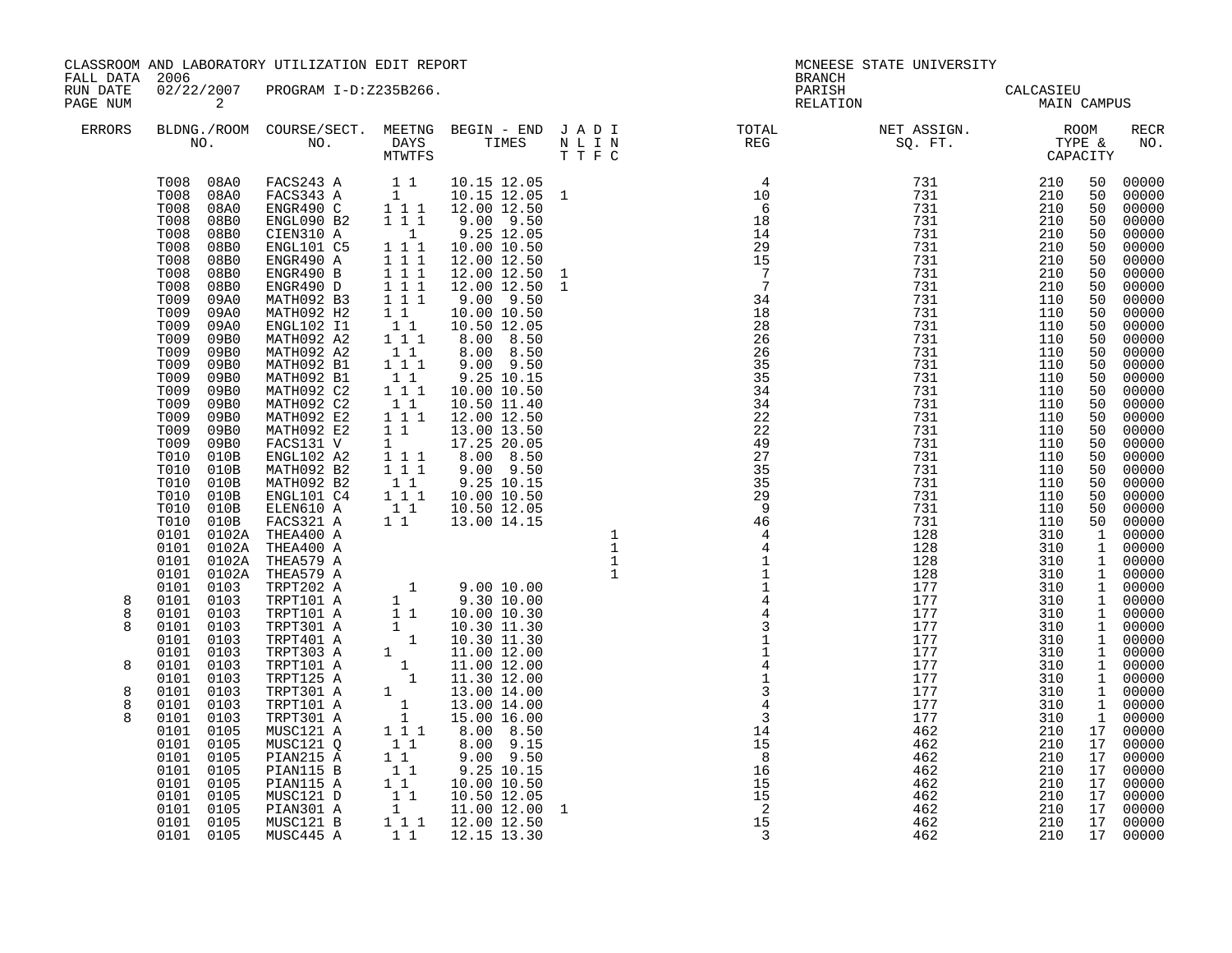| FALL DATA 2006       |                          | CLASSROOM AND LABORATORY UTILIZATION EDIT REPORT |  | <b>BRANCH</b> | MCNEESE STATE UNIVERSITY                 |     |             |
|----------------------|--------------------------|--------------------------------------------------|--|---------------|------------------------------------------|-----|-------------|
| RUN DATE<br>PAGE NUM | $\overline{\phantom{a}}$ | 02/22/2007 PROGRAM I-D:Z235B266.                 |  |               | PARISH CALCASIEU<br>RELATION MAIN CAMPUS |     |             |
| ERRORS               |                          |                                                  |  |               |                                          |     | RECR<br>NO. |
| 8<br>8<br>8          |                          |                                                  |  |               |                                          |     |             |
| 8<br>8<br>8<br>8     |                          |                                                  |  |               |                                          |     |             |
|                      |                          |                                                  |  |               |                                          | 210 |             |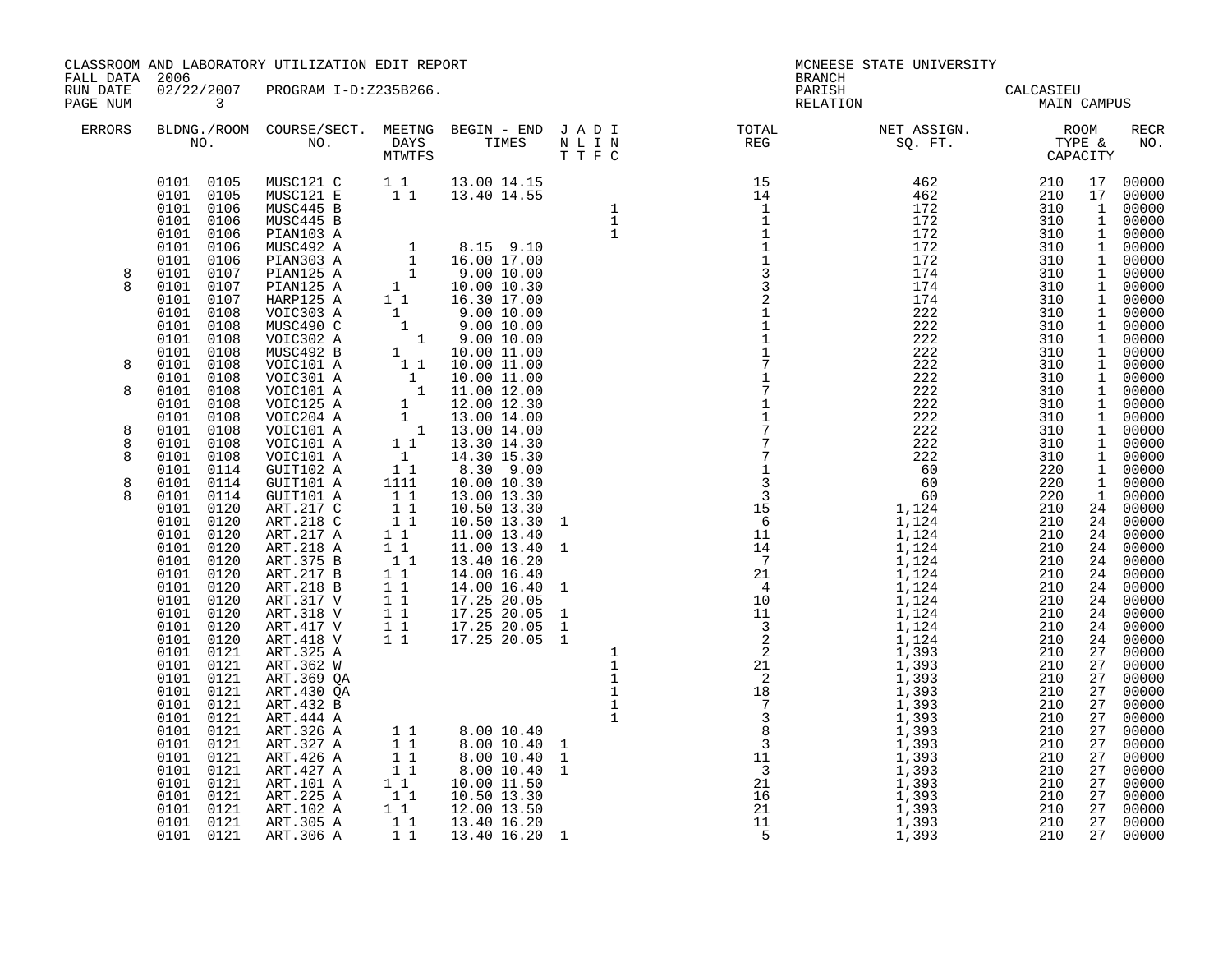CLASSROOM AND LABORATORY UTILIZATION EDIT REPORT NEWSLAMING STATE ON MCNEESE STATE UNIVERSITY

FALL DATA 2006 BRANCH

RUN DATE 02/22/2007 PROGRAM I-D:Z235B266.<br>PAGENUM 4 RELATION MAIN (MAIN)

| PAGE NUM      |                                                                                                                              |                                                                                                           |           |               |                                                                                                                                    |     |     |    |       |
|---------------|------------------------------------------------------------------------------------------------------------------------------|-----------------------------------------------------------------------------------------------------------|-----------|---------------|------------------------------------------------------------------------------------------------------------------------------------|-----|-----|----|-------|
| <b>ERRORS</b> |                                                                                                                              |                                                                                                           |           |               | BLDNG./ROOM COURSE/SECT. MEETNG BEGIN - END JADI TOTAL MET ASSIGN. MET ASSIGN. ROOM ROOM NO. DAYS TIMES NLIN REG REG SQ.FT. TYPE & |     |     |    |       |
|               | 0101 0121<br>0101 0121<br>0101 0121<br>0101<br>0121<br>0101<br>0121<br>0101<br>0122<br>0101<br>0122<br>0101<br>0122          | ART.405 A<br>ART.406 A<br>ART.101 B<br>ARED413 U<br>ARED334 U<br>ART. 432 QD<br>ART. 432 QF<br>ART.433 QD |           |               |                                                                                                                                    |     |     |    |       |
| 8             | 0101<br>0122<br>0122<br>0101<br>0101<br>0122<br>0101<br>0122<br>0101<br>0122<br>0101<br>0122<br>0101<br>0122<br>0101<br>0124 | ART.211 A<br>ART.337 A<br>ART.338 A<br>ART.311 A<br>ART.312 A<br>ART.411 A<br>ART.412 A<br>ART.435 A      |           |               |                                                                                                                                    |     |     |    |       |
|               | 0126<br>0101<br>0101<br>0126<br>0101<br>0126<br>0101<br>0126<br>0101<br>0126<br>0101<br>0126<br>0101<br>0129<br>0101<br>0129 | ART.432 QE<br>ART.323 A<br>ART.423 A<br>ART.375 A<br>ART.223 V<br>ART.224 V<br>ART. 432 QC<br>ART. 433 QC |           |               |                                                                                                                                    |     |     |    |       |
|               | 0101<br>0129<br>0101<br>0129<br>0129<br>0101<br>0101<br>0129<br>0101<br>0129<br>0129<br>0101<br>0101<br>0130                 | ART.328 A<br>ART.329 A<br>ART.428 A<br>ART.429 A<br>ART.228 B<br>ART.228 A<br>ART.432 QH                  |           |               |                                                                                                                                    |     |     |    |       |
|               | 0101<br>0130<br>0101<br>0130<br>0101<br>0130<br>0130<br>0101<br>0101<br>0130<br>0101<br>0130<br>0101<br>0130                 | ART.245 A<br>ART.245 B<br>ART.345 A<br>ART.346 A<br>ART.445 A<br>ART.446 A<br>ART.245 V                   |           |               |                                                                                                                                    |     |     |    |       |
|               | 0101<br>0132<br>0132<br>0101<br>0101<br>0132<br>0101<br>0132<br>0132<br>0101<br>0101<br>0132<br>0101<br>0132<br>0101<br>0132 | THEA395 A<br>THEA474 Q<br>THEA574 Q<br>THEA395 A<br>THEA395 A<br>FACS462 A<br>THEA162 A<br>MUED325 A      |           |               |                                                                                                                                    |     |     |    |       |
|               | 0101<br>0132<br>0101<br>0132<br>0101<br>0132<br>0101 0132<br>0101 0132                                                       | MUED325 A<br>THEA472 A<br>THEA572 A<br>THEA474 Q<br>THEA574 Q                                             | $1\quad1$ | 13.00 14.15 1 | $\mathbf{1}$                                                                                                                       | 569 | 110 | 28 | 00000 |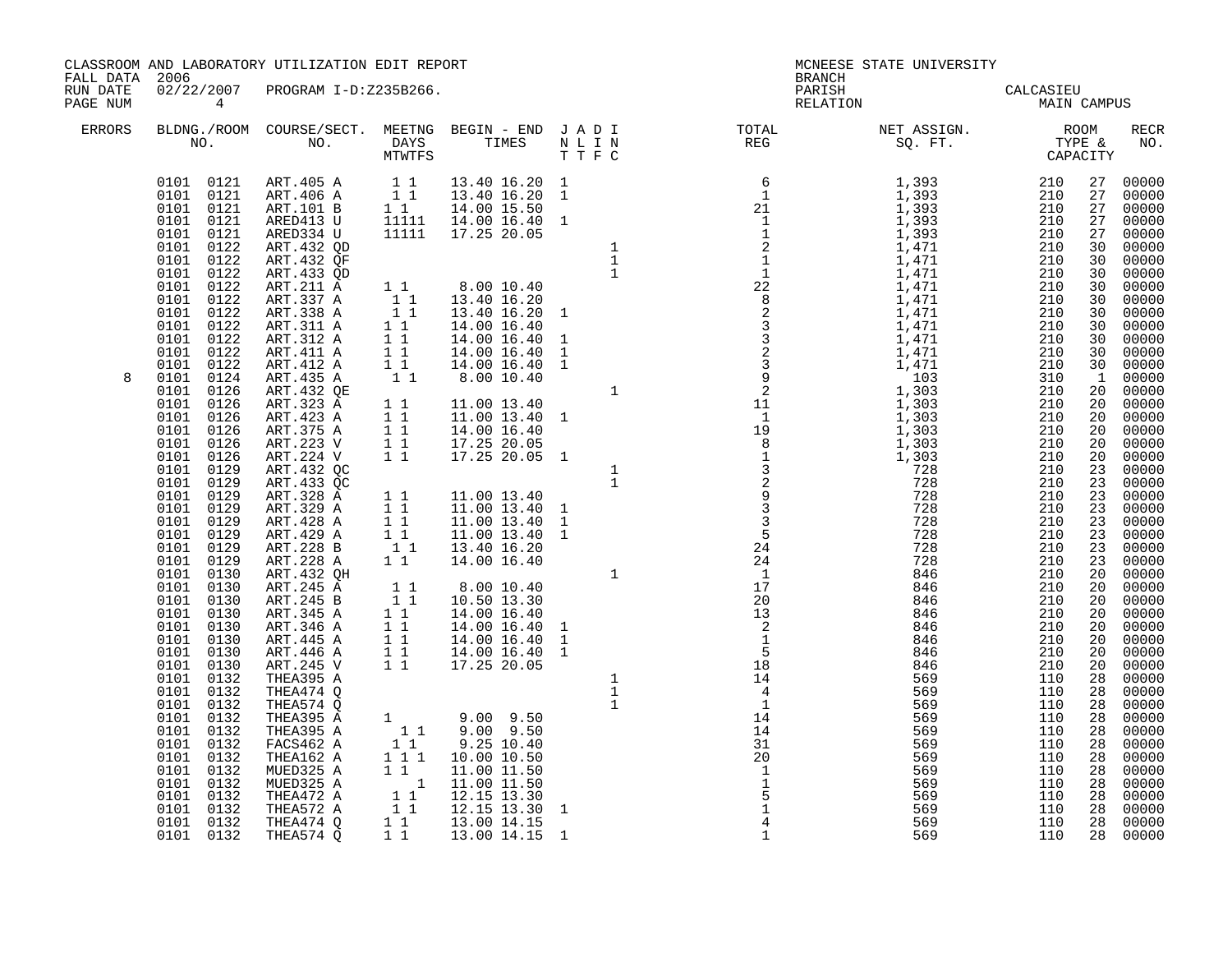| FALL DATA 2006       |                                                                                                                                                                                                                                                                                                                                                                                                                                                                                                                                                                                                                                       | CLASSROOM AND LABORATORY UTILIZATION EDIT REPORT                                                                                                                                                                                                                                                                                                                                                                                                                                                                                                                                                                                                                                      |                                                                                             |                                                                                                                                                                                                                                                                                                                                       |                                                | <b>BRANCH</b>                                                                                                                                                                                                                                                                             | MCNEESE STATE UNIVERSITY                                                                                                                                                                                                                                                                                                                                                                                                                                                                           |                                                                                                                            |                                                                                                                                                                                                                |
|----------------------|---------------------------------------------------------------------------------------------------------------------------------------------------------------------------------------------------------------------------------------------------------------------------------------------------------------------------------------------------------------------------------------------------------------------------------------------------------------------------------------------------------------------------------------------------------------------------------------------------------------------------------------|---------------------------------------------------------------------------------------------------------------------------------------------------------------------------------------------------------------------------------------------------------------------------------------------------------------------------------------------------------------------------------------------------------------------------------------------------------------------------------------------------------------------------------------------------------------------------------------------------------------------------------------------------------------------------------------|---------------------------------------------------------------------------------------------|---------------------------------------------------------------------------------------------------------------------------------------------------------------------------------------------------------------------------------------------------------------------------------------------------------------------------------------|------------------------------------------------|-------------------------------------------------------------------------------------------------------------------------------------------------------------------------------------------------------------------------------------------------------------------------------------------|----------------------------------------------------------------------------------------------------------------------------------------------------------------------------------------------------------------------------------------------------------------------------------------------------------------------------------------------------------------------------------------------------------------------------------------------------------------------------------------------------|----------------------------------------------------------------------------------------------------------------------------|----------------------------------------------------------------------------------------------------------------------------------------------------------------------------------------------------------------|
| RUN DATE<br>PAGE NUM | 5 <sub>5</sub>                                                                                                                                                                                                                                                                                                                                                                                                                                                                                                                                                                                                                        | 02/22/2007 PROGRAM I-D:Z235B266.                                                                                                                                                                                                                                                                                                                                                                                                                                                                                                                                                                                                                                                      |                                                                                             |                                                                                                                                                                                                                                                                                                                                       |                                                |                                                                                                                                                                                                                                                                                           | PARISH CALCASIEU<br>RELATION MAIN CAMPUS                                                                                                                                                                                                                                                                                                                                                                                                                                                           |                                                                                                                            |                                                                                                                                                                                                                |
| ERRORS               |                                                                                                                                                                                                                                                                                                                                                                                                                                                                                                                                                                                                                                       |                                                                                                                                                                                                                                                                                                                                                                                                                                                                                                                                                                                                                                                                                       |                                                                                             |                                                                                                                                                                                                                                                                                                                                       |                                                |                                                                                                                                                                                                                                                                                           | BLDNG./ROOM COURSE/SECT. MEETNG BEGIN – END JADI TOTAL NET ASSIGN. NET ASSIGN. ROOM ROOM COURSE WE BEGIN – END JADI TOTAL TOTAL NET ASSIGN. THE & CAPACITY NO. THE SUMPRES THE THE C                                                                                                                                                                                                                                                                                                               |                                                                                                                            | RECR<br>NO.                                                                                                                                                                                                    |
| 8<br>8<br>8<br>8     | 0101 0133<br>0101 0133<br>0101 0133<br>0101 0133<br>0101 0133<br>0101 0133<br>0101 0133<br>0101 0133<br>0101 0133<br>0101 0136<br>0101 0136<br>0101 0136<br>0101 0136<br>0101 0136<br>0101 0141<br>0101 0141<br>0101 0141<br>0101 0141<br>0101 0141<br>0101 0141<br>0101 0141<br>0101 0141<br>0101 0201<br>0101 0201<br>0101 0201<br>0101 0201<br>0101 0201<br>0101 0201<br>0101 0201<br>0101 0201<br>0101 0202<br>0101<br>0202<br>0101 0202<br>0101<br>0202<br>0101 0203<br>0101 0203<br>0101 0204<br>0101 0204<br>0101 0204<br>0101 0204<br>0101 0204<br>0101 0204<br>0101 0204<br>0101 0204<br>0101 0204<br>0101 0204<br>0101 0204 | $\begin{tabular}{cccccc} 0101 & 0132 & THEA101 & & & & & 1 & 13.00 & 14.15 \\ 0101 & 0132 & THEA271 & A & & & & 15.05 & 15.55 \\ 0101 & 0132 & THEA271 & A & & & & 15.55 & 16.45 \\ 0101 & 0133 & ENGL101 & A2 & & 1 & 1 & 8.00 & 8.50 \\ \end{tabular}$<br>ART.105 B 1 1 10.50 12.40<br>ART.105 B 1 1 11.00 12.50<br>MUSC205 V 1 17.25 19.05<br>MUSC205 V 1 19.05 20.05<br>VOIC301 B 1 9.30 10.30<br>VOIC302 B 1 10.00 11.00<br>VOIC202 B 1 11.00 12.00<br>VOIC403 B 1 11.00 12.00<br>STRS101 A 1 11.00 1<br>STBS101 A<br>PIAN101 A<br>MUSC101LA1<br>MUSC101 Q<br>MUSC101 Q<br>MUSC413 A<br>MUSC101LA3<br>MUSC417 A<br>MUSC487 A<br>MUSC587 A<br>MUSC487 A<br>MUSC587 A<br>MUSC495 A | $\begin{array}{rrrr} & & & 1 \\ & & 1 & 1 \\ & & 1 & 1 \\ & & & 1 \end{array}$<br>$1\quad1$ | $\begin{array}{cccc} & 1 & 9.00 & 10.00 \\ 1 & 1 & 8.25 & 9.15 \\ 1 & 1 & 9.00 & 9.50 \\ \end{array}$<br>9.00 9.50<br>9.25 10.15<br>10.50 11.40<br>11.00 11.50<br>$\begin{array}{rrrr} 1 & 1 & 12.00 & 12.50 \ 1 & 1 & 12.00 & 12.50 \ 1 & 1 & 12.15 & 13.30 \ 1 & 1 & 12.15 & 13.30 \ \end{array}$<br>12.00 12.50<br>1 1 13.00 14.15 | $\mathbf{1}$<br>$\mathbf{1}$<br>$\overline{1}$ | $\begin{array}{r} 28 \\ 23 \\ 4 \\ 4 \\ 1 \\ 1 \\ 1 \\ 1 \\ \end{array}$<br>$\mathbf{1}$<br>$1\overline{4}$<br>$\begin{array}{c}\n 16 \\  16 \\  16\n \end{array}$<br>$\overline{\phantom{0}}^2$<br>13<br>$\overline{4}$<br>39<br>$\begin{array}{c}\n 2 \\  39 \\  2\n \end{array}$<br>21 | $\begin{array}{l} \mbox{min111} \text{A} & \mbox{matrix 1} \text{A} & \mbox{matrix 2} \text{A} & \mbox{matrix 3} \text{A} & \mbox{matrix 4} \text{A} \\ \mbox{min211} \text{A} & 1 & 11 & 10 & 14 & 15 & 15 & 15 & 15 & 15 \\ \mbox{min212} \text{A} & 1 & 1 & 15 & 15 & 15 & 15 & 15 \\ \mbox{min212} \text{A} & 1 & 1 & 15 & 15 & 15 & 15 & 15 \\ \mbox{min212} \$<br>880<br>237<br>237<br>237<br>237<br>274<br>274<br>294<br>294<br>294<br>294<br>294<br>294<br>294<br>294<br>294<br>294<br>294 | 110<br>310<br>310<br>310<br>310<br>310<br>310<br>110<br>110<br>110<br>110<br>110<br>110<br>110<br>110<br>110<br>110<br>110 | 26 00000<br>1 00000<br>1 00000<br>1 00000<br>1 00000<br>1 00000<br>1 00000<br>15 00000<br>15 00000<br>15 00000<br>15 00000<br>15 00000<br>15 00000<br>15 00000<br>15 00000<br>15 00000<br>15 00000<br>15 00000 |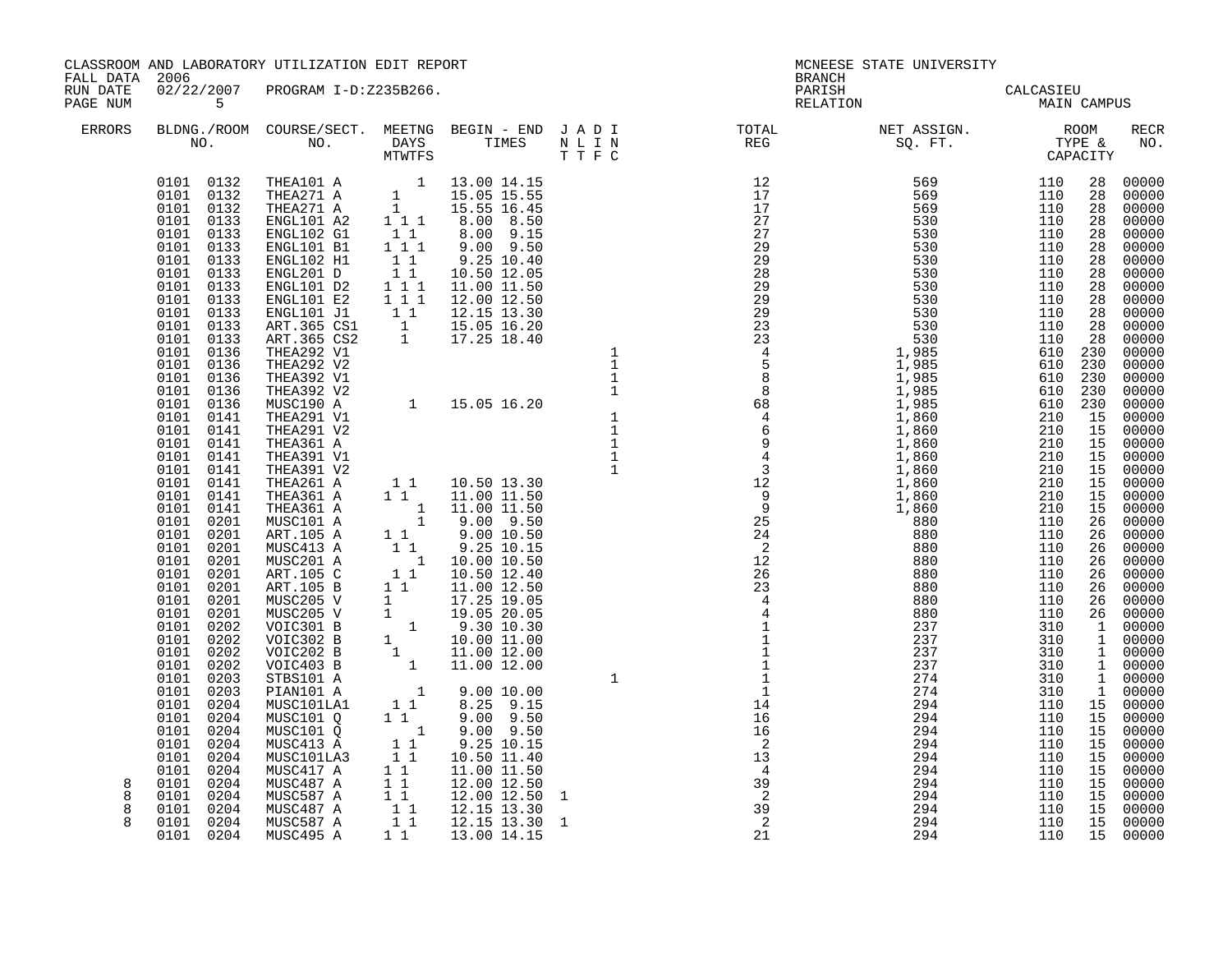| FALL DATA 2006       |                                                                                                                                                                                                                                                                                                                                                                                                                                                                                                                                                                                                                                                                                                                                                                 | CLASSROOM AND LABORATORY UTILIZATION EDIT REPORT                                                                                                                                                                                                                                                                                                                                                                                                                                                                                                                                                                                                                                                                                                      |                                                                                                                                                                                         |                                                                                                                                                                                                                                                                                                                                                                                                                                                                                                                                                                                                                                                                                                                                                                                                                                                                     |     | <b>BRANCH</b> | MCNEESE STATE UNIVERSITY                 |             |             |
|----------------------|-----------------------------------------------------------------------------------------------------------------------------------------------------------------------------------------------------------------------------------------------------------------------------------------------------------------------------------------------------------------------------------------------------------------------------------------------------------------------------------------------------------------------------------------------------------------------------------------------------------------------------------------------------------------------------------------------------------------------------------------------------------------|-------------------------------------------------------------------------------------------------------------------------------------------------------------------------------------------------------------------------------------------------------------------------------------------------------------------------------------------------------------------------------------------------------------------------------------------------------------------------------------------------------------------------------------------------------------------------------------------------------------------------------------------------------------------------------------------------------------------------------------------------------|-----------------------------------------------------------------------------------------------------------------------------------------------------------------------------------------|---------------------------------------------------------------------------------------------------------------------------------------------------------------------------------------------------------------------------------------------------------------------------------------------------------------------------------------------------------------------------------------------------------------------------------------------------------------------------------------------------------------------------------------------------------------------------------------------------------------------------------------------------------------------------------------------------------------------------------------------------------------------------------------------------------------------------------------------------------------------|-----|---------------|------------------------------------------|-------------|-------------|
| RUN DATE<br>PAGE NUM | $6\overline{6}$                                                                                                                                                                                                                                                                                                                                                                                                                                                                                                                                                                                                                                                                                                                                                 | 02/22/2007 PROGRAM I-D:Z235B266.                                                                                                                                                                                                                                                                                                                                                                                                                                                                                                                                                                                                                                                                                                                      |                                                                                                                                                                                         |                                                                                                                                                                                                                                                                                                                                                                                                                                                                                                                                                                                                                                                                                                                                                                                                                                                                     |     |               | PARISH CALCASIEU<br>RELATION MAIN CAMPUS |             |             |
| <b>ERRORS</b>        |                                                                                                                                                                                                                                                                                                                                                                                                                                                                                                                                                                                                                                                                                                                                                                 |                                                                                                                                                                                                                                                                                                                                                                                                                                                                                                                                                                                                                                                                                                                                                       |                                                                                                                                                                                         |                                                                                                                                                                                                                                                                                                                                                                                                                                                                                                                                                                                                                                                                                                                                                                                                                                                                     |     |               |                                          |             | RECR<br>NO. |
|                      | 0101 0204<br>0101 0204<br>0101 0204<br>0101 0205<br>0101 0205<br>0101<br>0205<br>0101 0205<br>0101 0205<br>0101 0205<br>0101 0205<br>0101 0205<br>0101 0205<br>0101 0205<br>0101 0205<br>$\begin{array}{cc} 0101 & 0205 \\ 0101 & 0205 \end{array}$<br>0101 0205<br>0101 0205<br>0101 0205<br>0101 0206<br>0101 0206<br>$0101$ $0206$<br>0101<br>0206<br>$0101$ 0206<br>0101<br>0206<br>0101<br>0206<br>0101<br>0206<br>0101 0206<br>0101<br>0206<br>0101 0206<br>0101 0206<br>0101 0206<br>0101 0206<br>0101 0206<br>0101 0206<br>$\begin{array}{cc} 0101 & 0207 \\ 0101 & 0212 \end{array}$<br>0101 0214<br>0101 0220<br>$\begin{array}{cc} 0101 & 0220 \\ 0101 & 0220 \end{array}$<br>0101<br>0220<br>0101 0220<br>0101<br>0220<br>0101 0220<br>0101<br>0220 | MUSC495 A 1 1 13.40 14.55<br>MUSC205 V 1 17.25 19.05<br>MUSC205 V 1 19.05 20.05<br>MUSC291 A 1 8.00 8.50<br>MUSC291 A 1 8.00 8.50<br>MUSC101<br>A 1 9.00 9.50<br>MUSC101 A 1 9.00 9.50<br>MUSC101 A 1 9.00 9.50<br>MUSC201<br>MUSC203 J 1 10.00 10<br>MUSC201 A<br>MUSC201 A<br>MUSC123 B<br>MUSC301 A<br>MUSC131 A<br>MUSC128 A<br>MUSC493 J<br>MUSC392 A<br>MUSC392 A<br>THEA161 Q2<br>MUSC315 A<br>MUSC315 D<br>MUSC352 A<br>MUSC318 B<br>MUSC350 A<br>MUSC315 E<br>MUSC315 B<br>MUSC318 A<br>MUSC315 F<br>MUSC315 C<br>THEA161 Q2<br>MUSC398 A<br>MUSC498 A<br>MUSC493 A<br>MUSC190 A<br>MUSC333 A<br>GUIT401 A<br>GUIT202 A<br>TUBA102 A<br>TRBN101 A<br>TRBN302 A<br>TRBN301 A<br>TRBN201 A<br>BARI302 A<br>TRBN101 A<br>TUBA305 A<br>TRBN301 A | $1 1 1$<br>$\begin{smallmatrix}1&1&1\\&1&1\end{smallmatrix}$<br>1 1 1<br>$\begin{array}{cccc}\n1 & 1 & 1 \\ 1 & 1 & 1 \\ 1 & 1 & 1 \\ 1 & 1 & 1 \\ 1 & 1 & 1 \\ 1 & 1 & 1\n\end{array}$ | $\begin{array}{cccc} 1 & 10.00 & 10.30\ 1 & 1 & 10.00 & 10.50\ 1 & 1 & 10.00 & 10.50\ 1 & 1 & 10.50 & 12.05\ 1 & 1 & 11.00 & 11.50\ 1 & 1 & 12.00 & 12.50\ 1 & 1 & 12.15 & 13.30 & 14.00\ 1 & 15.50 & 16.40\ 1 & 15.50 & 16.40\ \end{array}$<br>$1 \t1 \t3.00 \t8.50$<br>$1 \t1 \t8.00 \t9.15$<br>$9.00$ $9.50$<br>9.25 10.40<br>10.00 10.50<br>10.50 12.05<br>11.00 11.50<br>12.00 12.50<br>12.15 13.30<br>13.00 14.15<br>13.40 14.55<br>$1\overline{1}$ $14.25\overline{15.40}$<br>1 1 14.25 15.40 1<br>$\begin{array}{cccc} 1 & & 11.25 & 16.20 \ 1 & & 15.05 & 16.20 \ 1 & & 15.05 & 16.20 \ 1 & 1 & & 10.00 & 10.50 \ 1 & 1 & & 9.00 & 10.00 \ 1 & 1 & & 10.30 & 11.00 \end{array}$<br>$\begin{array}{cccc} 1 & 1 & 8.00 & 8.30 \\ 1 & 1 & 8.00 & 8.30 \\ 1 & 1 & 8.00 & 9.00 \\ 1 & 9.25 & 10.00 \\ 1 & 9.25 & 10.40 \\ 1 & 1 & 10.00 & 10.30 \\ \end{array}$ |     |               |                                          |             |             |
|                      | 0101 0220<br>0101 0220<br>0101 0220<br>0101 0220<br>0101 0221 PIAN101 B                                                                                                                                                                                                                                                                                                                                                                                                                                                                                                                                                                                                                                                                                         | TUBA101 A<br>BARI101 A<br>TUBA125 A                                                                                                                                                                                                                                                                                                                                                                                                                                                                                                                                                                                                                                                                                                                   |                                                                                                                                                                                         | $\begin{array}{rrrr} 1&1&10.00&10.30\ 1&10.00&11.00\ 1&11.00&12.00\ 1&13.00&14.00\ 1&14.00&14.30\ 1&14.00&14.30\ \end{array}$                                                                                                                                                                                                                                                                                                                                                                                                                                                                                                                                                                                                                                                                                                                                       | - 1 | 2             | 182                                      | 310 1 00000 |             |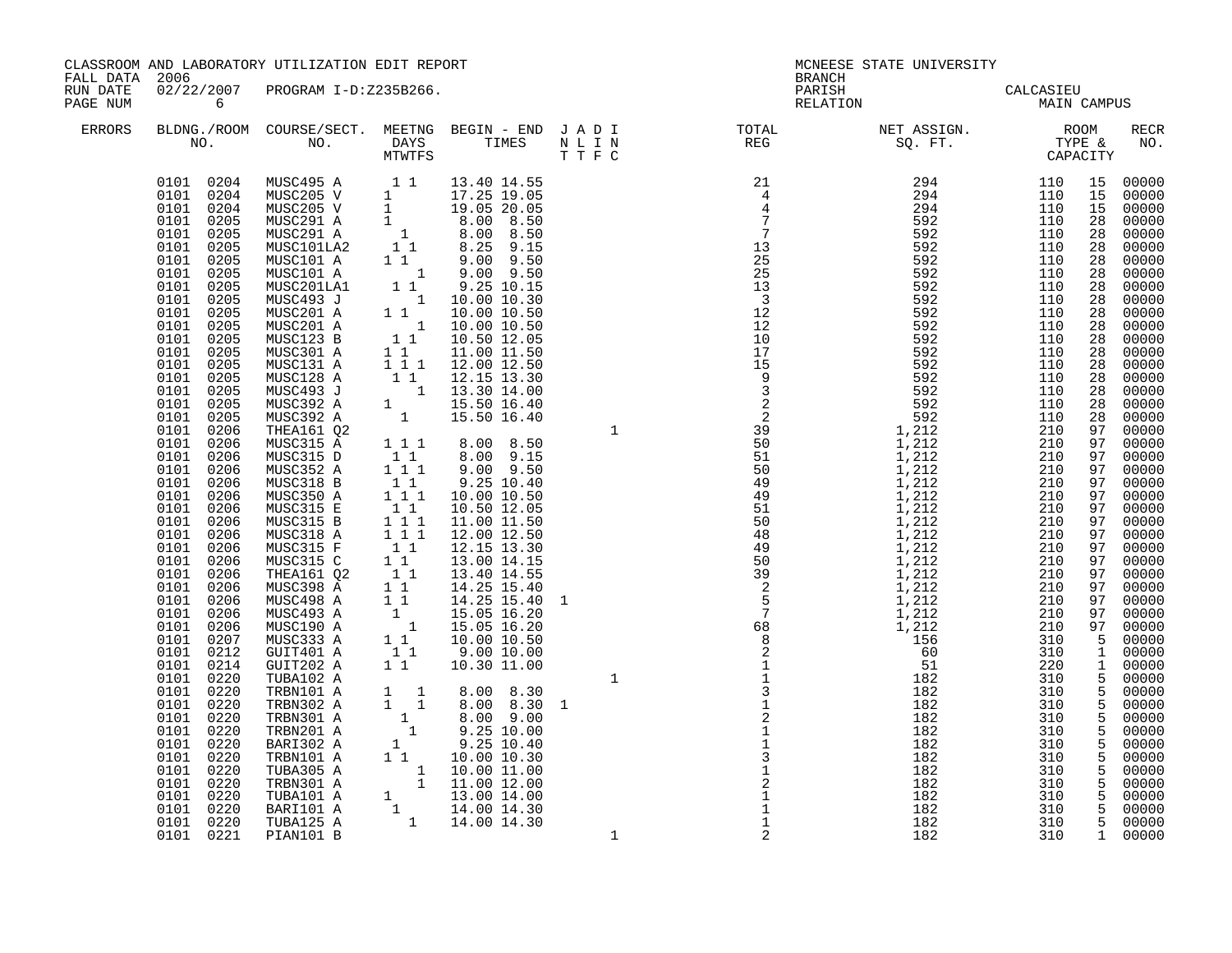| FALL DATA 2006       |                                                                                                                                                                                                                                                                                                                                                                                                       | CLASSROOM AND LABORATORY UTILIZATION EDIT REPORT                                                                                                                                                                                                                                                                                                                                                                                                                                                                                                                                                                   |           |                                                                                                                                                                                                                                                                                                                                                                                                                                                                                                                                                                                                                                                                                                                                |  | MCNEESE STATE UNIVERSITY<br><b>BRANCH</b>                                                                                                                                                                                                                                                                                                                                                                                                                |             |                                                                                                                                                                                                                                                                                                                                                                                                                                                                                                                 |
|----------------------|-------------------------------------------------------------------------------------------------------------------------------------------------------------------------------------------------------------------------------------------------------------------------------------------------------------------------------------------------------------------------------------------------------|--------------------------------------------------------------------------------------------------------------------------------------------------------------------------------------------------------------------------------------------------------------------------------------------------------------------------------------------------------------------------------------------------------------------------------------------------------------------------------------------------------------------------------------------------------------------------------------------------------------------|-----------|--------------------------------------------------------------------------------------------------------------------------------------------------------------------------------------------------------------------------------------------------------------------------------------------------------------------------------------------------------------------------------------------------------------------------------------------------------------------------------------------------------------------------------------------------------------------------------------------------------------------------------------------------------------------------------------------------------------------------------|--|----------------------------------------------------------------------------------------------------------------------------------------------------------------------------------------------------------------------------------------------------------------------------------------------------------------------------------------------------------------------------------------------------------------------------------------------------------|-------------|-----------------------------------------------------------------------------------------------------------------------------------------------------------------------------------------------------------------------------------------------------------------------------------------------------------------------------------------------------------------------------------------------------------------------------------------------------------------------------------------------------------------|
| RUN DATE<br>PAGE NUM | 02/22/2007 PROGRAM I-D:Z235B266.<br>$\overline{7}$                                                                                                                                                                                                                                                                                                                                                    |                                                                                                                                                                                                                                                                                                                                                                                                                                                                                                                                                                                                                    |           |                                                                                                                                                                                                                                                                                                                                                                                                                                                                                                                                                                                                                                                                                                                                |  | PARISH<br>CALCASIEU<br>MAIN C<br>RELATION                                                                                                                                                                                                                                                                                                                                                                                                                | MAIN CAMPUS |                                                                                                                                                                                                                                                                                                                                                                                                                                                                                                                 |
| <b>ERRORS</b>        |                                                                                                                                                                                                                                                                                                                                                                                                       |                                                                                                                                                                                                                                                                                                                                                                                                                                                                                                                                                                                                                    |           |                                                                                                                                                                                                                                                                                                                                                                                                                                                                                                                                                                                                                                                                                                                                |  | $\begin{tabular}{lllllllllllllllllllll} \textsc{BLING} & \textsc{COURSE/SECT}. & \textsc{MEETNG} & \textsc{BEGIN} & - & \textsc{END} & \textsc{J} & \textsc{A} & \textsc{D} & \textsc{I} & & & \textsc{TCTAL} & & \textsc{NET} & \textsc{ASIGN}. & & \textsc{ROOM} & \textsc{RECR} \\ \textsc{NO.} & \textsc{NO.} & \textsc{DAYS} & \textsc{TIMES} & \textsc{N} & \textsc{L} & \textsc{I} & & \textsc{NEG} & & \textsc{SEG} & & \textsc{ST} & & \textsc$ |             |                                                                                                                                                                                                                                                                                                                                                                                                                                                                                                                 |
| 4                    | $0101$ $0224$<br>$0101$ $0224$<br>$0101$ $0224$<br>0101 0224<br>$0101$ $0224$<br>0101 0224<br>0101 0224<br>0101 0224<br>0101 0224<br>0101 0224<br>0101 0224<br>0101 0224<br>0101 0224<br>0101 0224<br>0101 0224<br>0101 0224<br>0101 0224<br>0101 0224<br>0101 0224<br>$0101$ $0224$<br>0101 0224<br>0101 0225<br>$0101$ $0225$<br>0101 0226A MUSC319 W<br>0101 0227 MUSC445 A<br>0101 0227 VOIC101 C | $\begin{array}{cccc} 0101 & 0222 & \text{MUED303 A} & 1 & 1 & 1 \\ 0101 & 0222 & \text{MUED303 C} & 1 & 1 \\ 0101 & 0222 & \text{MUSC123 A} & 1 & 1 & 1 \\ 0101 & 0222 & \text{MUSC308 Q} & 1 & 1 \\ 0101 & 0222 & \text{MUED303 B} & 1 & 1 \\ 0101 & 0222 & \text{MUED303 B} & 1 & 1 \\ \end{array}$<br>THEA161 A<br>THEA161 B<br>THEA161 C<br>THEA161 D<br>THEA161 Q1<br>THEA161 A<br>MUED327 A<br>MUED327 A<br>MUSC343 A<br>THEA161 D<br>THEA161 B<br>MUSC394 A<br>THEA161 C<br>MUSC487 A<br>MUSC587 A<br>MUSC487 A<br>MUSC587 A<br>MUSC495 A<br>MUSC495 A<br>THEA161 Q1<br>MUED698 A<br>MUED325 A<br>MUED325 A | $1\quad1$ | 8.00 8.50<br>8.00 9.15<br>9.00 9.50<br>9.25 10.40<br>10.00 10.50<br>$\begin{array}{cccc} 1 & 13.00 & 13.30 \\ 1 & 1 & 8.00 & 8.50 \\ 1 & 1 & 8.00 & 8.50 \\ 1 & 1 & 8.00 & 8.50 \\ 1 & 1 & 8.50 & 9.15 \\ 1 & 1 & 9.00 & 9.50 \\ 1 & 1 & 9.25 & 10.40 \\ 1 & 1 & 10.00 & 10.50 \\ 1 & 1 & 10.50 & 12.05 \\ 1 & 1 & 11.00 & 11.50 \\ 1 & 12.00 & 12.50 \\ \end{array}$<br>$\begin{bmatrix} 1 & 1 & 12.00 & 12.50 & 1 \\ 1 & 12.00 & 12.50 & 1 \\ 1 & 1 & 12.15 & 13.30 & 1 \\ 1 & 1 & 12.15 & 13.30 & 1 \\ 1 & 1 & 13.00 & 14.15 & 1 \\ 1 & 13.40 & 14.55 & 1 \end{bmatrix}$<br>14.25 15.40<br>$\begin{bmatrix} 1 & 16.30 & 19.00 \\ 1 & 16.30 & 19.00 \\ 1 & 11.00 & 11.50 \\ 1 & 11.00 & 11.50 \end{bmatrix}$<br>1 9.50 10.40 |  | $\begin{smallmatrix} \text{1.} & \text{1.} & \text{1.} & \text{1.} & \text{1.} & \text{1.} & \text{1.} & \text{1.} & \text{1.} & \text{1.} & \text{1.} & \text{1.} & \text{1.} & \text{1.} & \text{1.} & \text{1.} & \text{1.} & \text{1.} & \text{1.} & \text{1.} & \text{1.} & \text{1.} & \text{1.} & \text{1.} & \text{1.} & \text{1.} & \text{1.} & \text{1.} & \text{1.} & \text{1.} & \text{1$<br>145                                             | 310         | 65 00000<br>65 00000<br>00000<br>00000<br>00000<br>00000<br>00000<br>00000<br>65 00000<br>65 00000<br>00000<br>00000<br>00000<br>1 00000<br>1 00000<br>1 00000<br>100 00000<br>100 00000<br>100 00000<br>00000<br>00000<br>00000<br>00000<br>00000<br>00000<br>00000<br>00000<br>00000<br>00000<br>00000<br>00000<br>00000<br>00000<br>00000<br>00000<br>00000<br>00000<br>00000<br>00000<br>00000<br>00000<br>1 00000<br>00000<br>00000<br>00000<br>1 00000<br>00000<br>1 00000<br>00000<br>5 00000<br>5 00000 |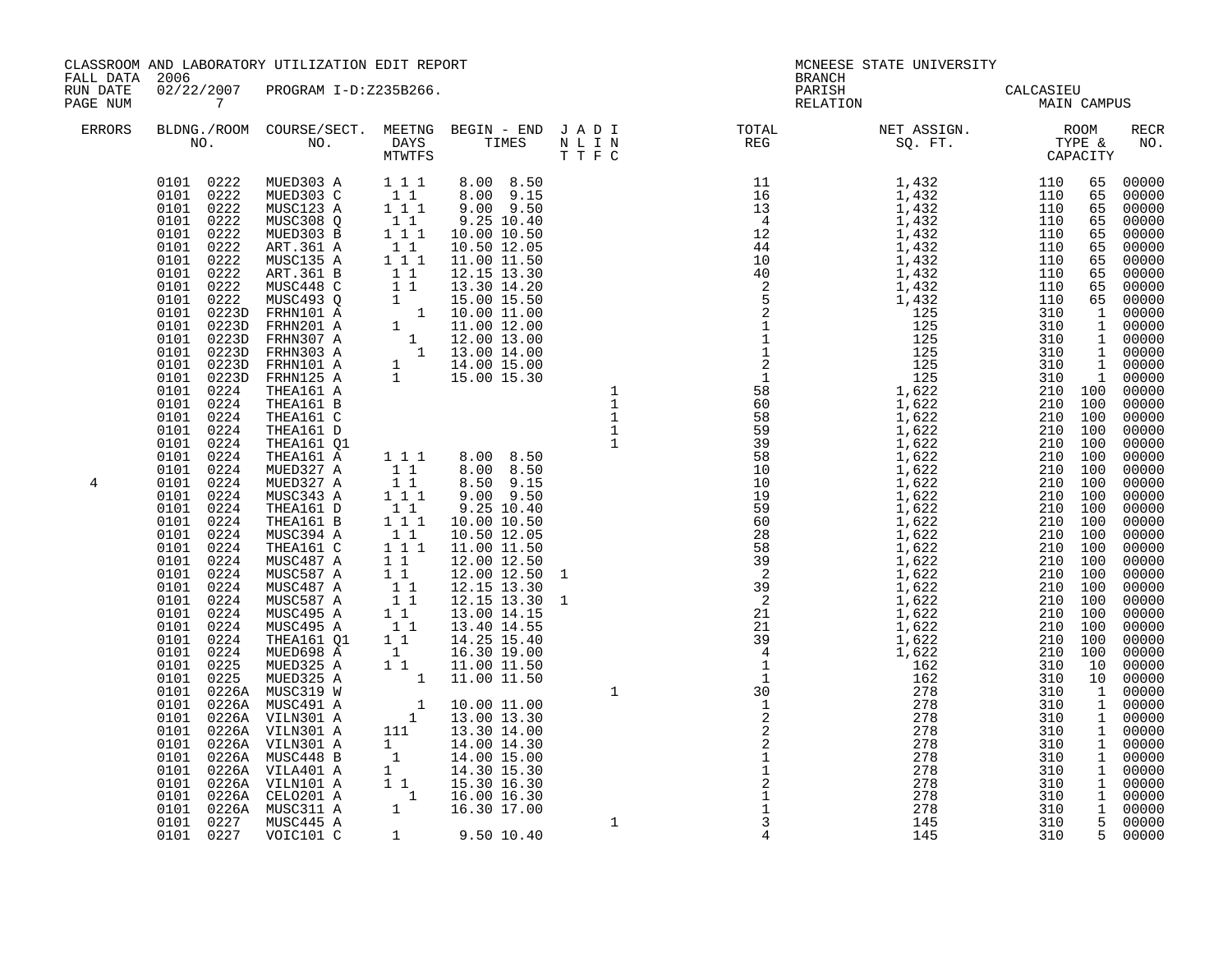|                                        |                                                                              | CLASSROOM AND LABORATORY UTILIZATION EDIT REPORT                                                                                                                                                                                                                                                                     |                                                                                                                                                                                                                                                                                                    |               | MCNEESE STATE UNIVERSITY                                                                                                                                                                                                                                                                                                                                                                                                             |     |                                |
|----------------------------------------|------------------------------------------------------------------------------|----------------------------------------------------------------------------------------------------------------------------------------------------------------------------------------------------------------------------------------------------------------------------------------------------------------------|----------------------------------------------------------------------------------------------------------------------------------------------------------------------------------------------------------------------------------------------------------------------------------------------------|---------------|--------------------------------------------------------------------------------------------------------------------------------------------------------------------------------------------------------------------------------------------------------------------------------------------------------------------------------------------------------------------------------------------------------------------------------------|-----|--------------------------------|
| FALL DATA 2006<br>RUN DATE<br>PAGE NUM | 8 <sup>8</sup>                                                               | 02/22/2007 PROGRAM I-D:Z235B266.                                                                                                                                                                                                                                                                                     |                                                                                                                                                                                                                                                                                                    | <b>BRANCH</b> | PARISH CALCASIEU<br>RELATION MAIN CAMPUS                                                                                                                                                                                                                                                                                                                                                                                             |     |                                |
| ERRORS                                 |                                                                              |                                                                                                                                                                                                                                                                                                                      |                                                                                                                                                                                                                                                                                                    |               |                                                                                                                                                                                                                                                                                                                                                                                                                                      |     | RECR<br>NO.                    |
|                                        |                                                                              | $\begin{tabular}{cccc} 0101 & 0227 & \text{VOIC402 C} & 1 & 10.00 10.50 \\ 0101 & 0227 & \text{VOIC401 C} & 1 & 10.45 11.35 \\ 0101 & 0227 & \text{VOIC203 C} & 1 & 10.45 11.35 \\ 0101 & 0227 & \text{VOIC202 C} & 1 & 11.00 11.50 \\ 0101 & 0227 & \text{VOIC101 C} & 1 & 11.00 12.00 \\ 0101 & 0227 & \text{VOIC$ |                                                                                                                                                                                                                                                                                                    |               |                                                                                                                                                                                                                                                                                                                                                                                                                                      |     | $\frac{5}{5}$ 00000<br>5 00000 |
|                                        | 0101 0228<br>0101 0228                                                       | MUSC311 Q<br>MUSC490 A                                                                                                                                                                                                                                                                                               |                                                                                                                                                                                                                                                                                                    |               |                                                                                                                                                                                                                                                                                                                                                                                                                                      |     |                                |
|                                        | 0101 0228<br>0101 0228<br>0101 0228<br>0101 0228                             | OBOE303 A<br>CLAR103 A<br>CLAR301 A<br>CLAR101 A                                                                                                                                                                                                                                                                     | $\begin{array}{cccc} 1 & 9.00 & 10.00 \\ 1 & 9.00 & 10.00 \\ 1 & 11.00 & 12.00 \\ 1 & 11.00 & 12.00 \\ 1 & 12.00 & 12.30 \\ \end{array}$                                                                                                                                                           |               |                                                                                                                                                                                                                                                                                                                                                                                                                                      |     |                                |
| 8                                      | 0101<br>0228<br>0101<br>0228<br>0101<br>0229<br>0101<br>0229<br>0101<br>0229 | MUSC447 B<br>CLAR302 A<br>MUED616 W<br>FLTE202 A<br>FLTE601 A                                                                                                                                                                                                                                                        | 1 1 1 13.00 14.00<br>1   14.00   15.00                                                                                                                                                                                                                                                             |               |                                                                                                                                                                                                                                                                                                                                                                                                                                      |     |                                |
|                                        | 0101<br>0229<br>0101<br>0229<br>0101<br>0229<br>0101<br>0229<br>0102 0101    | FLTE401 A<br>FLTE601 A<br>FLTE125 A<br>MUSC448 A<br>MUSC308 B                                                                                                                                                                                                                                                        |                                                                                                                                                                                                                                                                                                    |               |                                                                                                                                                                                                                                                                                                                                                                                                                                      |     |                                |
|                                        | 0102 0101<br>0102 0101<br>0102 0101<br>0102 0101                             | MUSC308 A<br>MUSC308 A<br>MUSC371 A<br>MUSC371 A                                                                                                                                                                                                                                                                     | $\begin{array}{cccc} 1 & 9.30 & 10.30 \\ 1 & 10.00 & 11.00 \\ 1 & 10.30 & 11.30 \\ 1 & 11.00 & 12.00 \\ 1 & 11.30 & 12.00 \\ 1 & 1 & 3.00 & 14.00 \\ 1 & 9.25 & 10.40 \\ 1 & 10.00 & 10.50 \\ 1 & 10.50 & 11.40 \\ 1 & 10.50 & 11.40 \\ 1 & 12.00 & 12.50 \\ 1 & 1 & 12.00 & 12.50 \\ \end{array}$ |               |                                                                                                                                                                                                                                                                                                                                                                                                                                      |     |                                |
|                                        | 0102<br>0101<br>0102 0101<br>0102 0101<br>0102 0101<br>0102 0101             | MUSC487 A<br>MUSC587 A<br>MUSC487 A<br>MUSC587 A<br>MUSC499 A                                                                                                                                                                                                                                                        | $\begin{array}{rrrr} 1&1&12.00&12.50\ 1&1&12.00&12.50\ 1&1&12.15&13.30\ 1&1&12.15&13.30\ 1&1&13.00&13.50\ 1&1&13.40&14.55\ 1&1&14.30&15.30\ \end{array}$                                                                                                                                           |               |                                                                                                                                                                                                                                                                                                                                                                                                                                      |     |                                |
|                                        | 0102 0101<br>0102 0101<br>0102 0101<br>0102<br>0101<br>0102 0101             | MUSC499 A<br>MUSC390 A1<br>MUSC390 A1<br>MUSC389 A<br>MUSC390 A1                                                                                                                                                                                                                                                     |                                                                                                                                                                                                                                                                                                    |               | $\begin{smallmatrix} \textbf{N} & \textbf{R} & \textbf{R} & \textbf{R} & \textbf{R} & \textbf{R} & \textbf{R} & \textbf{R} & \textbf{R} & \textbf{R} & \textbf{R} & \textbf{R} & \textbf{R} & \textbf{R} & \textbf{R} & \textbf{R} & \textbf{R} & \textbf{R} & \textbf{R} & \textbf{R} & \textbf{R} & \textbf{R} & \textbf{R} & \textbf{R} & \textbf{R} & \textbf{R} & \textbf{R} & \textbf{R} & \textbf{R} & \textbf{R} & \textbf{$ |     |                                |
|                                        | 0102 0103<br>0102 0105<br>0102<br>0105<br>0102<br>0111                       | VILN125 A<br>MUED422 A<br>VILA125 A<br>PERC202 A                                                                                                                                                                                                                                                                     |                                                                                                                                                                                                                                                                                                    |               |                                                                                                                                                                                                                                                                                                                                                                                                                                      |     |                                |
| 8<br>8<br>8                            | 0102<br>0112<br>0102<br>0112<br>0102<br>0112<br>0102<br>0112<br>0102<br>0112 | PERC101 A<br>PERC305 A<br>PERC201 A<br>PERC101 A<br>PERC301 A                                                                                                                                                                                                                                                        | $\begin{array}{cccc} 1 & 14.30 & 15.30 \\ 1 & 14.30 & 16.30 \\ 1 & 15.05 & 17.00 \\ 1 & 17.00 & 19.00 \\ 1 & 14.00 & 15.00 \\ 1 & 15.00 & 15.30 \\ 1 & 15.00 & 15.30 \\ 1 & 10.00 & 12.00 \\ 1 & 9.00 & 10.00 \\ 1 & 9.00 & 10.00 \\ 1 & 1 & 9.30 & 12.30 \\ 1 & 10.00 & 11.00 \\ 1 & 11.00$       |               |                                                                                                                                                                                                                                                                                                                                                                                                                                      |     |                                |
| 8<br>8                                 | 0102 0112<br>0102 0112<br>0102 0112                                          | PERC201 A<br>PERC301 A<br>PERC101 A<br>0102 0112 PERC305 A 1 12.30 13.30                                                                                                                                                                                                                                             |                                                                                                                                                                                                                                                                                                    | 2             | 67                                                                                                                                                                                                                                                                                                                                                                                                                                   | 220 | 1 00000                        |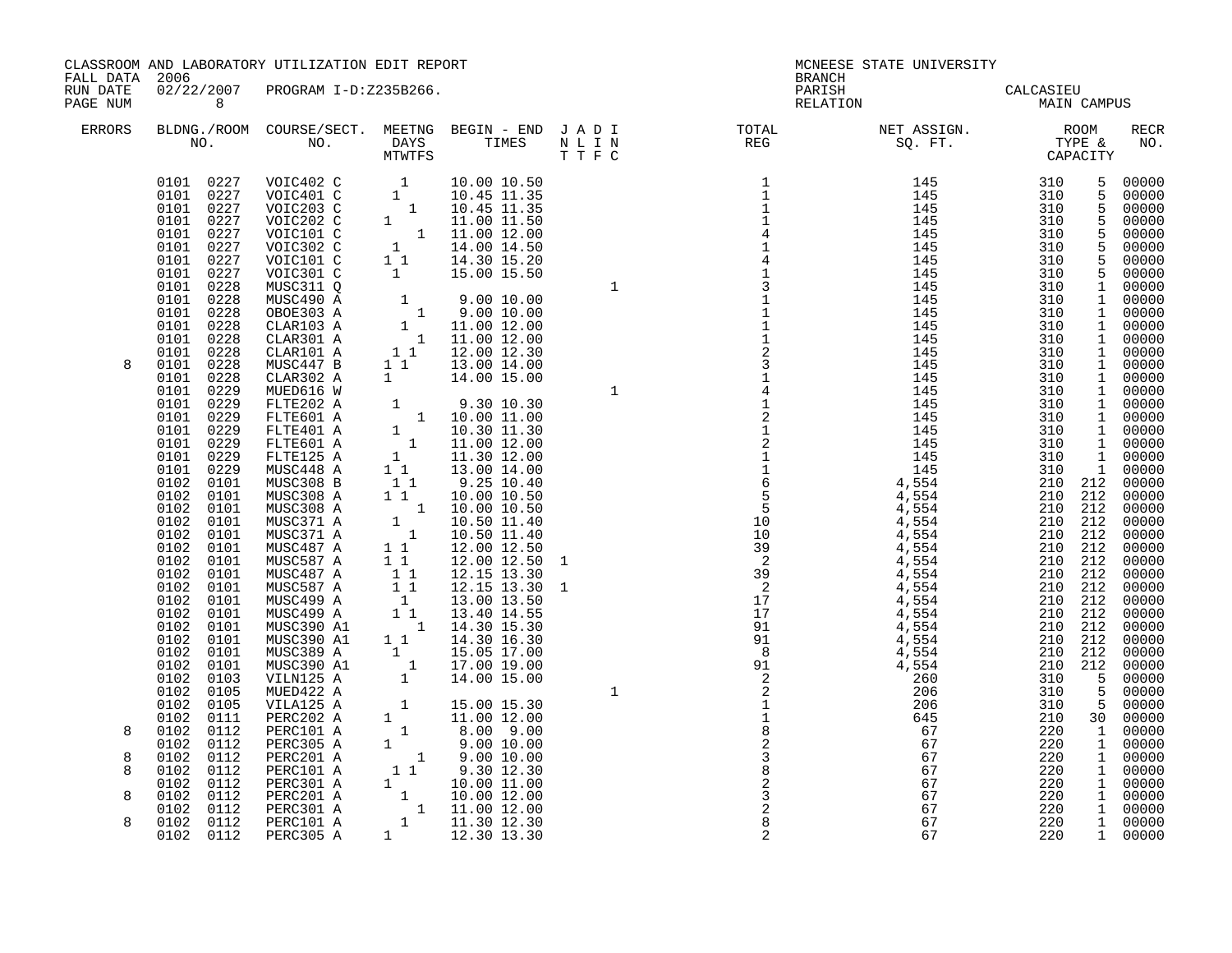| FALL DATA 2006                                                              |                                                                                                                                                                                           | CLASSROOM AND LABORATORY UTILIZATION EDIT REPORT                                                                                                                                                                                                                                                      |  |                                                                                                                                              | <b>BRANCH</b>      | MCNEESE STATE UNIVERSITY                                                                                                                                                                                                                                                                                                                                                                                                                                   |             |                                 |
|-----------------------------------------------------------------------------|-------------------------------------------------------------------------------------------------------------------------------------------------------------------------------------------|-------------------------------------------------------------------------------------------------------------------------------------------------------------------------------------------------------------------------------------------------------------------------------------------------------|--|----------------------------------------------------------------------------------------------------------------------------------------------|--------------------|------------------------------------------------------------------------------------------------------------------------------------------------------------------------------------------------------------------------------------------------------------------------------------------------------------------------------------------------------------------------------------------------------------------------------------------------------------|-------------|---------------------------------|
| RUN DATE<br>PAGE NUM                                                        | $\overline{9}$                                                                                                                                                                            | 02/22/2007 PROGRAM I-D:Z235B266.                                                                                                                                                                                                                                                                      |  |                                                                                                                                              | PARISH<br>RELATION | CALCASIEU<br>MAIN C                                                                                                                                                                                                                                                                                                                                                                                                                                        | MAIN CAMPUS |                                 |
| ERRORS                                                                      |                                                                                                                                                                                           |                                                                                                                                                                                                                                                                                                       |  |                                                                                                                                              |                    | $\begin{tabular}{lllllllllllllllllllll} \textsc{BLONG.} \textsc{F100M.} & \textsc{CUIRSE/SECT.} & \textsc{METING.} & \textsc{BEGIN - END.} & \textsc{J A D I} & \textsc{DTQTAL} & \textsc{NET ASSIGN.} & \textsc{ROOM} \\ \textsc{NO.} & \textsc{NO.} & \textsc{DAYS} & \textsc{TIMES} & \textsc{N L I N} & \textsc{REG} & \textsc{SEG} & \textsc{ST.} & \textsc{STQ.} & \textsc{TTP E} & \textsc{CAPACITY} \\ & \textsc{MTVTFS} & \textsc$                |             | RECR<br>NO.                     |
| 8<br>8<br>8                                                                 | 0102 0112<br>0102 0112<br>0102 0112<br>0102<br>0102<br>0102<br>0102<br>0102                                                                                                               | MUSC390 A2 1 14.30 15.30                                                                                                                                                                                                                                                                              |  |                                                                                                                                              |                    |                                                                                                                                                                                                                                                                                                                                                                                                                                                            |             | 1 00000<br>$500000$<br>$500000$ |
| 4<br>4<br>$\overline{4}$<br>4<br>4<br>4                                     | 0102<br>0102<br>0103<br>0103<br>0103<br>0103<br>0103<br>0103<br>0103<br>0103<br>0103<br>0103<br>0103                                                                                      | $\begin{tabular}{@{}c@{}}\n 0112 & MUSC390 & A2 & 1 & 14.30 & 15.30\\ \n 0112 & MUSC390 & A2 & 1 & 14.30 & 16.30\\ \n 0112 & PERC601 & A & 1 & 15.00 & 16.00\\ \n 0112 & MUSC390 & A2 & 1 & 17.00 & 19.00\\ \n 0121A & SAX0101 & 1 & 10.00 & 11.00\\ \n 0121A & SAX0201 & A & 1 & 11.00 & 12.00\\ \n$ |  | $\mathbf{1}$<br>$\mathbf 1$<br>$\mathbf{1}$<br>$\mathbf{1}$<br>$\mathbf 1$                                                                   |                    |                                                                                                                                                                                                                                                                                                                                                                                                                                                            |             |                                 |
| 8<br>4<br>4<br>$\overline{4}$<br>4<br>4<br>4<br>4<br>4                      | 0103<br>0103<br>0103<br>0103<br>0103 0103<br>0103 0104<br>0103 0104<br>0103<br>0104<br>0103<br>0104<br>0103<br>0104<br>0103<br>0104<br>0103<br>0104<br>0103<br>0104                       |                                                                                                                                                                                                                                                                                                       |  | $\mathbf{1}$<br>$\mathbf{1}$<br>$\mathbf{1}$<br>$\mathbf{1}$<br>$\mathbf{1}$<br>$\mathbf{1}$<br>$\mathbf{1}$<br>$\mathbf{1}$<br>$\mathbf{1}$ |                    |                                                                                                                                                                                                                                                                                                                                                                                                                                                            |             |                                 |
| 4<br>$\overline{4}$<br>4<br>$\overline{4}$<br>4<br>$\overline{4}$<br>4<br>8 | 0103<br>0104<br>0103<br>0104<br>0103<br>0104<br>0103<br>0104<br>0103<br>0104<br>0103<br>0104<br>0103 0104<br>0103<br>0104<br>0103<br>0104<br>0103<br>0104<br>0103<br>0104<br>0103<br>0104 |                                                                                                                                                                                                                                                                                                       |  | $\mathbf{1}$<br>$\mathbf{1}$<br>$\mathbf{1}$<br>$\mathbf{1}$<br>$\mathbf{1}$<br>$\mathbf{1}$<br>$\mathbf{1}$<br>$\mathbf{1}$                 |                    | $\begin{tabular}{0.5cm} \textbf{1.18}\footnote{ \textbf{1.19}\footnote{ \textbf{2.19}\footnote{ \textbf{2.19}\footnote{ \textbf{2.19}\footnote{ \textbf{2.19}\footnote{ \textbf{2.19}\footnote{ \textbf{2.19}\footnote{ \textbf{2.19}\footnote{ \textbf{2.19}\footnote{ \textbf{2.19}\footnote{ \textbf{2.19}\footnote{ \textbf{2.19}\footnote{ \textbf{2.19}\footnote{ \textbf{2.19}\footnote{ \textbf{2.19}\footnote{ \textbf{2.19}\footnote{ \textbf{2$ |             |                                 |
| 4<br>4<br>4<br>4<br>4<br>4<br>4                                             | 0103<br>0104<br>0103<br>0104<br>0103<br>0105<br>0103<br>0105<br>0103<br>0105<br>0103<br>0105<br>0103<br>0105<br>0103 0105<br>0103 0105                                                    |                                                                                                                                                                                                                                                                                                       |  | $\mathbf{1}$<br>$\mathbf{1}$<br>$\mathbf{1}$<br>$\mathbf 1$<br>$\mathbf 1$<br>$\mathbf{1}$                                                   |                    |                                                                                                                                                                                                                                                                                                                                                                                                                                                            |             |                                 |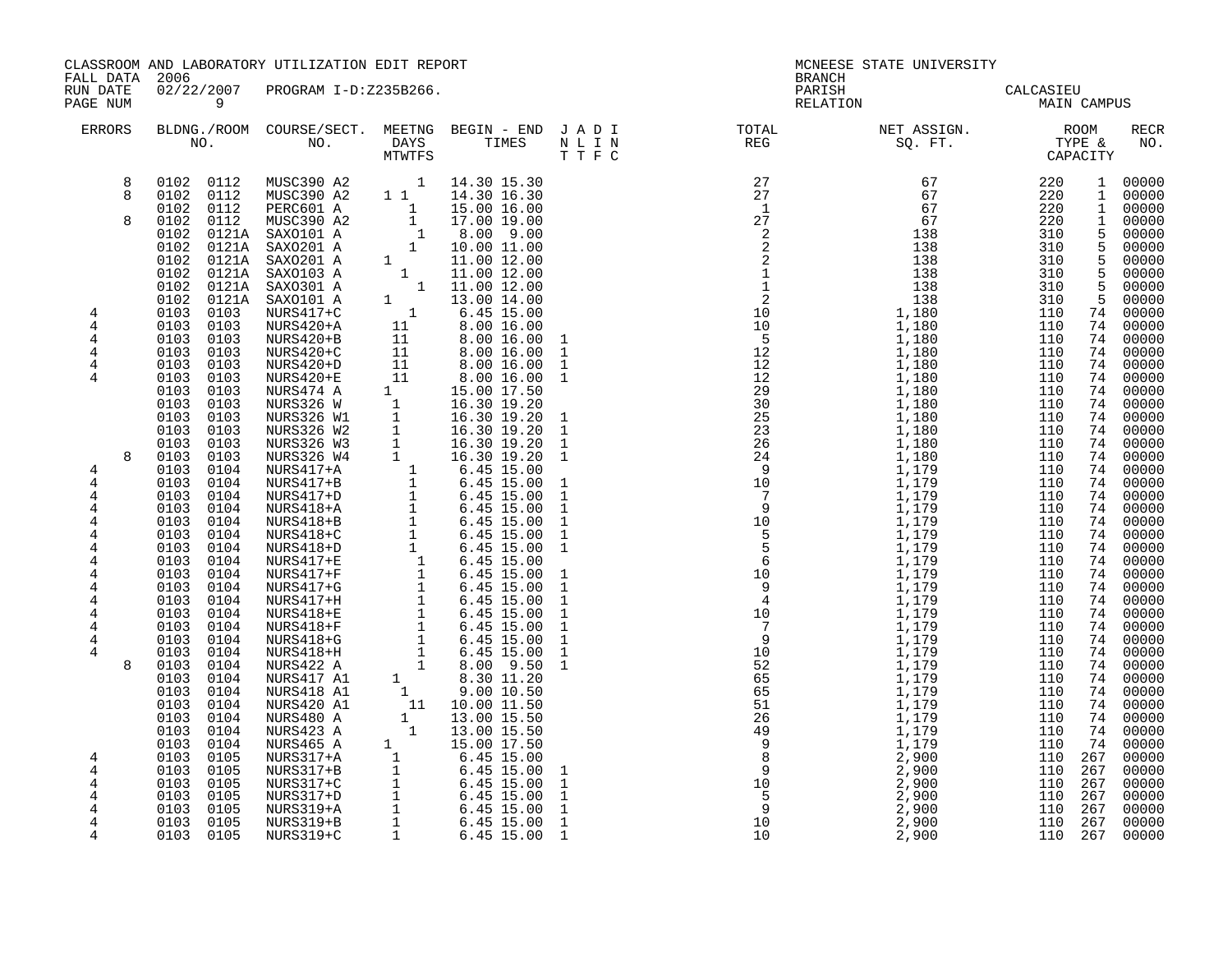| FALL DATA 2006<br><b>BRANCH</b><br>02/22/2007 PROGRAM I-D:Z235B266.<br>RUN DATE<br>PARISH CALCASIEU<br>RELATION MAIN CAMPUS<br>PAGE NUM<br>10<br>$\begin{tabular}{lllllllllllllllllllll} \textsc{BLONG.} \textsc{F100M.} & \textsc{CUIRSE/SECT.} & \textsc{METING.} & \textsc{BEGIN - END.} & \textsc{J A D I} & \textsc{DTQTAL} & \textsc{NET ASSIGN.} & \textsc{ROOM} \\ \textsc{NO.} & \textsc{NO.} & \textsc{DAYS} & \textsc{TIMES} & \textsc{N L I N} & \textsc{REG} & \textsc{SQ. FT.} & \textsc{TTPE & \texttt{C} \\ \textsc{MTVFTS} & \textsc{DTT T F C} & \textsc{STG} & \textsc{$<br>ERRORS<br>$\begin{smallmatrix} \textbf{A} & \textbf{B} & \textbf{B} & \textbf{B} & \textbf{B} & \textbf{B} & \textbf{B} & \textbf{B} & \textbf{B} & \textbf{B} \\ \textbf{B} & \textbf{B} & \textbf{B} & \textbf{B} & \textbf{B} & \textbf{B} & \textbf{B} & \textbf{B} & \textbf{B} & \textbf{B} \\ \textbf{B} & \textbf{B} & \textbf{B} & \textbf{B} & \textbf{B} & \textbf{B} & \textbf{B} & \textbf{B} & \textbf{B} & \textbf{B} \\ \textbf{$<br>0103 0105<br>$\overline{4}$<br>$\overline{4}$<br>0103 0105<br>0103 0105<br>4<br>0103 0105<br>4<br>0103 0105<br>4<br>0103 0105<br>$\overline{4}$<br>0103 0105<br>4<br>0103<br>4<br>0105<br>0103 0105<br>4<br>0103 0105<br>4<br>0103<br>4<br>0105<br>0103<br>0105<br>4<br>0103<br>0105<br>0103<br>0105<br>0103<br>0105<br>0103<br>0105<br>0103<br>0105<br>0103<br>0105<br>0103<br>0105<br>0103<br>0105<br>0103<br>0105<br>0103<br>0105<br>0103<br>0105<br>0103<br>0106<br>0103<br>0118B<br>0103 0122<br>0103 0122<br>$\begin{bmatrix} 1 & 1 \\ 1 & 1 \\ 1 & 1 \end{bmatrix}$<br>0103 0122<br>MCOM210 A<br>9.25 10.40<br>0103<br>MCOM210 B<br>10.00 10.50<br>0122<br>0103 0122<br>MCOM419 A<br>10.50 12.05 | CLASSROOM AND LABORATORY UTILIZATION EDIT REPORT |                          | MCNEESE STATE UNIVERSITY |                                                                                                                                                                                                                                                                                                                                                                                                                                                       |
|-------------------------------------------------------------------------------------------------------------------------------------------------------------------------------------------------------------------------------------------------------------------------------------------------------------------------------------------------------------------------------------------------------------------------------------------------------------------------------------------------------------------------------------------------------------------------------------------------------------------------------------------------------------------------------------------------------------------------------------------------------------------------------------------------------------------------------------------------------------------------------------------------------------------------------------------------------------------------------------------------------------------------------------------------------------------------------------------------------------------------------------------------------------------------------------------------------------------------------------------------------------------------------------------------------------------------------------------------------------------------------------------------------------------------------------------------------------------------------------------------------------------------------------------------------------------------------------------------------------------------------------------------------------------------------------------------------------------------------------------------------------|--------------------------------------------------|--------------------------|--------------------------|-------------------------------------------------------------------------------------------------------------------------------------------------------------------------------------------------------------------------------------------------------------------------------------------------------------------------------------------------------------------------------------------------------------------------------------------------------|
|                                                                                                                                                                                                                                                                                                                                                                                                                                                                                                                                                                                                                                                                                                                                                                                                                                                                                                                                                                                                                                                                                                                                                                                                                                                                                                                                                                                                                                                                                                                                                                                                                                                                                                                                                             |                                                  |                          |                          |                                                                                                                                                                                                                                                                                                                                                                                                                                                       |
|                                                                                                                                                                                                                                                                                                                                                                                                                                                                                                                                                                                                                                                                                                                                                                                                                                                                                                                                                                                                                                                                                                                                                                                                                                                                                                                                                                                                                                                                                                                                                                                                                                                                                                                                                             |                                                  |                          |                          | RECR<br>NO.                                                                                                                                                                                                                                                                                                                                                                                                                                           |
| $\begin{bmatrix} 1 & 1 \\ 1 & 1 \end{bmatrix}$<br>0103<br>0122<br>MCOM231 B<br>11.00 11.50<br>0103 0122<br>MCOM231 A<br>$\begin{bmatrix} 1 & 1 \end{bmatrix}$<br>13.40 14.55<br>0103<br>0122<br>MCOM338 A<br>17.25 20.05<br>$\begin{array}{rrrr} & 1 & 1 \\ 1 & 1 & 1 \\ 1 & 1 & 1 \end{array}$<br>0103 0124<br>MCOM355 A<br>$9.25$ $10.40$<br>0103<br>0128<br>MCOM131 A<br>8.00 8.50<br>0103<br>0128<br>SPCH205 A<br>$9.00\quad 9.50$<br>$\begin{bmatrix} 1 \\ 1 \end{bmatrix}$<br>0103<br>SPCH201 Q1<br>0128<br>9.25 10.40<br>$\begin{smallmatrix}1&&1\\&1\\1&&1\end{smallmatrix}$<br>0103<br>0128<br>SPCH205 B<br>10.00 10.50<br>SPCH205 C<br>0103<br>0128<br>10.50 12.05<br>$1 1 1$<br>0103<br>0128<br>MCOM481 A<br>11.00 11.50<br>0103<br>0128<br>MCOM481 A 1 1 11.00 11.50<br>MCOM440 A 1 12.00 12.50<br>MCOM444 A 1 12.00 12.50<br>SPCH375 A 11 13.00 14.15<br>MCOM385 A 1 1 13.40 14.55<br>SPCH201 V1 1 17.25 20.05<br>MCOM261 V 1 17.25 20.05<br>SPCH201 V2 1 17.25 20.05<br>ENGL422 V 1 17.<br>0103<br>0128<br>0103<br>0128<br>0103<br>0128<br>0103<br>0128<br>0103<br>0128<br>0103<br>0128<br>0103<br>0128<br>0103<br>0128<br>0103 0213<br>0103 0213 NURS313+B<br>987<br>10                                                                                                                                                                                                                                                                                                                                                                                                                                                                                                                                                                      |                                                  | 46 00000<br>210 20 00000 |                          | 00000<br>00000<br>00000<br>00000<br>00000<br>00000<br>00000<br>00000<br>00000<br>00000<br>00000<br>00000<br>00000<br>00000<br>00000<br>00000<br>00000<br>00000<br>00000<br>00000<br>00000<br>00000<br>00000<br>00000<br>00000<br>00000<br>00000<br>00000<br>00000<br>00000<br>00000<br>00000<br>00000<br>00000<br>00000<br>00000<br>00000<br>00000<br>00000<br>00000<br>00000<br>00000<br>00000<br>00000<br>00000<br>00000<br>00000<br>00000<br>00000 |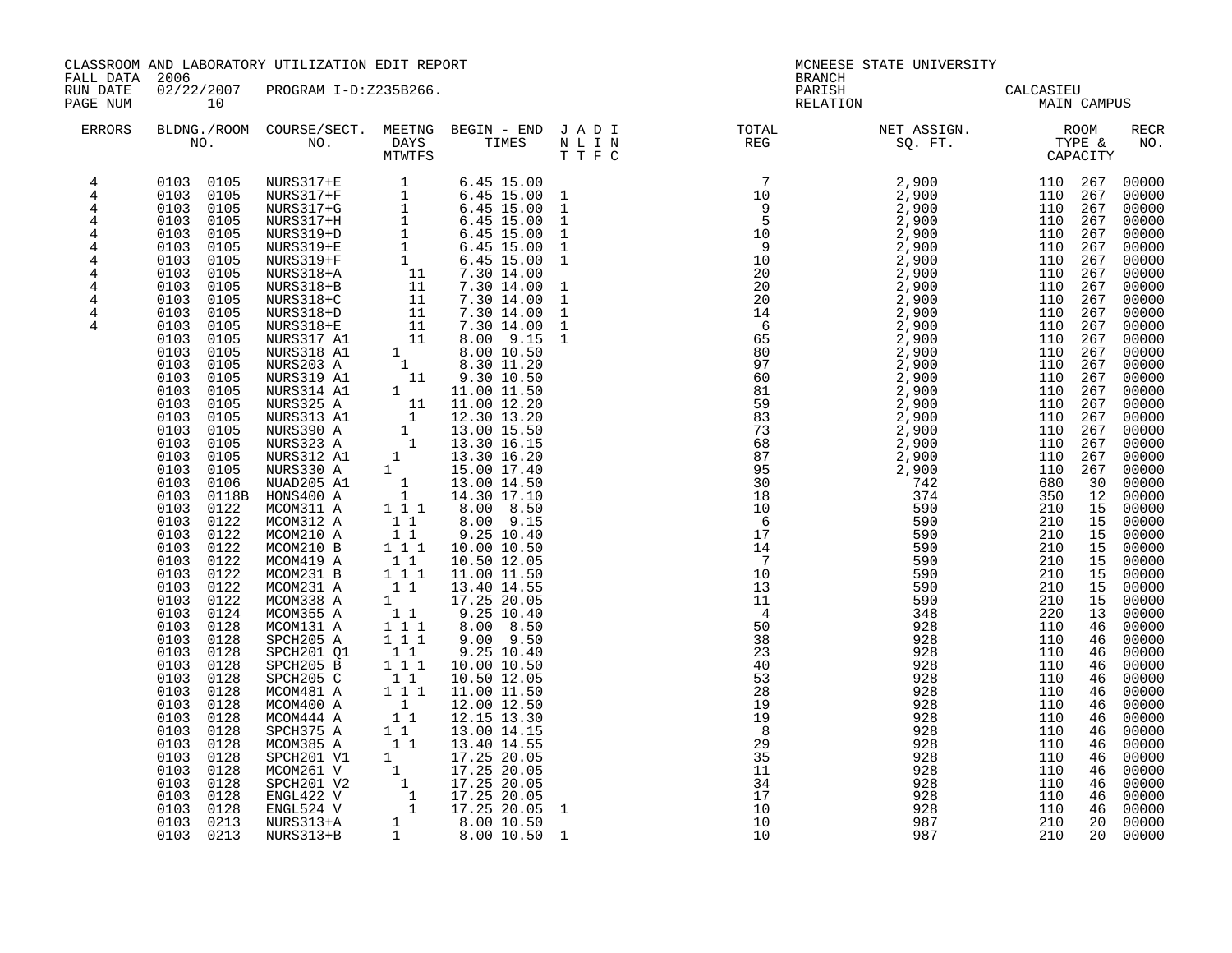CLASSROOM AND LABORATORY UTILIZATION EDIT REPORT NEWSLAMING STATE ON MCNEESE STATE UNIVERSITY

FALL DATA 2006 BRANCH

RUN DATE 02/22/2007 PROGRAM I-D:Z235B266. PARISH PARISH PARISH CALCASIEU

| PAGE NUM                                | 11                                                                                                                                                                                                                                                                                                                                                                                                                                                                                                                                                                                                                                                                      |                                                                                                                                                                                                                                                                                                                                                                                                                                                                                                                                                            |                                                                                                                                                                                                                                      |                                                                                                                                                                                                                                                                                                                                                                                                                                                                                                                                                                                                                                                                                                        |                                                                                                                        | RELATION                                                                                                                                                                                                                                                                                                                                                                                                                                             |                                                                                                                     | <b>MAIN CAMPUS</b>                                                                                                                                                                                                                                                                                        |                                                                                                                                                                                                                                                    |                                                                                                                                                                                                                                                                                                                                                                               |
|-----------------------------------------|-------------------------------------------------------------------------------------------------------------------------------------------------------------------------------------------------------------------------------------------------------------------------------------------------------------------------------------------------------------------------------------------------------------------------------------------------------------------------------------------------------------------------------------------------------------------------------------------------------------------------------------------------------------------------|------------------------------------------------------------------------------------------------------------------------------------------------------------------------------------------------------------------------------------------------------------------------------------------------------------------------------------------------------------------------------------------------------------------------------------------------------------------------------------------------------------------------------------------------------------|--------------------------------------------------------------------------------------------------------------------------------------------------------------------------------------------------------------------------------------|--------------------------------------------------------------------------------------------------------------------------------------------------------------------------------------------------------------------------------------------------------------------------------------------------------------------------------------------------------------------------------------------------------------------------------------------------------------------------------------------------------------------------------------------------------------------------------------------------------------------------------------------------------------------------------------------------------|------------------------------------------------------------------------------------------------------------------------|------------------------------------------------------------------------------------------------------------------------------------------------------------------------------------------------------------------------------------------------------------------------------------------------------------------------------------------------------------------------------------------------------------------------------------------------------|---------------------------------------------------------------------------------------------------------------------|-----------------------------------------------------------------------------------------------------------------------------------------------------------------------------------------------------------------------------------------------------------------------------------------------------------|----------------------------------------------------------------------------------------------------------------------------------------------------------------------------------------------------------------------------------------------------|-------------------------------------------------------------------------------------------------------------------------------------------------------------------------------------------------------------------------------------------------------------------------------------------------------------------------------------------------------------------------------|
| <b>ERRORS</b>                           |                                                                                                                                                                                                                                                                                                                                                                                                                                                                                                                                                                                                                                                                         |                                                                                                                                                                                                                                                                                                                                                                                                                                                                                                                                                            |                                                                                                                                                                                                                                      |                                                                                                                                                                                                                                                                                                                                                                                                                                                                                                                                                                                                                                                                                                        |                                                                                                                        |                                                                                                                                                                                                                                                                                                                                                                                                                                                      |                                                                                                                     |                                                                                                                                                                                                                                                                                                           |                                                                                                                                                                                                                                                    | <b>RECR</b><br>NO.                                                                                                                                                                                                                                                                                                                                                            |
| 4<br>4                                  | 0103 0213<br>0103<br>0213<br>0103<br>0213<br>0103<br>0213<br>0213<br>0103<br>0103<br>0213<br>0213<br>0103<br>0103<br>0213<br>0103<br>0213<br>0103<br>0215<br>0103<br>0215<br>0103<br>0215<br>0103<br>0215<br>0103<br>0215<br>0103<br>0215<br>0103<br>0215<br>0103<br>0221<br>0103<br>0221A<br>0103<br>0221A<br>0103<br>0103<br>0221A<br>0103<br>0221A<br>0103<br>0221A<br>0103<br>0221A<br>0103<br>0224<br>0224<br>0103<br>0103<br>0224<br>0103<br>0224<br>0103<br>0224<br>0103<br>0224<br>0103<br>0224<br>0103<br>0224<br>0103<br>0224<br>0103<br>0224<br>0103<br>0224<br>0103<br>0224<br>0103<br>0224<br>0103<br>0224<br>0103<br>0224<br>0103<br>0304<br>0103<br>0304 | NURS313+C<br>NURS313+D<br>NURS313+E<br>NURS313+F<br>NURS313+G<br>NURS313+H<br>NURS313+I<br>NUAD103+A<br>NURS103+A<br>NURS314+A<br>NURS314+C<br>NURS314+D<br>NURS314+E<br>NURS314+B<br>NURS314+F<br>NURS606 V<br>SPCH201 H<br>SPCH201 B<br>MCOM131 B<br>0221A SPCH201 C<br>SPCH101 A<br>SPCH201 D<br>SPCH201 F<br>SPCH205 D<br>SPCH385 A<br>SPCH201 A<br>SPCH205 G<br>SPCH201 I<br>SPCH201 J1<br>SPCH201 E<br>SPCH201 J2<br>SPCH407 A<br>SPCH333 A<br>SPCH201 G<br>SPCH293 A<br>SPCH394 A<br>SPCH201 W<br>SPCH201 V3<br>SPCH306 V<br>NUAD106+A<br>NUAD106+B | $1\quad1$<br>11<br>111<br>$1\quad1$<br>$1 1 1$<br>11<br>$1 1 1$<br>$1 1 1$<br>111<br>$1\quad1$<br>$1 1 1$<br>$1\quad1$<br>$1\hspace{0.1cm} 1\hspace{0.1cm} 1$<br>11<br>$1 1 1$<br>$1 1 1$<br>11<br>$1\quad1$<br>$1\quad1$<br>11<br>1 | $\begin{array}{cccc} 1 & 8.00 & 10.50 \\ 1 & 8.00 & 10.50 \\ 1 & 8.00 & 10.50 \\ 1 & 8.00 & 10.50 \\ 1 & 8.00 & 10.50 \\ 1 & 8.00 & 10.50 \\ 1 & 8.00 & 10.50 \\ 1 & 8.00 & 10.50 \\ 1 & 13.00 & 16.00 \\ 1 & 13.00 & 16.00 \\ 1 & 8.00 & 10.50 \\ 1 & 8.00 & 10.50 \\ 1 & 8.00 & 10.50 \\ 1 &$<br>8.00 10.50 1<br>13.00 14.15<br>8.00 9.15<br>$9.00$ $9.50$<br>9.25 10.40<br>10.00 10.50<br>10.50 12.05<br>11.00 11.50<br>12.00 12.50<br>8.00 8.50<br>$8.00$ $9.15$<br>$9.00$ $9.50$<br>9.25 10.40<br>10.00 10.50<br>10.50 12.05<br>11.00 11.50<br>12.00 12.50<br>12.15 13.30<br>13.00 14.15<br>13.40 14.55<br>13.40 14.55<br>17.25 20.05<br>17.25 20.05<br>17.25 20.05<br>$6.45$ 13.00<br>6.45 13.00 | $\mathbf{1}$<br>$\mathbf{1}$<br>$\mathbf{1}$<br>$\mathbf{1}$<br>$\mathbf{1}$<br>1<br>1<br>$\mathbf{1}$<br>$\mathbf{1}$ | $\begin{array}{cccc} 1 & 9 & 987 \\ -2. & 1 & 0 \\ 10 & 987 \\ 10 & 987 \\ 9 & 987 \\ 9 & 987 \\ 10 & 987 \\ 10 & 987 \\ 11 & 987 \\ 12 & 987 \\ 13 & 987 \\ 14 & 1,012 \\ 14 & 1,012 \\ 14 & 1,012 \\ 14 & 1,012 \\ 14 & 1,012 \\ 14 & 1,012 \\ 14 & 1,012 \\ 14 & 1,012 \\ 14 & 1,012 \\ 1,012 & 28 \\ 1,$<br>30<br>30<br>35<br>31<br>31<br>27<br>32<br>$\overline{\phantom{a}}$<br>$\frac{14}{12}$<br>29<br>$\frac{4}{2}$<br>22<br>27<br>20<br>10 | 592<br>592<br>592<br>592<br>592<br>592<br>592<br>592<br>592<br>592<br>592<br>592<br>592<br>592<br>592<br>847<br>847 | $\frac{210}{210}$<br>210<br>210<br>210<br>210<br>210<br>210<br>210<br>210<br>210<br>210<br>210<br>210<br>210<br>210<br>210<br>210<br>110<br>110<br>110<br>110<br>110<br>110<br>110<br>110<br>110<br>110<br>110<br>110<br>110<br>110<br>110<br>110<br>110<br>110<br>110<br>110<br>110<br>110<br>110<br>110 | 20<br>20<br>20<br>20<br>20<br>20<br>20<br>20<br>20<br>20<br>20<br>20<br>20<br>20<br>20<br>20<br>30<br>30<br>30<br>30<br>30<br>30<br>30<br>30<br>30<br>30<br>30<br>30<br>30<br>30<br>30<br>30<br>30<br>30<br>30<br>30<br>30<br>30<br>30<br>34<br>34 | 00000<br>00000<br>00000<br>00000<br>00000<br>00000<br>00000<br>00000<br>00000<br>00000<br>00000<br>00000<br>00000<br>00000<br>00000<br>00000<br>00000<br>00000<br>00000<br>00000<br>00000<br>00000<br>00000<br>00000<br>00000<br>00000<br>00000<br>00000<br>00000<br>00000<br>00000<br>00000<br>00000<br>00000<br>00000<br>00000<br>00000<br>00000<br>00000<br>00000<br>00000 |
| 4<br>4<br>4<br>$\overline{4}$<br>4<br>4 | 0103<br>0304<br>0304<br>0103<br>0103<br>0304<br>0103<br>0304<br>0304<br>0103<br>0103<br>0304                                                                                                                                                                                                                                                                                                                                                                                                                                                                                                                                                                            | NUAD106+C<br>NUAD106+D<br>NUAD208+A<br>$NUAD208+B$<br>NUAD208+C<br>NUAD208+D                                                                                                                                                                                                                                                                                                                                                                                                                                                                               | $\begin{bmatrix} 11\\ & 11\\ & 11\\ & 11\\ & 11\\ & 11\\ & & 11\\ \end{bmatrix}$                                                                                                                                                     | 6.45 13.00<br>6.45 13.00<br>6.45 13.00<br>6.45 13.00<br>6.45 13.00<br>6.45 13.00                                                                                                                                                                                                                                                                                                                                                                                                                                                                                                                                                                                                                       | $\mathbf{1}$<br>1<br>$\mathbf{1}$<br>$\mathbf{1}$<br>$\mathbf{1}$                                                      | $\begin{array}{c} 109 \\ 99 \\ 38 \\ 77 \\ 79 \\ 29 \\ 23 \end{array}$                                                                                                                                                                                                                                                                                                                                                                               | 847<br>847<br>847<br>847<br>847<br>847                                                                              | 110<br>110<br>110<br>110<br>110<br>110                                                                                                                                                                                                                                                                    | 34<br>34<br>34<br>34<br>34<br>34                                                                                                                                                                                                                   | 00000<br>00000<br>00000<br>00000<br>00000<br>00000                                                                                                                                                                                                                                                                                                                            |
|                                         | 0103<br>0304<br>0304<br>0103<br>0103<br>0304<br>0103 0304                                                                                                                                                                                                                                                                                                                                                                                                                                                                                                                                                                                                               | NUAD208 A1<br>NUAD106 A1<br>NUAD103 A1<br>NURS103 A1                                                                                                                                                                                                                                                                                                                                                                                                                                                                                                       |                                                                                                                                                                                                                                      | 8.30 10.30<br>10.00 11.50<br>$\frac{1}{1}$ 12.00 13.00<br>1 12.00 13.00 1                                                                                                                                                                                                                                                                                                                                                                                                                                                                                                                                                                                                                              |                                                                                                                        | 31<br>$\begin{array}{c} 31 \\ 10 \\ 5 \end{array}$                                                                                                                                                                                                                                                                                                                                                                                                   | 847<br>847<br>847<br>847                                                                                            | 110<br>110<br>110<br>110                                                                                                                                                                                                                                                                                  | 34<br>34<br>34<br>34                                                                                                                                                                                                                               | 00000<br>00000<br>00000<br>00000                                                                                                                                                                                                                                                                                                                                              |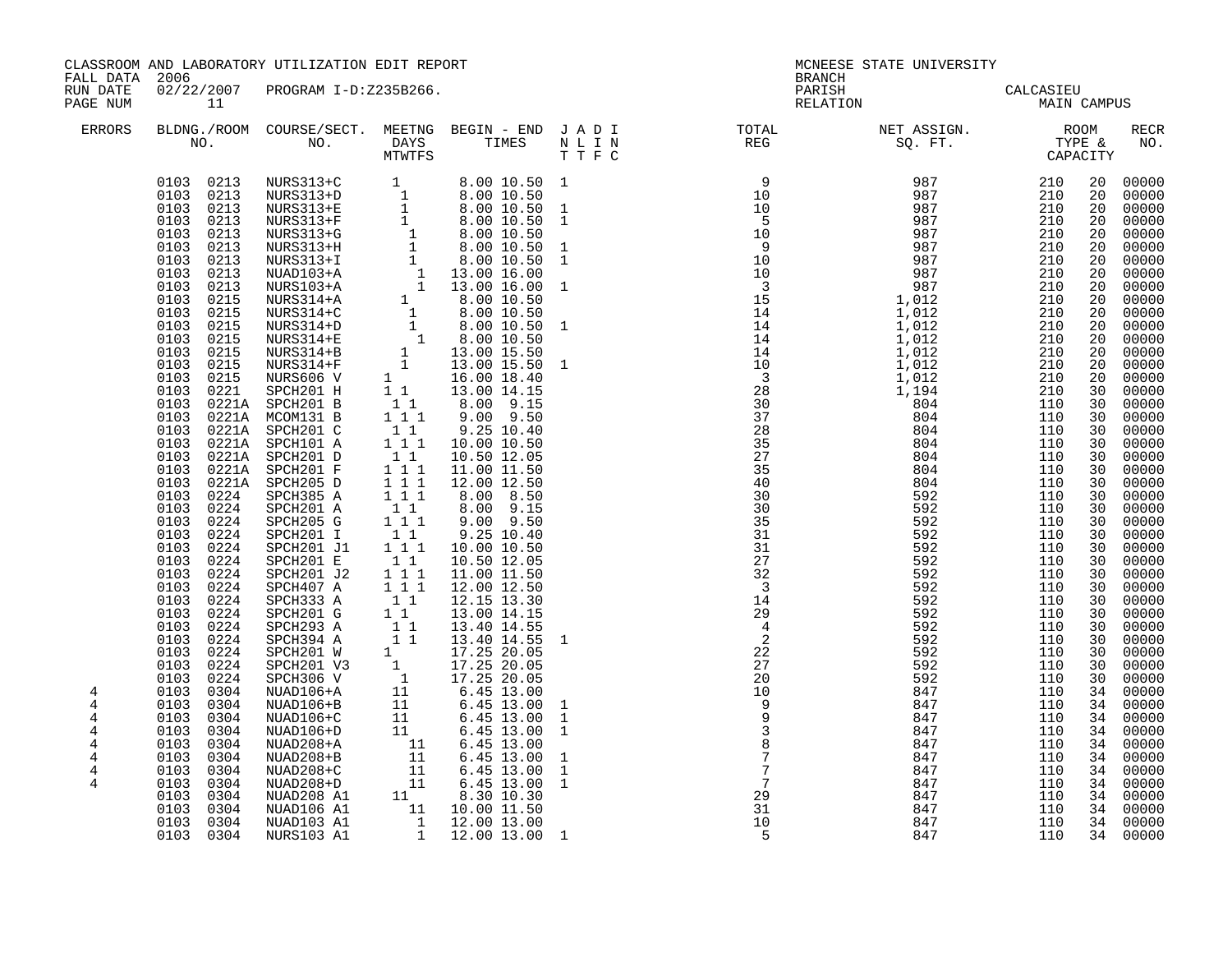| FALL DATA 2006       |                                                                                                                                                                                                                                                                                                                                                                                                                                                                                                                                                                                                                                                                   | CLASSROOM AND LABORATORY UTILIZATION EDIT REPORT                                                                                                                                                                                                                                  |           |  | <b>BRANCH</b> | MCNEESE STATE UNIVERSITY                                                                                                                                                                                                                                                                                                                                                                                                                    |  |                    |
|----------------------|-------------------------------------------------------------------------------------------------------------------------------------------------------------------------------------------------------------------------------------------------------------------------------------------------------------------------------------------------------------------------------------------------------------------------------------------------------------------------------------------------------------------------------------------------------------------------------------------------------------------------------------------------------------------|-----------------------------------------------------------------------------------------------------------------------------------------------------------------------------------------------------------------------------------------------------------------------------------|-----------|--|---------------|---------------------------------------------------------------------------------------------------------------------------------------------------------------------------------------------------------------------------------------------------------------------------------------------------------------------------------------------------------------------------------------------------------------------------------------------|--|--------------------|
| RUN DATE<br>PAGE NUM | 12                                                                                                                                                                                                                                                                                                                                                                                                                                                                                                                                                                                                                                                                | 02/22/2007 PROGRAM I-D:Z235B266.                                                                                                                                                                                                                                                  |           |  |               | PARISH CALCASIEU<br>RELATION MAIN CAMPUS                                                                                                                                                                                                                                                                                                                                                                                                    |  |                    |
| ERRORS               |                                                                                                                                                                                                                                                                                                                                                                                                                                                                                                                                                                                                                                                                   |                                                                                                                                                                                                                                                                                   |           |  |               | $\begin{tabular}{lllllllllllllllllllll} \textsc{BLDNG.} \textsc{ROOM} & \textsc{CUIRSE/SECT.} & \textsc{MEETNG} & \textsc{BEGIN} & - & \textsc{END} & \textsc{J} & \textsc{A} & \textsc{D} & \textsc{I} & & & \textsc{TCTAL} & & & \textsc{NET} & \textsc{ASSGN.} & & & \textsc{ROOM} \\ \textsc{NO.} & \textsc{NO.} & \textsc{DAYS} & \textsc{TIMES} & \textsc{N} & \textsc{L} & \textsc{I} & \textsc{N} & & \textsc{TEG} & & & \textsc{S$ |  | <b>RECR</b><br>NO. |
|                      | 0202 0109<br>0202 0109<br>0202 0109<br>0202 0109<br>0202 0109<br>0202 0109<br>0202 0109<br>0202<br>0109<br>0202 0109<br>$0202$ $0109$<br>0202 0109<br>0202<br>0109<br>0202 0109<br>0202 0110<br>0202 0120<br>0202<br>0120<br>0202 0120<br>0202 0120<br>0202 0120<br>0202 0120<br>0202 0120<br>0202 0120<br>0202 0120<br>0202 0120<br>0202 0120<br>0202 0120<br>0202 0151<br>0202 0153<br>0202<br>0153<br>0202 0154<br>0202 0154<br>0202 0154<br>0202<br>0154<br>0202<br>0154<br>0202 0154<br>0202 0170<br>0202 0170<br>0202<br>0170<br>0202 0170<br>0202 0170<br>0202 0201<br>0202<br>0201<br>0202 0201<br>0202<br>0220<br>0202<br>0220<br>0205 0119<br>0205 0119 | $\begin{array}{cccccc} 0103 & 0304 & \text{NURS374 A} & 1 & 15.00 & 17.50 \\ 0202 & 0107 & \text{HHP.160 A} & 1 & 1 & 10.50 & 12.05 \\ 0202 & 0107 & \text{HHP.173 A} & 1 & 1 & 11.00 & 11.50 \\ 0202 & 0107 & \text{HHP.178 A} & 1 & 1 & 13.00 & 14.15 \end{array}$<br>ACCT317 A | $1\quad1$ |  |               |                                                                                                                                                                                                                                                                                                                                                                                                                                             |  |                    |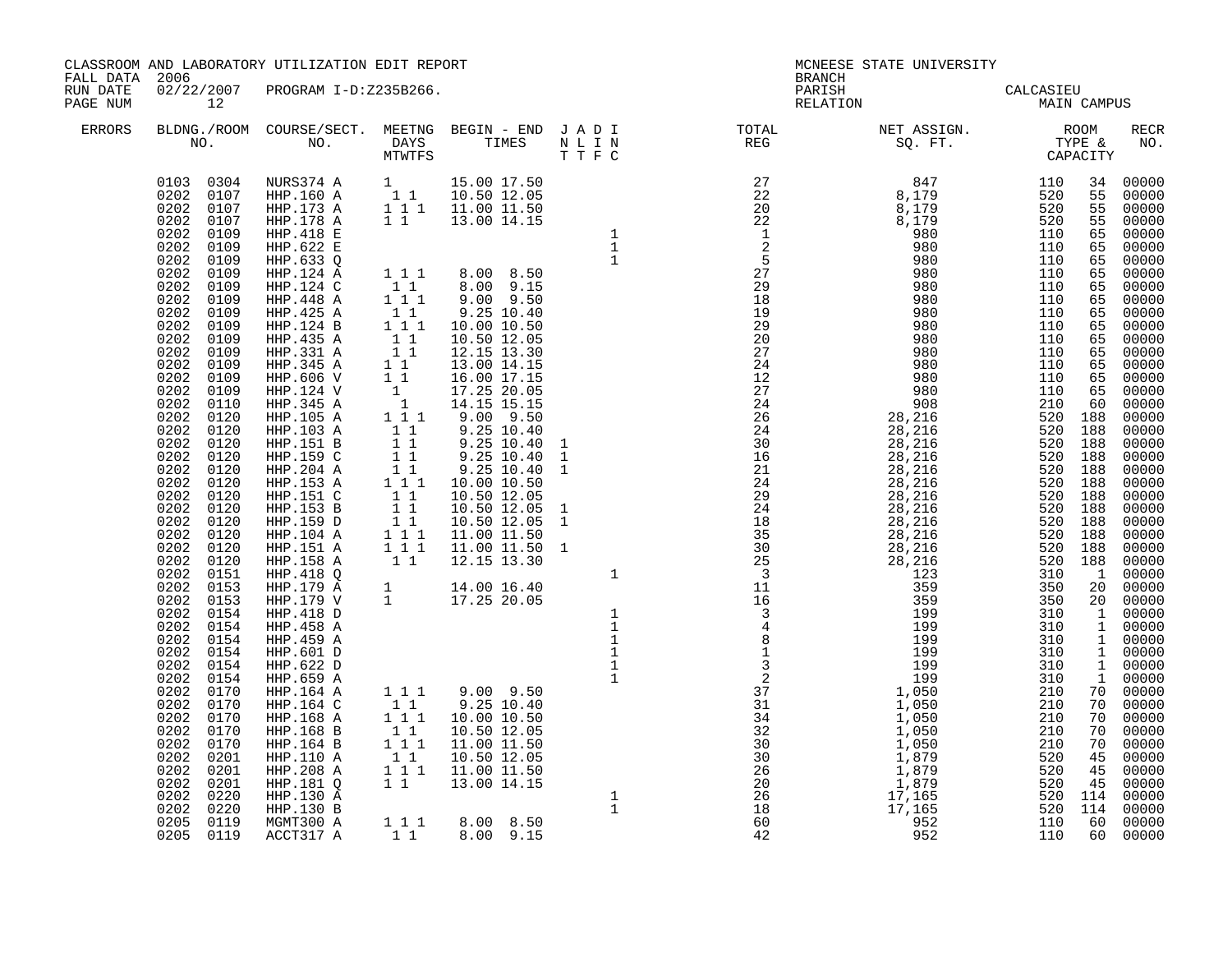| FALL DATA 2006       |                                                                                                                                                                                                                                                                                                                                                                                                                                                                                                                                                                                                                                                                                                                                                                                              | CLASSROOM AND LABORATORY UTILIZATION EDIT REPORT                                                                                                                                                                                                                                                                                                                                                                                                                                                                                                                                                                                                                                                                                                                                                                                                             |  |  |                                                                                                                                                                                                                                                                                                                                                                                                                                                |  |  |
|----------------------|----------------------------------------------------------------------------------------------------------------------------------------------------------------------------------------------------------------------------------------------------------------------------------------------------------------------------------------------------------------------------------------------------------------------------------------------------------------------------------------------------------------------------------------------------------------------------------------------------------------------------------------------------------------------------------------------------------------------------------------------------------------------------------------------|--------------------------------------------------------------------------------------------------------------------------------------------------------------------------------------------------------------------------------------------------------------------------------------------------------------------------------------------------------------------------------------------------------------------------------------------------------------------------------------------------------------------------------------------------------------------------------------------------------------------------------------------------------------------------------------------------------------------------------------------------------------------------------------------------------------------------------------------------------------|--|--|------------------------------------------------------------------------------------------------------------------------------------------------------------------------------------------------------------------------------------------------------------------------------------------------------------------------------------------------------------------------------------------------------------------------------------------------|--|--|
| RUN DATE<br>PAGE NUM | 13                                                                                                                                                                                                                                                                                                                                                                                                                                                                                                                                                                                                                                                                                                                                                                                           | 02/22/2007 PROGRAM I-D:Z235B266.                                                                                                                                                                                                                                                                                                                                                                                                                                                                                                                                                                                                                                                                                                                                                                                                                             |  |  |                                                                                                                                                                                                                                                                                                                                                                                                                                                |  |  |
| ERRORS               |                                                                                                                                                                                                                                                                                                                                                                                                                                                                                                                                                                                                                                                                                                                                                                                              |                                                                                                                                                                                                                                                                                                                                                                                                                                                                                                                                                                                                                                                                                                                                                                                                                                                              |  |  | $\begin{tabular}{lllllllllllllllllllll} \textsc{BLONG.} \textsc{F100M.} & \textsc{COURSE/SECT.} & \textsc{METNG.} & \textsc{BEGIN - END} & \textsc{J A D I} & \textsc{DTAT} & \textsc{NTGTL} & \textsc{NET ASSIGN.} & \textsc{ROOM} \\ \textsc{NO.} & \textsc{NO.} & \textsc{DAYS} & \textsc{TIMES} & \textsc{N L I N} & \textsc{REG} & \textsc{SEG.} & \textsc{ST.} & \textsc{CTPE & \& \\ \textsc{MO.} & \textsc{NO.} & \textsc{MTWTFS} & \$ |  |  |
|                      | 0205 0119<br>0205 0119<br>0205 0119<br>0205<br>0119<br>0205 0119<br>0205<br>0119<br>0205<br>0119<br>0205<br>0119<br>0205 0119<br>0205 0119<br>0205<br>0119<br>0205<br>0119<br>0205 0119<br>0205<br>0120<br>0205<br>0120<br>0205<br>0120<br>0205<br>0120<br>0205<br>0120<br>0205<br>0120<br>0205<br>0120<br>0205<br>0120<br>0205 0120<br>0205 0121<br>0205 0121<br>0205 0121<br>0205 0121<br>$0205$ $0121$<br>0205 0121<br>0205<br>0121<br>0205 0121<br>$0205$ $0121$<br>0205<br>0121<br>0205<br>0122<br>0205<br>0122<br>0205<br>0122<br>0205<br>0122<br>0205<br>0122<br>0205<br>0122<br>0205<br>0122<br>0205<br>0129<br>0205<br>0145<br>0205<br>0145<br>0205 0145<br>$0205$ $0153$<br>0205 0153<br>0205<br>0153<br>0205<br>0153<br>0205<br>0153<br>0153<br>0205<br>0205<br>0153<br>0205 0153 | MATH113 B2 1 1 1<br>MATHI3 B2<br>ENGLIOI H2<br>ENGLIOI A<br>1 1 1 9.25 10.50<br>AGNT300 B<br>1 1 1 10.50 12.05<br>BIOL107 A<br>1 1 10.50 12.05<br>MATH113 E1 1 1 12.00 12.50<br>MATH113 E1 1 1 12.00 12.50<br>MATH113 E1 1 1 12.00 12.50<br>MATH113 E1 1 1 12.00 14.05<br>MATH113 F1<br>MATH175 D<br>MATH231 E2<br>STAT231 E2<br>BADM120 V<br>MKTG320 B<br>MGMT345 A<br>MKTG375 B<br>ECON203 B<br>EDUC203 A<br>MKTG320 A<br>EDUC203 B<br>BADM302 V<br>EDUC203 V<br>MATH113 A4<br>ECON204 A<br>MKTG444 A<br>ECON431 A<br>BADM218 A<br>ECON204 B<br>MATH113 E3<br>MGMT300 C<br>MKTG320 W<br>MKTG351 W<br>ACCT208 E<br>ECON403 A<br>ACCT208 F<br>GEOL216 A<br>ACCT451 A<br>ECON451 A<br>ACCT305 V<br>BADM631 V<br>ACCT391 A<br>FIN.395 A<br>FIN.691 Q<br>BADM275 A<br>MATH175 A<br>SPCH205 S<br>MATH175 C<br>BADM275 B<br>MATH113 D3<br>MATH113 D3<br>BADM201 C |  |  | $\begin{smallmatrix} \textbf{1} & \textbf{2} & \textbf{3} & \textbf{2} & \textbf{3} & \textbf{3} & \textbf{3} & \textbf{3} & \textbf{3} & \textbf{3} & \textbf{3} & \textbf{3} & \textbf{3} & \textbf{3} & \textbf{3} & \textbf{3} & \textbf{3} & \textbf{3} & \textbf{3} & \textbf{3} & \textbf{3} & \textbf{3} & \textbf{3} & \textbf{3} & \textbf{3} & \textbf{3} & \textbf{3} & \textbf{3} & \textbf{3} & \textbf{3} & \textbf{$           |  |  |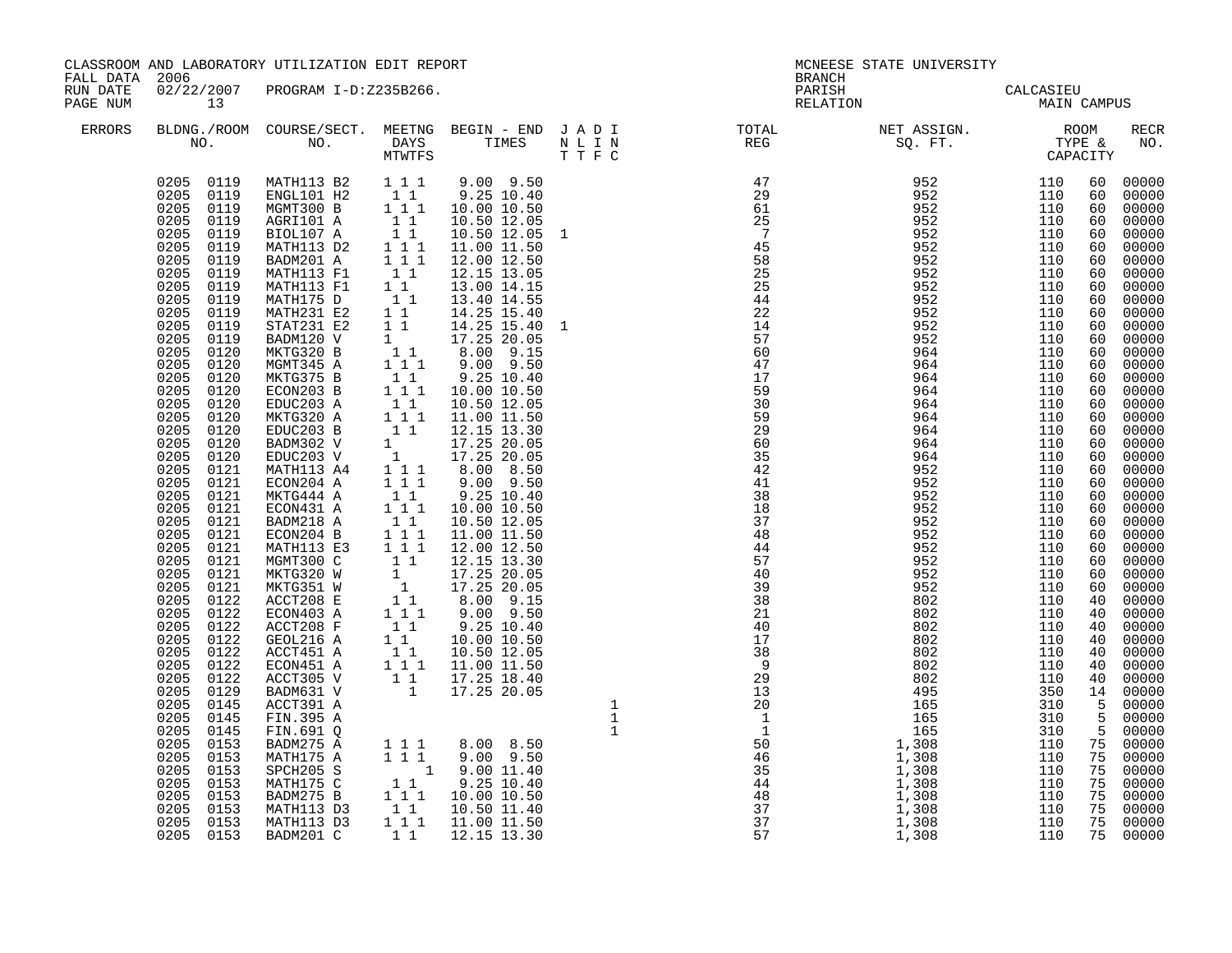| FALL DATA 2006       |                                                                                                                                                                                                                                                                                                                                                                                                                                                                                                                                                                                                                                     | CLASSROOM AND LABORATORY UTILIZATION EDIT REPORT                                                                                                                                                                                                                                                                                                                                                                                                                                                                                                                                                                                                                                                                                                                                                                                                                 |                                                                                                                                                                                                                                             |                                                                                                                                                                                                                                                                                                    | <b>BRANCH</b>                                                                                                                                                                                                                                                                                                                                                                                                                               | MCNEESE STATE UNIVERSITY                 |  |                                                                       |
|----------------------|-------------------------------------------------------------------------------------------------------------------------------------------------------------------------------------------------------------------------------------------------------------------------------------------------------------------------------------------------------------------------------------------------------------------------------------------------------------------------------------------------------------------------------------------------------------------------------------------------------------------------------------|------------------------------------------------------------------------------------------------------------------------------------------------------------------------------------------------------------------------------------------------------------------------------------------------------------------------------------------------------------------------------------------------------------------------------------------------------------------------------------------------------------------------------------------------------------------------------------------------------------------------------------------------------------------------------------------------------------------------------------------------------------------------------------------------------------------------------------------------------------------|---------------------------------------------------------------------------------------------------------------------------------------------------------------------------------------------------------------------------------------------|----------------------------------------------------------------------------------------------------------------------------------------------------------------------------------------------------------------------------------------------------------------------------------------------------|---------------------------------------------------------------------------------------------------------------------------------------------------------------------------------------------------------------------------------------------------------------------------------------------------------------------------------------------------------------------------------------------------------------------------------------------|------------------------------------------|--|-----------------------------------------------------------------------|
| RUN DATE<br>PAGE NUM | 14                                                                                                                                                                                                                                                                                                                                                                                                                                                                                                                                                                                                                                  | 02/22/2007 PROGRAM I-D:Z235B266.                                                                                                                                                                                                                                                                                                                                                                                                                                                                                                                                                                                                                                                                                                                                                                                                                                 |                                                                                                                                                                                                                                             |                                                                                                                                                                                                                                                                                                    |                                                                                                                                                                                                                                                                                                                                                                                                                                             | PARISH CALCASIEU<br>RELATION MAIN CAMPUS |  |                                                                       |
| ERRORS               |                                                                                                                                                                                                                                                                                                                                                                                                                                                                                                                                                                                                                                     |                                                                                                                                                                                                                                                                                                                                                                                                                                                                                                                                                                                                                                                                                                                                                                                                                                                                  |                                                                                                                                                                                                                                             |                                                                                                                                                                                                                                                                                                    | $\begin{tabular}{lllllllllllllllllllll} \textsc{BLONG.} \textsc{F100M.} & \textsc{CUIRSE/SECT.} & \textsc{METING.} & \textsc{BEGIN - END.} & \textsc{J A D I} & \textsc{DTQTAL} & \textsc{NET ASSIGN.} & \textsc{ROOM} \\ \textsc{NO.} & \textsc{NO.} & \textsc{DAYS} & \textsc{TIMES} & \textsc{N L I N} & \textsc{REG} & \textsc{SEG} & \textsc{ST.} & \textsc{STQ.} & \textsc{TTP E} & \textsc{CAPACITY} \\ & \textsc{MTVTFS} & \textsc$ |                                          |  | <b>RECR</b><br>NO.                                                    |
| 4                    | 0205 0153<br>0205 0153<br>0205 0153<br>0205<br>0153<br>0205<br>0201<br>0205<br>0201<br>0205<br>0201<br>0205<br>0201<br>0205<br>0201<br>0205<br>0201<br>0205<br>0201<br>0205<br>0201<br>0205<br>0201<br>0205<br>0201<br>0205<br>0201<br>0205<br>0201<br>0205<br>0201<br>0205<br>0201<br>0205<br>0201<br>0205<br>0202<br>0205<br>0202<br>0205<br>0203<br>0205<br>0203<br>0205<br>0203<br>0205<br>0203<br>0205<br>0203<br>0205<br>0203<br>0205<br>0203<br>0205<br>0203<br>0205<br>0203<br>0205<br>0203<br>0205<br>0203<br>0205<br>0203<br>0205<br>0203<br>0205<br>0203<br>0205<br>0204<br>0205<br>0204<br>0205<br>0204<br>0205<br>0204 | ECON204 C 1 14.25 17.15<br>ECON204 V 1 17.25 20.05<br>SPCH205 V1 1 17.25 20.05<br>SPCH205 V2 1 17.25 20.05<br>MGMT330 A<br>FIN.330 A<br>MGMT699 S<br>ANSC211 A<br>FIN.310 C<br>MATH175 B<br>FIN.316 A<br>MGMT410 A<br>MATH113 Q1<br>PRTC103 B<br>SPCH201 Q2<br>SPCH2012<br>NGMT330 C<br>NGMT330 C<br>ACCT317 V<br>1 17.25 20.05<br>NGMT622 V<br>1 17.25 20.05<br>MKTG620 V<br>1 17.25 20.05<br>ENGL101 RC1 1 1 12.15 13.30<br>EDTC602 CV1 1 16.00 18.40<br>OSBC101 A<br>EDTC245 B<br>EDTC245 E<br>EDTC245 C<br>$\begin{tabular}{@{}c@{}}0.205 & 0.204 & \multicolumn{1}{c}{\textbf{EDTC245 C}} & 1 & 1 & 1 & 10.00 & 10.50 \\ 0.205 & 0.204 & \multicolumn{1}{c}{\textbf{ODC245 D}} & 1 & 1 & 10.50 & 12.05 \\ 0.205 & 0.204 & \multicolumn{1}{c}{\textbf{EDTC6245 D}} & 1 & 1 & 11.00 & 11.50 \\ 0.205 & 0.204 & \multicolumn{1}{c}{\textbf{EDTC62A}} & 1 & 13$ | $\begin{bmatrix} 1 & 1 \\ 1 & 1 & 1 \\ 1 & 1 & 1 \\ 1 & 1 & 1 \end{bmatrix}$<br>$\begin{smallmatrix}1&1\\1&1\end{smallmatrix}$<br>$1 1 1$<br>$\overline{1}$ $\overline{1}$ $\overline{1}$<br>$\begin{bmatrix} 1 & 1 \\ 1 & 1 \end{bmatrix}$ | $1 \t1 \t3 \t.00 \t3 \t.50$<br>$\begin{array}{rrrr} 1&1&8.00&9.15\ 1&1&8.00&9.15\ 1&8.00&9.50\ 1&1&9.00&9.50\ 1&1&9.25&10.40\ 1&11&10.00&10.50\ \end{array}$<br>10.50 12.05<br>11.00 11.50<br>12.00 12.50<br>12.15 13.05<br>13.00 14.15<br>8.00 8.50<br>$9.00$ $9.50$<br>9.25 10.40<br>10.00 10.50 | $\begin{smallmatrix}\n\textbf{1}_{1} & \textbf{1}_{2} & \textbf{1}_{3} & \textbf{1}_{4} & \textbf{1}_{5} & \textbf{1}_{6} & \textbf{1}_{7} & \textbf{1}_{8} & \textbf{1}_{9} & \textbf{1}_{9} & \textbf{1}_{10} & \textbf{1}_{11} & \textbf{1}_{12} & \textbf{1}_{13} & \textbf{1}_{14} & \textbf{1}_{15} & \textbf{1}_{16} & \textbf{1}_{17} & \textbf{1}_{18} & \textbf{1}_{19} & \textbf{1}_{10} & \textbf{1}_{11} & \textbf$            |                                          |  | $\begin{array}{r} 25 & 00000 \ 25 & 00000 \ 25 & 00000 \ \end{array}$ |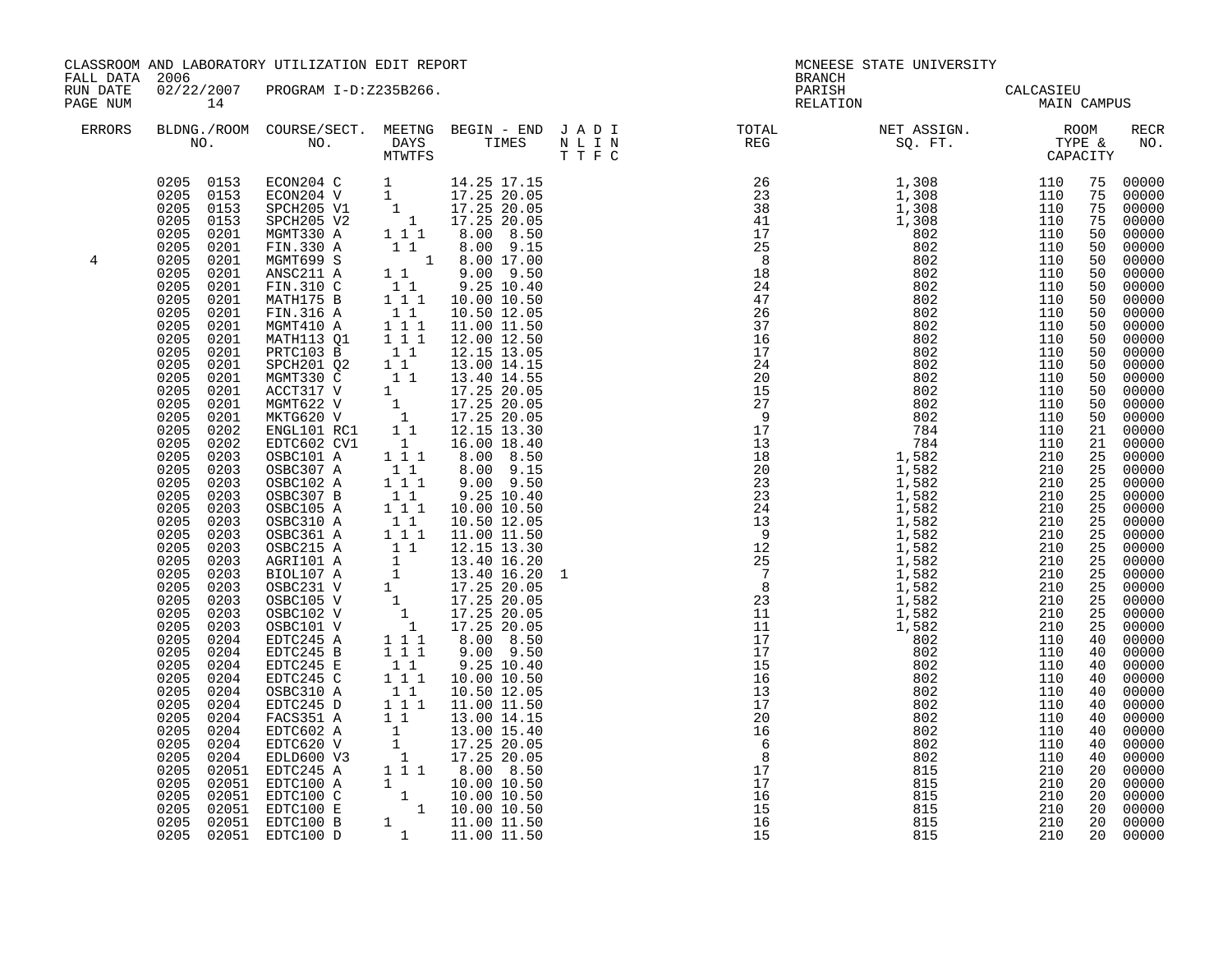| FALL DATA 2006       |                                                                                                                                                                                                                                                                                  | CLASSROOM AND LABORATORY UTILIZATION EDIT REPORT                                                                                                                                                                                         |                                                                     |                                                                                                                                                                                                                                                                                                                                                                                                                                                                                                                                                                                                                                | <b>BRANCH</b>                                                                                                                                                                                           | MCNEESE STATE UNIVERSITY                                                                                                                                                                                                                                                                                                                                                                                                                    |  |             |
|----------------------|----------------------------------------------------------------------------------------------------------------------------------------------------------------------------------------------------------------------------------------------------------------------------------|------------------------------------------------------------------------------------------------------------------------------------------------------------------------------------------------------------------------------------------|---------------------------------------------------------------------|--------------------------------------------------------------------------------------------------------------------------------------------------------------------------------------------------------------------------------------------------------------------------------------------------------------------------------------------------------------------------------------------------------------------------------------------------------------------------------------------------------------------------------------------------------------------------------------------------------------------------------|---------------------------------------------------------------------------------------------------------------------------------------------------------------------------------------------------------|---------------------------------------------------------------------------------------------------------------------------------------------------------------------------------------------------------------------------------------------------------------------------------------------------------------------------------------------------------------------------------------------------------------------------------------------|--|-------------|
| RUN DATE<br>PAGE NUM | 15                                                                                                                                                                                                                                                                               | 02/22/2007 PROGRAM I-D:Z235B266.                                                                                                                                                                                                         |                                                                     |                                                                                                                                                                                                                                                                                                                                                                                                                                                                                                                                                                                                                                | PARISH<br>RELATION                                                                                                                                                                                      | CALCASIEU<br>MAIN CAMPUS                                                                                                                                                                                                                                                                                                                                                                                                                    |  |             |
| ERRORS               |                                                                                                                                                                                                                                                                                  |                                                                                                                                                                                                                                          |                                                                     |                                                                                                                                                                                                                                                                                                                                                                                                                                                                                                                                                                                                                                |                                                                                                                                                                                                         | $\begin{tabular}{lllllllllllllllllllll} \textsc{BLONG.} \textsc{F100M.} & \textsc{CUIRSE/SECT.} & \textsc{METING.} & \textsc{BEGIN - END.} & \textsc{J A D I} & \textsc{DTQTAL} & \textsc{NET ASSIGN.} & \textsc{ROOM} \\ \textsc{NO.} & \textsc{NO.} & \textsc{DAYS} & \textsc{TIMES} & \textsc{N L I N} & \textsc{REG} & \textsc{SEG} & \textsc{ST.} & \textsc{STQ.} & \textsc{TTP E} & \textsc{CAPACITY} \\ & \textsc{MTVTFS} & \textsc$ |  | RECR<br>NO. |
| 4<br>4               | 0205<br>0301<br>0205<br>0301<br>0205 0301<br>0205 0301<br>0205<br>0301<br>0205<br>0301<br>0205<br>0301<br>0205<br>0301<br>0205<br>0301<br>0205<br>0301<br>0205<br>0301<br>0205<br>0301<br>0205<br>0303<br>0205<br>0303<br>0205<br>0303<br>0205<br>0303<br>0205 0303<br>0205 0303 | MATH113 A2<br>ACCT602 S<br>MKTG375 A<br>FIN.345 A<br>ANSC302 A<br>ECON325 A<br>ENGL090 C2<br>MGMT370 B<br>MGMT370 A<br>ACCT208 V<br>BADM615 V<br>BADM618 V<br>AGEC301 A<br>MGMT310 A<br>ACCT208 A<br>MGMT304 A<br>ACCT208 B<br>MGMT330 B | $\begin{smallmatrix}1&1\\1&1&1\end{smallmatrix}$<br>11<br>$1\quad1$ | 1 1 8.00 8.50<br>$\begin{array}{rrrr} 1 & 8.00 & 17.00 \\ 1 & 1 & 9.00 & 9.50 \end{array}$<br>$\begin{bmatrix} 1 & 1 \\ 1 & 1 \end{bmatrix}$ 9.25 10.40<br>1 1 1 10.00 10.50<br>10.50 12.05<br>11.00 11.50<br>$\begin{bmatrix} 1 & 1 \\ 1 & 1 \\ 1 & 1 \\ 3 & 0 \\ 0 & 1 \\ 4 & 15 \end{bmatrix}$<br>$\begin{array}{rrrr} 1 & 17.25 & 20.05 \ 1 & 17.25 & 20.05 \ 1 & 17.25 & 20.05 \ 1 & 17.25 & 20.05 \ 1 & 1 & 8.00 & 8.50 \end{array}$<br>8.00 9.15<br>$\begin{array}{rrrr} 1 & 1 & 9 & .00 & 9 & .50 \ 1 & 1 & 9 & .25 & 10 & .40 \ 1 & 1 & 10 & .00 & 10 & .50 \ 1 & 1 & 10 & .00 & 10 & .50 \end{array}$<br>10.50 12.05 | $\begin{array}{cccc} 1.7 \\ 1.7 \\ 1.4 \\ 8 \\ 1.0 \\ 4.7 \\ 4.7 \\ 1.4 \\ 2.8 \\ 2.6 \\ 2.6 \\ 2.0 \\ 4.1 \\ 1.9 \\ 3.7 \\ 4.0 \\ 2.6 \\ 4.6 \\ 4.6 \\ 4.7 \\ 3.8 \\ 4.5 \\ 3.8 \\ 3.7 \\ \end{array}$ |                                                                                                                                                                                                                                                                                                                                                                                                                                             |  |             |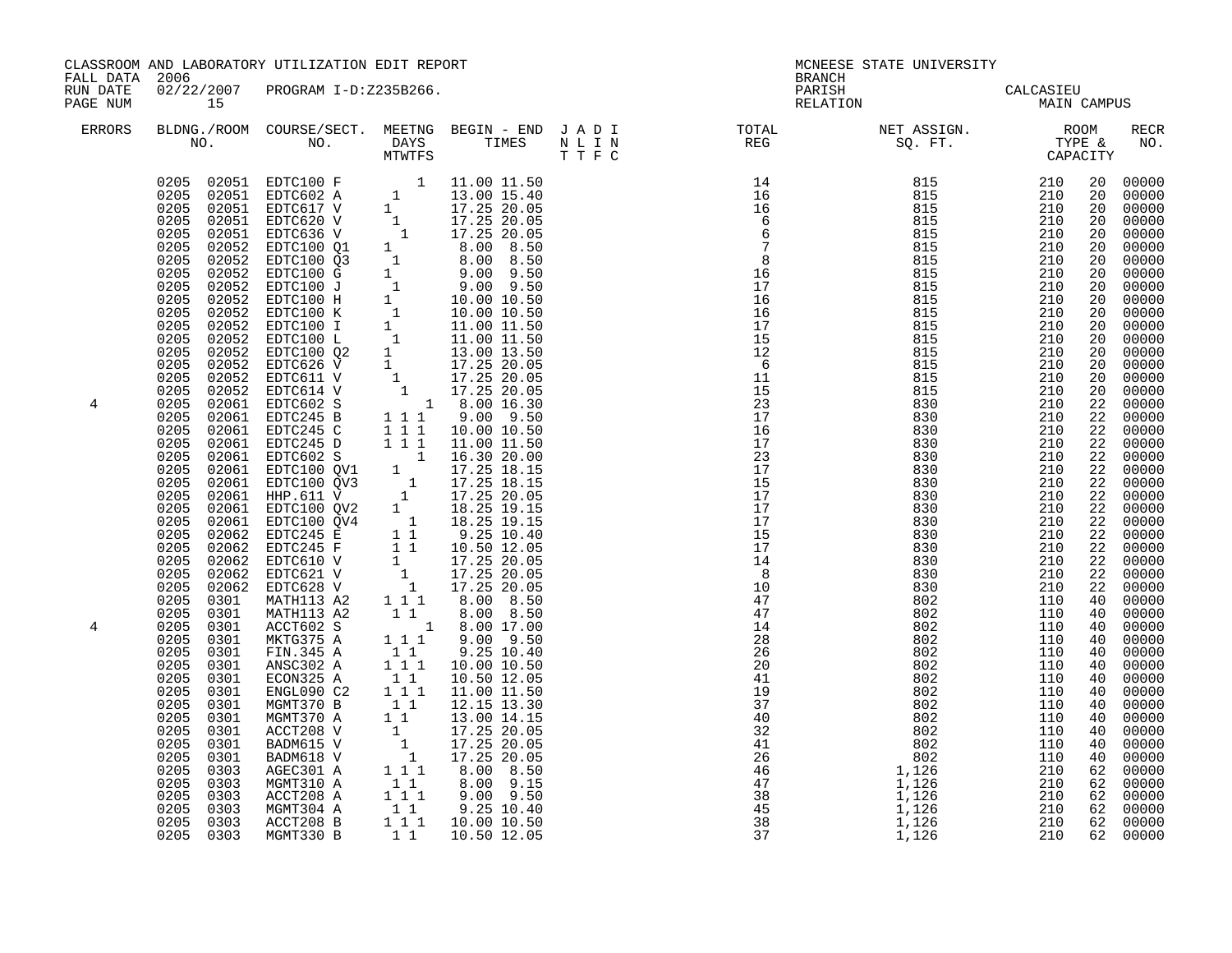|                                        |                                                                                                                                                                                                                                                                                                                                                                                                                                                                                                                                                                                                                                                                                                                                                                                                                                                            | CLASSROOM AND LABORATORY UTILIZATION EDIT REPORT                                                                                                                                                                                                                                                                                                                                                                                                                                                                                                                                                                                                                                                                                                                                                                                                                                                                                                    |                                                                                                                                                                                                                                                                                                                                                                                                                                                                                                                                                        |                                |                                                            | MCNEESE STATE UNIVERSITY                                                                                                                                                                                                                                                                                                                                                                                   |                                                                                                                                                                                                                  |                    |
|----------------------------------------|------------------------------------------------------------------------------------------------------------------------------------------------------------------------------------------------------------------------------------------------------------------------------------------------------------------------------------------------------------------------------------------------------------------------------------------------------------------------------------------------------------------------------------------------------------------------------------------------------------------------------------------------------------------------------------------------------------------------------------------------------------------------------------------------------------------------------------------------------------|-----------------------------------------------------------------------------------------------------------------------------------------------------------------------------------------------------------------------------------------------------------------------------------------------------------------------------------------------------------------------------------------------------------------------------------------------------------------------------------------------------------------------------------------------------------------------------------------------------------------------------------------------------------------------------------------------------------------------------------------------------------------------------------------------------------------------------------------------------------------------------------------------------------------------------------------------------|--------------------------------------------------------------------------------------------------------------------------------------------------------------------------------------------------------------------------------------------------------------------------------------------------------------------------------------------------------------------------------------------------------------------------------------------------------------------------------------------------------------------------------------------------------|--------------------------------|------------------------------------------------------------|------------------------------------------------------------------------------------------------------------------------------------------------------------------------------------------------------------------------------------------------------------------------------------------------------------------------------------------------------------------------------------------------------------|------------------------------------------------------------------------------------------------------------------------------------------------------------------------------------------------------------------|--------------------|
| FALL DATA 2006<br>RUN DATE<br>PAGE NUM | 16                                                                                                                                                                                                                                                                                                                                                                                                                                                                                                                                                                                                                                                                                                                                                                                                                                                         | 02/22/2007 PROGRAM I-D:Z235B266.                                                                                                                                                                                                                                                                                                                                                                                                                                                                                                                                                                                                                                                                                                                                                                                                                                                                                                                    |                                                                                                                                                                                                                                                                                                                                                                                                                                                                                                                                                        |                                | <b>BRANCH</b>                                              | PARISH CALCASIEU<br>RELATION MAIN CAMPUS                                                                                                                                                                                                                                                                                                                                                                   |                                                                                                                                                                                                                  |                    |
| ERRORS                                 |                                                                                                                                                                                                                                                                                                                                                                                                                                                                                                                                                                                                                                                                                                                                                                                                                                                            |                                                                                                                                                                                                                                                                                                                                                                                                                                                                                                                                                                                                                                                                                                                                                                                                                                                                                                                                                     |                                                                                                                                                                                                                                                                                                                                                                                                                                                                                                                                                        |                                |                                                            |                                                                                                                                                                                                                                                                                                                                                                                                            |                                                                                                                                                                                                                  | RECR<br>NO.        |
|                                        | 0205<br>0303<br>0205<br>0303<br>0205<br>0303<br>0205<br>0304<br>0205<br>0304<br>0205<br>0304<br>0205<br>0304<br>0205<br>0304<br>0205<br>0304<br>0205 0304<br>0205 0304<br>0205<br>0304<br>0205<br>0304<br>0205<br>0305<br>0205<br>0305<br>0205<br>0305<br>0205<br>0305<br>0205<br>0305<br>0205 0305<br>0205 0305<br>0205<br>0305<br>0205<br>0305<br>0205<br>0305<br>0205<br>0306<br>0205<br>0306<br>0205<br>0306<br>0205<br>0306<br>0205<br>0306<br>0205 0306<br>0205 0306<br>0205 0320<br>0205 0320<br>0301 0115A FACS111 A<br>0301 0115A FACS200 A<br>0301 0115A FACS200 W<br>0301 0115A FACS237 Q<br>0301 0115A FACS321 A<br>0301 0115A FACS321 B<br>0301 0115A FACS360 Q<br>0301 0115A FACS366 Q<br>0301 0115A FACS421 Q<br>0301 0115A FACS459 Q<br>0301 0115A FACS481 A<br>0301<br>0301 0115A FACS496 Q<br>0301 0175 CJUS461 Q<br>0301 0175 CJUS561 Q | $\begin{array}{cccccc} 0.205 & 0.303 & \text{A}\text{CCT461 A} & 1 & 1 & 12.15 & 13.30 \\ 0.205 & 0.303 & \text{A}\text{CCT208 C} & 1 & 1 & 13.00 & 14.15 \\ 0.205 & 0.303 & \text{MKTG380 A} & 1 & 1 & 13.40 & 14.55 \\ 0.205 & 0.303 & \text{A}\text{CCT208 D} & 1 & 1 & 14.25 & 15.40 \\ \end{array}$<br>MGMT310 V<br>MGMT370 V<br>ACCT415 V<br>ECON203 C<br>ACCT311 A<br>ACCT405 A<br>ACCT341 A<br>ECON203 D<br>AGRI111 A<br>ACCT306 A<br>ACCT341 B<br>ACCT311 B<br>ECON602 V<br>ACCT318 A<br>FIN.310 A<br>BADM201 B<br>MGMT343 A<br>ACCT305 A<br>FIN.310 B<br>$\begin{tabular}{l c c c} \texttt{FIN.310 B} & 1 & 1 & 11.00 & 11.50 \\ \texttt{MKTG480 A} & 1 & 1 & 12.15 & 13.30 \\ \texttt{BANDM201 D} & 1 & 1 & 13.40 & 14.55 \\ \texttt{FIN.620 V} & 1 & 17.25 & 20.05 \\ \texttt{BDM201 V} & 1 & 17.25 & 20.05 \\ \texttt{MGMT481 A} & 1 & 9.25 & 10.40 \\ \texttt{MGMT481 B} & 1 & 10.50 & $<br>MGMT485 A<br>MKTG485 A<br>0115A FACS482 A | $\begin{array}{rrrr} 1 & 17.25 & 20.05 \ 1 & 17.25 & 20.05 \ 1 & 17.25 & 20.05 \ 1 & 17.25 & 20.05 \ 1 & 1 & 8.00 & 9.15 \ 1 & 1 & 9.00 & 9.50 \end{array}$<br>$\begin{array}{cccc} 1&1&1&3.00&5.50\ 1&1&9.25&10.40\ 1&1&10.00&10.50\ 1&1&10.50&12.05\ 1&1&12.15&13.30\ 1&1&13.00&14.15\ \end{array}$<br>$1\ 1\ 1\ 14.25\ 15.40\ 1\ 17.25\ 20.05\ 1\ 1\ 8.00\ 9.15\ 1\ 1\ 1\ 9.00\ 9.50$<br>$\begin{array}{rrrr} 1 & 1 & 9.25 & 10.40 \ 1 & 1 & 1 & 10.00 & 10.50 \ 1 & 1 & 10.50 & 12.05 \ 1 & 1 & 11.00 & 11.50 \ 1 & 1 & 11.00 & 11.50 \end{array}$ | $1111$<br>$111$<br>$\mathbf 1$ | $\frac{1}{1}$<br>$\frac{1}{6}$<br>$\frac{3}{1}$<br>74<br>2 | $\begin{smallmatrix} \textbf{R}=\textbf{R}^T\textbf{S}^T\textbf{S}^T\textbf{S}^T\textbf{S}^T\textbf{S}^T\textbf{S}^T\textbf{S}^T\textbf{S}^T\textbf{S}^T\textbf{S}^T\textbf{S}^T\textbf{S}^T\textbf{S}^T\textbf{S}^T\textbf{S}^T\textbf{S}^T\textbf{S}^T\textbf{S}^T\textbf{S}^T\textbf{S}^T\textbf{S}^T\textbf{S}^T\textbf{S}^T\textbf{S}^T\textbf{S}^T$<br>250<br>250<br>250<br>250<br>250<br>130<br>130 | 310<br>310<br>$\begin{array}{cccc} 310 & 3 & 00000 \ 310 & 3 & 00000 \ 310 & 3 & 00000 \ \end{array}$<br>$\begin{array}{rrrr} 310 & 3 & 00000 \ 310 & 1 & 00000 \ 310 & 1 & 00000 \ 310 & 1 & 00000 \end{array}$ | 3 00000<br>3 00000 |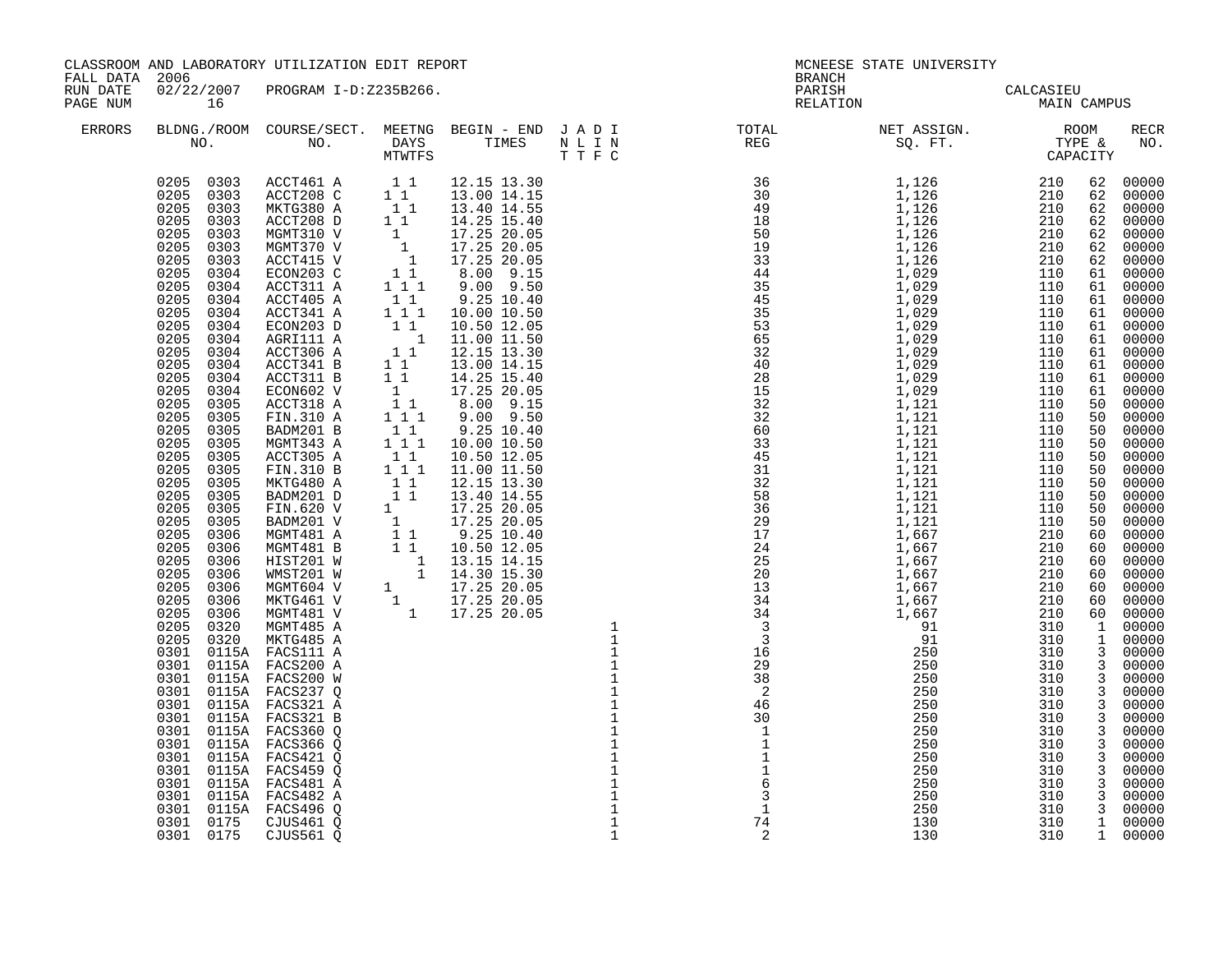| FALL DATA 2006       |                                                                                                                                                                                                                                                                                                                                                                                                                                                                                                                                                                                                                                                                                                                                                                                               | CLASSROOM AND LABORATORY UTILIZATION EDIT REPORT                                                                                                                                                                                                                                                                                                                                                                                                                                                                                                                                                                                                                                               |                        |                                                                                                                                                                                                                                                                                 | BRANCH                                                                                                                                                                                                                                                                                                                                                                                                                                                                                        | MCNEESE STATE UNIVERSITY                                    |                                                             |                                  |                                                                                        |
|----------------------|-----------------------------------------------------------------------------------------------------------------------------------------------------------------------------------------------------------------------------------------------------------------------------------------------------------------------------------------------------------------------------------------------------------------------------------------------------------------------------------------------------------------------------------------------------------------------------------------------------------------------------------------------------------------------------------------------------------------------------------------------------------------------------------------------|------------------------------------------------------------------------------------------------------------------------------------------------------------------------------------------------------------------------------------------------------------------------------------------------------------------------------------------------------------------------------------------------------------------------------------------------------------------------------------------------------------------------------------------------------------------------------------------------------------------------------------------------------------------------------------------------|------------------------|---------------------------------------------------------------------------------------------------------------------------------------------------------------------------------------------------------------------------------------------------------------------------------|-----------------------------------------------------------------------------------------------------------------------------------------------------------------------------------------------------------------------------------------------------------------------------------------------------------------------------------------------------------------------------------------------------------------------------------------------------------------------------------------------|-------------------------------------------------------------|-------------------------------------------------------------|----------------------------------|----------------------------------------------------------------------------------------|
| RUN DATE<br>PAGE NUM | 17                                                                                                                                                                                                                                                                                                                                                                                                                                                                                                                                                                                                                                                                                                                                                                                            | 02/22/2007 PROGRAM I-D:Z235B266.                                                                                                                                                                                                                                                                                                                                                                                                                                                                                                                                                                                                                                                               |                        |                                                                                                                                                                                                                                                                                 |                                                                                                                                                                                                                                                                                                                                                                                                                                                                                               | PARISH CALCASIEU<br>RELATION MAIN CAMPUS                    |                                                             |                                  |                                                                                        |
| ERRORS               |                                                                                                                                                                                                                                                                                                                                                                                                                                                                                                                                                                                                                                                                                                                                                                                               |                                                                                                                                                                                                                                                                                                                                                                                                                                                                                                                                                                                                                                                                                                |                        |                                                                                                                                                                                                                                                                                 | BLDNG./ROOM COURSE/SECT. MEETNG BEGIN – END JADI TOTAL NET ASSIGN. NO ROOM NO. DAYS TIMES NLIN REG REG SQ.FT. TYPE & CAPACITY                                                                                                                                                                                                                                                                                                                                                                 |                                                             |                                                             |                                  | <b>RECR</b><br>NO.                                                                     |
|                      | 0301 0175 SOCL451 Q<br>0301 0175<br>0301 0175<br>0301 0175<br>0301<br>0204<br>0301<br>0204<br>0301 0204<br>0301<br>0204<br>0301<br>0204<br>0301<br>0204<br>0301<br>0204<br>0301<br>0204<br>0301<br>0204<br>0301<br>0204<br>0301<br>0204<br>0301<br>0204<br>0301<br>0204<br>0301<br>0204<br>0301<br>0204<br>0301<br>0205<br>0301 0205<br>0301<br>0205<br>0301 0205<br>0301 0205<br>0301 0205<br>0301 0205<br>0301 0205<br>0301 0205<br>0301 0205<br>0301<br>0205<br>0301 0205<br>0301 0205<br>0301 0205<br>0301<br>0206<br>0301<br>0206<br>0301<br>0206<br>0301<br>0206<br>0301<br>0206<br>0301<br>0206<br>0301<br>0206<br>0301<br>0206<br>0301<br>0206<br>0301<br>0206<br>0301<br>0206<br>0301<br>0206<br>0301 0207<br>0301<br>0207<br>0301<br>0207<br>0301<br>0207<br>0301 0207<br>0301 0207 | SOCL551 Q<br>SOSC400 Q<br>$SOSC400$ $\widetilde{V}$<br>ENGL312 A<br>ENGL101 B5<br>ENGL105HA<br>ENGL351 A<br>ENGL351 F<br>ENGL101 D1<br>ENGL253 A<br>ENGL351 G<br>ENGL253 B<br>ENGL101 K1<br>ENGL491 V<br>ENGL533 V<br>ENGL403 V<br>ENGL505 V<br>ENGL645 V<br>HIST201 A<br>HIST201 F<br>HIST201 B<br>HIST201 G<br>HIST201 C<br>HIST201 H<br>HIST201 D<br>ENGL101 E1<br>HUMN201 A<br>HIST201 E<br>MATH231 I2<br>STAT231 I2<br>HIST301 V<br>SOCL201 VQ<br>HIST101 A<br>HIST202 F<br>HIST202 A<br>HIST202 G<br>HIST202 B<br>ENGL361 C<br>HIST202 C<br>HIST202 D<br>HIST202 E<br>HIST201 V2<br>ENGL351 V<br>HIST202 V<br>ENGL201 A<br>PRTC103 A<br>ENGL202 A<br>ENGL351 E<br>ENGL201 B<br>SOCL320 A | $1\quad1$<br>$1\quad1$ | $\begin{array}{rrrr} 1 & 17.25 & 20.05 \ 1 & 17.25 & 20.05 \ 1 & 17.25 & 20.05 \ 1 & 1 & 3.00 & 8.50 \ 1 & 1 & 8.00 & 8.50 \end{array}$<br>8.00 8.50<br>$\begin{array}{cccc} 1 & 1 & 1 & 9.00 & 9.50 \ 1 & 1 & 9.25 & 10.40 \ 1 & 1 & 10.00 & 10.50 \end{array}$<br>10.50 12.05 | $\begin{tabular}{c cccc} \textbf{1} & \textbf{1} & \textbf{1} & \textbf{1} & \textbf{1} & \textbf{1} & \textbf{1} & \textbf{1} & \textbf{1} & \textbf{1} & \textbf{1} & \textbf{1} & \textbf{1} & \textbf{1} & \textbf{1} & \textbf{1} & \textbf{1} & \textbf{1} & \textbf{1} & \textbf{1} & \textbf{1} & \textbf{1} & \textbf{1} & \textbf{1} & \textbf{1} & \textbf{1} & \textbf{1} & \textbf{1} & \textbf{1} & \textbf{1} &$<br>58<br>40<br>58<br>$\frac{32}{19}$<br>28<br>$\frac{40}{29}$ | 989<br>989<br>989<br>613<br>613<br>613<br>613<br>613<br>613 | 110<br>110<br>110<br>110<br>110<br>110<br>110<br>110<br>110 | 62<br>62<br>45<br>45<br>45<br>45 | 62 00000<br>00000<br>00000<br>00000<br>00000<br>00000<br>00000<br>45 00000<br>45 00000 |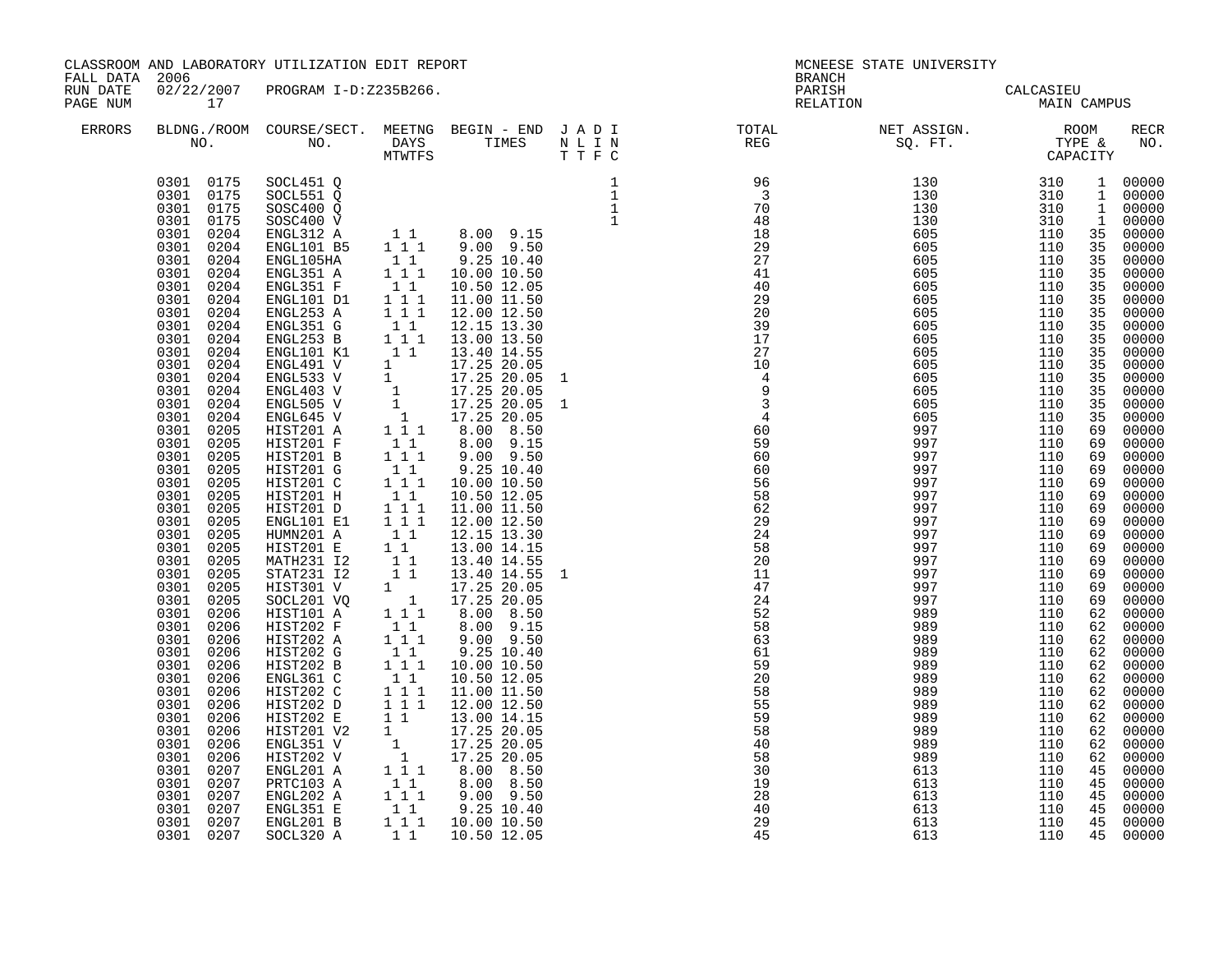| FALL DATA 2006       |                                                                                                                                                                                                                                                                                                                                                                                                                                                                                                                                                                                                                                                              | CLASSROOM AND LABORATORY UTILIZATION EDIT REPORT                                                                                                                                                                                                                                                                                                                                                                                                                                                                                                                                                                                                                                                                                                                                             |                                                                                                                                                                                                                                                                                                                                                                                                                                                                                                                                                                                                                                                                                                                                                                                                                                                                                                                                                                                                                                                                                                                                                                                                                                                                                                                                                                                                                                                                                                                                                                        |              | <b>BRANCH</b>                                                                                                                                                                                                                                                                                                                                                                                                                                                                               | MCNEESE STATE UNIVERSITY                                                                                                               |                                                                                                                                                                                                                                                                                                                                       |                                                                                                                                                                                                                                                                                                                                                                                        |                                                                                                                                                                                                                                                                                                                                  |
|----------------------|--------------------------------------------------------------------------------------------------------------------------------------------------------------------------------------------------------------------------------------------------------------------------------------------------------------------------------------------------------------------------------------------------------------------------------------------------------------------------------------------------------------------------------------------------------------------------------------------------------------------------------------------------------------|----------------------------------------------------------------------------------------------------------------------------------------------------------------------------------------------------------------------------------------------------------------------------------------------------------------------------------------------------------------------------------------------------------------------------------------------------------------------------------------------------------------------------------------------------------------------------------------------------------------------------------------------------------------------------------------------------------------------------------------------------------------------------------------------|------------------------------------------------------------------------------------------------------------------------------------------------------------------------------------------------------------------------------------------------------------------------------------------------------------------------------------------------------------------------------------------------------------------------------------------------------------------------------------------------------------------------------------------------------------------------------------------------------------------------------------------------------------------------------------------------------------------------------------------------------------------------------------------------------------------------------------------------------------------------------------------------------------------------------------------------------------------------------------------------------------------------------------------------------------------------------------------------------------------------------------------------------------------------------------------------------------------------------------------------------------------------------------------------------------------------------------------------------------------------------------------------------------------------------------------------------------------------------------------------------------------------------------------------------------------------|--------------|---------------------------------------------------------------------------------------------------------------------------------------------------------------------------------------------------------------------------------------------------------------------------------------------------------------------------------------------------------------------------------------------------------------------------------------------------------------------------------------------|----------------------------------------------------------------------------------------------------------------------------------------|---------------------------------------------------------------------------------------------------------------------------------------------------------------------------------------------------------------------------------------------------------------------------------------------------------------------------------------|----------------------------------------------------------------------------------------------------------------------------------------------------------------------------------------------------------------------------------------------------------------------------------------------------------------------------------------------------------------------------------------|----------------------------------------------------------------------------------------------------------------------------------------------------------------------------------------------------------------------------------------------------------------------------------------------------------------------------------|
| RUN DATE<br>PAGE NUM | 18                                                                                                                                                                                                                                                                                                                                                                                                                                                                                                                                                                                                                                                           | 02/22/2007 PROGRAM I-D:Z235B266.                                                                                                                                                                                                                                                                                                                                                                                                                                                                                                                                                                                                                                                                                                                                                             |                                                                                                                                                                                                                                                                                                                                                                                                                                                                                                                                                                                                                                                                                                                                                                                                                                                                                                                                                                                                                                                                                                                                                                                                                                                                                                                                                                                                                                                                                                                                                                        |              | PARISH<br>RELATION                                                                                                                                                                                                                                                                                                                                                                                                                                                                          | CALCASIEU<br>MAIN CAMPUS                                                                                                               |                                                                                                                                                                                                                                                                                                                                       |                                                                                                                                                                                                                                                                                                                                                                                        |                                                                                                                                                                                                                                                                                                                                  |
| ERRORS               |                                                                                                                                                                                                                                                                                                                                                                                                                                                                                                                                                                                                                                                              |                                                                                                                                                                                                                                                                                                                                                                                                                                                                                                                                                                                                                                                                                                                                                                                              |                                                                                                                                                                                                                                                                                                                                                                                                                                                                                                                                                                                                                                                                                                                                                                                                                                                                                                                                                                                                                                                                                                                                                                                                                                                                                                                                                                                                                                                                                                                                                                        |              |                                                                                                                                                                                                                                                                                                                                                                                                                                                                                             |                                                                                                                                        |                                                                                                                                                                                                                                                                                                                                       |                                                                                                                                                                                                                                                                                                                                                                                        | RECR<br>NO.                                                                                                                                                                                                                                                                                                                      |
|                      | 0301<br>0207<br>0301 0207<br>0301 0208<br>0301 0208<br>0301 0208<br>0301 0208<br>0301 0208<br>0301 0208<br>0301 0208<br>0301 0208<br>0301 0208<br>0301 0208<br>0301 0208<br>0301 0208<br>0301<br>0208<br>0301<br>0208<br>0301<br>0208<br>0301<br>0208<br>0301<br>0208<br>0301<br>0212<br>0301 0212<br>0301 0212<br>0301 0212<br>0301 0212<br>0301 0212<br>0301 0212<br>0301 0212<br>0301 0212<br>0301 0212<br>0301 0212<br>0301 0212<br>0301 0212<br>0301 0212<br>0301 0212<br>0301<br>0212<br>0213<br>0301<br>0301<br>0213<br>0301<br>0213<br>0301<br>0213<br>0301<br>0213<br>0301<br>0213<br>0301 0213<br>0301 0213<br>0301 0213<br>0301 0213<br>0301 0213 | SPAN421 V<br>ENGL101 V2<br>GOVT201 A<br>SOCL201 A<br>$1\quad1\quad1$<br>SOCL211 A<br>SOCL401 A<br>SOCL501 A<br>SOCL201 C<br>PHIL252 A<br>SOCL211 B<br>CJUS441 A<br>CJUS541 A<br>PHIL102 C<br>PHIL251 C<br>RELS201 A<br>SOCL201 V<br>PHIL341 V<br>CJUS111 V<br>SOCL201 CS<br>ENGL361 A<br>GOVT301 B<br>GOVT201 B<br>$\begin{bmatrix} 1 \\ 1 \\ 1 \end{bmatrix} \begin{bmatrix} 1 \\ 1 \end{bmatrix}$<br>GOVT201 E<br>GOVT240 A<br>GOVT422 A<br>GOVT401 A<br>ENGL202 B<br>ENGL301 B<br>GOVT201 C<br>GEOG111 B<br>GOVT201 D<br>GEOG221 W<br>PLEG228 V<br>PLEG226 V<br>ENGL201 V<br>ENGL102 A1<br>$\begin{bmatrix} 1 & 1 \\ 1 & 1 \end{bmatrix}$<br>CJUS231 A<br>SOCL231 A<br>SOCL201 B<br>SOCL460 A<br>$1\quad1$<br>ENGL101 C1<br>PHIL102 A<br>LATN301 A<br>PHIL102 B<br>PHIL315 A<br>PLEG220 A | $\begin{array}{cccc} 0301 & 0207 & \text{ENGL}351 \text{ B} & 1 & 1 & 11.00 \text{ } 11.50 \\ 0301 & 0207 & \text{ENGL}351 \text{ C} & 1 & 1 & 12.00 \text{ } 12.50 \\ 0301 & 0207 & \text{HIST}341 \text{ A} & 1 & 12.15 \text{ } 13.30 \\ 0301 & 0207 & \text{ANTH}203 \text{ A} & 1 & 13.00 \text{ } 14.15 \\ 0301 & 0207 & \text{SPAN}2$<br>$1 \t 1 \t 17.25 \t 18.40$<br>$1 \t 17.25 \t 18.40$<br>$1 \t 17.25 \t 20.05$<br>$1 \t 1 \t 1 \t 7.00 \t 7.50$<br>$\overline{1}$ $\overline{1}$ $\overline{1}$<br>8.00 8.50<br>9.00 9.50<br>$\begin{array}{cccc} 1 & 1 & 1 & 9.00 & 9.50 \\ 1 & 1 & 9.25 & 10.40 \\ 1 & 1 & 9.25 & 10.40 \\ 1 & 1 & 10.00 & 10.50 \\ 1 & 1 & 10.00 & 10.50 \\ 1 & 1 & 11.00 & 11.50 \\ 1 & 1 & 12.15 & 13.30 \\ 1 & 1 & 12.15 & 13.30 \\ 1 & 1 & 13.00 & 14.15 \\ 1 & 1 & 14.25 & 15.40 \\ 1 & 1 & 14.25 & $<br>9.25 10.40<br>9.25 10.40 1<br>12.15 13.30 1<br>$8.00$ $9.15$<br>$9.00$ $9.50$<br>$\begin{bmatrix} 1 & 1 \\ 1 & 1 \end{bmatrix}$ 9.25 10.40<br>1 1 1 10.00 10.50<br>$\begin{array}{cccc} 1 & 1 & 1 & 10.00 & 10.50 \\ 1 & 1 & 10.50 & 12.05 \\ 1 & 1 & 1 & 11.00 & 11.50 \\ 1 & 1 & 1 & 12.00 & 12.50 \\ 1 & 1 & 12.15 & 13.30 \\ 1 & 1 & 13.00 & 14.15 \\ 1 & 1 & 14.25 & 15.40 \\ 1 & 1 & 14.25 & 15.40 \\ 1 & 17.25 & 20.05 \\ 1 & 17.25 & 20.05 \\ 1 & 17.25 &$<br>$8.00$ 9.15<br>8.00 9.15<br>$1 1 1$<br>$9.00$ $9.50$<br>9.25 10.40<br>$1 1 1$<br>10.00 10.50<br>$\begin{bmatrix} 1 & 1 & 10.50 & 12.05 \\ 1 & 1 & 11.00 & 11.50 \\ 1 & 1 & 12.15 & 13.30 \end{bmatrix}$<br>11<br>13.00 14.15<br>1 1 1 13.40 14.55 | $\mathbf{1}$ | 41<br>41<br>$\frac{36}{41}$<br>$\frac{0}{10}$<br>22<br>53<br>54<br>54<br>32<br>$\overline{\phantom{a}}^2$<br>$\begin{array}{c} 53 \\ 55 \end{array}$<br>56<br>48<br>$\begin{array}{c}\n1 \\ 1 \\ 7\n\end{array}$<br>57<br>49<br>56<br>$\overline{35}$<br>46<br>54<br>17<br>38<br>40<br>33<br>32<br>25<br>37<br>19<br>25<br>39<br>$39$<br>$39$<br>$37$<br>$8$<br>$\overline{9}$<br>26<br>$\overline{29}$<br>$\frac{1}{28}$<br>21<br>42<br>24<br>27<br>39<br>$\overline{4}$<br>38<br>20<br>19 | $\begin{array}{cccc} 613 & 110 & 45 \\ 613 & 110 & 45 \\ 613 & 110 & 45 \\ 613 & 110 & 45 \\ 613 & 110 & 45 \end{array}$<br>726<br>726 | 110<br>110<br>110<br>110<br>110<br>110<br>110<br>110<br>110<br>110<br>110<br>110<br>110<br>110<br>110<br>110<br>110<br>110<br>110<br>110<br>110<br>110<br>110<br>110<br>110<br>110<br>110<br>110<br>110<br>110<br>110<br>110<br>110<br>110<br>110<br>110<br>110<br>110<br>110<br>110<br>110<br>110<br>110<br>110<br>110<br>110<br>110 | 45 00000<br>45<br>45<br>45<br>56<br>56<br>56<br>56<br>56<br>56 00000<br>56<br>56 00000<br>56<br>56 00000<br>56<br>56<br>56<br>56<br>56<br>56<br>56<br>36<br>36 00000<br>36<br>36<br>36<br>36 00000<br>36<br>36 00000<br>36 00000<br>36 00000<br>36<br>36 00000<br>36<br>36 00000<br>36<br>36<br>43<br>43<br>43<br>43<br>43<br>43 00000<br>43 00000<br>43<br>43 00000<br>43<br>43 00000 | 00000<br>00000<br>00000<br>00000<br>00000<br>00000<br>00000<br>00000<br>00000<br>00000<br>00000<br>00000<br>00000<br>00000<br>00000<br>00000<br>00000<br>00000<br>00000<br>00000<br>00000<br>00000<br>00000<br>00000<br>00000<br>00000<br>00000<br>00000<br>00000<br>00000<br>00000<br>00000<br>00000<br>00000<br>00000<br>00000 |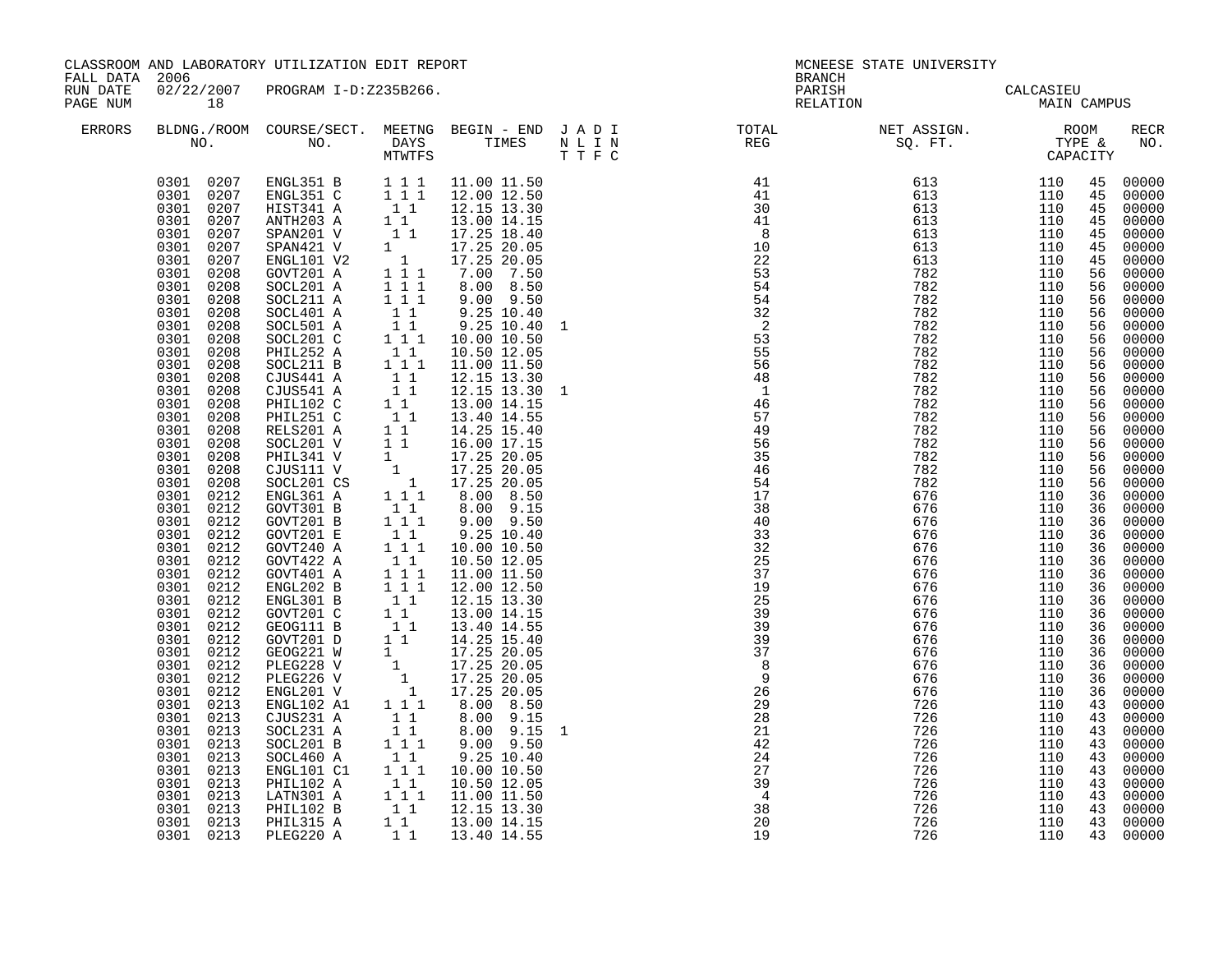| FALL DATA 2006       |                                                                                                                                                     | CLASSROOM AND LABORATORY UTILIZATION EDIT REPORT                                                                                                                                                                                                                                                            |  |                                                                                                                                                                                                                                                                           | <b>BRANCH</b>                                                                                                                                                                                                                                 | MCNEESE STATE UNIVERSITY                                                                                                                                                                                                                                                                                                                                                                                                                         |                                                                    |                      |                                                                                                          |
|----------------------|-----------------------------------------------------------------------------------------------------------------------------------------------------|-------------------------------------------------------------------------------------------------------------------------------------------------------------------------------------------------------------------------------------------------------------------------------------------------------------|--|---------------------------------------------------------------------------------------------------------------------------------------------------------------------------------------------------------------------------------------------------------------------------|-----------------------------------------------------------------------------------------------------------------------------------------------------------------------------------------------------------------------------------------------|--------------------------------------------------------------------------------------------------------------------------------------------------------------------------------------------------------------------------------------------------------------------------------------------------------------------------------------------------------------------------------------------------------------------------------------------------|--------------------------------------------------------------------|----------------------|----------------------------------------------------------------------------------------------------------|
| RUN DATE<br>PAGE NUM | 19                                                                                                                                                  | 02/22/2007 PROGRAM I-D:Z235B266.                                                                                                                                                                                                                                                                            |  |                                                                                                                                                                                                                                                                           |                                                                                                                                                                                                                                               | PARISH CALCASIEU<br>RELATION MAIN CAMPUS                                                                                                                                                                                                                                                                                                                                                                                                         |                                                                    |                      |                                                                                                          |
| ERRORS               |                                                                                                                                                     |                                                                                                                                                                                                                                                                                                             |  |                                                                                                                                                                                                                                                                           |                                                                                                                                                                                                                                               | $\begin{tabular}{lllllllllllllllllllll} \textsc{BLONG.} \textsc{F100M.} & \textsc{COURSE/SECT.} & \textsc{METING.} & \textsc{BEGIN - END.} & \textsc{J A D I} & \textsc{DTAT} & \textsc{NT10TAL} & \textsc{NET ASSIGN.} & \textsc{ROOM} \\ \textsc{NO.} & \textsc{NO.} & \textsc{DAYS} & \textsc{TIMES} & \textsc{N L I N} & \textsc{REG} & \textsc{SG. FT.} & \textsc{STP} & \textsc{CAPACITY} \\ & \textsc{MTVTFS} & \textsc{T T F C} & & & &$ |                                                                    |                      | RECR<br>NO.                                                                                              |
|                      | 0301 0307<br>0301 0307<br>0301 0307<br>0301<br>0307<br>0301<br>0307<br>0301<br>0307<br>0301<br>0307<br>0301<br>0313<br>0301<br>0313<br>0301<br>0313 | FRENIOI A<br>FRENIOI B<br>ENGL201 C<br>1 1 9.00 9.50<br>ENGL201 C<br>1 1 10.00 10.50<br>ENGL407 A<br>1 1 10.50 12.05<br>ENGL407 A<br>1 1 10.50 12.05<br>ENGL436 A<br>1 1 11.00 11.50<br>ENGL496 A<br>1 1 11.00 11.50<br>ENGL496 A<br>1 1 12.00 12.50<br>ENGL67<br>ENGL090 AC1<br>ENGL090 AC2<br>ENGL090 AC3 |  | $\begin{array}{cccccccc} 1&1&1&8.00&8.59&1\\ 1&1&8.00&9.15&1\\ 1&1&8.00&9.15&1\\ 1&1&9.00&9.15&1\\ 1&1&9.00&9.15&1\\ 1&1&9.00&1.00\\ 1&1&1&10.00&10.50\\ 1&1&1&10.00&11.50\\ 1&1&1&10.00&11.50\\ 1&1&1&12.00&12.50\\ 1&1&1&2.00&12.50\\ 1&1&1&2.00&14.1$<br>$\frac{1}{1}$ | $\begin{array}{c}\n 30 \\  9\n \end{array}$<br>$\begin{array}{c} 39 \\ 6 \\ 9 \end{array}$<br>$\overline{9}$<br>$\frac{10}{20}$<br>20<br>$\begin{array}{c} 1 \text{ } , \\ 18 \\ 1 \text{ } ^{\circ} \end{array}$<br>$\overline{\phantom{a}}$ | 613<br>613<br>613<br>613<br>613<br>613<br>613<br>591<br>591<br>591                                                                                                                                                                                                                                                                                                                                                                               | 110<br>110<br>110<br>110<br>110<br>110<br>110<br>220<br>220<br>220 | 40<br>40<br>40<br>30 | 00000<br>40 00000<br>40 00000<br>40 00000<br>00000<br>00000<br>40 00000<br>30 00000<br>30 00000<br>00000 |
|                      | 0301 0313<br>0301 0313                                                                                                                              | ENGL090 A1<br>ENGL090 A2                                                                                                                                                                                                                                                                                    |  | $1\,$<br>$\mathbf{1}$                                                                                                                                                                                                                                                     | 17<br>17                                                                                                                                                                                                                                      | 591<br>591                                                                                                                                                                                                                                                                                                                                                                                                                                       | 220<br>220                                                         |                      | 30 00000<br>30 00000                                                                                     |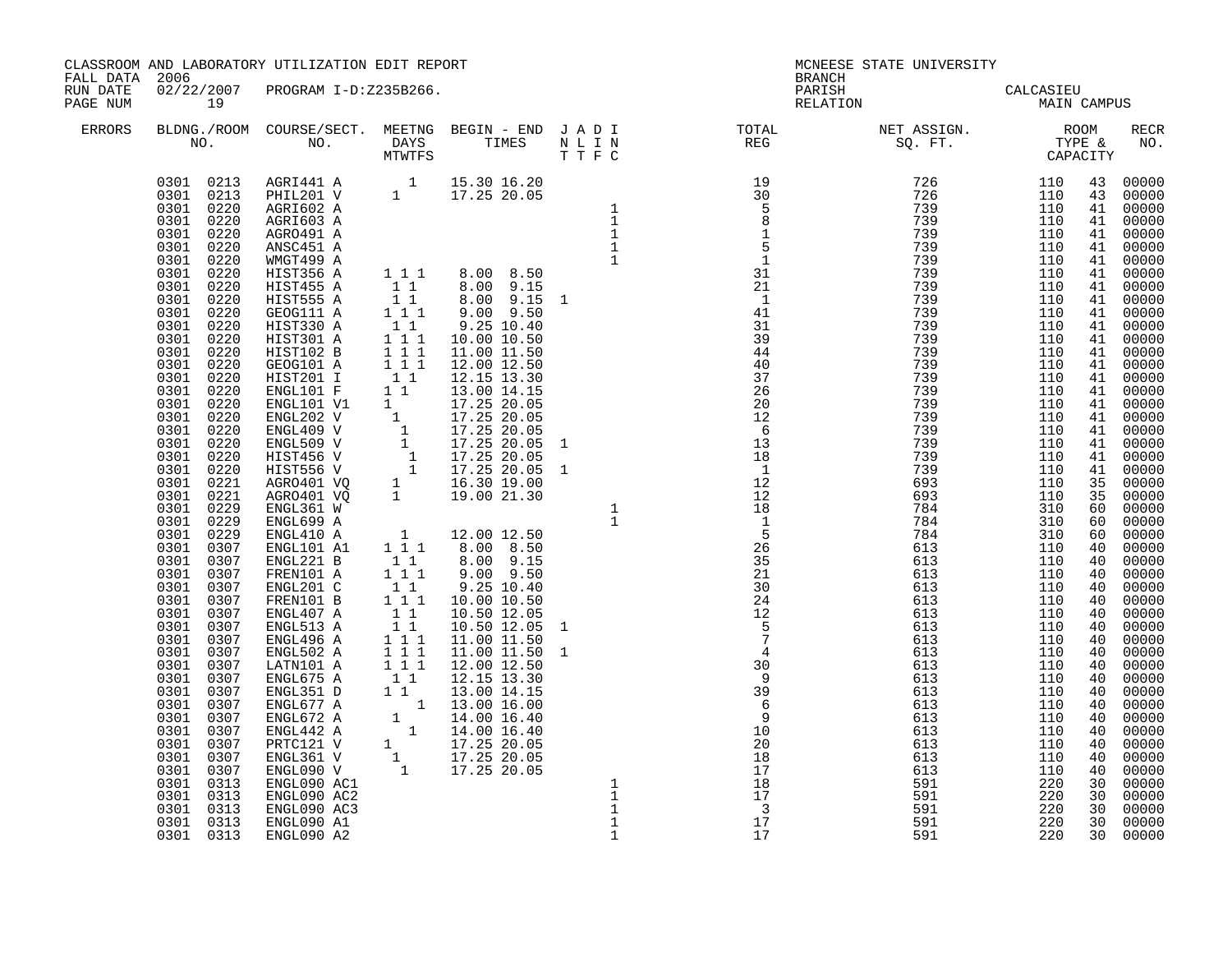| FALL DATA 2006       |                                                                                                                                                                                                                                                                                                                                                                                                                                                                                                                                                                                                                                                                                                                                                                                  | CLASSROOM AND LABORATORY UTILIZATION EDIT REPORT                                                                                                                                                                                                                                                                                                                                                                                                                                                                                                                                                                                                                                                                                                                                                                                                                                                                                                                                                                          |                                                                                  |                                                                                                   |                                                                                                                                                                                                                                | <b>BRANCH</b>                                                                                                                                                                                                                                                                                                                                                                                                                                                                      | MCNEESE STATE UNIVERSITY                                                                                     |                                                                                                              |                                              |                                                                                                                                                                                                                          |
|----------------------|----------------------------------------------------------------------------------------------------------------------------------------------------------------------------------------------------------------------------------------------------------------------------------------------------------------------------------------------------------------------------------------------------------------------------------------------------------------------------------------------------------------------------------------------------------------------------------------------------------------------------------------------------------------------------------------------------------------------------------------------------------------------------------|---------------------------------------------------------------------------------------------------------------------------------------------------------------------------------------------------------------------------------------------------------------------------------------------------------------------------------------------------------------------------------------------------------------------------------------------------------------------------------------------------------------------------------------------------------------------------------------------------------------------------------------------------------------------------------------------------------------------------------------------------------------------------------------------------------------------------------------------------------------------------------------------------------------------------------------------------------------------------------------------------------------------------|----------------------------------------------------------------------------------|---------------------------------------------------------------------------------------------------|--------------------------------------------------------------------------------------------------------------------------------------------------------------------------------------------------------------------------------|------------------------------------------------------------------------------------------------------------------------------------------------------------------------------------------------------------------------------------------------------------------------------------------------------------------------------------------------------------------------------------------------------------------------------------------------------------------------------------|--------------------------------------------------------------------------------------------------------------|--------------------------------------------------------------------------------------------------------------|----------------------------------------------|--------------------------------------------------------------------------------------------------------------------------------------------------------------------------------------------------------------------------|
| RUN DATE<br>PAGE NUM | 20                                                                                                                                                                                                                                                                                                                                                                                                                                                                                                                                                                                                                                                                                                                                                                               | 02/22/2007 PROGRAM I-D:Z235B266.                                                                                                                                                                                                                                                                                                                                                                                                                                                                                                                                                                                                                                                                                                                                                                                                                                                                                                                                                                                          |                                                                                  |                                                                                                   |                                                                                                                                                                                                                                |                                                                                                                                                                                                                                                                                                                                                                                                                                                                                    | PARISH<br>RELATION CALCASIEU MAIN CAMPUS                                                                     |                                                                                                              |                                              |                                                                                                                                                                                                                          |
| ERRORS               |                                                                                                                                                                                                                                                                                                                                                                                                                                                                                                                                                                                                                                                                                                                                                                                  |                                                                                                                                                                                                                                                                                                                                                                                                                                                                                                                                                                                                                                                                                                                                                                                                                                                                                                                                                                                                                           |                                                                                  |                                                                                                   |                                                                                                                                                                                                                                | $\begin{array}{cccccccccccccc} \texttt{BLDNG.} / \texttt{ROM} & \texttt{COURSE} / \texttt{SECTION:} & \texttt{MERTNG} & \texttt{BEGIN} & - & \texttt{END} & \texttt{J} & \texttt{A} & \texttt{D} & \texttt{I} & & & & & \texttt{TOTAL} & & & \texttt{NET} & \texttt{ASSIGN.} & & & \texttt{ROOM} \\ \texttt{NO.} & & & & & & & & & & \texttt{IMES} & & \texttt{N} & \texttt{I} & \texttt{N} & & & & \texttt{REG} & & & & \texttt{SQ. FT.} & & & \texttt{CTPE & &$                  |                                                                                                              |                                                                                                              |                                              | RECR<br>NO.                                                                                                                                                                                                              |
|                      | 0301 0313 ENGL090 B1<br>0301 0313<br>0301 0313<br>0301 0313<br>0301 0313<br>0301 0313<br>0301 0313<br>0301 0313<br>0301 0313<br>0301<br>0313<br>0313<br>0301<br>0301<br>0313<br>0301 0315<br>0301<br>0315<br>0301<br>0315<br>0301<br>0315<br>0301 0315<br>0301<br>0315<br>0301 0315<br>0301 0331<br>0301 0331<br>0301 0331<br>0301 0331<br>0301 0331<br>0301 0331<br>0301 0331<br>0301 0331<br>0301 0331<br>0301 0333<br>0301<br>0333<br>0301<br>0333<br>0303<br>0100<br>0303<br>0100<br>0303<br>0108<br>0303<br>0108<br>$0303$<br>$0303$<br>0108<br>0108<br>0303<br>0108<br>0303<br>0108<br>0303<br>0112<br>0303<br>0112<br>0303 0112<br>0303<br>0112<br>0303<br>0112<br>0303<br>0112<br>0303<br>0112<br>0303<br>0112<br>0303<br>0112<br>0303<br>0112<br>0303 0112<br>0303 0112 | ENGL090 B2<br>ENGL090 C1<br>ENGL090 C2<br>ENGL090 D1<br>ENGL090 E1<br>ENGL090 E2<br>ENGL090 F1<br>ENGL090 F2<br>ENGL090 V<br>GEOG361 A<br>GEOG361 A<br>PRTC103+A<br>ELTR310+A<br>$PRTC310+A$<br>PRTC103+B<br>PRTC430 A<br>INST102+B<br>PRTC103+V<br>THEA271 A<br>THEAZ71 A<br>THEA395 A<br>THEA395 A<br>1 1 9.00 9.50<br>THEA272 A<br>1 14.25 15.15<br>THEA272 A<br>1 14.25 15.15<br>THEA271 A<br>1 15.05 15.55<br>THEA271 A<br>1 15.05 16.45<br>THEA271 A<br>1 15.15 16.30<br>THEA271 A<br>1 15.55 16.45<br>THEA271 A<br>1 15.55<br>HONS200 A<br>FACS601 A<br>FACS601 A<br>MATH092 AC1 1 1 1 9.00 9.50<br>MATH092 AC1<br>MATH092 AC2<br>MATH092 AC2<br>MATH092 AC3<br>MATH092 AC3<br>$\begin{tabular}{l c c c} \texttt{MATH092 AC3} & 1 & 1 & 12.00 & 12.50 \\ \texttt{HHP.111 A} & 1 & 8.00 & 8.50 \\ \texttt{HHP.111 B} & 1 & 8.00 & 8.50 \\ \texttt{HHP.111 B} & 1 & 9.00 & 9.50 \\ \texttt{GEOG101 B} & 1 & 9.00 & 9.50 \\ \texttt{GEOG101 B} & 1 & 9.25 & 10.40 \\ \texttt{HHP.111 C} & 1 & 10.00 & 10.50 \\ \text$ | 11<br>$\begin{array}{c} 1 \\ 1 \end{array}$<br>$1\quad1$<br>$1 1 1$<br>$1\quad1$ | $1 \t 8.00 \t 12.00$<br>$9.00$ $9.50$<br>11.00 11.50<br>11.00 11.50<br>12.00 12.50<br>12.00 12.50 | $\begin{array}{cccc} 1 & & & & 11 \\ 11 & & & & 17 \\ 14 & & 14 \\ 14 & & & 10 \\ 10 & & 17 \\ 17 & & 17 \\ 10 & & 17 \\ 26 & & 26 \\ 26 & & 26 \\ 3 & & 8 \\ 17 & & 17 \\ 17 & & 17 \\ 10 & & 40 \\ 40 & & 40 \\ \end{array}$ | $[12pt] \begin{tabular}{lcccc} \bf{REG} & \bf{SC} & \bf{FT} & \bf{TPFE} & \bf{XOC} \\ \bf{XPEATE} & \bf{XOC} & \bf{FTE} & \bf{XOC} \\ \bf{XPEATE} & \bf{XOC} & \bf{XDEATE} \\ \bf{XOC} & \bf{XDCATE} \\ \bf{XOC} & \bf{XDCATE} \\ \bf{XOC} & \bf{XOC} \\ \bf{XOC} & \bf{XOC} \\ \bf{XOC} & \bf{XOC} \\ \bf{XOC} & \bf{XOC} \\ \bf{XOC} & \bf{XOC} \\ \bf{XOC} & \bf{XOC} \\ \bf{XOC} &$<br>40<br>38<br>38<br>43<br>40<br>40<br>30<br>39<br>$\overline{39}$<br>$\overline{4}$<br>29 | 738<br>738<br>738<br>738<br>645<br>645<br>645<br>645<br>645<br>645<br>645<br>645<br>645<br>645<br>645<br>645 | 350<br>350<br>350<br>350<br>110<br>110<br>110<br>110<br>110<br>110<br>110<br>110<br>110<br>110<br>110<br>110 | 16<br>16<br>40<br>40<br>40<br>40<br>40<br>40 | 16 00000<br>00000<br>16 00000<br>00000<br>00000<br>00000<br>00000<br>40 00000<br>40 00000<br>00000<br>$00000$<br>00000<br>$\begin{bmatrix} 10 & 00000 \\ 40 & 00000 \\ 40 & 00000 \end{bmatrix}$<br>40 00000<br>40 00000 |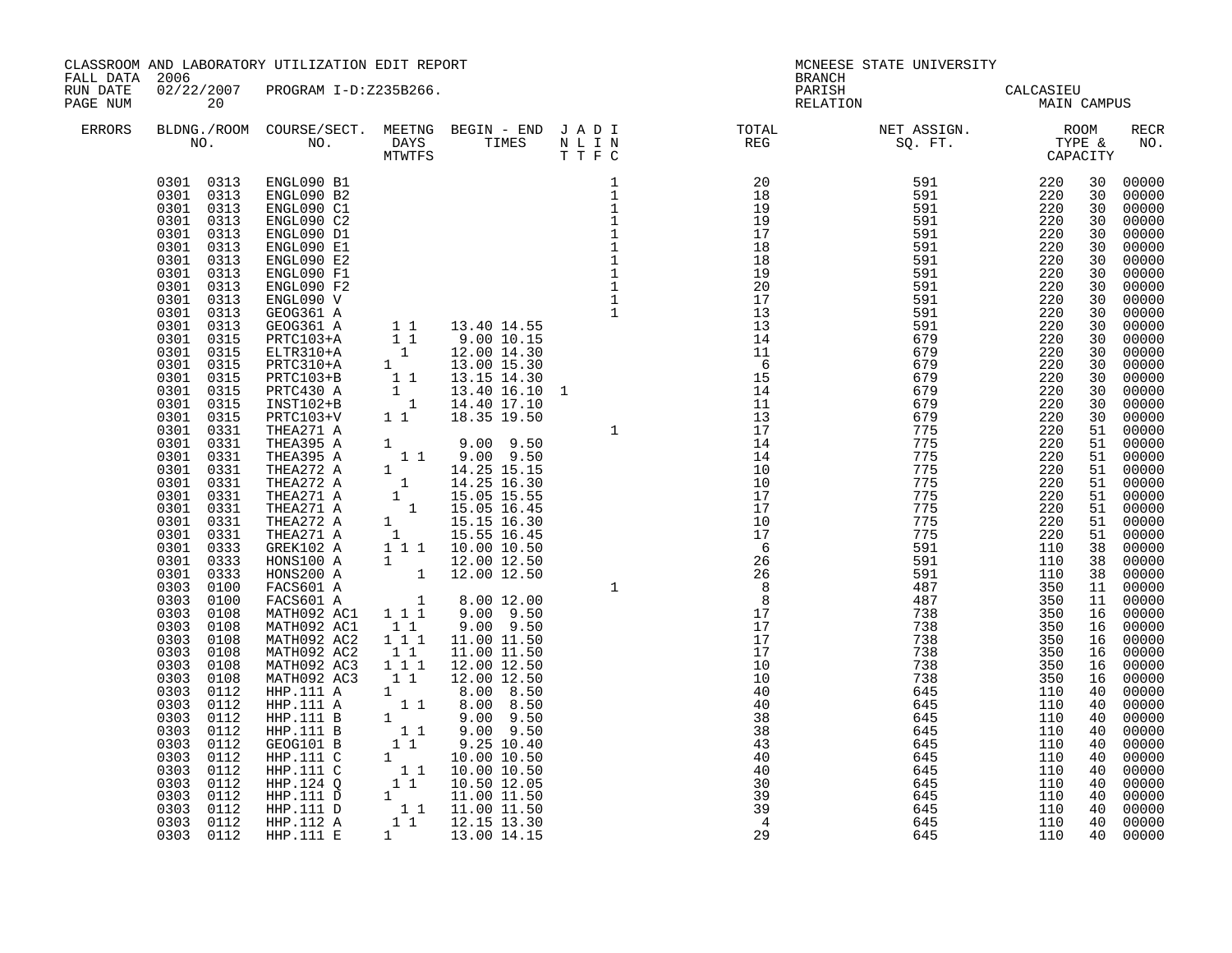| FALL DATA 2006       |                                                                                                                                                                                                                                                                                                                                                                                                                                                                                                                                                                                                                                                                                                                                                             | CLASSROOM AND LABORATORY UTILIZATION EDIT REPORT                                                                   |                                                                                                                                                                              |                                                                                                                                                                                                  | <b>BRANCH</b>                                                                                                                                                                                                                                                                                                                                                                                                                               | MCNEESE STATE UNIVERSITY                                                                                 |                                                                    |                |                                                                                                                                                                                     |
|----------------------|-------------------------------------------------------------------------------------------------------------------------------------------------------------------------------------------------------------------------------------------------------------------------------------------------------------------------------------------------------------------------------------------------------------------------------------------------------------------------------------------------------------------------------------------------------------------------------------------------------------------------------------------------------------------------------------------------------------------------------------------------------------|--------------------------------------------------------------------------------------------------------------------|------------------------------------------------------------------------------------------------------------------------------------------------------------------------------|--------------------------------------------------------------------------------------------------------------------------------------------------------------------------------------------------|---------------------------------------------------------------------------------------------------------------------------------------------------------------------------------------------------------------------------------------------------------------------------------------------------------------------------------------------------------------------------------------------------------------------------------------------|----------------------------------------------------------------------------------------------------------|--------------------------------------------------------------------|----------------|-------------------------------------------------------------------------------------------------------------------------------------------------------------------------------------|
| RUN DATE<br>PAGE NUM | 21                                                                                                                                                                                                                                                                                                                                                                                                                                                                                                                                                                                                                                                                                                                                                          | 02/22/2007 PROGRAM I-D:Z235B266.                                                                                   |                                                                                                                                                                              |                                                                                                                                                                                                  |                                                                                                                                                                                                                                                                                                                                                                                                                                             | PARISH CALCASIEU<br>RELATION MAIN CAMPUS                                                                 |                                                                    |                |                                                                                                                                                                                     |
| ERRORS               |                                                                                                                                                                                                                                                                                                                                                                                                                                                                                                                                                                                                                                                                                                                                                             |                                                                                                                    |                                                                                                                                                                              |                                                                                                                                                                                                  | $\begin{tabular}{lllllllllllllllllllll} \textsc{BLONG.} \textsc{F100M.} & \textsc{CUIRSE/SECT.} & \textsc{METING.} & \textsc{BEGIN - END.} & \textsc{J A D I} & \textsc{DTQTAL} & \textsc{NET ASSIGN.} & \textsc{ROOM} \\ \textsc{NO.} & \textsc{NO.} & \textsc{DAYS} & \textsc{TIMES} & \textsc{N L I N} & \textsc{REG} & \textsc{SEG} & \textsc{ST.} & \textsc{STQ.} & \textsc{TTP E} & \textsc{CAPACITY} \\ & \textsc{MTVTFS} & \textsc$ |                                                                                                          |                                                                    |                | RECR<br>NO.                                                                                                                                                                         |
|                      | 0303 0112<br>0303 0112<br>0303 0112<br>0303<br>0112<br>0303<br>0114<br>0303<br>0114<br>0303<br>0114<br>0303<br>0114<br>0303<br>0114<br>0303<br>0114<br>0303<br>0114<br>0303<br>0114<br>0303<br>0114<br>0303 0117<br>0303 0117<br>0303 0117<br>0303<br>0121<br>0303 0121<br>0303 0131<br>0303 0131<br>0303<br>0131<br>0303 0131<br>0303 0131<br>0303 0131<br>0303<br>0131<br>0303<br>0131<br>0303 0131<br>0303 0131<br>0303<br>0131<br>0303<br>0131<br>0303 0131<br>0303 0131<br>0303 0131<br>0303<br>0132<br>0303 0132<br>0303 0132<br>0303 0132<br>0303 0132<br>0303 0132<br>0303 0132<br>0303 0132<br>0303<br>0132<br>0303<br>0132<br>0303 0133<br>0303<br>0133<br>0303<br>0133<br>0303<br>0133<br>0303<br>0133<br>0303<br>0133<br>0303 0133<br>0303 0133 | HHP.343 V<br>HHP.454 A<br>PSYC101 B1<br>HHP.281 A<br>PSYC101 C1<br>FACS365 A<br>FACS362 A<br>SPCH205 E<br>HHP.122C | $\begin{array}{c} \begin{matrix} 1 \\ 1 \\ 1 \\ 1 \\ 1 \\ 1 \end{matrix} \\ \begin{matrix} 1 \\ 1 \\ 1 \\ 1 \end{matrix} \end{array}$<br>1 1 1<br>$1\quad1$<br>$1 1 1$<br>11 | 17.25 20.05<br>$8.00$ $9.15$<br>9.00 9.50<br>9.25 10.40<br>10.00 10.50<br>$\begin{bmatrix} 1 & 1 & 10.50 & 12.05 \\ 1 & 1 & 11.00 & 11.50 \\ 1 & 1 & 12.15 & 13.30 \end{bmatrix}$<br>13.00 14.15 |                                                                                                                                                                                                                                                                                                                                                                                                                                             | $602$<br>$602$<br>$607$<br>$607$<br>$607$<br>$607$<br>$607$<br>$607$<br>$607$<br>$607$<br>$607$<br>$052$ | 110<br>110<br>110<br>110<br>110<br>110<br>110<br>110<br>110<br>110 | 35<br>56<br>56 | 00000<br>35 00000<br>35 00000<br>35 00000<br>35 00000<br>35 00000<br>35 00000<br>35 00000<br>56 00000<br>00000<br>56 00000<br>56 00000<br>56 00000<br>00000<br>56 00000<br>56 00000 |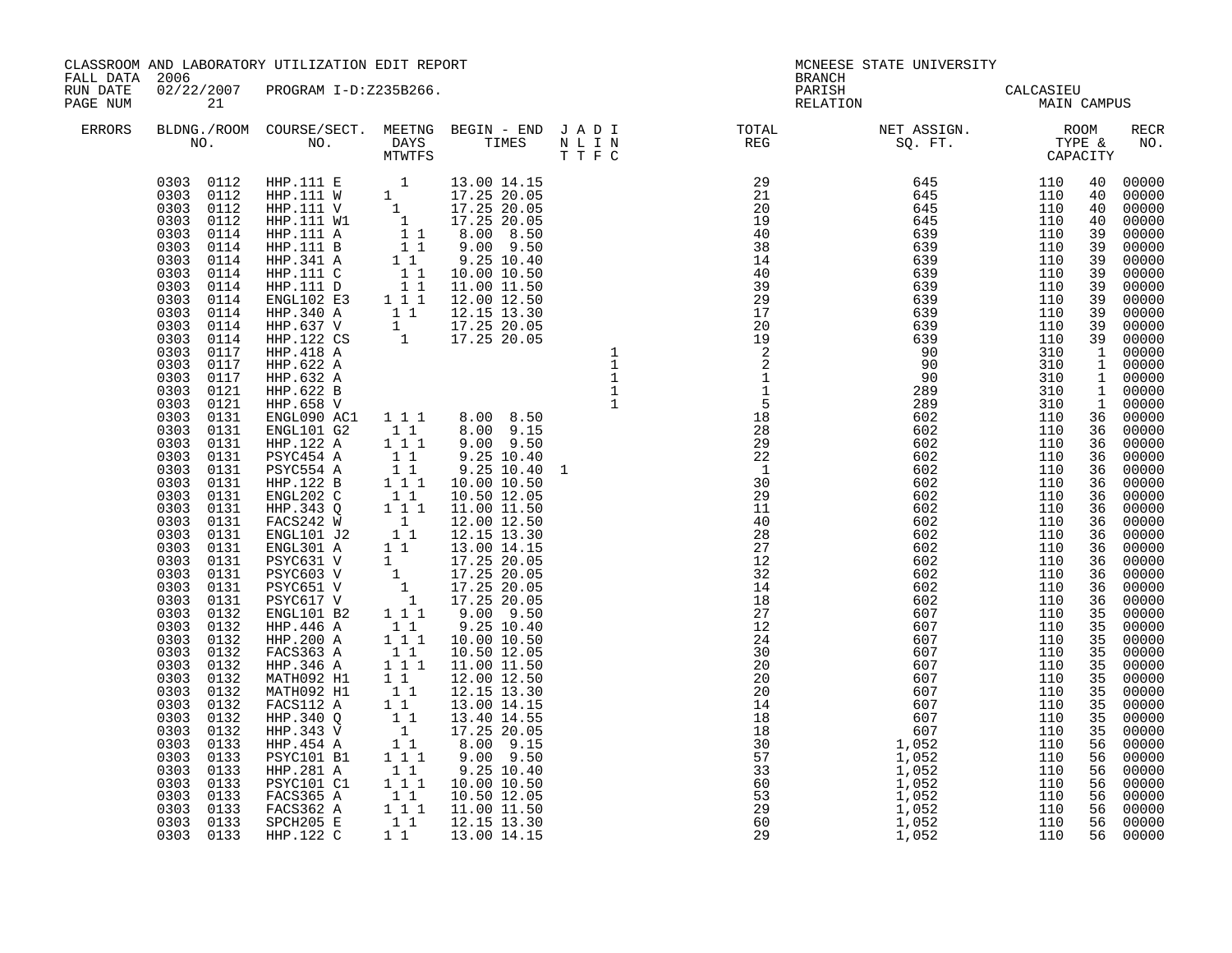| FALL DATA 2006       |    | CLASSROOM AND LABORATORY UTILIZATION EDIT REPORT                                                                                                                                                                                           |  | <b>BRANCH</b>        | MCNEESE STATE UNIVERSITY                 |  |                      |
|----------------------|----|--------------------------------------------------------------------------------------------------------------------------------------------------------------------------------------------------------------------------------------------|--|----------------------|------------------------------------------|--|----------------------|
| RUN DATE<br>PAGE NUM | 22 | 02/22/2007 PROGRAM I-D:Z235B266.                                                                                                                                                                                                           |  |                      | PARISH CALCASIEU<br>RELATION MAIN CAMPUS |  |                      |
| ERRORS               |    |                                                                                                                                                                                                                                            |  |                      |                                          |  | RECR<br>NO.          |
|                      |    | 0303 0141 ENGL102 DI 1 1 11.00 11.330<br>0303 0141 ENGL221 A 1 1 12.15 13.30<br>0303 0141 ENGL221 A 1 1 13.00 14.15<br>0303 0141 ESYC499 A 1 1 13.40 14.55<br>0303 0141 ESYC620 v 1 1 16.00 17.15<br>0303 0141 ESYC665 v 1 17.25 20.05<br> |  | $\overline{5}$<br>20 | 602<br>602                               |  | 40 00000<br>40 00000 |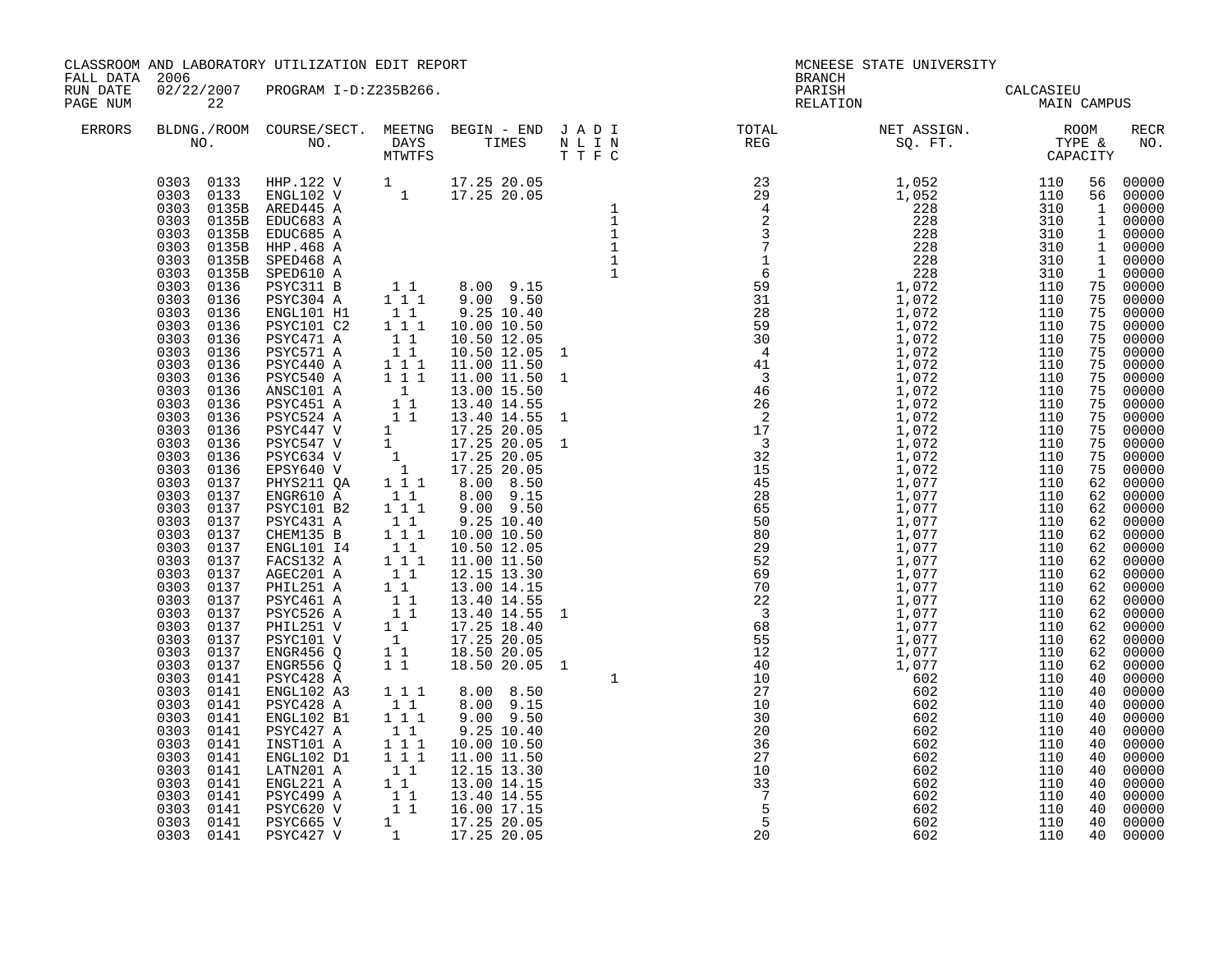| FALL DATA 2006<br>RUN DATE<br>PAGE NUM |                                                  | CLASSROOM AND LABORATORY UTILIZATION EDIT REPORT |  | <b>BRANCH</b>                                                                                                          | MCNEESE STATE UNIVERSITY                 |                                                                                                              |    |                               |
|----------------------------------------|--------------------------------------------------|--------------------------------------------------|--|------------------------------------------------------------------------------------------------------------------------|------------------------------------------|--------------------------------------------------------------------------------------------------------------|----|-------------------------------|
|                                        | 23                                               | 02/22/2007 PROGRAM I-D:Z235B266.                 |  |                                                                                                                        | PARISH<br>RELATION CALCASIEU MAIN CAMPUS |                                                                                                              |    |                               |
| ERRORS                                 |                                                  | NO. NO. DAYS TIMES                               |  | BLDNG./ROOM COURSE/SECT. MEETNG BEGIN – END JADI TOTAL TOTAL NET ASSIGN. NO ROOM NO. DAYS TIMES NLIN REG SQ.FT. TYPE & |                                          |                                                                                                              |    | RECR<br>NO.                   |
|                                        | 0303<br>0221<br>0303 0221<br>0303 0221 PLEG101 B | PLEG101 A<br>SPAN101 C                           |  | 15<br>27<br>23                                                                                                         | 576<br>576<br>576                        | $\begin{array}{cccc} 310 & 5 & 00000 \\ 310 & 5 & 00000 \\ 310 & 5 & 00000 \end{array}$<br>110<br>110<br>110 | 31 | 00000<br>31 00000<br>31 00000 |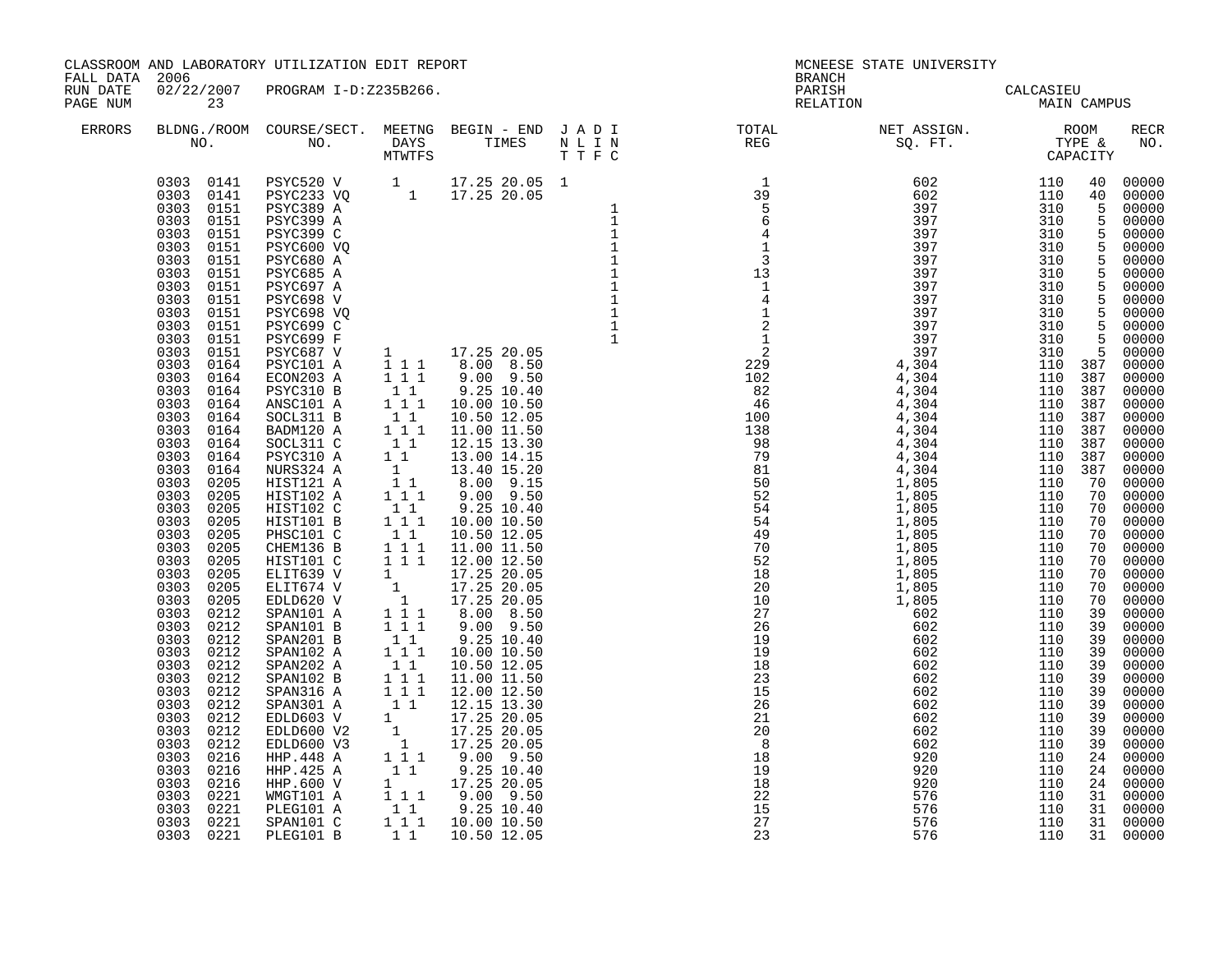| FALL DATA 2006       |                                                                                                                                                                                                                                                            | CLASSROOM AND LABORATORY UTILIZATION EDIT REPORT                                                                                                                                                                                                                                                                                                                                                                  |                                                                                                                                                                                                                                     |                                                                                                                                                                                |                                   | BRANCH                                                                                                                                                                                                                                                                                                   | MCNEESE STATE UNIVERSITY                                                                                                                                                                                                                                                                                                                                                                                                                       |                                                                                                                                                           |                                                                                                                |                                                                                                                                                                                                          |
|----------------------|------------------------------------------------------------------------------------------------------------------------------------------------------------------------------------------------------------------------------------------------------------|-------------------------------------------------------------------------------------------------------------------------------------------------------------------------------------------------------------------------------------------------------------------------------------------------------------------------------------------------------------------------------------------------------------------|-------------------------------------------------------------------------------------------------------------------------------------------------------------------------------------------------------------------------------------|--------------------------------------------------------------------------------------------------------------------------------------------------------------------------------|-----------------------------------|----------------------------------------------------------------------------------------------------------------------------------------------------------------------------------------------------------------------------------------------------------------------------------------------------------|------------------------------------------------------------------------------------------------------------------------------------------------------------------------------------------------------------------------------------------------------------------------------------------------------------------------------------------------------------------------------------------------------------------------------------------------|-----------------------------------------------------------------------------------------------------------------------------------------------------------|----------------------------------------------------------------------------------------------------------------|----------------------------------------------------------------------------------------------------------------------------------------------------------------------------------------------------------|
| RUN DATE<br>PAGE NUM | 24                                                                                                                                                                                                                                                         | 02/22/2007 PROGRAM I-D:Z235B266.                                                                                                                                                                                                                                                                                                                                                                                  |                                                                                                                                                                                                                                     |                                                                                                                                                                                |                                   |                                                                                                                                                                                                                                                                                                          | PARISH CALCASIEU<br>RELATION MAIN CAMPUS                                                                                                                                                                                                                                                                                                                                                                                                       |                                                                                                                                                           |                                                                                                                |                                                                                                                                                                                                          |
| ERRORS               |                                                                                                                                                                                                                                                            |                                                                                                                                                                                                                                                                                                                                                                                                                   |                                                                                                                                                                                                                                     |                                                                                                                                                                                |                                   |                                                                                                                                                                                                                                                                                                          | $\begin{tabular}{lllllllllllllllllllll} \textsc{BLONG.} \textsc{F100M.} & \textsc{COURSE/SECT.} & \textsc{METNG.} & \textsc{BEGIN - END.} & \textsc{J A D I} & \textsc{DTATM E} & \textsc{NET ASSIGN.} & \textsc{ROOM} \\ \textsc{NO.} & \textsc{NO.} & \textsc{DAYS} & \textsc{TIMES} & \textsc{N L I N} & \textsc{REG} & \textsc{SEG} & \textsc{ST.} & \textsc{STF.} & \textsc{CTPACITY} \\ & \textsc{MTVTFS} & \textsc{T T F C} & \textsc{$ |                                                                                                                                                           |                                                                                                                | RECR<br>NO.                                                                                                                                                                                              |
|                      | 0303 0221<br>0303 0221<br>0303 0221<br>0303 0221<br>0303 0221<br>0303 0223B PSYC688 V<br>0303 0223B<br>0303 0232<br>0303 0232<br>0303<br>0232<br>0303<br>0232<br>0303<br>0232<br>0303<br>0232<br>0303<br>0232<br>0303<br>0232<br>0303<br>0232              | 0303 0221 SPAN101 D 1 1 1 11.00 11.50<br>SPAN201 A<br>AGRI401 A<br>PSYC431 V<br>EDLD630 V<br>EDLD610 V<br>PSYC631 V1<br>ENGL101 B7<br>FREN202 A<br>11.00 11.50<br>AGEC404 A 1 1 1 12.00 12.50<br>EDUC324 B 1 1 15.05 16.20<br>EDUC329 V 1 16.00 18.40<br>SPED204 V2 1 17.25 20.05<br>SPED204 V3 1 17.25 20.05<br>SDED204 V3 1 17.25 20.05<br>SDED204 V3 1 17.25 20.05<br>SDED204 V3 1 17.25 20.05                 | $1\quad1$                                                                                                                                                                                                                           | $\begin{array}{rrrr} 1&1&1&2.00&12.50\ 1&1&13.40&16.20\ 1&1&16.00&17.15\ 1&17.25&20.05\ 1&17.25&20.05\ 1&17.25&20.05\ 1&17.25&20.05\ 1&1&9.09&9.50\ \end{array}$<br>9.25 10.40 |                                   |                                                                                                                                                                                                                                                                                                          |                                                                                                                                                                                                                                                                                                                                                                                                                                                |                                                                                                                                                           |                                                                                                                | 31 00000<br>00000<br>31 00000<br>00000<br>31 00000<br>00000<br>15 00000<br>15 00000<br>27 00000<br>00000<br>27 00000<br>27 00000<br>27 00000<br>00000<br>27 00000<br>27 00000<br>27 00000                |
| 8<br>8<br>8<br>8     | 0303<br>0232<br>0303<br>0239<br>0303<br>0239<br>0303<br>0239<br>0239<br>0303<br>0303<br>0239<br>0303<br>0239<br>0303<br>0239<br>0303<br>0239<br>0303<br>0239<br>0303<br>0239<br>0303<br>0239                                                               | FACS422 A 1 1 9.25 10.40<br>EDUC191 A<br>LIBS401 A 1 1 1<br>ENGL090 AC3 111<br>ENGL101 AC1 1 1 1 1 13.00 13.50                                                                                                                                                                                                                                                                                                    | $1 \qquad \qquad$                                                                                                                                                                                                                   | 10.00 10.50<br>11.00 11.50<br>12.00 12.50                                                                                                                                      |                                   |                                                                                                                                                                                                                                                                                                          |                                                                                                                                                                                                                                                                                                                                                                                                                                                |                                                                                                                                                           |                                                                                                                | 00000<br>10 00000<br>10 00000<br>10 00000<br>10 00000<br>00000<br>10 00000<br>00000<br>10 00000<br>00000<br>10 00000<br>00000                                                                            |
| 8                    | 0303<br>0239<br>0303 0239<br>0303 0239<br>0303 0301<br>0303 0301<br>0303 0301<br>0303 0301<br>0303<br>0301<br>0303<br>0301<br>0303<br>0301<br>0303<br>0301<br>0303<br>0302<br>0303<br>0302<br>0303<br>0302<br>0303<br>0302<br>0303<br>0302<br>0303<br>0302 | ENGLIOI ACI 1 1 1 1 3.00 13.50<br>EDUC606 V 1 17.25 20.05<br>SPED618 V 1 17.25 20.05<br>SPED602 V 1 17.25 20.05<br>SPED602 V 1 17.25 20.05<br>SPED606 V 1 17.25 20.05<br>SPED616 V 1 17.25 20.05<br>SPED616 V 1 17.25 20.05<br>SPED616 V 1 17.<br>ENGL102 H2<br>PHSC102 A<br>ENGL401 A<br>ENGL537 A<br>ENGL102 J<br>SPED440 V1<br>ENGL101 B3<br>EDUC216 A<br>ENGL101 C3<br>ENGL101 I2<br>ENGL101 D3<br>ENGL102 E2 | $1\quad1$<br>$\begin{bmatrix} 1 & 1 & 1 \\ 1 & 1 & 1 \\ 1 & 1 & 1 \\ 1 & 1 & 1 \\ 1 & 1 & 1 \\ 1 & 1 & 1 \end{bmatrix}$<br>1 1 1<br>$1\quad1$<br>$1 1 1$<br>$1\quad1$<br>$\begin{array}{cccc}\n1 & 1 & 1 \\ 1 & 1 & 1\n\end{array}$ | 9.25 10.40<br>10.00 10.50<br>10.50 12.05<br>10.50 12.05<br>13.40 14.55<br>17.25 20.05<br>9.00 9.50<br>9.25 10.40<br>10.00 10.50<br>10.50 12.05<br>11.00 11.50<br>12.00 12.50   | $\mathbf{1}$<br>$\mathbf{1}$<br>1 | $\frac{11}{3}$<br>$\frac{3}{6}$<br>$\frac{6}{29}$<br>$\frac{8}{29}$<br>$\frac{6}{29}$<br>$\frac{29}{29}$<br>$\frac{3}{29}$<br>$\frac{35}{20}$<br>$\frac{7}{25}$<br>$\frac{27}{27}$<br>30<br>30<br>16<br>$\begin{array}{c} 28 \\ 29 \\ 29 \\ 26 \end{array}$<br>8<br>34<br>$\overline{\phantom{a}}$<br>16 | 940<br>940<br>940<br>592<br>592<br>592<br>592<br>592<br>592<br>592<br>592<br>592<br>592<br>592<br>592<br>592<br>592<br>592<br>592<br>592<br>592<br>592                                                                                                                                                                                                                                                                                         | 680<br>680<br>680<br>110<br>110<br>110<br>110<br>110<br>110<br>110<br>110<br>110<br>110<br>110<br>110<br>110<br>110<br>110<br>110<br>110<br>110<br>110 39 | 10<br>10<br>39<br>39<br>39<br>39<br>39<br>39<br>39<br>39<br>39<br>39<br>39<br>39<br>39<br>39<br>39<br>39<br>39 | 10 00000<br>00000<br>00000<br>00000<br>39 00000<br>00000<br>00000<br>00000<br>00000<br>00000<br>00000<br>00000<br>00000<br>00000<br>00000<br>00000<br>00000<br>00000<br>00000<br>00000<br>00000<br>00000 |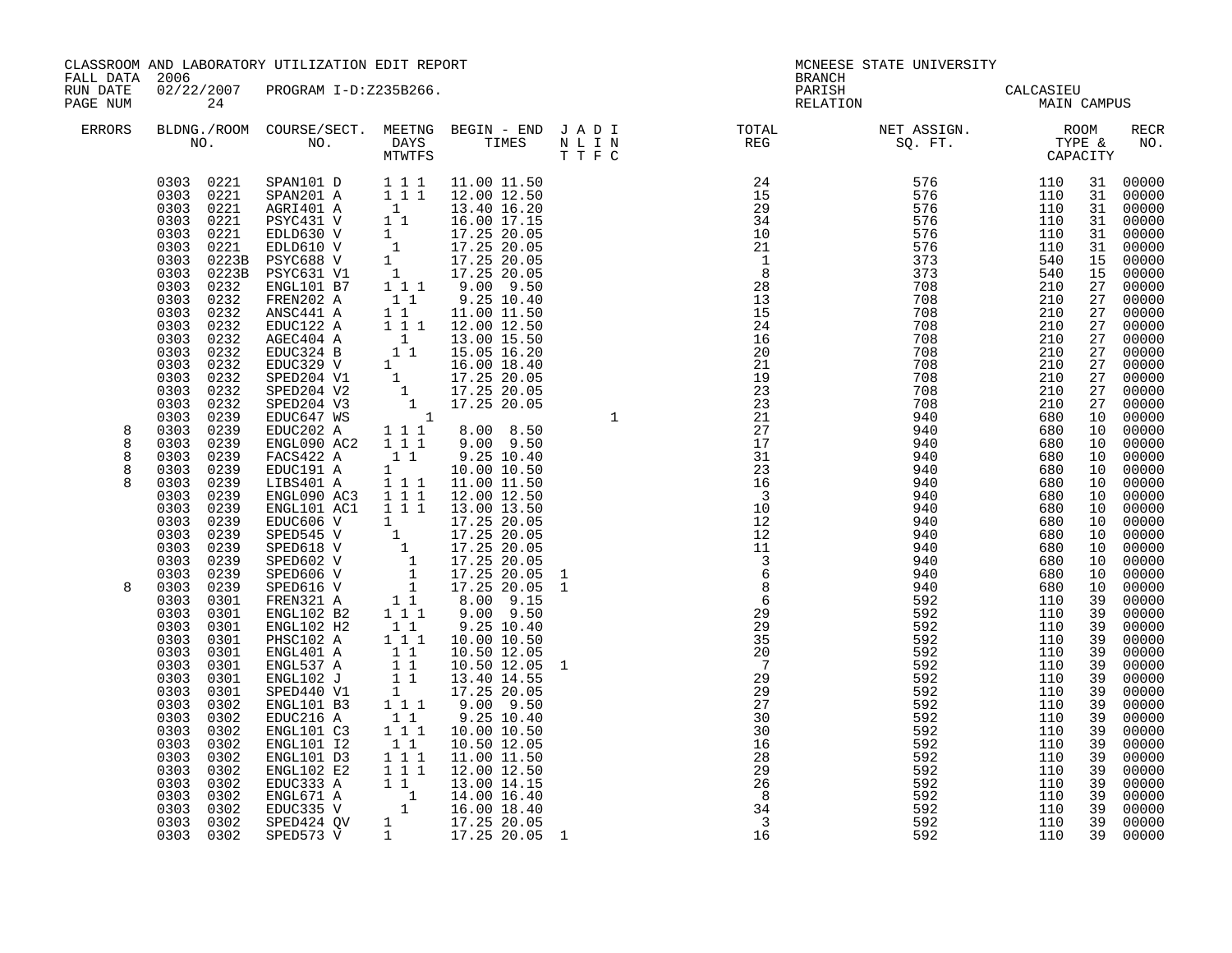| FALL DATA 2006<br><b>BRANCH</b><br>02/22/2007 PROGRAM I-D:Z235B266.<br>RUN DATE<br>PARISH CALCASIEU<br>RELATION MAIN CAMPUS<br>PAGE NUM<br>25                                                                                                                                                                                                                                                                                                                                                                                                                                                                                                                                                                                                                                                                                                                                                                                                                                                                                                                                                                                                                                                                                                                                                                               |                                                                                  |                                                                                                                                                                                                                                                                                                                                                                                                                                                                                                                                                                                        |
|-----------------------------------------------------------------------------------------------------------------------------------------------------------------------------------------------------------------------------------------------------------------------------------------------------------------------------------------------------------------------------------------------------------------------------------------------------------------------------------------------------------------------------------------------------------------------------------------------------------------------------------------------------------------------------------------------------------------------------------------------------------------------------------------------------------------------------------------------------------------------------------------------------------------------------------------------------------------------------------------------------------------------------------------------------------------------------------------------------------------------------------------------------------------------------------------------------------------------------------------------------------------------------------------------------------------------------|----------------------------------------------------------------------------------|----------------------------------------------------------------------------------------------------------------------------------------------------------------------------------------------------------------------------------------------------------------------------------------------------------------------------------------------------------------------------------------------------------------------------------------------------------------------------------------------------------------------------------------------------------------------------------------|
|                                                                                                                                                                                                                                                                                                                                                                                                                                                                                                                                                                                                                                                                                                                                                                                                                                                                                                                                                                                                                                                                                                                                                                                                                                                                                                                             |                                                                                  |                                                                                                                                                                                                                                                                                                                                                                                                                                                                                                                                                                                        |
| ERRORS                                                                                                                                                                                                                                                                                                                                                                                                                                                                                                                                                                                                                                                                                                                                                                                                                                                                                                                                                                                                                                                                                                                                                                                                                                                                                                                      |                                                                                  | RECR<br>NO.                                                                                                                                                                                                                                                                                                                                                                                                                                                                                                                                                                            |
| $\begin{smallmatrix} \textbf{1.1} & \textbf{0.1} & \textbf{0.1} & \textbf{0.1} & \textbf{0.1} & \textbf{0.1} & \textbf{0.1} & \textbf{0.1} & \textbf{0.1} & \textbf{0.1} & \textbf{0.1} & \textbf{0.1} & \textbf{0.1} & \textbf{0.1} & \textbf{0.1} & \textbf{0.1} & \textbf{0.1} & \textbf{0.1} & \textbf{0.1} & \textbf{0.1} & \textbf{0.1} & \textbf{0.1} & \textbf{0.1} & \textbf{0.1$<br>$\begin{array}{cccccc} 0303 & 0303 & \text{FACS232 A} & 1 & 1 & 8.00 & 9.15 \\ 0303 & 0303 & \text{ENGL102 B3} & 1 & 1 & 9.00 & 9.50 \end{array}$<br>0303 0303<br>0303<br>0303<br>0303 0303<br>0303<br>0303<br>0303<br>0303<br>0303<br>0303<br>0303<br>0303<br>0303<br>0303<br>0303<br>0305<br>0303<br>0305<br>0303<br>0305<br>0303<br>0305<br>0303<br>0305<br>0303<br>0305<br>0303<br>0305<br>0303<br>0305<br>0303<br>0306<br>0303<br>0306<br>0303<br>0306<br>0303<br>0306<br>0303<br>0306<br>0303<br>0306<br>0303<br>0306<br>0303 0306<br>0303 0311<br>0303 0311<br>0303<br>0311<br>0303 0311<br>0303 0311<br>0303 0311<br>0303<br>0311<br>0303<br>0311<br>0303<br>0311<br>0303<br>0311<br>0303<br>0311<br>0303<br>0311<br>0303<br>0311<br>0303<br>0311<br>0303<br>0319<br>0303<br>0319<br>0303<br>0319<br>0303<br>0319<br>0303<br>0319<br>0303<br>0319<br>0303 0319<br>0303<br>0319<br>0303 0319<br>0303 0319<br>0303 0319 | 32<br>32<br>44<br>27<br>27<br>27<br>27<br>27<br>27<br>27<br>27<br>27<br>27<br>27 | 32 00000<br>32 00000<br>32 00000<br>32 00000<br>32 00000<br>00000<br>32 00000<br>32 00000<br>32 00000<br>00000<br>54 00000<br>54 00000<br>54 00000<br>54 00000<br>54 00000<br>54 00000<br>54 00000<br>54 00000<br>44 00000<br>44 00000<br>44 00000<br>44 00000<br>00000<br>44 00000<br>44 00000<br>44 00000<br>00000<br>27 00000<br>27 00000<br>27 00000<br>00000<br>27 00000<br>27 00000<br>27 00000<br>00000<br>00000<br>27 00000<br>27 00000<br>00000<br>00000<br>27 00000<br>00000<br>00000<br>00000<br>00000<br>27 00000<br>27 00000<br>00000<br>27 00000<br>27 00000<br>27 00000 |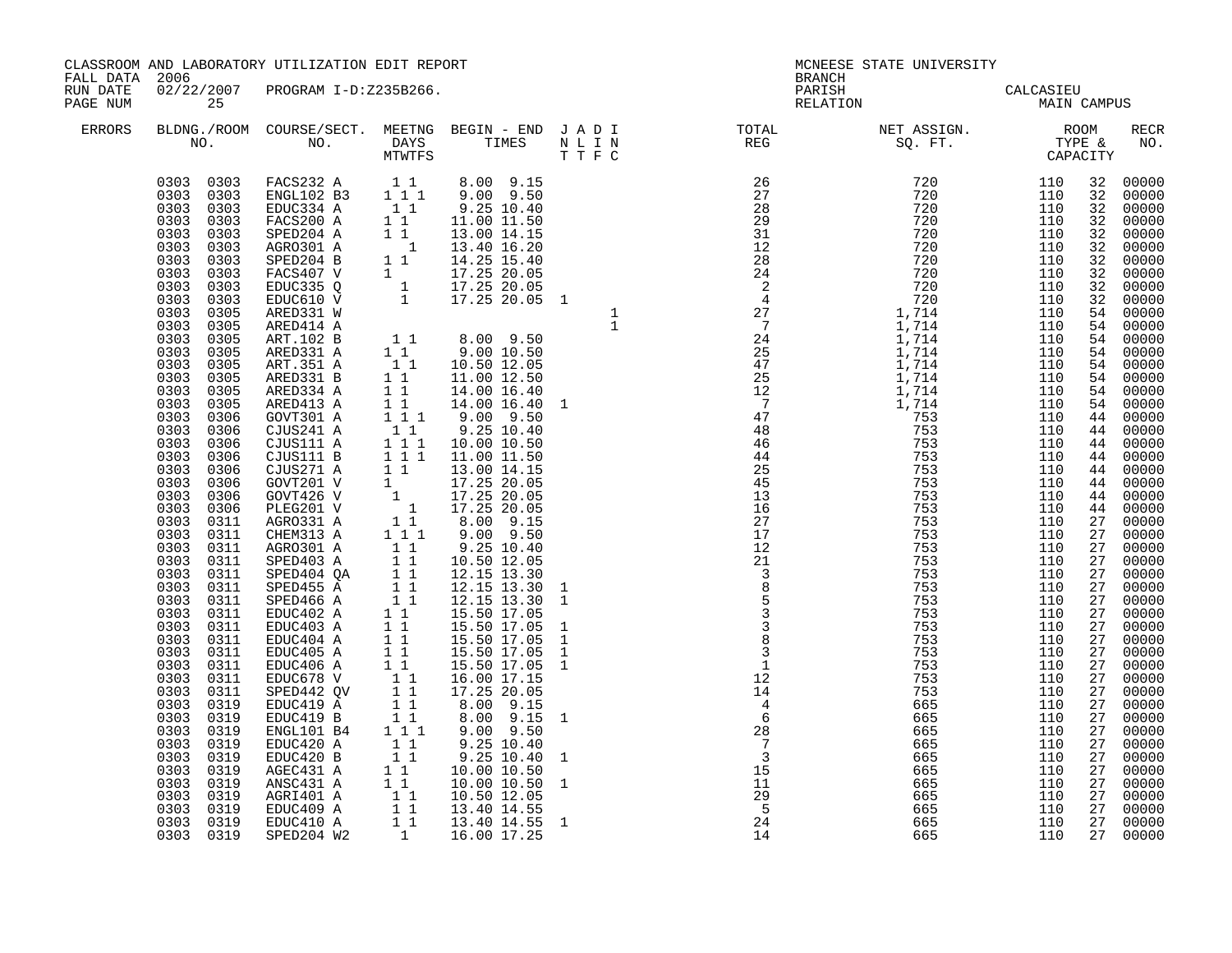| FALL DATA 2006       |                                                                                                                                                                                                                                                                                                                                                                                                                                                   | CLASSROOM AND LABORATORY UTILIZATION EDIT REPORT                                                                                                                                                                                                |                                                                                                                                                                                                                                                                                                                                                                                                                                                                                                                                                                                                                                                                                                                                                                                                                                                                                                                                                                                                                                                                                                                                                                         |  | MCNEESE STATE UNIVERSITY<br><b>BRANCH</b>                                                                                                                                                                                                                                 |                                          |  |  |             |
|----------------------|---------------------------------------------------------------------------------------------------------------------------------------------------------------------------------------------------------------------------------------------------------------------------------------------------------------------------------------------------------------------------------------------------------------------------------------------------|-------------------------------------------------------------------------------------------------------------------------------------------------------------------------------------------------------------------------------------------------|-------------------------------------------------------------------------------------------------------------------------------------------------------------------------------------------------------------------------------------------------------------------------------------------------------------------------------------------------------------------------------------------------------------------------------------------------------------------------------------------------------------------------------------------------------------------------------------------------------------------------------------------------------------------------------------------------------------------------------------------------------------------------------------------------------------------------------------------------------------------------------------------------------------------------------------------------------------------------------------------------------------------------------------------------------------------------------------------------------------------------------------------------------------------------|--|---------------------------------------------------------------------------------------------------------------------------------------------------------------------------------------------------------------------------------------------------------------------------|------------------------------------------|--|--|-------------|
| RUN DATE<br>PAGE NUM | 26                                                                                                                                                                                                                                                                                                                                                                                                                                                | 02/22/2007 PROGRAM I-D:Z235B266.                                                                                                                                                                                                                |                                                                                                                                                                                                                                                                                                                                                                                                                                                                                                                                                                                                                                                                                                                                                                                                                                                                                                                                                                                                                                                                                                                                                                         |  |                                                                                                                                                                                                                                                                           | PARISH CALCASIEU<br>RELATION MAIN CAMPUS |  |  |             |
| ERRORS               |                                                                                                                                                                                                                                                                                                                                                                                                                                                   |                                                                                                                                                                                                                                                 |                                                                                                                                                                                                                                                                                                                                                                                                                                                                                                                                                                                                                                                                                                                                                                                                                                                                                                                                                                                                                                                                                                                                                                         |  |                                                                                                                                                                                                                                                                           |                                          |  |  | RECR<br>NO. |
|                      | 0303 0322<br>0303 0322<br>0303 0322<br>0303 0322<br>0303<br>0323<br>0303 0323                                                                                                                                                                                                                                                                                                                                                                     | EDUC122 AC2<br>EDUC122 B<br>EDUC122 AC3    1    1    1<br>EDUC122 AC5    1    1    1<br>FACS131 W<br>FACS470 A                                                                                                                                  | 1 1 1<br>10.00 10.50<br>$\begin{bmatrix} 1 \\ 1 \end{bmatrix}$<br>10.50 12.05<br>11.00 11.50<br>14.00 14.50<br>$\begin{smallmatrix}&&1\\&&1\\1&&1\\1&&1\end{smallmatrix}$<br>8.00 9.15<br>9.00 9.50                                                                                                                                                                                                                                                                                                                                                                                                                                                                                                                                                                                                                                                                                                                                                                                                                                                                                                                                                                     |  |                                                                                                                                                                                                                                                                           |                                          |  |  |             |
| 8                    | 0303<br>0323<br>0303<br>0323<br>0303<br>0323<br>0303<br>0323<br>0303<br>0323<br>0303<br>0323<br>0303<br>0323<br>0303 0323<br>0303 0323<br>0303 0323<br>0303 0323<br>0303 0323<br>0303 0323<br>0303 0327<br>0303<br>0327<br>0303 0327<br>0303 0332<br>0303<br>0332<br>0332<br>0303<br>0303<br>0332<br>0303<br>0332<br>0303<br>0332<br>0303<br>0333<br>0303<br>0333<br>0303<br>0333<br>0303<br>0333<br>0303<br>0333<br>0303<br>0333<br>0303<br>0333 | SOCL311 A<br>CHEM101 B2<br>EDUC416 A<br>EDUC630 QA<br>EDUC416 A<br>EDUC630 QA<br>EDUC409 B<br>EDUC409 B<br>EDUC410 B<br>FACS104 W<br>1 1<br>EDUC440 X<br>1 1<br>SPED336 V<br>1<br>PSYC233 B<br>BIOL100 A<br>PSYC101 D<br>$ENGL102$ $\tilde{D}2$ | $\begin{bmatrix} 1 \\ 1 \\ 1 \end{bmatrix} \begin{bmatrix} 1 \\ 1 \end{bmatrix}$<br>$9.25$ $10.40$<br>10.00 10.50<br>$\begin{array}{cccc}\n & 1 & 1 \\  & & 1 & 1 \\  & & 1 & 1 \\  & & 1 & 1 \\  & & & 1 & 1\n\end{array}$<br>10.50 12.05<br>10.50 12.05<br>12.05 13.30<br>12.05 13.30<br>13.00 14.15<br>13.00 14.15<br>13.40 14.55<br>15.05 16.20<br>16.00 17.15<br>$\begin{tabular}{l c c c} \texttt{SPED336 $V$} & 1 & 1 & 16.00 & 17.15 \\ \texttt{SPED338 $QV$} & 1 & 17.25 & 20.05 \\ \texttt{EDUC635 $V$} & 1 & 17.25 & 20.05 \\ \texttt{EDLD600 $CV1$} & 1 & 16.00 & 18.40 \\ \texttt{EDUC643 $CV1$} & 17.25 & 20.05 \\ \texttt{EDUC642 $CV1$} & 17.25 & 20.05 \\ \texttt{PHIL201 $A$} & 1 & $<br>$\begin{bmatrix} 1 \\ 1 \\ 1 \end{bmatrix}$<br>$8.00$ $9.15$<br>$9.00$ $9.50$<br>$9.25$ $10.40$<br>$1\quad1$<br>PSYC211 A 1 1 10.00 10.50<br>PSYC211 A 1 1 10.00 10.50<br>PSYC101 QD2 1 1 10.50 12.05<br>1 1 1 11.00 11.50<br>$0.303$ $0.333$ $0.333$ $0.333$ $0.333$ $0.333$ $0.333$ $0.333$ $0.333$ $0.333$ $0.333$ $0.333$ $0.333$ $0.333$ $0.333$ $0.333$ $0.333$ $0.333$ $0.333$ $0.333$ $0.333$ $0.333$ $0.333$ $0.333$ $0.333$ $0.333$ $0.333$ $0.33$ |  | $\begin{smallmatrix}11&1\\ 12&16\\ 13&18\\ 15&18\\ 16&18\\ 18&18\\ 18&18\\ 19&18\\ 19&18\\ 19&18\\ 19&18\\ 19&18\\ 19&18\\ 19&18\\ 19&18\\ 19&18\\ 19&18\\ 19&18\\ 19&18\\ 19&18\\ 19&18\\ 19&18\\ 19&18\\ 19&18\\ 19&18\\ 19&18\\ 19&19\\ 19&19\\ 19&19\\ 19&19\\ 19&19$ |                                          |  |  |             |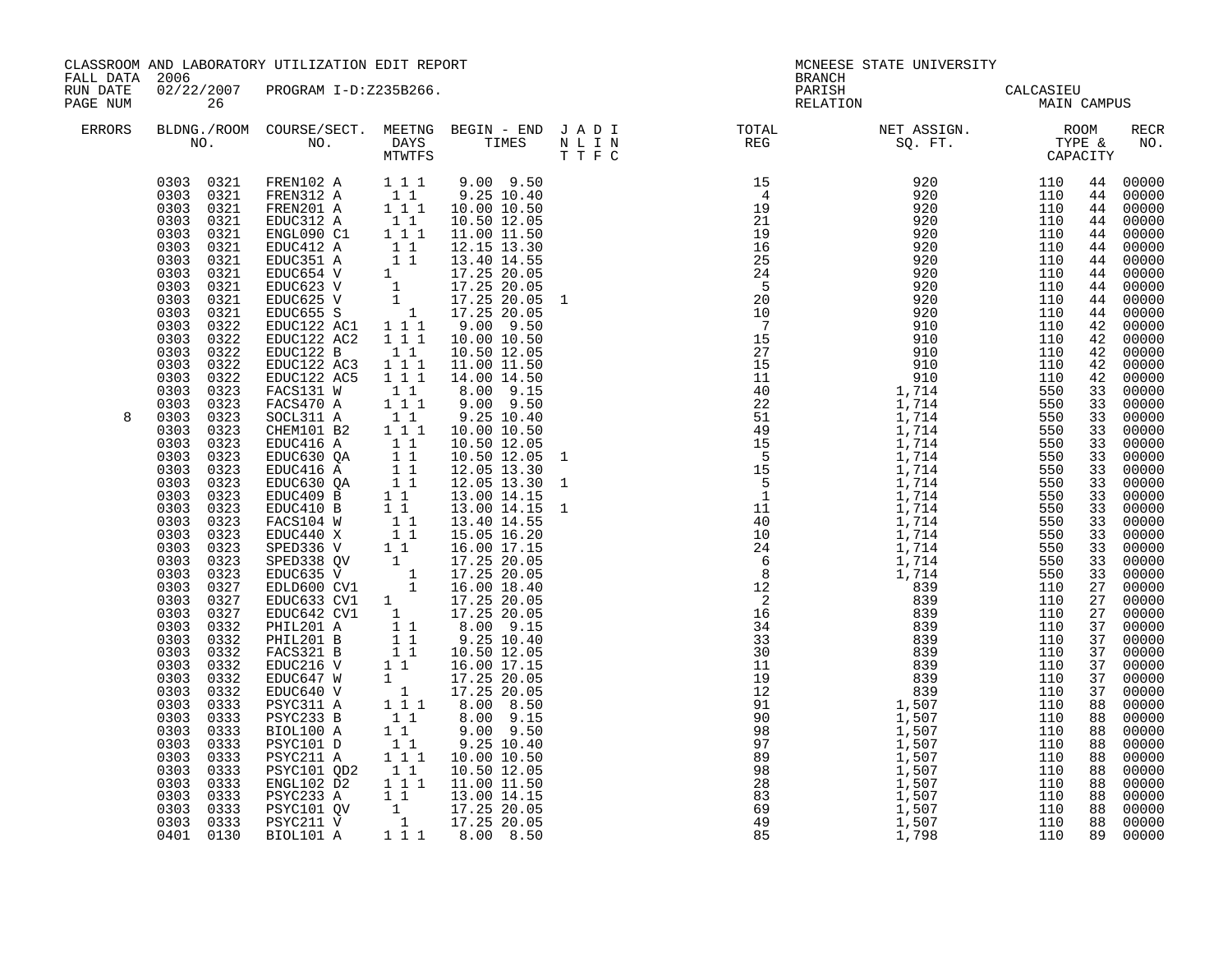| RUN DATE<br>02/22/2007 PROGRAM I-D:Z235B266.<br>PARISH CALCASIEU<br>RELATION MAIN CAMPUS<br>PAGE NUM<br>27<br>BLDNG./ROOM COURSE/SECT. MEETNG BEGIN – END JADI TOTAL NET ASSIGN. NET ASSIGN. ROOM NO. DAYS TIMES NLIN REG SQ.FT. TYPE &<br>ERRORS<br><b>RECR</b><br>NO.<br>MTWTFS T T F C<br>$\begin{tabular}{cccc} 0401 & 0130 & BIOL225 C & 11 & 8.00 & 9.15 \\ 0401 & 0130 & BIOL106 A & 111 & 9.00 & 9.50 \\ 0401 & 0130 & BIOL225 D & 11 & 9.25 & 10.40 \\ 0401 & 0130 & BIOL101 B & 111 & 10.00 & 10.50 \\ 0401 & 0130 & MEO201 C & 11 & 10.50 & 12.05 \\ 0401 & 0130 & MEO201 C & 11 & 10$<br>00000<br>00000<br>00000<br>00000<br>00000<br>BIOL225 B<br>$\begin{array}{rrrr} & 1 & 1 \\ & 1 & 1 \\ & & 1 & 1 \end{array}$<br>0401<br>0130<br>11.00 11.50<br>00000<br>ENSC102 A<br>0401<br>0130<br>12.00 12.50<br>89 00000<br>$\begin{bmatrix} 1 \\ 1 \end{bmatrix}$<br>0401<br>BIOL225 E<br>12.15 13.30<br>89 00000<br>0130<br>BIOL105 C<br>89 00000<br>0401<br>0130<br>13.00 14.15<br>$\begin{array}{rrrr} 1 & 1 & 13.40 & 14.55 \ 1 & 1 & 14.25 & 15.40 \ 1 & 1 & 16.00 & 17.15 \ 1 & 1 & 16.00 & 17.15 \ 1 & 1 & 8.00 & 8.50 \end{array}$<br>RADT101 A<br>00000<br>0401<br>0130<br>0401<br>0130<br>MBIO201 B<br>00000<br>ENSC101 V<br>00000<br>0401<br>0130<br>89 00000<br>0401<br>0130<br>BIOL102 V<br>0401 0135<br>BIOL405 A<br>00000<br>BIOL250 A<br>$\begin{array}{cccc} 1 & 1 & & 9.25 & 10.40 \\ 1 & 1 & 1 & 10.00 & 10.50 \end{array}$<br>24 00000<br>0401 0135<br>CLS.322 A<br>0401<br>0135<br>24 00000<br>24 00000<br>$\begin{array}{rrrr} 1 & 13.00 & 15.30 \\ 1 & 1 & 8.00 & 8.50 \end{array}$<br>0401 0135<br>BIOL405+A<br>0401 0136<br>BIOL211 A<br>00000<br>$\begin{bmatrix} 1 & 1 \\ 1 & 1 \end{bmatrix}$<br>0401 0136<br>BIOL315+A<br>8.00 8.50<br>9.00 9.50<br>51 00000<br>51 00000<br>0401<br>0136<br>BIOL315 A<br>51 00000<br>BIOL226 C<br>$\begin{smallmatrix}&&1\\&&1\\1&&1\\1&&1\end{smallmatrix}$<br>9.25 10.40<br>0401<br>0136<br>BIOL105 B<br>51 00000<br>0401<br>0136<br>10.00 10.50<br>$\begin{smallmatrix}1&1\\1&1&1\end{smallmatrix}$<br>00000<br>0401<br>0136<br>CLS.330 A<br>10.50 12.05<br>0401<br>MBIO201 A<br>11.00 11.50<br>51 00000<br>0136<br>$\begin{array}{cccc} 1 & 1 & 1 & 11.00 & 11.50 \\ 1 & 1 & 12.00 & 12.50 \\ 1 & 1 & 12.15 & 15.30 \\ 1 & 1 & 13.00 & 14.15 \\ 1 & 1 & 14.25 & 15.40 \\ 1 & 1 & 16.00 & 17.15 \\ 1 & 1 & 16.00 & 17.15 \\ 1 & 1 & 17.25 & 18.40 \\ 1 & 17.25 & 20.05 \\ 1 & 8.00 & 9.00 \\ 1 & 1 & 8.00 & 9.01 \\$<br>51 00000<br>0401<br>0136<br>BIOL414 A<br>CLS.412 A<br>51 00000<br>0401<br>0136<br>0401<br>0136<br>BIOL410 A<br>00000<br>0401<br>BIOL226 B<br>51 00000<br>0136<br>0401<br>0136<br>BIOL105 V<br>00000<br>51 00000<br>0401<br>0136<br>BIOL101 V<br>MATH170 V<br>0401<br>0136<br>00000<br>0401 0136<br>FACS200 W<br>00000<br>00000<br>0401<br>0138<br>RADT348 A<br>40 00000<br>0401 0138<br>RADT463 A<br>$\begin{array}{ccc} 1 & 1 \\ 1 & 1 \end{array} \hspace{1.5cm} \begin{array}{ccc} 8.00 & 9.15 \\ 8.30 & 9.20 \end{array}$<br>0401<br>0138<br>RADT349 A<br>00000<br>$\begin{smallmatrix}&&1\\&&1\\1&&1\end{smallmatrix}$<br>0401<br>0138<br>RADT466 A<br>9.25 10.15<br>12.30 13.45<br>40 00000<br>00000<br>0401<br>0138<br>RADT347 A<br>40 00000<br>0401<br>0138<br>$\begin{tabular}{l c c c} \multicolumn{1}{c}{\text{RADT347 A}} & $1$ & $1$ & $12.30$ & $1.45$ \\ \text{RADT458 A} & $1$ & $1$ & $13.00$ & $14.15$ \\ \text{RADT348 A} & $1$ & $1$ & $13.05$ & $15.05$ \\ \text{BIOL226+A} & $1$ & $8.00$ & $10.30$ \\ \text{BIOL226+E} & $1$ & $8.00$ & $10.30$ \\ \text{BIOL226+E} & $1$ & $9.00$ & $11.3$<br>00000<br>0401<br>0138<br>0401<br>0139<br>00000<br>0401<br>24 00000<br>0139<br>24 00000<br>0401<br>0139<br>24 00000<br>0401<br>0139<br>0139<br>24 00000<br>0401<br>0401<br>0139<br>24 00000<br>0401<br>0139<br>24 00000 | FALL DATA 2006 | CLASSROOM AND LABORATORY UTILIZATION EDIT REPORT |  | MCNEESE STATE UNIVERSITY<br><b>BRANCH</b> |  |  |  |  |  |
|-----------------------------------------------------------------------------------------------------------------------------------------------------------------------------------------------------------------------------------------------------------------------------------------------------------------------------------------------------------------------------------------------------------------------------------------------------------------------------------------------------------------------------------------------------------------------------------------------------------------------------------------------------------------------------------------------------------------------------------------------------------------------------------------------------------------------------------------------------------------------------------------------------------------------------------------------------------------------------------------------------------------------------------------------------------------------------------------------------------------------------------------------------------------------------------------------------------------------------------------------------------------------------------------------------------------------------------------------------------------------------------------------------------------------------------------------------------------------------------------------------------------------------------------------------------------------------------------------------------------------------------------------------------------------------------------------------------------------------------------------------------------------------------------------------------------------------------------------------------------------------------------------------------------------------------------------------------------------------------------------------------------------------------------------------------------------------------------------------------------------------------------------------------------------------------------------------------------------------------------------------------------------------------------------------------------------------------------------------------------------------------------------------------------------------------------------------------------------------------------------------------------------------------------------------------------------------------------------------------------------------------------------------------------------------------------------------------------------------------------------------------------------------------------------------------------------------------------------------------------------------------------------------------------------------------------------------------------------------------------------------------------------------------------------------------------------------------------------------------------------------------------------------------------------------------------------------------------------------------------------------------------------------------------------------------------------------------------------------------------------------------------------------------------------------------------------------------------------------------------------------------------------------------------------------------------------------------------------------------------------------------------------------------------------------------------------------------------------------------------------------------------------------------------------------------------------------------------------|----------------|--------------------------------------------------|--|-------------------------------------------|--|--|--|--|--|
|                                                                                                                                                                                                                                                                                                                                                                                                                                                                                                                                                                                                                                                                                                                                                                                                                                                                                                                                                                                                                                                                                                                                                                                                                                                                                                                                                                                                                                                                                                                                                                                                                                                                                                                                                                                                                                                                                                                                                                                                                                                                                                                                                                                                                                                                                                                                                                                                                                                                                                                                                                                                                                                                                                                                                                                                                                                                                                                                                                                                                                                                                                                                                                                                                                                                                                                                                                                                                                                                                                                                                                                                                                                                                                                                                                                                                                               |                |                                                  |  |                                           |  |  |  |  |  |
|                                                                                                                                                                                                                                                                                                                                                                                                                                                                                                                                                                                                                                                                                                                                                                                                                                                                                                                                                                                                                                                                                                                                                                                                                                                                                                                                                                                                                                                                                                                                                                                                                                                                                                                                                                                                                                                                                                                                                                                                                                                                                                                                                                                                                                                                                                                                                                                                                                                                                                                                                                                                                                                                                                                                                                                                                                                                                                                                                                                                                                                                                                                                                                                                                                                                                                                                                                                                                                                                                                                                                                                                                                                                                                                                                                                                                                               |                |                                                  |  |                                           |  |  |  |  |  |
| 24 00000<br>0401<br>0139<br>0140<br>24 00000<br>0401<br>0401 0140<br>24 00000<br>0401 0140<br>24 00000<br>24 00000<br>0401 0140                                                                                                                                                                                                                                                                                                                                                                                                                                                                                                                                                                                                                                                                                                                                                                                                                                                                                                                                                                                                                                                                                                                                                                                                                                                                                                                                                                                                                                                                                                                                                                                                                                                                                                                                                                                                                                                                                                                                                                                                                                                                                                                                                                                                                                                                                                                                                                                                                                                                                                                                                                                                                                                                                                                                                                                                                                                                                                                                                                                                                                                                                                                                                                                                                                                                                                                                                                                                                                                                                                                                                                                                                                                                                                               |                |                                                  |  |                                           |  |  |  |  |  |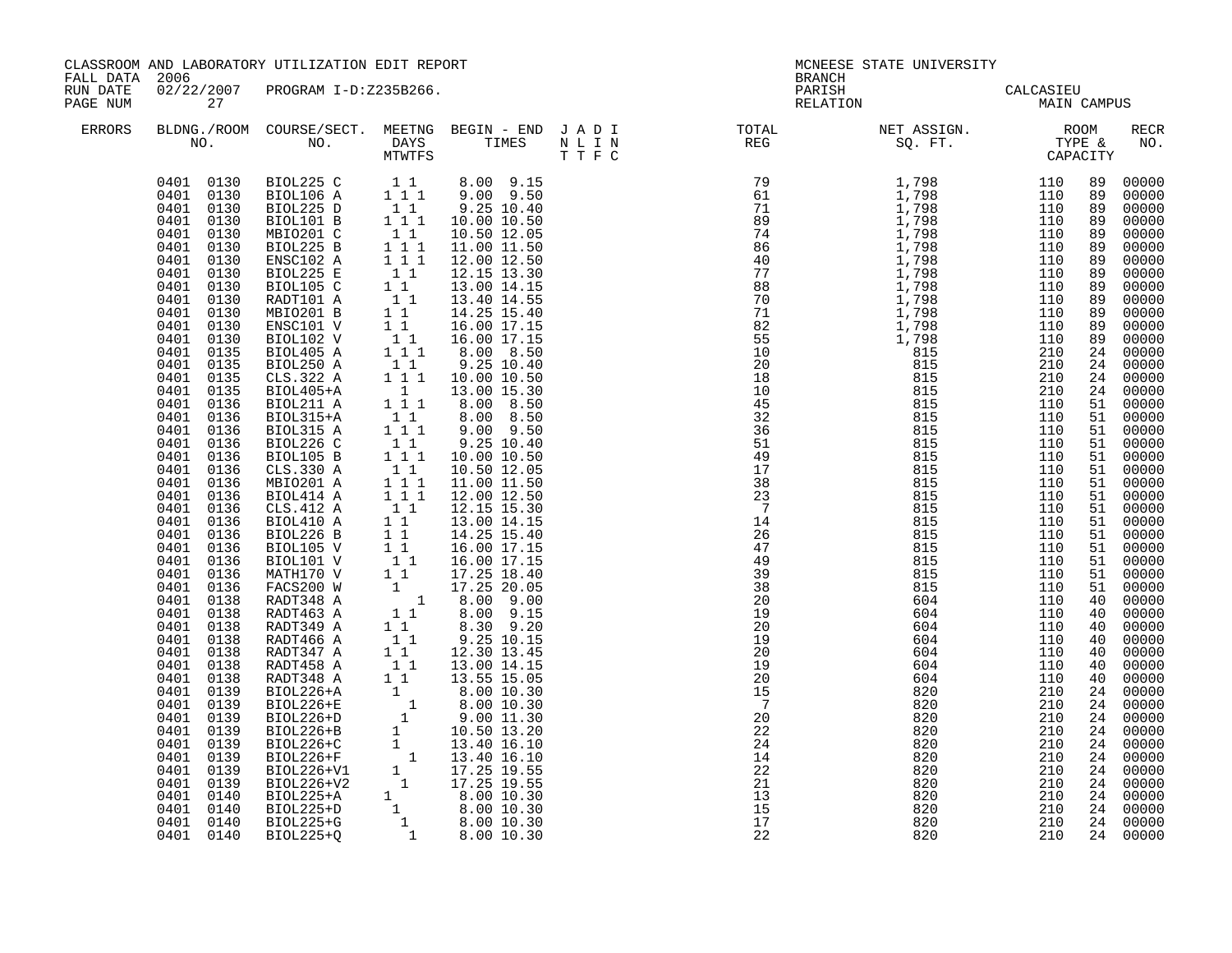| FALL DATA 2006       |                                                                                                                                                                                                                                                                                                                                                                                                                                               | CLASSROOM AND LABORATORY UTILIZATION EDIT REPORT                                                                                                                                                                                                                                                                                                                         |                                                                                     |                                                                                                                                                                                                                                                                                                                                                                                                                                                        |                                                                                                                                                                                                                                                                                                                                                                                                                                                                                       | MCNEESE STATE UNIVERSITY<br>BRANCH                                                                                     |                                                                                                                                                                                                                                                                                                                                                                                                                                                                                                                          |                                                                                                                                                                                                                       |                |                                                                                                                                                                                                                                                                                                                                                      |
|----------------------|-----------------------------------------------------------------------------------------------------------------------------------------------------------------------------------------------------------------------------------------------------------------------------------------------------------------------------------------------------------------------------------------------------------------------------------------------|--------------------------------------------------------------------------------------------------------------------------------------------------------------------------------------------------------------------------------------------------------------------------------------------------------------------------------------------------------------------------|-------------------------------------------------------------------------------------|--------------------------------------------------------------------------------------------------------------------------------------------------------------------------------------------------------------------------------------------------------------------------------------------------------------------------------------------------------------------------------------------------------------------------------------------------------|---------------------------------------------------------------------------------------------------------------------------------------------------------------------------------------------------------------------------------------------------------------------------------------------------------------------------------------------------------------------------------------------------------------------------------------------------------------------------------------|------------------------------------------------------------------------------------------------------------------------|--------------------------------------------------------------------------------------------------------------------------------------------------------------------------------------------------------------------------------------------------------------------------------------------------------------------------------------------------------------------------------------------------------------------------------------------------------------------------------------------------------------------------|-----------------------------------------------------------------------------------------------------------------------------------------------------------------------------------------------------------------------|----------------|------------------------------------------------------------------------------------------------------------------------------------------------------------------------------------------------------------------------------------------------------------------------------------------------------------------------------------------------------|
| RUN DATE<br>PAGE NUM | 28                                                                                                                                                                                                                                                                                                                                                                                                                                            | 02/22/2007 PROGRAM I-D:Z235B266.                                                                                                                                                                                                                                                                                                                                         |                                                                                     |                                                                                                                                                                                                                                                                                                                                                                                                                                                        |                                                                                                                                                                                                                                                                                                                                                                                                                                                                                       |                                                                                                                        | PARISH CALCASIEU<br>RELATION MAIN CAMPUS                                                                                                                                                                                                                                                                                                                                                                                                                                                                                 |                                                                                                                                                                                                                       |                |                                                                                                                                                                                                                                                                                                                                                      |
| ERRORS               |                                                                                                                                                                                                                                                                                                                                                                                                                                               |                                                                                                                                                                                                                                                                                                                                                                          |                                                                                     |                                                                                                                                                                                                                                                                                                                                                                                                                                                        |                                                                                                                                                                                                                                                                                                                                                                                                                                                                                       |                                                                                                                        |                                                                                                                                                                                                                                                                                                                                                                                                                                                                                                                          |                                                                                                                                                                                                                       |                | RECR<br>NO.                                                                                                                                                                                                                                                                                                                                          |
|                      | 0401<br>0229<br>0401<br>0229<br>0401 0229<br>0401<br>0229<br>0401<br>0229<br>0401<br>0229<br>0401<br>0229<br>0401<br>0229<br>0401<br>0230<br>0401<br>0230<br>0401<br>0230<br>0401<br>0230<br>0401<br>0230<br>0401<br>0230<br>0401<br>0230<br>0401<br>0233<br>0401<br>0233<br>0401<br>0233<br>0401<br>0233<br>0401<br>0233<br>0401<br>0233<br>0401<br>0233<br>0401<br>0233<br>0401 0233<br>0401<br>0236<br>0401 0236<br>0401 0331<br>0401 0336 | ENSC515 A<br>ENSC404 A<br>ENSC504 A<br>ANSC303 A<br>ENSC442 A<br>ENSC542 A<br>BIOL105 Q<br>BIOL410+A<br>BIOL404 A<br>BIOL404 A<br>BIOL498 Q<br>BIOL499 A<br>ENSC471 Q<br>ENSC671 Q<br>ENSC699 A<br>BIOL101LA<br>BIOL101LD<br>BIOL101LH<br>BIOL101LB<br>BIOL101LF<br>BIOL101LI<br>BIOL101LC<br>BIOL101LE<br>BIOL101LG<br>ENSC102 W<br>ENSC496 Q<br>BIOL339 Q<br>PHSC235 A | 111<br>$1 1 1$<br>$1 1 1$<br>$\begin{array}{c} 1\\ 1\\ 1\\ 1\\ 1\\ 1\\ \end{array}$ | 8.00 8.50<br>$9.00$ $9.50$<br>$9.00$ $9.50$<br>$9.25$ $10.40$<br>11.00 11.50<br>11.00 11.50 1<br>$\begin{array}{cccc} 1 & 1 & & 12.15 & 13.30 \\ 1 & & 14.25 & 16.15 \end{array}$<br>$\begin{array}{cccc} 1 & & 14.25 & 16.15 \\ & & 1 & 8.00 & 9.50 \\ 1 & & 9.25 & 11.15 \\ 1 & & 9.25 & 11.15 \\ 1 & & 10.00 & 11.50 \\ 1 & & 12.00 & 13.50 \\ 1 & & 12.15 & 14.05 \\ 1 & & 13.40 & 15.30 \\ 1 & & 14.25 & 16.15 \\ \end{array}$<br>1 1 14.25 15.40 | 1<br>$\begin{array}{cccc} 1 & & & & & & & 5 \\ 1 & & & & & & & 10 \\ 1 & & & & & & & 10 \\ 1 & & & & & & & 16 \\ 1 & & & & & & & 10 \\ 1 & & & & & & & 13 \\ 1 & & & & & & & 7 \\ 1 & & & & & & & 7 \\ 1 & & & & & & & 7 \\ \end{array}$<br>$\begin{array}{c}\n1 \\ 1 \\ 1 \\ 1\n\end{array}$<br>$\mathbf 1$<br>$\begin{array}{cccc} 1 & & & & 1\\ 1 & & & & 5\\ 1 & & & & 2\\ 24 & & 24\\ 25 & & 25\\ 25 & & 25\\ 25 & & 25\\ 26 & & 24\\ 1\\ 1\\ 1\\ 1\\ 29\\ 1\\ 30\\ \end{array}$ | $\frac{10}{7}$<br>$\frac{2}{3}$<br>$\frac{3}{5}$<br>$\frac{5}{5}$<br>$\begin{array}{c} \n 2 \\  1 \\  1\n \end{array}$ | $\begin{array}{cccccccc} 19 & 820 & 210 & 24 & 00000 \\ 18 & 820 & 210 & 24 & 00000 \\ 16 & 820 & 210 & 24 & 00000 \\ 20 & 820 & 210 & 24 & 00000 \\ 19 & 820 & 210 & 24 & 00000 \\ 19 & 820 & 210 & 24 & 00000 \\ 12 & 820 & 210 & 24 & 00000 \\ 14 & 820 & 210 & 24 & 00000 \\ 16 & 820 & 21$<br>572<br>572<br>820<br>820<br>820<br>820<br>820<br>820<br>820<br>820<br>820<br>809<br>809<br>809<br>809<br>809<br>809<br>809<br>818<br>818<br>818<br>818<br>818<br>818<br>818<br>818<br>818<br>226<br>226<br>596<br>821 | 210<br>210<br>210<br>210<br>210<br>210<br>210<br>210<br>210<br>210<br>210<br>620<br>620<br>620<br>620<br>620<br>620<br>620<br>210<br>210<br>210<br>210<br>210<br>210<br>210<br>210<br>210<br>310<br>310<br>250<br>110 | 20<br>20<br>27 | 22 00000<br>22 00000<br>20 00000<br>20 00000<br>00000<br>20 00000<br>20 00000<br>20 00000<br>00000<br>20 00000<br>20 00000<br>$00000$<br>$00000$<br>00000<br>00000<br>00000<br>00000<br>00000<br>27 00000<br>27 00000<br>27 00000<br>27 00000<br>27 00000<br>27 00000<br>27 00000<br>00000<br>27 00000<br>5 00000<br>5 00000<br>18 00000<br>55 00000 |
|                      | 0401 0336<br>0401 0336                                                                                                                                                                                                                                                                                                                                                                                                                        | PHSC235 B<br>PHSC101 A                                                                                                                                                                                                                                                                                                                                                   |                                                                                     | 1 1 1 8.00 8.50                                                                                                                                                                                                                                                                                                                                                                                                                                        | 1                                                                                                                                                                                                                                                                                                                                                                                                                                                                                     | 30<br>46                                                                                                               | 821<br>821                                                                                                                                                                                                                                                                                                                                                                                                                                                                                                               | 110<br>110                                                                                                                                                                                                            |                | 55 00000<br>55 00000                                                                                                                                                                                                                                                                                                                                 |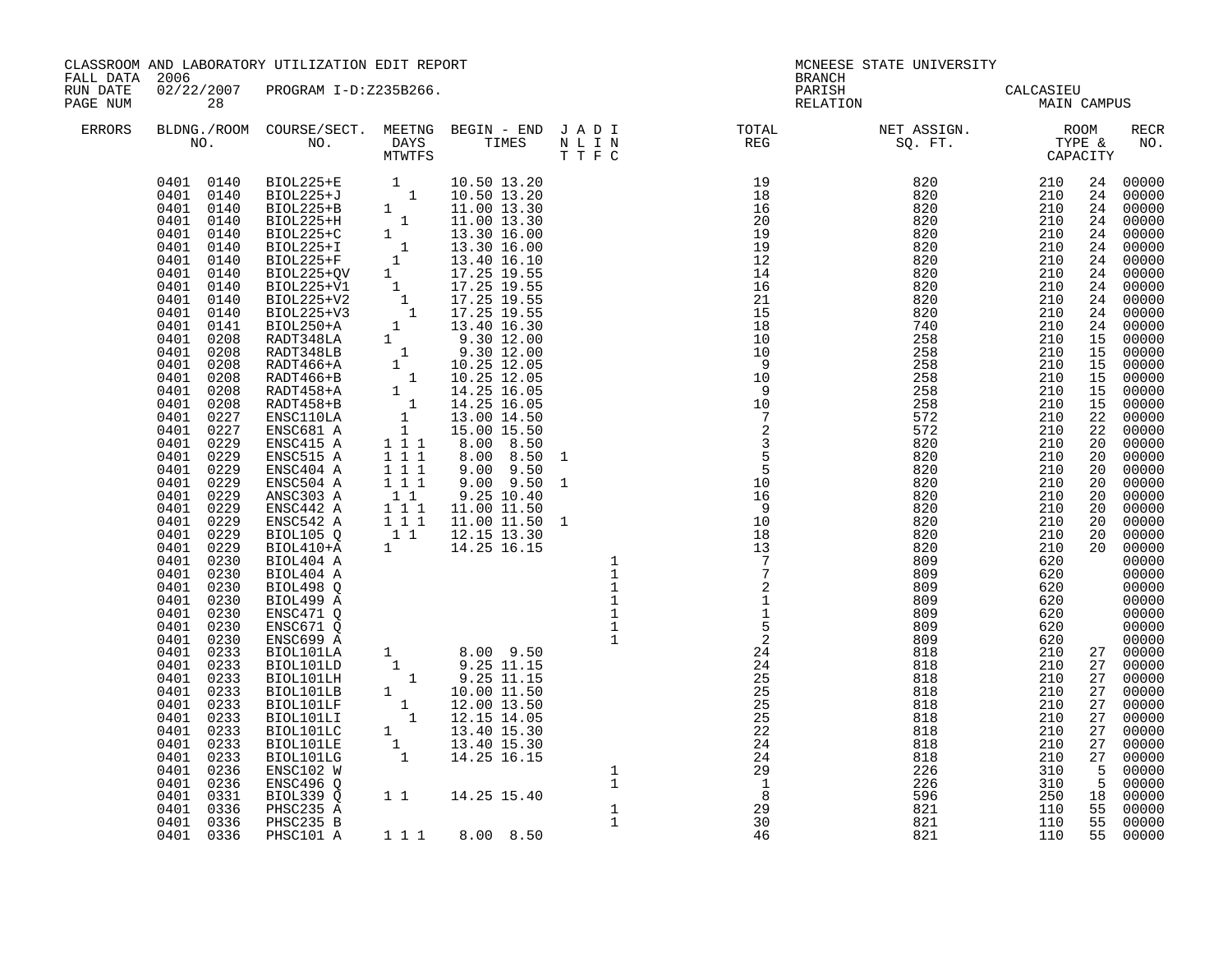| CLASSROOM AND LABORATORY UTILIZATION EDIT REPORT<br>FALL DATA 2006 |                                                                                                                                                                                                                                                                                                                                                                                                                                                                                                                                                                                                                                                                                                                                                    |                                                                                                                                                                                                                                  |  | <b>BRANCH</b> | MCNEESE STATE UNIVERSITY                                                                                                                                                                                                                                                                                                                                                                                                                        |                                                      |    |                                                                                           |
|--------------------------------------------------------------------|----------------------------------------------------------------------------------------------------------------------------------------------------------------------------------------------------------------------------------------------------------------------------------------------------------------------------------------------------------------------------------------------------------------------------------------------------------------------------------------------------------------------------------------------------------------------------------------------------------------------------------------------------------------------------------------------------------------------------------------------------|----------------------------------------------------------------------------------------------------------------------------------------------------------------------------------------------------------------------------------|--|---------------|-------------------------------------------------------------------------------------------------------------------------------------------------------------------------------------------------------------------------------------------------------------------------------------------------------------------------------------------------------------------------------------------------------------------------------------------------|------------------------------------------------------|----|-------------------------------------------------------------------------------------------|
| RUN DATE<br>PAGE NUM                                               | 29                                                                                                                                                                                                                                                                                                                                                                                                                                                                                                                                                                                                                                                                                                                                                 | 02/22/2007 PROGRAM I-D:Z235B266.                                                                                                                                                                                                 |  |               | PARISH CALCASIEU<br>RELATION MAIN CAMPUS                                                                                                                                                                                                                                                                                                                                                                                                        |                                                      |    |                                                                                           |
| ERRORS                                                             |                                                                                                                                                                                                                                                                                                                                                                                                                                                                                                                                                                                                                                                                                                                                                    |                                                                                                                                                                                                                                  |  |               | $\begin{tabular}{lllllllllllllllllllll} \textsc{BLONG.} \textsc{F0OM} & \textsc{COURSE/SECT.} & \textsc{METING} & \textsc{BEGIN} & - & \textsc{END} & \textsc{J} & \textsc{A} & \textsc{D} & \textsc{I} & & & \textsc{TCTAL} & & \textsc{NET} & \textsc{ASSIGN.} & & \textsc{ROOM} \\ \textsc{NO.} & \textsc{NO.} & \textsc{DAYS} & \textsc{TIMES} & \textsc{N} & \textsc{L} & \textsc{I} & \textsc{N} & & \textsc{TEG} & & \textsc{SEG} & & \$ |                                                      |    | RECR<br>NO.                                                                               |
|                                                                    | 0401<br>0336<br>0401<br>0336<br>0401<br>0336<br>0401 0336<br>0336<br>0401<br>0401<br>0336<br>0401<br>0336<br>0401 0337<br>0401<br>0337<br>0401 0337<br>0401 0337<br>0401<br>0337<br>0401<br>0337<br>0401<br>0337<br>0401 0337<br>0401<br>0337<br>0401<br>0337<br>0401<br>0337<br>0401<br>0337<br>0401<br>0337<br>0401<br>0337<br>0401<br>0337<br>0401 0337<br>0401 0337<br>0401 0338<br>0401<br>0338<br>0401 0338<br>0401 0338<br>0401 0338<br>0401<br>0338<br>0401<br>0339<br>0401<br>0339<br>0401<br>0339<br>0401<br>0339<br>0401<br>0339<br>0401<br>0339<br>0401<br>0339<br>0401<br>0339<br>0401<br>0339<br>0401<br>0339<br>0401<br>0339<br>0401<br>0342<br>0401<br>0342<br>0401<br>0342<br>0401<br>0342<br>0401 0342<br>0401 0345<br>0401 0345 | $\begin{array}{cccccc} 0401 & 0336 & \texttt{GEOL101 A} & 1 & 1 & 9 & 00 & 9 & 50 \\ 0401 & 0336 & \texttt{PHSC235 A} & 1 & 1 & 9 & 25 & 10 & 40 \\ 0401 & 0336 & \texttt{GEOL101 B} & 1 & 1 & 10 & 00 & 10 & 50 \\ \end{array}$ |  |               | 821<br>835<br>835<br>835<br>835<br>835<br>815<br>815                                                                                                                                                                                                                                                                                                                                                                                            | 210<br>210<br>210<br>210<br>210<br>210<br>210<br>210 | 16 | 00000<br>24 00000<br>24 00000<br>24 00000<br>24 00000<br>24 00000<br>20 00000<br>20 00000 |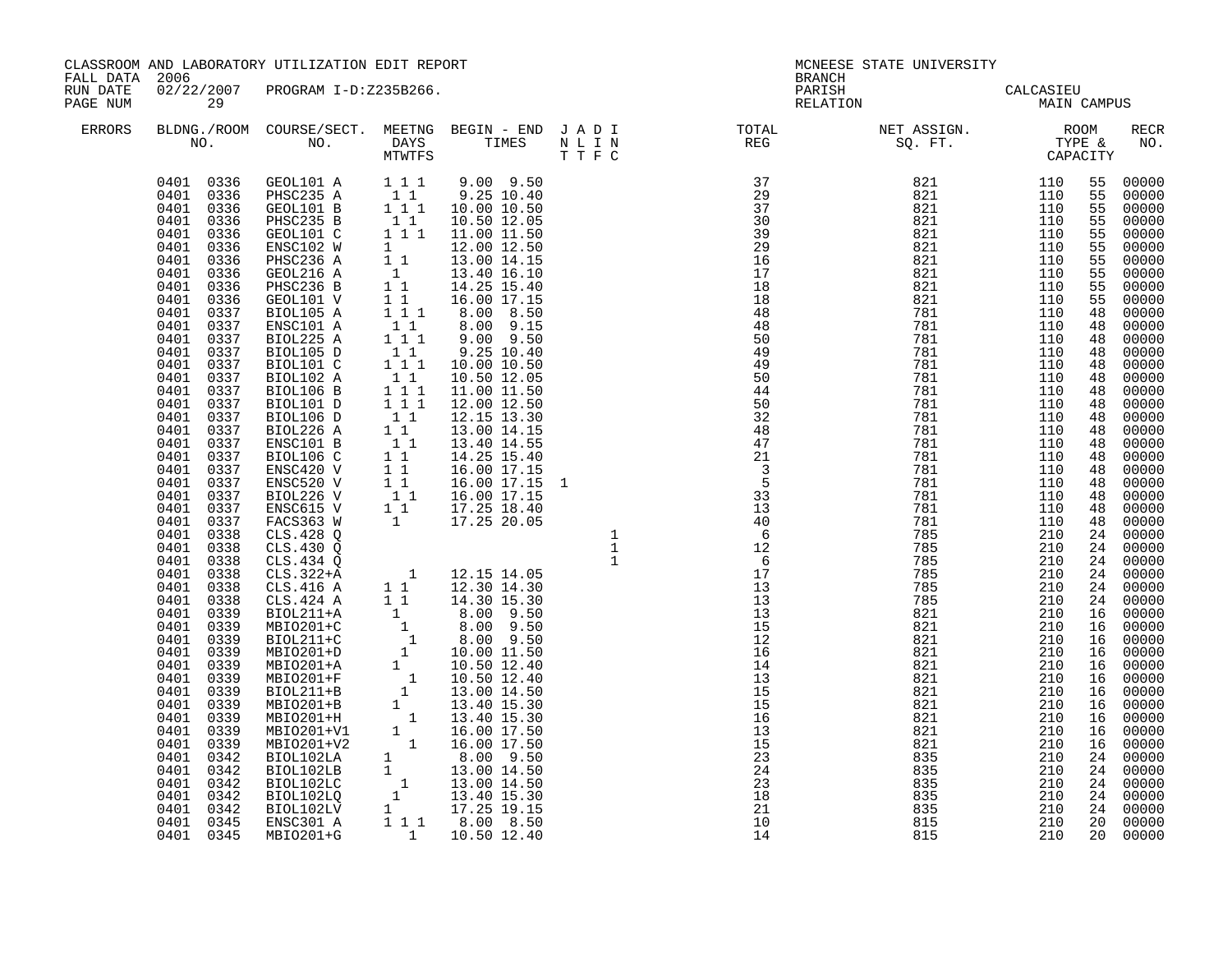| CLASSROOM AND LABORATORY UTILIZATION EDIT REPORT<br>FALL DATA 2006 |                                                                                                                                                                                                                                                                                                                                                                                                                                                                                                 |                                  |  |  |  |  |  |  |
|--------------------------------------------------------------------|-------------------------------------------------------------------------------------------------------------------------------------------------------------------------------------------------------------------------------------------------------------------------------------------------------------------------------------------------------------------------------------------------------------------------------------------------------------------------------------------------|----------------------------------|--|--|--|--|--|--|
| RUN DATE<br>PAGE NUM                                               | 30                                                                                                                                                                                                                                                                                                                                                                                                                                                                                              | 02/22/2007 PROGRAM I-D:Z235B266. |  |  |  |  |  |  |
| ERRORS                                                             |                                                                                                                                                                                                                                                                                                                                                                                                                                                                                                 |                                  |  |  |  |  |  |  |
|                                                                    | 0401 0345<br>0401 0345<br>0501 0119<br>0501 0119<br>0501<br>0501 0119<br>0503<br>0503 0102<br>0503 0102<br>0503 0102<br>0503 0107<br>0503 0107<br>0503<br>0503 0107<br>0503<br>0503<br>0503<br>0503<br>0503<br>0503<br>0503<br>0503<br>0503<br>0503<br>0503<br>0503<br>0503<br>0503<br>0503<br>0503<br>0503 0108<br>0503 0108<br>0503<br>0503<br>0503<br>0503<br>0503<br>0503<br>0503<br>0503<br>0503<br>0503<br>0503<br>0503<br>0503<br>0503<br>0503<br>0503<br>0503<br>0503 0109<br>0503 0109 |                                  |  |  |  |  |  |  |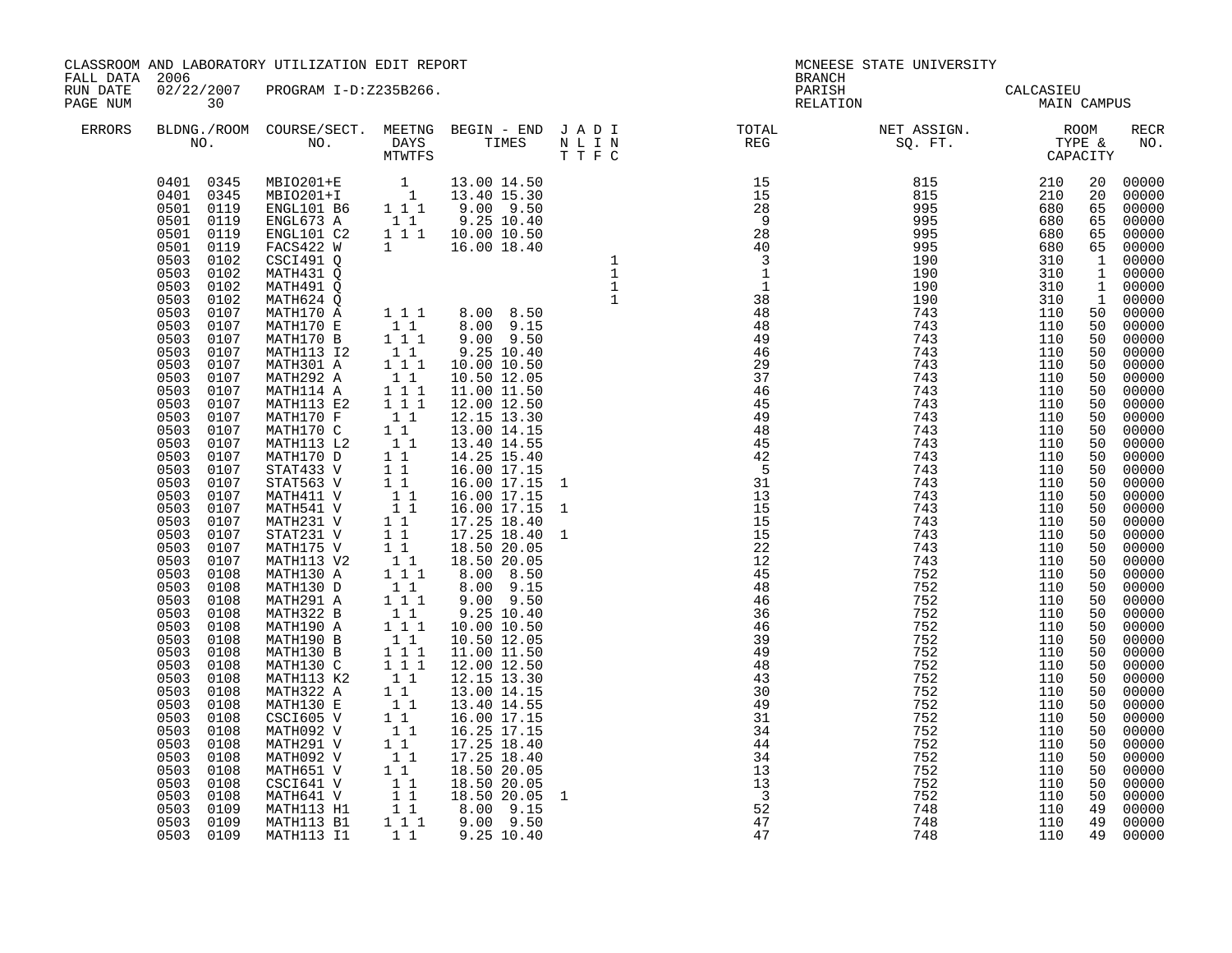| CLASSROOM AND LABORATORY UTILIZATION EDIT REPORT<br>FALL DATA 2006 |                                                                                                                                                                                                                                                                                                                                                                                                                                                                                                                                                                                                                                |                                                                                                                                                                                                                                                                                                                                                                                                                                                                                                                                                                                                                                                                                                                                                                                                                                                                                                            |                                                                                                                                                                                                                                                                                            |                                                                                                                                                                                                                                                                                                                                                                                                                                                                                                                                                                                                                                                                                                                                                                                                                                  | <b>BRANCH</b>                                                                                                                                                                                                                                                                                                                                                                                                                      | MCNEESE STATE UNIVERSITY                 |  |                                                                                                                                                                                                                                                                                                                                                                                                                                                                        |
|--------------------------------------------------------------------|--------------------------------------------------------------------------------------------------------------------------------------------------------------------------------------------------------------------------------------------------------------------------------------------------------------------------------------------------------------------------------------------------------------------------------------------------------------------------------------------------------------------------------------------------------------------------------------------------------------------------------|------------------------------------------------------------------------------------------------------------------------------------------------------------------------------------------------------------------------------------------------------------------------------------------------------------------------------------------------------------------------------------------------------------------------------------------------------------------------------------------------------------------------------------------------------------------------------------------------------------------------------------------------------------------------------------------------------------------------------------------------------------------------------------------------------------------------------------------------------------------------------------------------------------|--------------------------------------------------------------------------------------------------------------------------------------------------------------------------------------------------------------------------------------------------------------------------------------------|----------------------------------------------------------------------------------------------------------------------------------------------------------------------------------------------------------------------------------------------------------------------------------------------------------------------------------------------------------------------------------------------------------------------------------------------------------------------------------------------------------------------------------------------------------------------------------------------------------------------------------------------------------------------------------------------------------------------------------------------------------------------------------------------------------------------------------|------------------------------------------------------------------------------------------------------------------------------------------------------------------------------------------------------------------------------------------------------------------------------------------------------------------------------------------------------------------------------------------------------------------------------------|------------------------------------------|--|------------------------------------------------------------------------------------------------------------------------------------------------------------------------------------------------------------------------------------------------------------------------------------------------------------------------------------------------------------------------------------------------------------------------------------------------------------------------|
| RUN DATE<br>PAGE NUM                                               | 31                                                                                                                                                                                                                                                                                                                                                                                                                                                                                                                                                                                                                             | 02/22/2007 PROGRAM I-D:Z235B266.                                                                                                                                                                                                                                                                                                                                                                                                                                                                                                                                                                                                                                                                                                                                                                                                                                                                           |                                                                                                                                                                                                                                                                                            |                                                                                                                                                                                                                                                                                                                                                                                                                                                                                                                                                                                                                                                                                                                                                                                                                                  |                                                                                                                                                                                                                                                                                                                                                                                                                                    | PARISH CALCASIEU<br>RELATION MAIN CAMPUS |  |                                                                                                                                                                                                                                                                                                                                                                                                                                                                        |
| ERRORS                                                             |                                                                                                                                                                                                                                                                                                                                                                                                                                                                                                                                                                                                                                |                                                                                                                                                                                                                                                                                                                                                                                                                                                                                                                                                                                                                                                                                                                                                                                                                                                                                                            |                                                                                                                                                                                                                                                                                            |                                                                                                                                                                                                                                                                                                                                                                                                                                                                                                                                                                                                                                                                                                                                                                                                                                  |                                                                                                                                                                                                                                                                                                                                                                                                                                    |                                          |  | RECR<br>NO.                                                                                                                                                                                                                                                                                                                                                                                                                                                            |
|                                                                    | 0503 0109<br>0503 0109<br>0503 0109<br>0503<br>0109<br>0503 0109<br>0503<br>0109<br>0503 0109<br>0503<br>0109<br>0503 0109<br>0503 0109<br>0503<br>0109<br>0503<br>0109<br>0503 0109<br>0503 0109<br>0503 0109<br>0503<br>0111<br>0503 0111<br>0503 0111<br>0503 0111<br>0503<br>0111<br>0503<br>0111<br>0503 0111<br>0503 0111<br>0503<br>0111<br>0503<br>0111<br>0503 0111<br>0503 0111<br>0503 0111<br>0503<br>0111<br>0503 0111<br>0503 0111<br>0503 0111<br>0503 0111<br>0503 0111<br>0503 0111<br>0503 0111<br>0503<br>0111<br>0503<br>0115<br>0503 0115<br>0503<br>0115<br>0503<br>0115<br>0503<br>0115<br>0503<br>0115 | MATH113 K1<br>MATH113 F<br>MATH113 L1<br>MATH113 G<br>ELEN464 V<br>ELEN564 V<br>ELEN664 V<br>MATH431 V<br>STAT431 V<br>MATH313 V<br>MATH130 V<br>MATH231 A<br>STAT231 A<br>MATH231 F<br>STAT231 F<br>MATH231 B<br>STAT231 B<br>MATH231 G<br>STAT231 G<br>MATH122 A<br>MATH122 A 1 1 1<br>MATH122 C 1 1<br>MATH231 C 1 1 1<br>STAT231 C 1 1 1<br>STAT231 D 1 1 1<br>STAT231 D 1 1 1<br>STAT231 H 1 1<br>STAT231 H 1 1<br>MATH122 B 1 1<br>MATH231 I1 1 1<br>STAT231 I1 1 1<br>STAT231 I1 1 1<br>MATH231 I1 1 1<br>MATH231 E1<br>STAT231 E1<br>MATH113 V1<br>CSCI241 A<br>CPST101 W3<br>CPST101 W4<br>CSCI241 B<br>CSCI241 C<br>CSCI102 A<br>CPST101 W5<br>0503 0115 CPST101 W5<br>0503 0115 CPST101 W5<br>0503 0115 CPST101 W6<br>0503 0115 CPST101 W6<br>0503 0115 CSC1321 A<br>0503 0115 CSC1241 D<br>0503 0115 CPST101 W1<br>1 12.15 13.30<br>0503 0115 CPST101 W1<br>1 13.00 14.15<br>0503 0115 CPST101 | $\begin{bmatrix} 1 & 1 \\ 1 & 1 \\ 1 & 1 \end{bmatrix}$<br>$1\quad1$<br>11<br>11<br>$\begin{array}{ccc} 1 & 1 \\ 1 & 1 \end{array}$<br>$1\quad 1\quad \bar{1}$<br>$\begin{bmatrix} 1 & 1 \\ 1 & 1 \end{bmatrix}$<br>$1 1 1$<br>$1\quad1$<br>$\begin{bmatrix} 1 & 1 \\ 1 & 1 \end{bmatrix}$ | 12.15 13.30<br>13.00 14.15<br>13.40 14.55<br>14.25 15.40<br>16.00 17.15<br>16.00 17.15<br>$\begin{array}{ccccc} & 1 & 1 & & 16.00 & 17.15 \\ 1 & 1 & & 17.25 & 18.40 \end{array}$<br>$\begin{array}{cccc} 1 & 1 & 17.25 & 18.40 \\ 1 & 1 & 17.25 & 18.40 \end{array}$<br>18.50 20.05<br>8.00 8.50<br>8.00 8.50<br>8.00 9.15<br>8.00 9.15<br>$9.00$ $9.50$<br>$\begin{array}{cccc} 1&1&1&9.00&9.50\ 1&1&1&9.00&9.50\ 1&1&9.25&10.40\ 1&1&9.25&10.40\ 1&1&10.00&10.50\ \end{array}$<br>10.50 12.05<br>11.00 11.50<br>11.00 11.50<br>12.00 12.50<br>12.00 12.50<br>12.15 13.30<br>12.15 13.30<br>13.00 14.15<br>13.40 14.55<br>13.40 14.55<br>14.25 15.40<br>$11$ $14.25$ $15.40$<br>$11$ $17.25$ $18.40$<br>$11$ $17.25$ $18.40$<br>$11$ $8.00$ $8.50$<br>$1$ $8.00$ $9.15$<br>$11$ $1$ $9.00$ $9.50$<br>9.25 10.40<br>10.00 10.50 | $\begin{array}{cccccccc} \text{N} & \text{T} & \text{T} & \text{R} & \text{R} & \text{R} & \text{R} & \text{R} & \text{R} & \text{R} & \text{R} & \text{R} & \text{R} & \text{R} & \text{R} & \text{R} & \text{R} & \text{R} & \text{R} & \text{R} & \text{R} & \text{R} & \text{R} & \text{R} & \text{R} & \text{R} & \text{R} & \text{R} & \text{R} & \text{R} & \text{R} & \text{R} & \text{R} & \text{R} & \text{R} & \text{R$ |                                          |  | 00000<br>00000<br>00000<br>00000<br>00000<br>00000<br>00000<br>00000<br>00000<br>00000<br>00000<br>00000<br>49 00000<br>00000<br>00000<br>00000<br>00000<br>00000<br>00000<br>00000<br>00000<br>00000<br>00000<br>00000<br>00000<br>00000<br>00000<br>00000<br>00000<br>00000<br>00000<br>00000<br>00000<br>00000<br>00000<br>00000<br>00000<br>40 00000<br>00000<br>00000<br>00000<br>00000<br>00000<br>00000<br>00000<br>$00000$<br>00000<br>00000<br>00000<br>00000 |
|                                                                    |                                                                                                                                                                                                                                                                                                                                                                                                                                                                                                                                                                                                                                |                                                                                                                                                                                                                                                                                                                                                                                                                                                                                                                                                                                                                                                                                                                                                                                                                                                                                                            |                                                                                                                                                                                                                                                                                            |                                                                                                                                                                                                                                                                                                                                                                                                                                                                                                                                                                                                                                                                                                                                                                                                                                  |                                                                                                                                                                                                                                                                                                                                                                                                                                    |                                          |  | 00000                                                                                                                                                                                                                                                                                                                                                                                                                                                                  |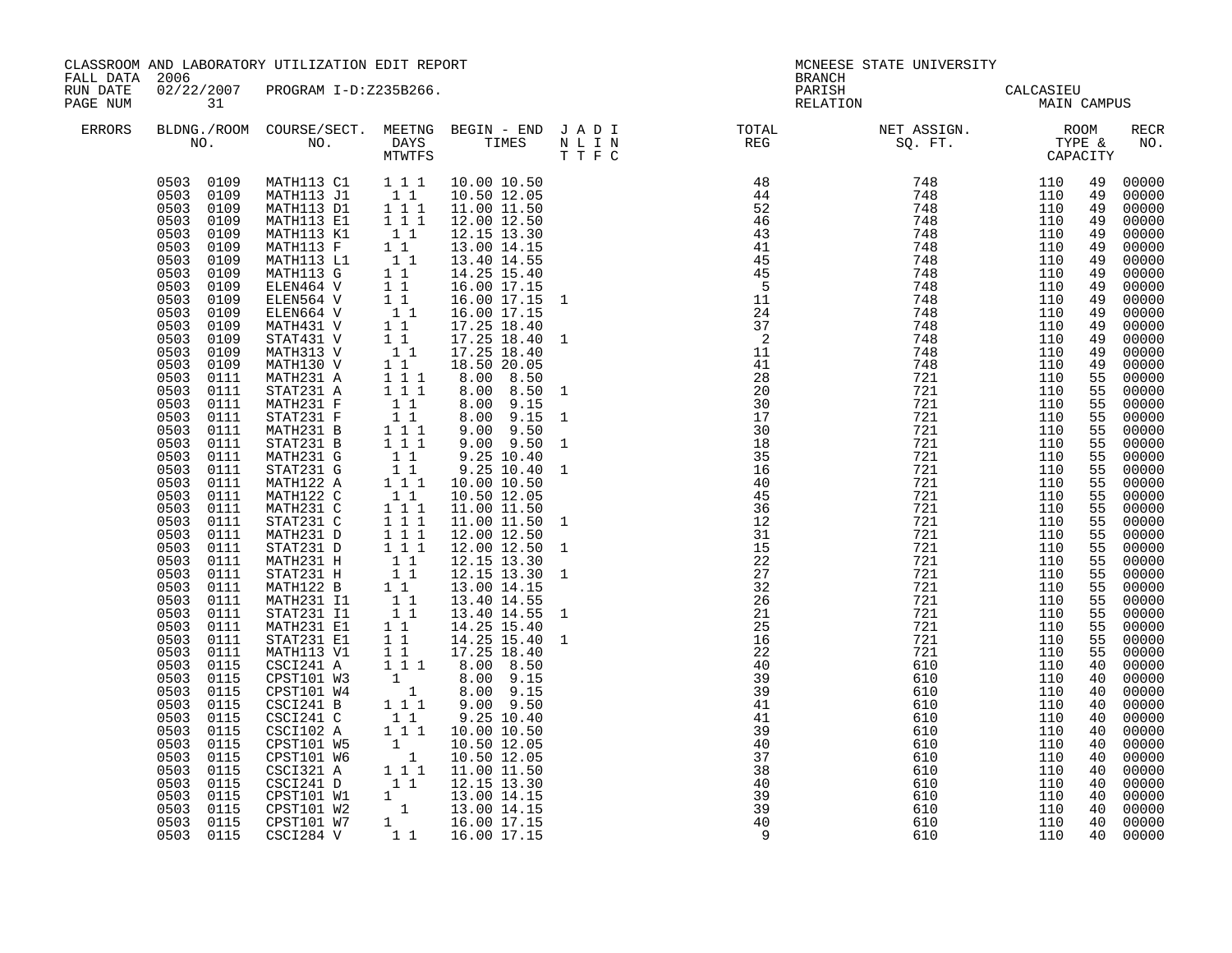| CLASSROOM AND LABORATORY UTILIZATION EDIT REPORT<br>FALL DATA 2006 |                                                                                                                                                                                                                                                                                                                                                                                                                                                                                                                                                                                                                                                                                                                  |                                                                                                                                                                                                                                                                                                                                                                                                                                                                                                                                                                                                                                                                                                                                           |                                                                                                                                                                                                                         |                                                                                                                                                                                                                                                                                   | MCNEESE STATE UNIVERSITY<br><b>BRANCH</b> |                                                                                                                                                                                                                                                                                                                                                                                                                                                 |                                          |  |  |                                                                                                                                                                                                                                                                                                                                                                                                                                                                                                                                                                      |
|--------------------------------------------------------------------|------------------------------------------------------------------------------------------------------------------------------------------------------------------------------------------------------------------------------------------------------------------------------------------------------------------------------------------------------------------------------------------------------------------------------------------------------------------------------------------------------------------------------------------------------------------------------------------------------------------------------------------------------------------------------------------------------------------|-------------------------------------------------------------------------------------------------------------------------------------------------------------------------------------------------------------------------------------------------------------------------------------------------------------------------------------------------------------------------------------------------------------------------------------------------------------------------------------------------------------------------------------------------------------------------------------------------------------------------------------------------------------------------------------------------------------------------------------------|-------------------------------------------------------------------------------------------------------------------------------------------------------------------------------------------------------------------------|-----------------------------------------------------------------------------------------------------------------------------------------------------------------------------------------------------------------------------------------------------------------------------------|-------------------------------------------|-------------------------------------------------------------------------------------------------------------------------------------------------------------------------------------------------------------------------------------------------------------------------------------------------------------------------------------------------------------------------------------------------------------------------------------------------|------------------------------------------|--|--|----------------------------------------------------------------------------------------------------------------------------------------------------------------------------------------------------------------------------------------------------------------------------------------------------------------------------------------------------------------------------------------------------------------------------------------------------------------------------------------------------------------------------------------------------------------------|
| RUN DATE<br>PAGE NUM                                               | 32                                                                                                                                                                                                                                                                                                                                                                                                                                                                                                                                                                                                                                                                                                               | 02/22/2007 PROGRAM I-D:Z235B266.                                                                                                                                                                                                                                                                                                                                                                                                                                                                                                                                                                                                                                                                                                          |                                                                                                                                                                                                                         |                                                                                                                                                                                                                                                                                   |                                           |                                                                                                                                                                                                                                                                                                                                                                                                                                                 | PARISH CALCASIEU<br>RELATION MAIN CAMPUS |  |  |                                                                                                                                                                                                                                                                                                                                                                                                                                                                                                                                                                      |
| ERRORS                                                             |                                                                                                                                                                                                                                                                                                                                                                                                                                                                                                                                                                                                                                                                                                                  |                                                                                                                                                                                                                                                                                                                                                                                                                                                                                                                                                                                                                                                                                                                                           |                                                                                                                                                                                                                         |                                                                                                                                                                                                                                                                                   |                                           | $\begin{tabular}{lllllllllllllllllllll} \textsc{BLONG.} \textsc{F0OM} & \textsc{COURSE/SECT.} & \textsc{METING} & \textsc{BEGIN} & - & \textsc{END} & \textsc{J} & \textsc{A} & \textsc{D} & \textsc{I} & & & \textsc{TCTAL} & & \textsc{NET} & \textsc{ASSIGN.} & & \textsc{ROOM} \\ \textsc{NO.} & \textsc{NO.} & \textsc{DAYS} & \textsc{TIMES} & \textsc{N} & \textsc{L} & \textsc{I} & \textsc{N} & & \textsc{TEG} & & \textsc{SEG} & & \$ |                                          |  |  | RECR<br>NO.                                                                                                                                                                                                                                                                                                                                                                                                                                                                                                                                                          |
|                                                                    | 0503 0123<br>0503 0123<br>0503 0123<br>0503 0123<br>0503 0126<br>0503 0126<br>0503 0126<br>0503 0126<br>0503 0126<br>0503 0126<br>0503 0126<br>$0503$ $0126$<br>0503 0126<br>0503<br>0126<br>0503 0129<br>0503 0129<br>0503 0129<br>0503<br>0129<br>0503<br>0129<br>0503 0129<br>0503 0129<br>0503 0129<br>0503 0130<br>0503 0130<br>0503 0130<br>0503 0130<br>0503 0130<br>0503 0133<br>0503 0133<br>0503 0135<br>0503<br>0140<br>0503<br>0140<br>0503<br>0140<br>0503<br>0140<br>0503<br>0140<br>0503<br>0140<br>0503<br>0140<br>0503<br>0140<br>0503<br>0140<br>0503<br>0140<br>0503<br>0140<br>0503<br>0140<br>0503<br>0140<br>0503<br>0140<br>0503 0140<br>0503 0140<br>0503 0140<br>0503 0140<br>0503 0140 | $\begin{array}{cccccc} 0503 & 0115 & \text{CSC1241 V} & & 1 & 1 & 17.25 & 18.40 \\ 0503 & 0115 & \text{CSC1242 V} & & 1 & 1 & 18.50 & 20.05 \\ 0503 & 0123 & \text{CSC1180 A} & & 1 & 1 & 9.00 & 9.50 \\ \end{array}$<br>$CSCI427$ A<br>CSCI557 A<br>CSCI180 V<br>PHYS201 A<br>$\begin{tabular}{l c c c} \multicolumn{1}{c}{PHYS201 A} & 1 & 1 & 9 & .00 & 9 & .50 \\ \hline \text{TECH324 A} & 1 & 1 & 9 & .25 & 10 & .50 \\ \text{PHYS201 B} & 1 & 1 & 10 & .00 & 10 & .50 \\ \text{PHYS202+A} & 1 & 13 & .00 & 16 & .30 \\ \text{PHYS202+B} & 1 & 13 & .40 & 16 & .10 \\ \text{PHYS151+A} & 1 & 13 & .40 & 16 & .10 \\ \text{MATH469 A$<br>MATH113 H2<br>CSCI304 A<br>MATH304 A<br>MATH113 I3<br>MATH113 C2<br>MATH113 J2<br>CSCI415 A | $1\quad 1\quad 1$<br>$1\quad1$<br>$\begin{array}{rrrr} & 1 & 1 & 1 \\ 1 & 1 & 1 & 1 \\ & & 1 & 1 & \end{array}$<br>$1 1 1$<br>11<br>$\begin{array}{c} 1 \\ 1 \\ 1 \end{array} \begin{array}{c} 1 \\ 1 \\ 1 \end{array}$ | $\begin{array}{rrrr} 1&1&1&12.00&12.50 \ 1&1&1&12.00&12.50 \ 1&1&1&12.00&12.50&1 \end{array}$<br>$9.00$ $9.50$<br>13.40 14.55 1<br>$8.00$ $9.15$<br>$9.00$ $9.50$<br>$9.00$ $9.50$<br>$9.25$ 10.40<br>10.00 10.50<br>10.50 12.05<br>11.00 11.50<br>13.00 14.15 1<br>18.50 20.05 1 |                                           | $\begin{array}{cccccccc} \text{R} & \text{R} & \text{R} & \text{R} & \text{R} & \text{R} & \text{R} & \text{R} & \text{R} & \text{R} & \text{R} & \text{R} & \text{R} & \text{R} & \text{R} & \text{R} & \text{R} & \text{R} & \text{R} & \text{R} & \text{R} & \text{R} & \text{R} & \text{R} & \text{R} & \text{R} & \text{R} & \text{R} & \text{R} & \text{R} & \text{R} & \text{R} & \text{R} & \text{R} & \text{R} & \text$                |                                          |  |  | 00000<br>00000<br>30 00000<br>00000<br>30 00000<br>00000<br>40 00000<br>00000<br>40 00000<br>00000<br>40 00000<br>40 00000<br>40 00000<br>00000<br>40 00000<br>00000<br>40 00000<br>00000<br>00000<br>00000<br>40 00000<br>40 00000<br>00000<br>40 00000<br>25 00000<br>25 00000<br>00000<br>25 00000<br>25 00000<br>20 00000<br>00000<br>18 00000<br>45 00000<br>45 00000<br>45 00000<br>45 00000<br>00000<br>00000<br>45 00000<br>00000<br>45 00000<br>00000<br>45 00000<br>00000<br>45 00000<br>45 00000<br>45 00000<br>00000<br>45 00000<br>45 00000<br>45 00000 |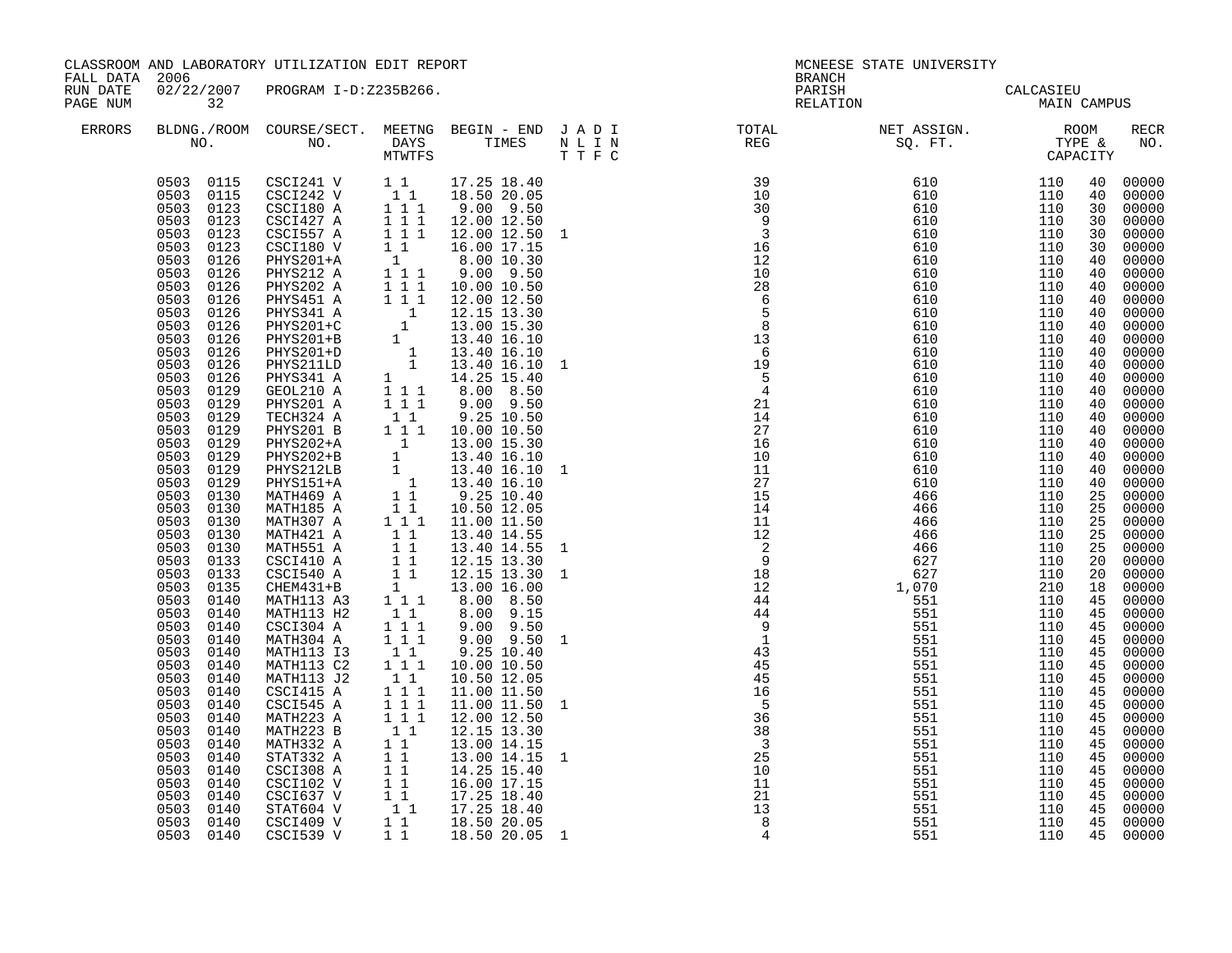| FALL DATA 2006       |                                                                                                                                                                                                                                                                                                                                                                                                                                                                                                                                                                                                                                                                | CLASSROOM AND LABORATORY UTILIZATION EDIT REPORT                                                                                                                                                                                                                                                                                                                                                                                                                                                                                                                                                                                                            |  | <b>BRANCH</b>                                                                                                                                                                                                                                                                                                                                                                                                                               | MCNEESE STATE UNIVERSITY |             |                                                                                                                                                                                                                                                                                                    |                                                                                                                                                                                                                                                                                                                                                                                                                                                                               |
|----------------------|----------------------------------------------------------------------------------------------------------------------------------------------------------------------------------------------------------------------------------------------------------------------------------------------------------------------------------------------------------------------------------------------------------------------------------------------------------------------------------------------------------------------------------------------------------------------------------------------------------------------------------------------------------------|-------------------------------------------------------------------------------------------------------------------------------------------------------------------------------------------------------------------------------------------------------------------------------------------------------------------------------------------------------------------------------------------------------------------------------------------------------------------------------------------------------------------------------------------------------------------------------------------------------------------------------------------------------------|--|---------------------------------------------------------------------------------------------------------------------------------------------------------------------------------------------------------------------------------------------------------------------------------------------------------------------------------------------------------------------------------------------------------------------------------------------|--------------------------|-------------|----------------------------------------------------------------------------------------------------------------------------------------------------------------------------------------------------------------------------------------------------------------------------------------------------|-------------------------------------------------------------------------------------------------------------------------------------------------------------------------------------------------------------------------------------------------------------------------------------------------------------------------------------------------------------------------------------------------------------------------------------------------------------------------------|
| RUN DATE<br>PAGE NUM | 33                                                                                                                                                                                                                                                                                                                                                                                                                                                                                                                                                                                                                                                             | 02/22/2007 PROGRAM I-D:Z235B266.                                                                                                                                                                                                                                                                                                                                                                                                                                                                                                                                                                                                                            |  | PARISH<br>RELATION                                                                                                                                                                                                                                                                                                                                                                                                                          | CALCASIEU<br>MAIN C      | MAIN CAMPUS |                                                                                                                                                                                                                                                                                                    |                                                                                                                                                                                                                                                                                                                                                                                                                                                                               |
| <b>ERRORS</b>        |                                                                                                                                                                                                                                                                                                                                                                                                                                                                                                                                                                                                                                                                |                                                                                                                                                                                                                                                                                                                                                                                                                                                                                                                                                                                                                                                             |  | $\begin{tabular}{lllllllllllllllllllllllllllllllllll} \textsc{BLONG.} & \textsc{ROURSE/SECT.} & \textsc{METNG} & \textsc{BEGIN} & - & \textsc{END} & \textsc{J} & \textsc{A} & \textsc{D} & \textsc{I} & & & \textsc{TOTAL} & & \textsc{NET} & \textsc{ASIGN.} & & \textsc{ROOM} \\ \textsc{NO.} & \textsc{NO.} & \textsc{DAYS} & \textsc{TIMES} & \textsc{N} & \textsc{L} & \textsc{I} & \textsc{NEG} & & \textsc{SEG} & & \textsc{ST.} &$ |                          |             |                                                                                                                                                                                                                                                                                                    | <b>RECR</b><br>NO.                                                                                                                                                                                                                                                                                                                                                                                                                                                            |
|                      | 0503<br>0200<br>0503<br>0200<br>0503<br>0200<br>0503<br>0200<br>0503<br>0201<br>0503<br>0201<br>0503<br>0201<br>0503 0201<br>0503<br>0201<br>0503 0201<br>0503 0201<br>0503 0201<br>0503 0201<br>0503 0201<br>0503<br>0201<br>0503 0201<br>0503 0201<br>0503 0201<br>0503<br>0201<br>0503 0201<br>0503 0201<br>0503 0201<br>0503 0201<br>0503 0201<br>0503 0201<br>0503 0201<br>0503 0201<br>0503<br>0201<br>0503 0202<br>0503 0202<br>0503<br>0202<br>0503<br>0202<br>0503<br>0202<br>0503<br>0202<br>0503<br>0202<br>0503 0202<br>0503 0202<br>0503 0202<br>0503 0202<br>0503 0202<br>0503<br>0202<br>0503<br>0202<br>0203<br>0503<br>0503 0203<br>0503 0203 | $\begin{tabular}{cccc} 0503 & 0200 & \text{CHEM120 A} & 111 & 8.00 & 8.50 \\ 0503 & 0200 & \text{CHEM121 A} & 111 & 8.00 & 8.50 & 1 \\ 0503 & 0200 & \text{CHEM101 A} & 111 & 9.00 & 9.50 \\ 0503 & 0200 & \text{CHEM102 B} & 11 & 9.25 & 10.40 \\ 0503 & 0200 & \text{CHEM120 B} & 111 & 11.00 & 11.50 \\ 0503 & $<br>$\begin{tabular}{cccc} \texttt{CHEM112D} & 1 & 9.25 & 10.49 \\ \texttt{CHEM12D} & 1 & 1 & 1.00 & 11.50 \\ \texttt{CHEM12D} & 1 & 1 & 1.10 & 11.50 \\ \texttt{CHEM12D} & 1 & 1 & 1.10 & 11.50 \\ \texttt{CHEM12D} & 1 & 1 & 1.21 & 15 & 13.30 \\ \texttt{CHEM13D} & 1 & 1 & 12.15 & 13.30 \\ \texttt{CHEM13D} & 1 & 1 & 17.25 & 18.4$ |  |                                                                                                                                                                                                                                                                                                                                                                                                                                             |                          |             | 60<br>60<br>60<br>60<br>60<br>60<br>60<br>60<br>60<br>60<br>78<br>78<br>78<br>78<br>78<br>78<br>78<br>78<br>78<br>78<br>78<br>78<br>78<br>78<br>78<br>78<br>78<br>78<br>78<br>78<br>78<br>78<br>78<br>78<br>60<br>60<br>60<br>60<br>60<br>60<br>60<br>60<br>60<br>60<br>60<br>60<br>60<br>60<br>62 | 00000<br>00000<br>00000<br>00000<br>00000<br>00000<br>00000<br>00000<br>00000<br>00000<br>00000<br>00000<br>00000<br>00000<br>00000<br>00000<br>00000<br>00000<br>00000<br>00000<br>00000<br>00000<br>00000<br>00000<br>00000<br>00000<br>00000<br>00000<br>00000<br>00000<br>00000<br>00000<br>00000<br>00000<br>00000<br>00000<br>00000<br>00000<br>00000<br>00000<br>00000<br>00000<br>00000<br>00000<br>00000<br>00000<br>00000<br>00000<br>00000<br>62 00000<br>62 00000 |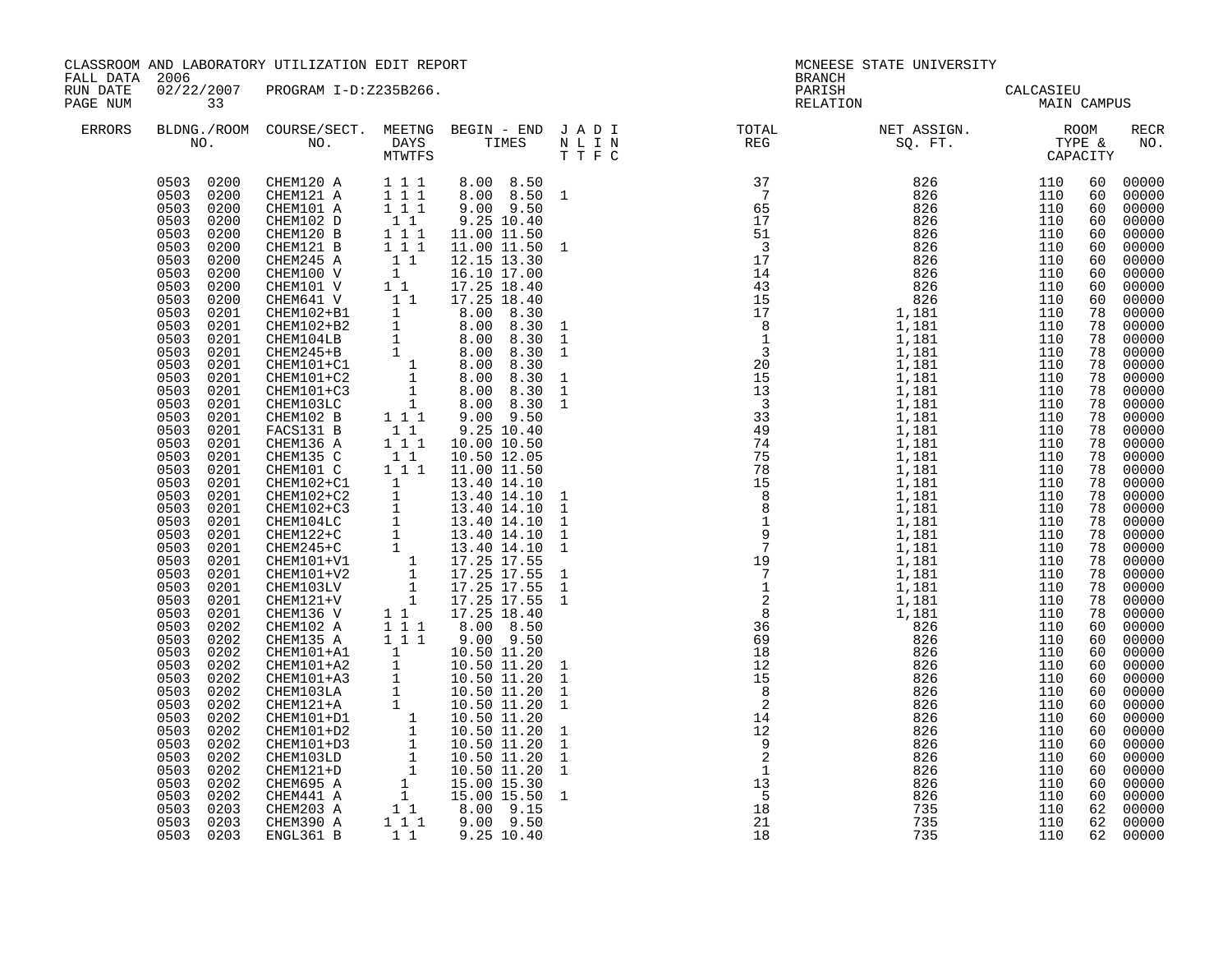| FALL DATA 2006       |                                                                                                                                                                                                                                                                                                                                                                                                                                                                                                                                                                                                                                                        | CLASSROOM AND LABORATORY UTILIZATION EDIT REPORT                                                                                                                                                                                                                                                                                                                                                                                                                                                                                                                                                                                                                                    |                                                                                                                                                                                                                                                                                                                                                                                          | <b>BRANCH</b>                                                                                                                                                                                                                                                                                                                                                                                                | MCNEESE STATE UNIVERSITY                 |  |             |
|----------------------|--------------------------------------------------------------------------------------------------------------------------------------------------------------------------------------------------------------------------------------------------------------------------------------------------------------------------------------------------------------------------------------------------------------------------------------------------------------------------------------------------------------------------------------------------------------------------------------------------------------------------------------------------------|-------------------------------------------------------------------------------------------------------------------------------------------------------------------------------------------------------------------------------------------------------------------------------------------------------------------------------------------------------------------------------------------------------------------------------------------------------------------------------------------------------------------------------------------------------------------------------------------------------------------------------------------------------------------------------------|------------------------------------------------------------------------------------------------------------------------------------------------------------------------------------------------------------------------------------------------------------------------------------------------------------------------------------------------------------------------------------------|--------------------------------------------------------------------------------------------------------------------------------------------------------------------------------------------------------------------------------------------------------------------------------------------------------------------------------------------------------------------------------------------------------------|------------------------------------------|--|-------------|
| RUN DATE<br>PAGE NUM | 34                                                                                                                                                                                                                                                                                                                                                                                                                                                                                                                                                                                                                                                     | 02/22/2007 PROGRAM I-D:Z235B266.                                                                                                                                                                                                                                                                                                                                                                                                                                                                                                                                                                                                                                                    |                                                                                                                                                                                                                                                                                                                                                                                          |                                                                                                                                                                                                                                                                                                                                                                                                              | PARISH CALCASIEU<br>RELATION MAIN CAMPUS |  |             |
| ERRORS               |                                                                                                                                                                                                                                                                                                                                                                                                                                                                                                                                                                                                                                                        |                                                                                                                                                                                                                                                                                                                                                                                                                                                                                                                                                                                                                                                                                     |                                                                                                                                                                                                                                                                                                                                                                                          |                                                                                                                                                                                                                                                                                                                                                                                                              |                                          |  | RECR<br>NO. |
|                      | 0503<br>0204<br>0503<br>0204<br>0503<br>0204<br>0503<br>0204<br>0503<br>0204<br>0503<br>0204<br>0503<br>0204<br>0503<br>0204<br>0503<br>0204<br>0503<br>0204<br>0503<br>0204<br>0503<br>0204<br>0503<br>0204<br>0503<br>0204<br>0503<br>0204<br>0503<br>0204<br>0503<br>0204<br>0503<br>0204<br>0503<br>0204<br>0503<br>0206<br>0503<br>0206<br>0503<br>0206<br>0503<br>0206<br>0503<br>0206<br>0503<br>0206<br>0503<br>0207<br>0503<br>0207<br>0503<br>0207<br>0503<br>0207<br>0503<br>0207<br>0503<br>0207<br>0503<br>0207<br>0503<br>0207<br>0503<br>0207<br>0503<br>0207<br>0503<br>0208<br>0503<br>0208<br>0503<br>0209<br>0503 0209<br>0503 0209 | CHEM122 A $1\overline{1}$<br>CHEM101 B1 1 1 1<br>CHEMI01 B1 111 10.00 10.50<br>CHEMI36 C 11 10.50 12.05<br>CHEMI02+A1 1 11.00 11.30 1<br>CHEMI02+A2 1 11.00 11.30 1<br>CHEMI02+A2 1 11.00 11.30 1<br>CHEMI04LA 1 11.00 11.30 1<br>CHEMI24+A 1 11.00 11.30 1<br>CHEMI24+A 1 11.00 11.30 1<br>CHE<br>FORY211 A<br>WMGT453 A<br>CHEM302LV<br>ELTR152 V<br>AGEC404 A<br>ELTR151 A<br>CHEM433 A<br>CHEM538 A<br>INST102 A<br>ELTR171 A<br>ELTR171 A 1 1 11.00 11.50<br>FACS111 A 1 1 12.00 13.40<br>GEOL211 A 1 13.40 16.10<br>PRTC103 V 1 17.25 18.25<br>PRTC204 V 1 17.25 20.05<br>CHEM302LA 1 1 8.00 10.40<br>CHEM302LV 1 17.25 20.05<br>CHEM433+A 1 12.00 14.40<br>CHEM433+A 1 12.00 | 9.25 10.40<br>10.00 10.50<br>$\begin{array}{cccc} 1 & 1 & 9.00 & 9.50 \ 1 & 1 & 1.00 & 11.50 \ 1 & 1 & 13.00 & 14.15 \ 1 & 1 & 17.25 & 20.05 \ 1 & 1 & 8.00 & 9.15 \ 1 & 1 & 8.00 & 9.15 \ 1 & 1 & 9.00 & 9.50 \end{array}$<br>$\begin{array}{cccc} 1 & 1 & 9.25 & 10.40 \ 1 & 1 & 9.25 & 10.40 \ 1 & 1 & 10.50 & 12.05 \ 1 & 1 & 11.00 & 11.50 \end{array}$<br>9.25 10.40<br>9.25 10.40 | $\begin{smallmatrix} \textbf{11} & \textbf{12} & \textbf{13} & \textbf{14} & \textbf{15} & \textbf{16} & \textbf{18} & \textbf{18} & \textbf{18} & \textbf{18} & \textbf{18} & \textbf{18} & \textbf{18} & \textbf{18} & \textbf{18} & \textbf{18} & \textbf{18} & \textbf{18} & \textbf{18} & \textbf{18} & \textbf{18} & \textbf{18} & \textbf{18} & \textbf{18} & \textbf{18} & \textbf{18} & \textbf{18$ |                                          |  |             |
|                      | 0503 0210                                                                                                                                                                                                                                                                                                                                                                                                                                                                                                                                                                                                                                              |                                                                                                                                                                                                                                                                                                                                                                                                                                                                                                                                                                                                                                                                                     |                                                                                                                                                                                                                                                                                                                                                                                          |                                                                                                                                                                                                                                                                                                                                                                                                              |                                          |  |             |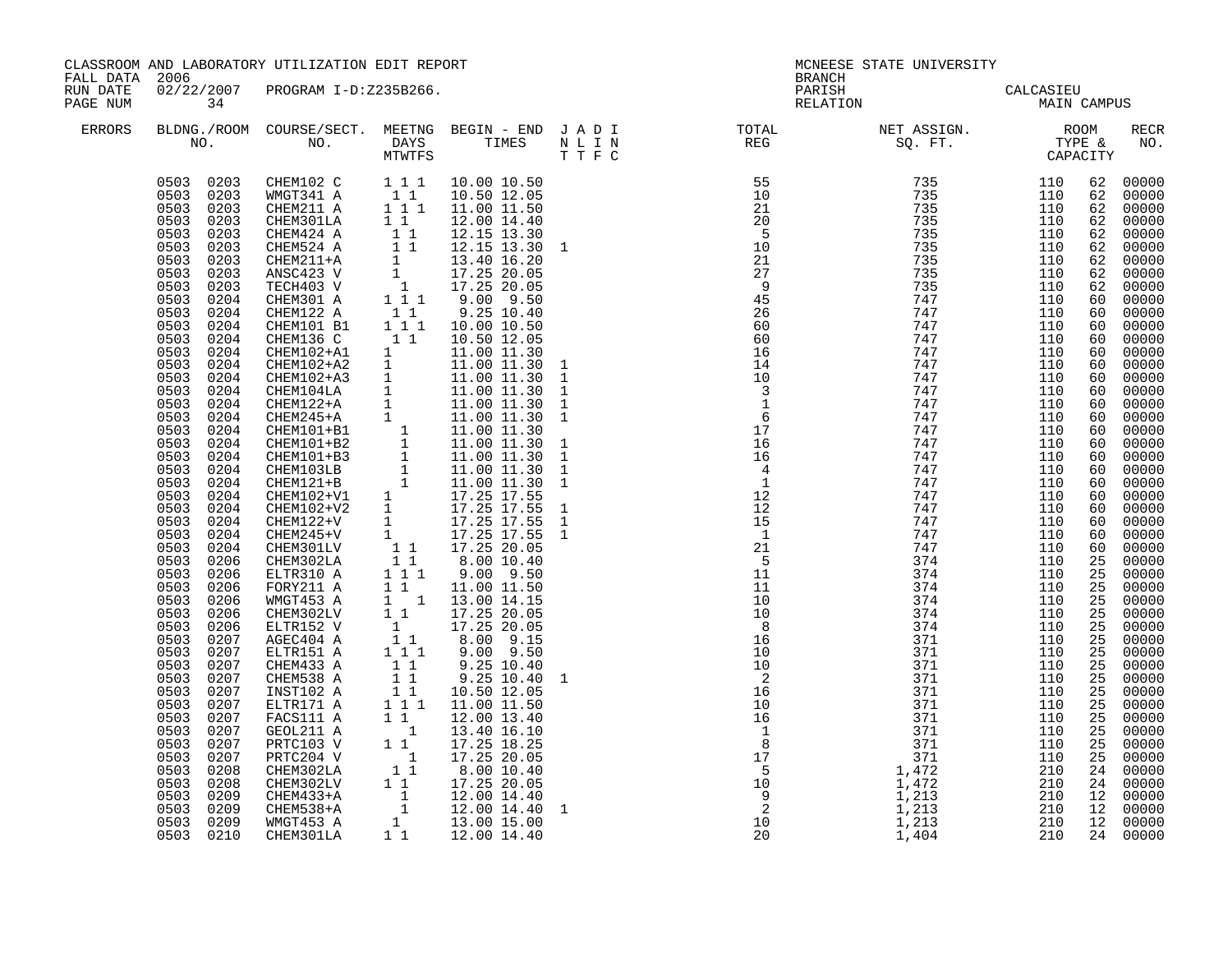| FALL DATA 2006       |    | CLASSROOM AND LABORATORY UTILIZATION EDIT REPORT |  |                                                                                                                                                                                                                                               | BRANCH | MCNEESE STATE UNIVERSITY                                                                                                                                                                         |  |             |
|----------------------|----|--------------------------------------------------|--|-----------------------------------------------------------------------------------------------------------------------------------------------------------------------------------------------------------------------------------------------|--------|--------------------------------------------------------------------------------------------------------------------------------------------------------------------------------------------------|--|-------------|
| RUN DATE<br>PAGE NUM | 35 | 02/22/2007 PROGRAM I-D:Z235B266.                 |  |                                                                                                                                                                                                                                               |        | PARISH<br>PARISH CALCASIEU<br>RELATION MAIN CAMPUS                                                                                                                                               |  |             |
| ERRORS               |    |                                                  |  |                                                                                                                                                                                                                                               |        | BLDNG./ROOM COURSE/SECT. MEETNG BEGIN – END JADI TOTAL NET ASSIGN. NET ASSIGN. NO. NOOM COURSE/SECT. MEETNG BEGIN – END JADI TOTAL TOTAL NET ASSIGN. NO. NO. DAYS TIMES NLIN REG SQ.FT. CAPACITY |  | RECR<br>NO. |
|                      |    |                                                  |  | $\begin{array}{cccccccc} 06003&0.622&0.628&0.628&0.628&0.628&0.628&0.628&0.628&0.628&0.628&0.628&0.628&0.628&0.628&0.628&0.628&0.628&0.628&0.628&0.628&0.628&0.628&0.628&0.628&0.628&0.628&0.628&0.628&0.628&0.628&0.628&0.628&0.628&0.628&0$ |        |                                                                                                                                                                                                  |  |             |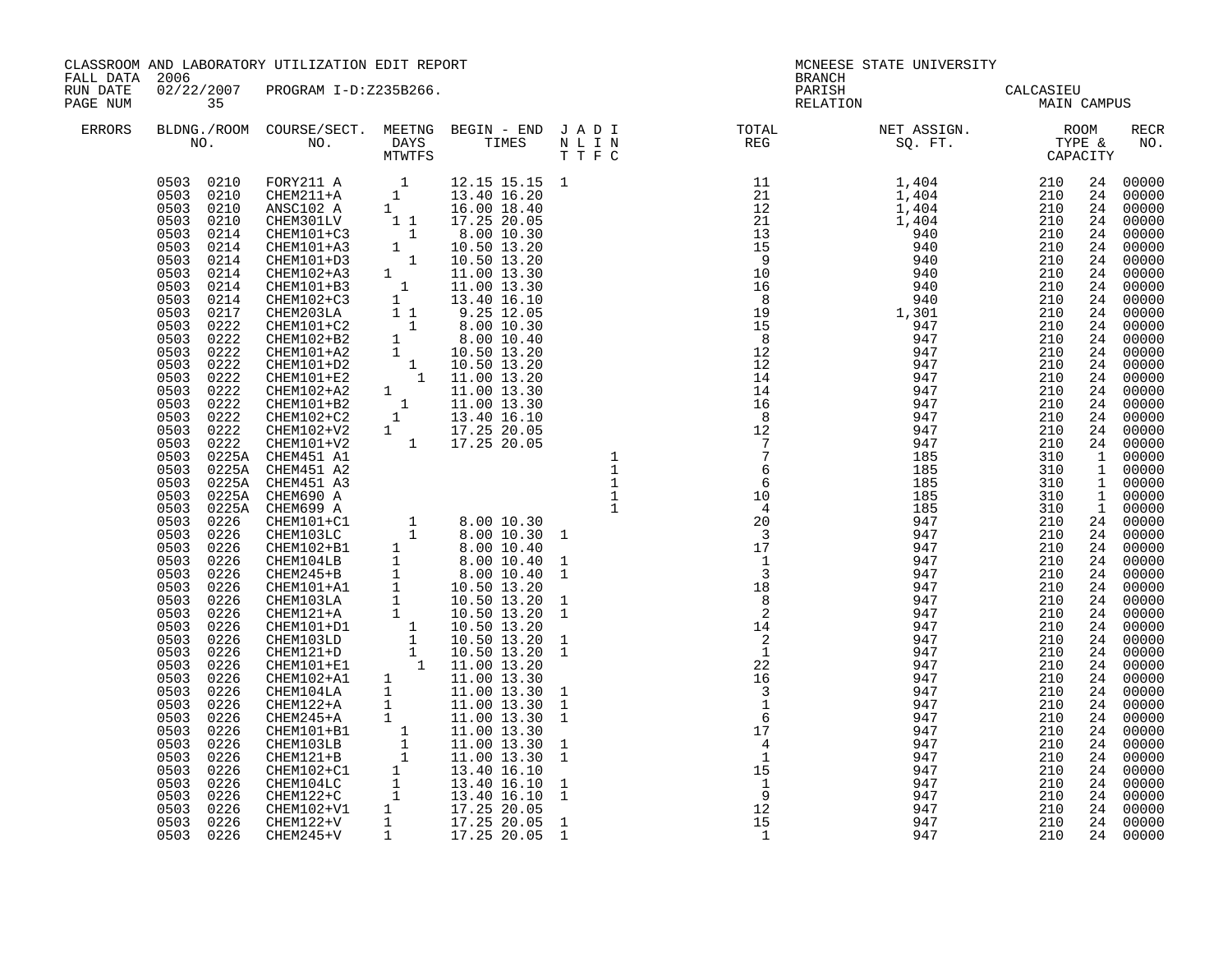|                      | CLASSROOM AND LABORATORY UTILIZATION EDIT REPORT<br>FALL DATA 2006<br>02/22/2007 PROGRAM I-D:Z235B266.                                                                                                                                                                                                                                                                                                                                                                                                                                                                                                                                                                     |                                                                                                                                                                                                                                                                                                                                                                                                                                                                                                                                                                                                                                                                                                                                                                                                                                                                                                                         |                                                                                                                                                                              |                                                                                                                                                                                                                                                 |                                                                                                                                                                                                                                                                              | <b>BRANCH</b>                                                                                                                                                                                                                                                                                                                                                                                                                              | MCNEESE STATE UNIVERSITY                                                                       |                                                                                                |                                                          |                                                                                                                                        |
|----------------------|----------------------------------------------------------------------------------------------------------------------------------------------------------------------------------------------------------------------------------------------------------------------------------------------------------------------------------------------------------------------------------------------------------------------------------------------------------------------------------------------------------------------------------------------------------------------------------------------------------------------------------------------------------------------------|-------------------------------------------------------------------------------------------------------------------------------------------------------------------------------------------------------------------------------------------------------------------------------------------------------------------------------------------------------------------------------------------------------------------------------------------------------------------------------------------------------------------------------------------------------------------------------------------------------------------------------------------------------------------------------------------------------------------------------------------------------------------------------------------------------------------------------------------------------------------------------------------------------------------------|------------------------------------------------------------------------------------------------------------------------------------------------------------------------------|-------------------------------------------------------------------------------------------------------------------------------------------------------------------------------------------------------------------------------------------------|------------------------------------------------------------------------------------------------------------------------------------------------------------------------------------------------------------------------------------------------------------------------------|--------------------------------------------------------------------------------------------------------------------------------------------------------------------------------------------------------------------------------------------------------------------------------------------------------------------------------------------------------------------------------------------------------------------------------------------|------------------------------------------------------------------------------------------------|------------------------------------------------------------------------------------------------|----------------------------------------------------------|----------------------------------------------------------------------------------------------------------------------------------------|
| RUN DATE<br>PAGE NUM | 36                                                                                                                                                                                                                                                                                                                                                                                                                                                                                                                                                                                                                                                                         |                                                                                                                                                                                                                                                                                                                                                                                                                                                                                                                                                                                                                                                                                                                                                                                                                                                                                                                         |                                                                                                                                                                              |                                                                                                                                                                                                                                                 |                                                                                                                                                                                                                                                                              |                                                                                                                                                                                                                                                                                                                                                                                                                                            | PARISH CALCASIEU<br>RELATION MAIN CAMPUS                                                       |                                                                                                |                                                          |                                                                                                                                        |
| ERRORS               |                                                                                                                                                                                                                                                                                                                                                                                                                                                                                                                                                                                                                                                                            |                                                                                                                                                                                                                                                                                                                                                                                                                                                                                                                                                                                                                                                                                                                                                                                                                                                                                                                         |                                                                                                                                                                              |                                                                                                                                                                                                                                                 |                                                                                                                                                                                                                                                                              | $\begin{tabular}{lllllllllllllllllllll} \textsc{BLDNG.} \textsc{ROOM} & \textsc{CUIRSE/SECT.} & \textsc{MEETNG} & \textsc{BEGIN} & - & \textsc{END} & \textsc{J} & \textsc{A} & \textsc{D} & \textsc{I} & & & \textsc{TCTAL} & & \textsc{NET} & \textsc{ASSGN.} & & \textsc{ROOM} \\ \textsc{NO.} & \textsc{NO.} & \textsc{DAYS} & \textsc{TIMES} & \textsc{N} & \textsc{L} & \textsc{I} & \textsc{N} & & \textsc{TEG} & & \textsc{SQ. FT$ |                                                                                                |                                                                                                |                                                          | RECR<br>NO.                                                                                                                            |
|                      | 0504<br>0100<br>0504<br>0100<br>0504 0100<br>0504 0100<br>0504 0100<br>0504 0100<br>0504 0100<br>0504 0101<br>0504 0101<br>0504 0101<br>0504 0101<br>0504 0101<br>0504 0101<br>0504 0101<br>0504 0101<br>0504<br>0103<br>0504 0103<br>0504 0103<br>0504 0103<br>0504 0103<br>0504 0103<br>0504 0103<br>0504 0103<br>0504 0103<br>$0504$ $0103$<br>0504 0103<br>0504 0103<br>0504 0103<br>0504<br>0103<br>0504<br>0104<br>0504<br>0104<br>0504<br>0104<br>0504<br>0105<br>0504<br>0106<br>0504<br>0106<br>0504<br>0106<br>0504<br>0106<br>0504<br>0106<br>0504 0106<br>0504 0106<br>0504 0106<br>0504 0106<br>0504 0106<br>0504 0106<br>0504 0106<br>0504 0106<br>0504 0106 | $\begin{array}{cccc} 0503 & 0226 & \textrm{CHEM101+V1} & 1 & 17.25\ 20.05 & 0503 & 0226 & \textrm{CHEM103LV} & 1 & 17.25\ 20.05 & 1 & 0503 & 0226 & \textrm{CHEM121+V} & 1 & 17.25\ 20.05 & 1 & 0504 & 0100 & \textrm{TECH450 A} \end{array}$<br>FECH450 A<br>ELTR414+A<br>PRTC206 A<br>1 13.40 16.10<br>PRTC226 A<br>1 13.40 16.10<br>TECH450 A<br>1 13.40 16.10<br>PRTC226 A<br>1 14.00 16.30<br>PRTC228 V<br>1 17.25 20.05<br>PRTC228 A<br>1 17.25 20.05<br>PRTC228 A<br>1 17.30 20.05<br>PRTC228 A<br>1 17.30<br>ENGR211 A<br>CHEG311 A<br>MEEN440 A<br>CIEN405 Q<br>CIEN505 Q<br>CIEN403 A<br>ENGR315 A<br>ELEN410 V<br>ELEN510 V<br>CIEN419 B<br>ENGR445 V<br>ENGR545 V<br>CHEG409 A<br>CHEG314 A<br>CHEG403+A<br>CHEG411 V<br>ENGR699 A<br>ENGR699 B<br>ENGR699 C<br>CHEG409 A<br>CIEN310 A<br>CIEN403 A<br>CIEN416 A<br>CHEG210 A<br>CHEG403 A<br>ELEN340 A<br>ENGR109 W<br>MEEN402 A<br>MEEN321 V<br>CIEN615 V | $\begin{smallmatrix}1\1\1\end{smallmatrix}$ 1<br>$\begin{bmatrix} 1 & 1 \\ 1 & 1 \end{bmatrix}$<br>$\begin{bmatrix} 1 & 1 \\ 1 & 1 \\ 1 & 1 \\ 1 & 1 \\ 1 & 1 \end{bmatrix}$ | $9.00$ $9.50$<br>1 1 1 1 10.00 10.50<br>10.50 12.05<br>11.00 11.50<br>$\begin{array}{rrrr} 1&1&1&11.00&11.50&1 \ 1&12.15&14.55&1 \ 1&1&13.00&14.15 \ 1&1&17.25&18.40 \end{array}$<br>17.25 18.40<br>17.25 18.40<br>18.50 20.05<br>18.50 20.05 1 | $\begin{array}{cccc} 1 & & & & & 19 \\ 1 & & & & & 1 \\ 1 & & & & & 2 \\ 1 & & & & & 2 \\ 10 & & & & & 10 \\ 13 & & & 6 & & 1 \\ 14 & & & 15 & & 5 \\ 10 & & & 5 & & 7 \\ 11 & & & 11 & & 1 \\ 12 & & & 16 & & 6 \\ 13 & & & 22 & & 12 \\ 14 & & & 6 & & 6 \\ 1 \end{array}$ |                                                                                                                                                                                                                                                                                                                                                                                                                                            | 422<br>422<br>422<br>422<br>422<br>422<br>422<br>422<br>422<br>422<br>422<br>422<br>422<br>422 | 110<br>110<br>110<br>110<br>110<br>110<br>110<br>110<br>110<br>110<br>110<br>110<br>110<br>110 | 30<br>30<br>30<br>30<br>30<br>30<br>30<br>30<br>30<br>30 | 30 00000<br>30 00000<br>00000<br>00000<br>00000<br>00000<br>00000<br>00000<br>00000<br>30 00000<br>00000<br>00000<br>00000<br>30 00000 |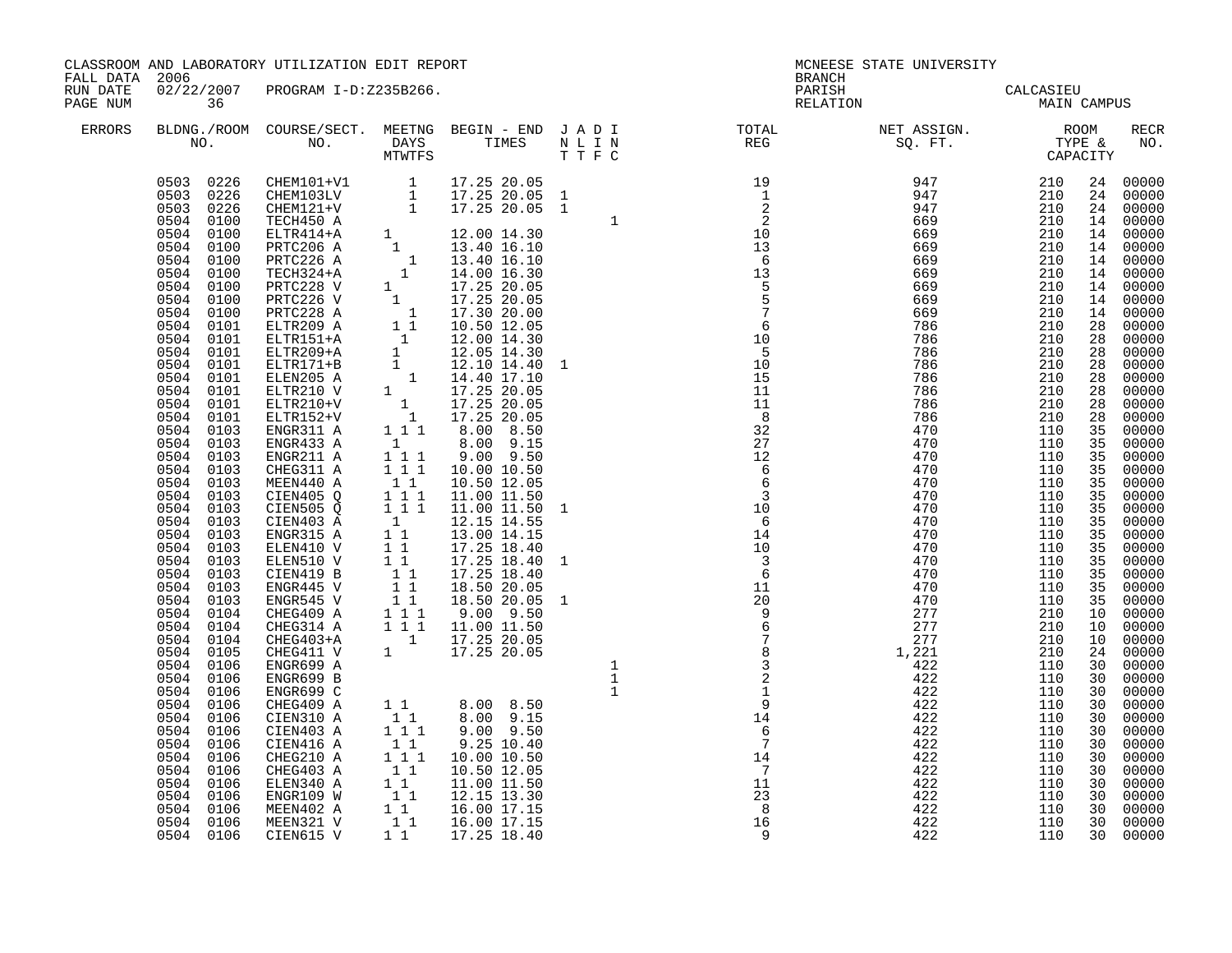| FALL DATA 2006       |                                                                                                                                                                                                                                                                                                                                                                                                                                                                                                                                                                                                                                                                                          | CLASSROOM AND LABORATORY UTILIZATION EDIT REPORT                                                                                                                                                                                                                                                                                                                                                                                                                                                                                                                                                                                                                                                                                                                             |  |                                                                               | <b>BRANCH</b>                         | MCNEESE STATE UNIVERSITY                                                                                                                                                                                                                                                                                                                                                                                                                        |  |                                                             |
|----------------------|------------------------------------------------------------------------------------------------------------------------------------------------------------------------------------------------------------------------------------------------------------------------------------------------------------------------------------------------------------------------------------------------------------------------------------------------------------------------------------------------------------------------------------------------------------------------------------------------------------------------------------------------------------------------------------------|------------------------------------------------------------------------------------------------------------------------------------------------------------------------------------------------------------------------------------------------------------------------------------------------------------------------------------------------------------------------------------------------------------------------------------------------------------------------------------------------------------------------------------------------------------------------------------------------------------------------------------------------------------------------------------------------------------------------------------------------------------------------------|--|-------------------------------------------------------------------------------|---------------------------------------|-------------------------------------------------------------------------------------------------------------------------------------------------------------------------------------------------------------------------------------------------------------------------------------------------------------------------------------------------------------------------------------------------------------------------------------------------|--|-------------------------------------------------------------|
| RUN DATE<br>PAGE NUM | 37                                                                                                                                                                                                                                                                                                                                                                                                                                                                                                                                                                                                                                                                                       | 02/22/2007 PROGRAM I-D:Z235B266.                                                                                                                                                                                                                                                                                                                                                                                                                                                                                                                                                                                                                                                                                                                                             |  |                                                                               |                                       | PARISH CALCASIEU<br>RELATION MAIN CAMPUS                                                                                                                                                                                                                                                                                                                                                                                                        |  |                                                             |
| ERRORS               |                                                                                                                                                                                                                                                                                                                                                                                                                                                                                                                                                                                                                                                                                          |                                                                                                                                                                                                                                                                                                                                                                                                                                                                                                                                                                                                                                                                                                                                                                              |  |                                                                               |                                       | $\begin{tabular}{lllllllllllllllllllll} \textsc{BLONG.} \textsc{F0OM} & \textsc{COURSE/SECT.} & \textsc{METING} & \textsc{BEGIN} & - & \textsc{END} & \textsc{J} & \textsc{A} & \textsc{D} & \textsc{I} & & & \textsc{TCTAL} & & \textsc{NET} & \textsc{ASSIGN.} & & \textsc{ROOM} \\ \textsc{NO.} & \textsc{NO.} & \textsc{DAYS} & \textsc{TIMES} & \textsc{N} & \textsc{L} & \textsc{I} & \textsc{N} & & \textsc{TEG} & & \textsc{SEG} & & \$ |  | RECR<br>NO.                                                 |
| 8                    | 0504 0108<br>0504 0109<br>0504 0109<br>0504 0109<br>0504 0109<br>0504 0109<br>0504 0109<br>0504 0109<br>0504 0109<br>0504 0109<br>0504 0109<br>0504 0111<br>0504 0111<br>0504 0111<br>0504 0111<br>0504 0111<br>0504 0111<br>0504 0111<br>0504 0111<br>0504 0111<br>0504 0111<br>0504 0111<br>0504 0111<br>0504 0111<br>0504 0111<br>0504 0111<br>0504 0111<br>0504 0111<br>0504 0111<br>0504 0111<br>0504 0111<br>0504<br>0111<br>0504 0111<br>0504 0111<br>0504 0116<br>0504 0122<br>0504 0122<br>0504 0122<br>0504 0122<br>0504<br>0122<br>0504 0123<br>0805<br>0000<br>0805<br>0000<br>0805<br>0000<br>0805<br>0000<br>$0805$<br>$0805$<br>0000<br>0000<br>0805<br>0000<br>0805 0000 | 0504 0106 CHEG595 V 1 1 18.50 20.05<br>0504 0107 INST244+A 1 12.00 14.30<br>MEEN695 V<br>ENGR350 A<br>ENGR450 A<br>ENGR550 A<br>MEEN309 A<br>ENGR207 A 1 1 9.00 9.35<br>ENGR207 A 1 1 9.25 10.40<br>ELTR414 A 1 1 10.00 10.50<br>INST244 A 1 1 10.50 11.40<br>INST333 A 1 1 11.00 11.50<br>INST333+A 1 11.50 14.20<br>MEENS16 A 1 12.15 14.55<br>ELEN620 V<br>ENGR342 W<br>TECH342 W<br>CHEG311+A<br>ENGR109 A<br>CHEG311+A<br>ENGR109 A 1 1 9.00 9.15<br>CHEG474 V 11 9.25 10.40 1<br>CHEG574 V 11 9.25 10.40 1<br>PRTC430 A 1 1 10.00 10.50<br>ENGR109 B 11 11.00 11.50<br>ENGR109 B 11 11.00 11.50<br>ENGR109 B 11 11.00 11.50<br>ENGR430 A 1 1 12.00 12.50<br><br>HHP.127 A<br>HHP.127 B<br>HHP.127 C<br>HHP.127 D<br>HHP.127 $E$<br>HHP.127 F<br>HHP.127 G<br>HHP.127 I |  | $\frac{1}{1}$<br>$\mathbf 1$<br>$1\,$<br>$\mathbf 1$<br>$1\,$<br>$\mathbf{1}$ | 17<br>17<br>9<br>$\overline{4}$<br>10 |                                                                                                                                                                                                                                                                                                                                                                                                                                                 |  | 00000<br>00000<br>00000<br>00000<br>00000<br>00000<br>00000 |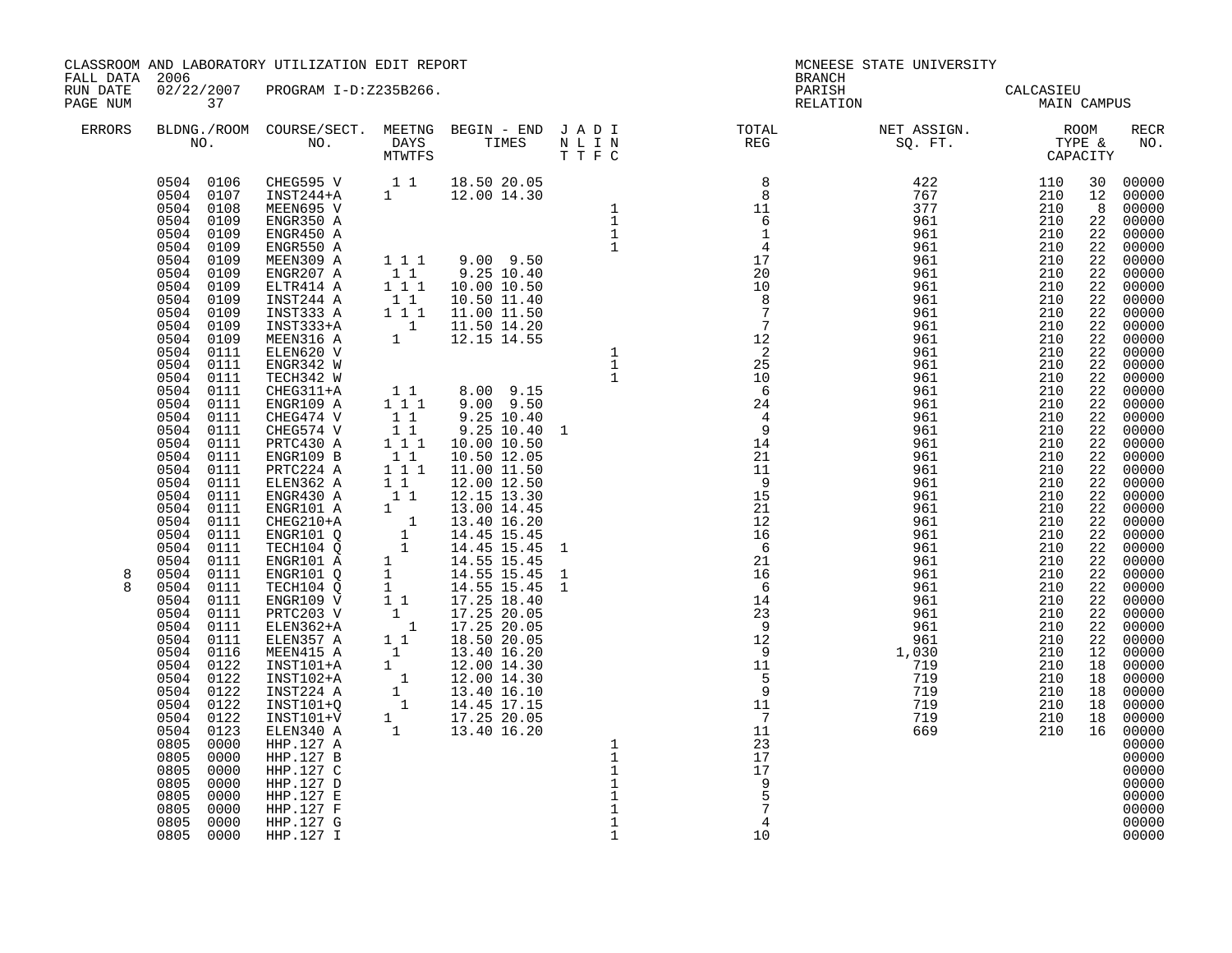|               |      |             | CLASSROOM AND LABORATORY UTILIZATION EDIT REPORT |                       |              |              |       | MCNEESE STATE UNIVERSITY |                    |             |
|---------------|------|-------------|--------------------------------------------------|-----------------------|--------------|--------------|-------|--------------------------|--------------------|-------------|
| FALL DATA     | 2006 |             |                                                  |                       |              |              |       | <b>BRANCH</b>            |                    |             |
| RUN DATE      |      | 02/22/2007  | PROGRAM I-D:Z235B266.                            |                       |              |              |       | PARISH                   | CALCASIEU          |             |
| PAGE NUM      |      | 38          |                                                  |                       |              |              |       | RELATION                 | MAIN CAMPUS        |             |
| <b>ERRORS</b> |      | BLDNG./ROOM | COURSE/SECT.                                     | MEETNG                | BEGIN - END  | JADI         | TOTAL | NET ASSIGN.              | ROOM               | <b>RECR</b> |
|               |      | NO.         | NO.                                              | DAYS<br><b>MTWTFS</b> | TIMES        | NLIN<br>TTFC | REG   | SQ. FT.                  | TYPE &<br>CAPACITY | NO.         |
|               | 0805 | 0000        | HHP.199 A                                        |                       |              |              | 23    |                          |                    | 00000       |
|               | 0805 | 0000        | HHP.199 B                                        |                       |              |              | 24    |                          |                    | 00000       |
|               | 0805 | 0154B       | HHP.334 A                                        |                       |              |              | 10    | 886                      | 520<br>6           | 00000       |
| 8             | 0805 | 0154B       | HHP.333 A                                        |                       | 9.25 10.40   |              | 11    | 886                      | 520<br>6           | 00000       |
|               | 0919 | 0105        | ANSC441 A                                        |                       | 13.00 15.50  |              | 15    | 995                      | 110<br>36          | 00000       |
|               | 0923 | 0103        | AGEC431 A                                        |                       | 13.00 15.50  |              | 15    | 1,115                    | 20<br>220          | 00000       |
|               | 0923 | 0103        | ANSC431 A                                        |                       | 13.00 15.50  |              | 11    | 1,115                    | 220<br>20          | 00000       |
|               | 0923 | 0103        | ANSC342 A                                        |                       | 13.00 15.50  |              | 10    | 1,115                    | 220<br>20          | 00000       |
| 8             | 0923 | 0103        | AGRI100 V                                        |                       | 16.00 19.00  |              | 113   | 1,115                    | 220<br>20          | 00000       |
|               | 0923 | 0103        | ANSC211 A                                        |                       | 16.00 19.00  |              | 18    | 1,115                    | 220<br>20          | 00000       |
|               | 1201 | 0100        | HHP.126 B                                        |                       |              |              |       | 28,250                   | 610<br>2000        | 00000       |
|               | 1201 | 0100        | HHP.126 C                                        |                       |              |              |       | 28,250                   | 2000<br>610        | 00000       |
|               | 1201 | 0100        | HHP.126 F                                        |                       |              |              |       | 28,250                   | 2000<br>610        | 00000       |
|               | 1201 | 0100        | HHP.159 B                                        | 1 1                   | 8.00 9.15    |              | 14    | 28,250                   | 2000<br>610        | 00000       |
|               | 1201 | 0100        | HHP.159 A                                        | 111                   | 9.00<br>9.50 |              | 15    | 28,250                   | 2000<br>610        | 00000       |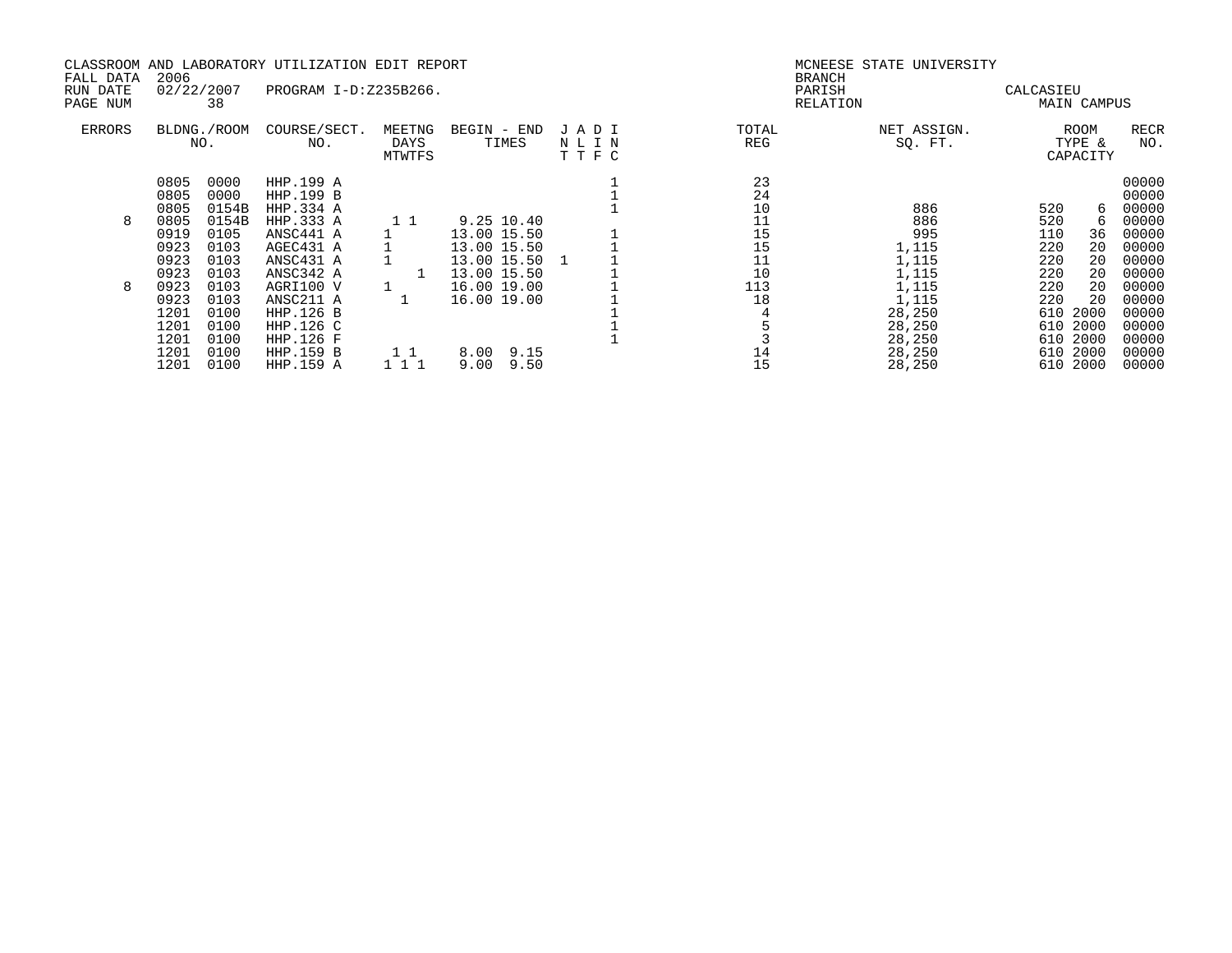- ERROR 1 CLASS AND LABORATORY UTILIZATION FILE DOES NOT MATCH WITH BLDGS AND ROOMS FILE. THE ROOM, BUILDING, AND CLASS FILES MUST ALL MATCH. IF THE ROOM NUMBER ON THE UTILIZATION IS CORRECT, THE ROOM SHOULD TO BE ADDED TO THE ROOM FILE.
- ERROR 2 THERE SHOULD BE AT LEAST ONE ENTRY IN THE DAYS-OF-WEEK-COURSE-MEETS FIELD.
- ERROR 3 BEGIN-END-TIME FIELDS MUST BE BETWEEN 06.00 AND 23.00
- ERROR 4 WARNING CLASS TIME EXCEEDS 5 HOURS. 52

- ERROR 5 ROOM TYPE INVALID FOR TEACHING CLASS, CLASSES CANNOT BE SCHEDULED IN ROOMS DESIGNATED AS CIRCULATION, CUSTODIAL OR MECHANICAL.
- ERROR 7 THE TOTAL REGISTRANTS FIELD MUST NOT BE BLANK OR ZEROS
- ERROR 8 WARNING EXCEEDS THE CAPACITY OF THE ROOM BY 50% (IF THIS IS A JOINT CLASS ITS REGISTRANTS ARE INCLUDED). 43 PLEASE CHECK THE CAPACITY OF THE ROOM AS IT APPEARS ON THE ROOM FILE.
- ERROR 9 UNLESS THERE IS A JOINT CLASS, ALTERNATE WEEKS OR INCONSISTENT MEETING TIMES, THERE SHOULD BE NO DUPLICATES.

| TOTAL ERRORS (INCLUDING WARNINGS)                                  | 95   |
|--------------------------------------------------------------------|------|
| TOTAL NUMBER OF RECORDS READ                                       | 1902 |
| TOTAL NUMBER OF RECORDS ACCEPTED FOR SPACE UTILIZATION COMPUTATION | 1721 |
| NUMBER OF JOINT-CLASS RECORDS                                      | 244  |
| NUMBER OF ALTERATE WEEKS RECORDS                                   |      |
| NUMBER OF DIFFERENT TIMES RECORDS                                  |      |
| NUMBER OF INCONSISTENT RECORDS                                     | 187  |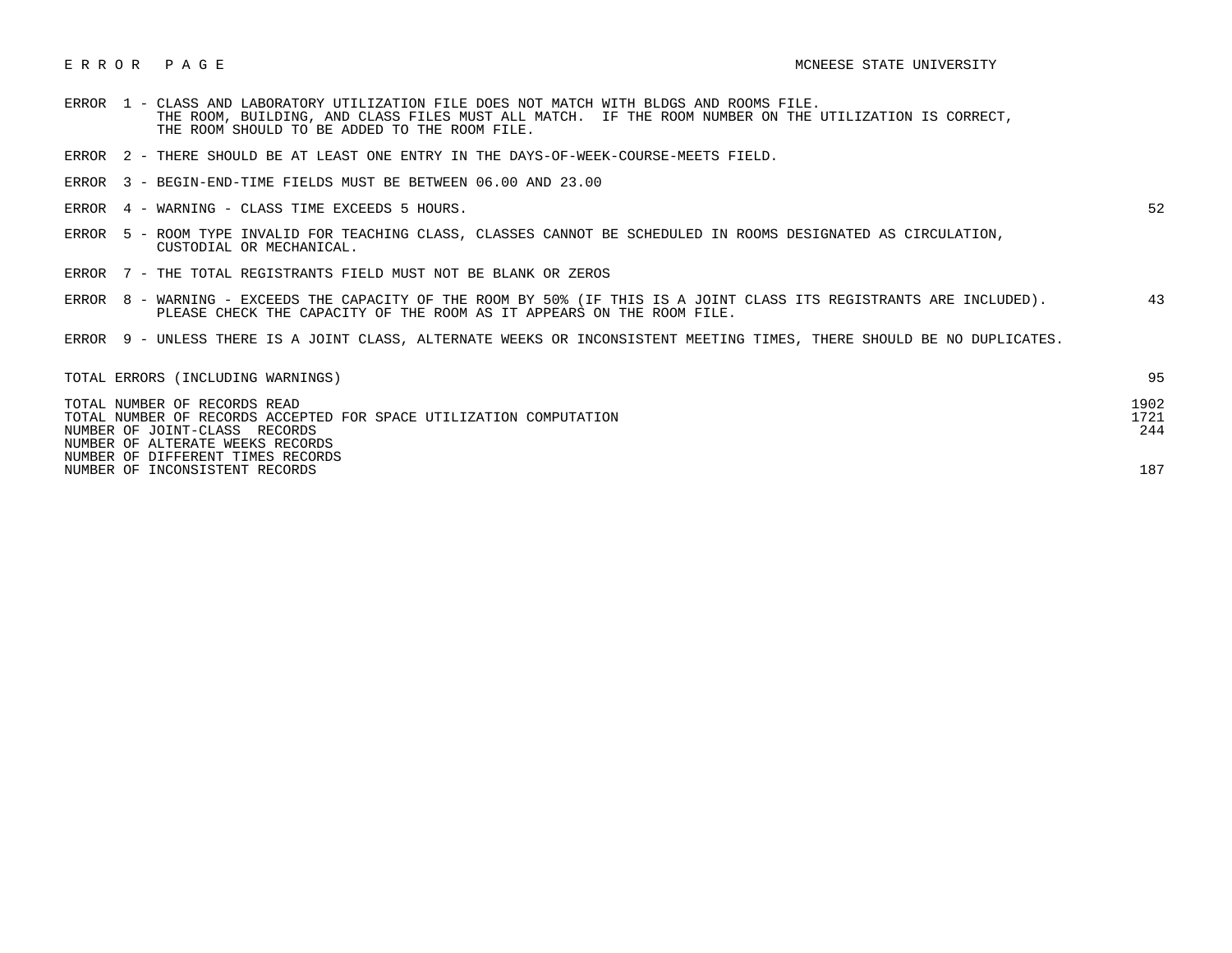|                                                                                      | DAY USE         | NIGHT USE       | TOTAL           |  |
|--------------------------------------------------------------------------------------|-----------------|-----------------|-----------------|--|
|                                                                                      | $(0600 - 1700)$ | (1700-2300)     | $(0600 - 2300)$ |  |
| *CLASSROOM FACILITIES                                                                |                 |                 |                 |  |
| TOTAL NUMBER OF ROOMS                                                                |                 |                 | 102             |  |
| TOTAL NUMBER OF STATIONS (CAPACITY)                                                  |                 |                 | 5229            |  |
| WEEKLY STUDENT CONTACT HOURS                                                         | 77924           | 10531           | 88455           |  |
| WEEKLY TOTAL OF ROOMS AVAILABLE - COUNTED IN HALF HOUR INCREMENTS                    | 9180            | 5100            | 14280           |  |
| WEEKLY TOTAL OF ROOMS IN USE - COUNTED IN HALF HOUR INCREMENTS                       | 5076            | 982             | 6058            |  |
| WEEKLY TOTAL OF STUDENT STATIONS AVAILABLE - COUNTED IN HALF HOUR INCREMENTS         | 470610          | 261450          | 732060          |  |
| WEEKLY TOTAL OF STATIONS AVAILABLE IN ROOMS IN USE - COUNTED IN HALF HOUR INCREMENTS | 298865          | 45527           | 344392          |  |
| WEEKLY TOTAL OF STATIONS IN USE - COUNTED IN HALF HOUR INCREMENTS                    | 155849          | 21062           | 176911          |  |
| PERCENT OF ROOMS IN USE TO ROOMS AVAILABLE                                           | 55.3            | 19.3            | 42.4            |  |
| PERCENT OF STATIONS IN USE TO STATIONS AVAILABLE                                     | 33.1            | 8.1             | 24.2            |  |
| PERCENT OF STATIONS IN USE TO STATIONS AVAILABLE IN OCCUPIED ROOMS                   | 52.1            | 46.3            | 51.4            |  |
|                                                                                      |                 |                 |                 |  |
|                                                                                      | DAY USE         | NIGHT USE       | TOTAL           |  |
|                                                                                      | $(0600 - 1700)$ | $(1700 - 2300)$ | $(0600 - 2300)$ |  |
| <b>CLASSROOM</b>                                                                     |                 |                 |                 |  |
| TOTAL NUMBER OF ROOMS                                                                |                 |                 | 102             |  |
| TOTAL NUMBER OF STATIONS (CAPACITY)                                                  |                 |                 | 5229            |  |
| WEEKLY STUDENT CONTACT HOURS                                                         | 77924           | 10531           | 88455           |  |
| WEEKLY TOTAL OF ROOMS AVAILABLE - COUNTED IN HALF HOUR INCREMENTS                    | 9180            | 5100            | 14280           |  |
| WEEKLY TOTAL OF ROOMS IN USE - COUNTED IN HALF HOUR INCREMENTS                       | 5076            | 982             | 6058            |  |
| WEEKLY TOTAL OF STUDENT STATIONS AVAILABLE - COUNTED IN HALF HOUR INCREMENTS         | 470610          | 261450          | 732060          |  |
| WEEKLY TOTAL OF STATIONS AVAILABLE IN ROOMS IN USE - COUNTED IN HALF HOUR INCREMENTS | 298865          | 45527           | 344392          |  |
| WEEKLY TOTAL OF STATIONS IN USE - COUNTED IN HALF HOUR INCREMENTS                    | 155849          | 21062           | 176911          |  |
| PERCENT OF ROOMS IN USE TO ROOMS AVAILABLE                                           | 55.3            | 19.3            | 42.4            |  |
| PERCENT OF STATIONS IN USE TO STATIONS AVAILABLE                                     | 33.1            | 8.1             | 24.2            |  |
| PERCENT OF STATIONS IN USE TO STATIONS AVAILABLE IN OCCUPIED ROOMS                   | 52.1            | 46.3            | 51.4            |  |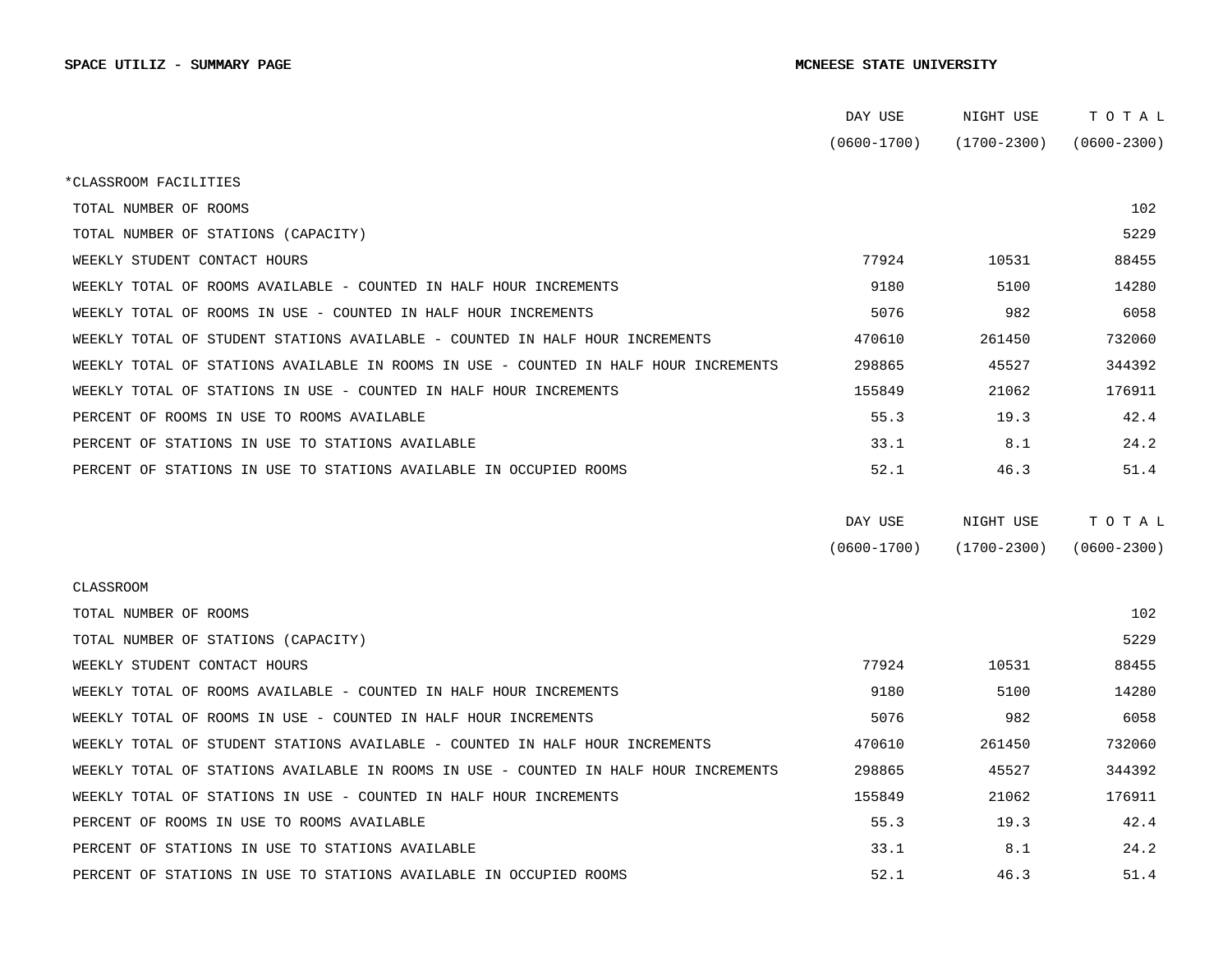|                                                                                      | DAY USE         | NIGHT USE       | TOTAL           |
|--------------------------------------------------------------------------------------|-----------------|-----------------|-----------------|
|                                                                                      | $(0600 - 1700)$ | $(1700 - 2300)$ | $(0600 - 2300)$ |
| *LABORATORY FACILITIES                                                               |                 |                 |                 |
| TOTAL NUMBER OF ROOMS                                                                |                 |                 | 117             |
| TOTAL NUMBER OF STATIONS (CAPACITY)                                                  |                 |                 | 2424            |
| WEEKLY STUDENT CONTACT HOURS                                                         | 17557           | 3022            | 20579           |
| WEEKLY TOTAL OF ROOMS AVAILABLE - COUNTED IN HALF HOUR INCREMENTS                    | 10530           | 5850            | 16380           |
| WEEKLY TOTAL OF ROOMS IN USE - COUNTED IN HALF HOUR INCREMENTS                       | 2091            | 427             | 2518            |
| WEEKLY TOTAL OF STUDENT STATIONS AVAILABLE - COUNTED IN HALF HOUR INCREMENTS         | 218160          | 121200          | 339360          |
| WEEKLY TOTAL OF STATIONS AVAILABLE IN ROOMS IN USE - COUNTED IN HALF HOUR INCREMENTS | 76456           | 11772           | 88228           |
| WEEKLY TOTAL OF STATIONS IN USE - COUNTED IN HALF HOUR INCREMENTS                    | 35114           | 6044            | 41158           |
| PERCENT OF ROOMS IN USE TO ROOMS AVAILABLE                                           | 19.9            | 7.3             | 15.4            |
| PERCENT OF STATIONS IN USE TO STATIONS AVAILABLE                                     | 16.1            | 5.0             | 12.1            |
| PERCENT OF STATIONS IN USE TO STATIONS AVAILABLE IN OCCUPIED ROOMS                   | 45.9            | 51.3            | 46.6            |
|                                                                                      | DAY USE         | NIGHT USE       | TOTAL           |
|                                                                                      | $(0600 - 1700)$ | $(1700 - 2300)$ | $(0600 - 2300)$ |
| CLASS LABORATORY                                                                     |                 |                 |                 |
| TOTAL NUMBER OF ROOMS                                                                |                 |                 | 59              |
| TOTAL NUMBER OF STATIONS (CAPACITY)                                                  |                 |                 | 1812            |
| WEEKLY STUDENT CONTACT HOURS                                                         | 16425           | 2929            | 19354           |
| WEEKLY TOTAL OF ROOMS AVAILABLE - COUNTED IN HALF HOUR INCREMENTS                    | 5310            | 2950            | 8260            |
| WEEKLY TOTAL OF ROOMS IN USE - COUNTED IN HALF HOUR INCREMENTS                       | 1941            | 417             | 2358            |
| WEEKLY TOTAL OF STUDENT STATIONS AVAILABLE - COUNTED IN HALF HOUR INCREMENTS         | 163080          | 90600           | 253680          |
| WEEKLY TOTAL OF STATIONS AVAILABLE IN ROOMS IN USE - COUNTED IN HALF HOUR INCREMENTS | 73362           | 11588           | 84950           |
| WEEKLY TOTAL OF STATIONS IN USE - COUNTED IN HALF HOUR INCREMENTS                    | 32850           | 5858            | 38708           |

| WEEKLY TOTAL OF STATIONS IN USE - COUNTED IN HALF HOUR INCREMENTS  | 32850 | 5858 | 38708 |
|--------------------------------------------------------------------|-------|------|-------|
| PERCENT OF ROOMS IN USE TO ROOMS AVAILABLE                         | 36.6  | 14.1 | 28.5  |
| PERCENT OF STATIONS IN USE TO STATIONS AVAILABLE                   | 20.1  | 65   | 15.3  |
| PERCENT OF STATIONS IN USE TO STATIONS AVAILABLE IN OCCUPIED ROOMS | 44 R  | 50.6 | 45.6  |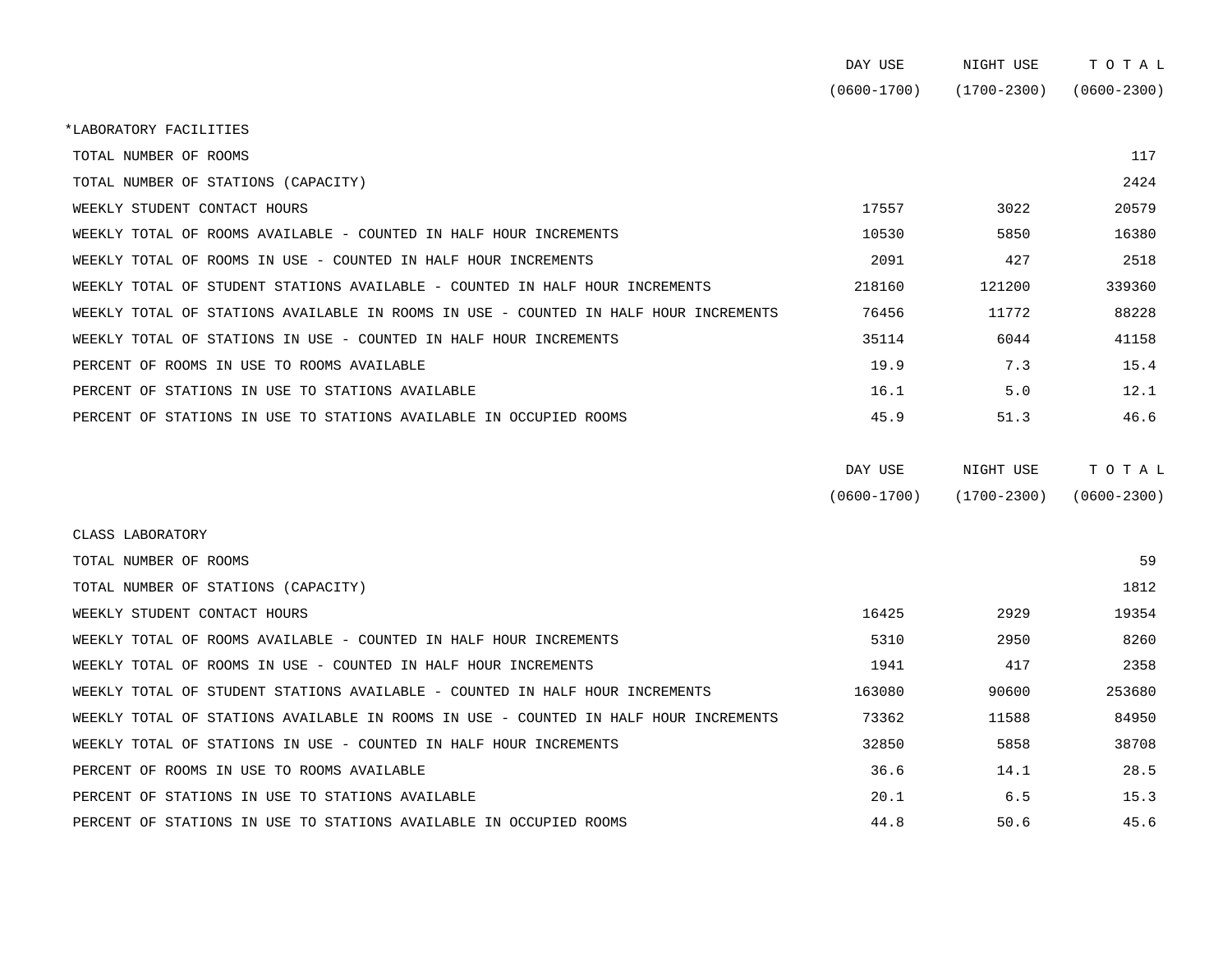|                                                                                      | DAY USE         | NIGHT USE       | ТОТАЬ           |
|--------------------------------------------------------------------------------------|-----------------|-----------------|-----------------|
|                                                                                      | $(0600 - 1700)$ | $(1700 - 2300)$ | $(0600 - 2300)$ |
| OPEN LABBORATORY                                                                     |                 |                 |                 |
| TOTAL NUMBER OF ROOMS                                                                |                 |                 | 58              |
| TOTAL NUMBER OF STATIONS (CAPACITY)                                                  |                 |                 | 612             |
| WEEKLY STUDENT CONTACT HOURS                                                         | 1132            | 93              | 1225            |
| WEEKLY TOTAL OF ROOMS AVAILABLE - COUNTED IN HALF HOUR INCREMENTS                    | 5220            | 2900            | 8120            |
| WEEKLY TOTAL OF ROOMS IN USE - COUNTED IN HALF HOUR INCREMENTS                       | 150             | 10              | 160             |
| WEEKLY TOTAL OF STUDENT STATIONS AVAILABLE - COUNTED IN HALF HOUR INCREMENTS         | 55080           | 30600           | 85680           |
| WEEKLY TOTAL OF STATIONS AVAILABLE IN ROOMS IN USE - COUNTED IN HALF HOUR INCREMENTS | 3094            | 184             | 3278            |
| WEEKLY TOTAL OF STATIONS IN USE - COUNTED IN HALF HOUR INCREMENTS                    | 2264            | 186             | 2450            |
| PERCENT OF ROOMS IN USE TO ROOMS AVAILABLE                                           | 2.9             | . 3             | 2.0             |
| PERCENT OF STATIONS IN USE TO STATIONS AVAILABLE                                     | 4.1             | .6              | 2.9             |
| PERCENT OF STATIONS IN USE TO STATIONS AVAILABLE IN OCCUPIED ROOMS                   | 73.2            | 101.1           | 74.7            |
|                                                                                      |                 |                 |                 |
|                                                                                      | DAY USE         | NIGHT USE       | TOTAL           |
|                                                                                      |                 |                 |                 |
|                                                                                      | $(0600 - 1700)$ | $(1700 - 2300)$ | $(0600 - 2300)$ |
| *RESEARCH/NONCLASS LAB.                                                              |                 |                 |                 |
| TOTAL NUMBER OF ROOMS                                                                |                 |                 | 42              |
| TOTAL NUMBER OF STATIONS (CAPACITY)                                                  |                 |                 | 310             |
| WEEKLY STUDENT CONTACT HOURS                                                         | 24              |                 | 24              |
| WEEKLY TOTAL OF ROOMS AVAILABLE - COUNTED IN HALF HOUR INCREMENTS                    | 3780            | 2100            | 5880            |
| WEEKLY TOTAL OF ROOMS IN USE - COUNTED IN HALF HOUR INCREMENTS                       | 6               |                 | 6               |
| WEEKLY TOTAL OF STUDENT STATIONS AVAILABLE - COUNTED IN HALF HOUR INCREMENTS         | 27900           | 15500           | 43400           |
| WEEKLY TOTAL OF STATIONS AVAILABLE IN ROOMS IN USE - COUNTED IN HALF HOUR INCREMENTS | 108             |                 | 108             |
| WEEKLY TOTAL OF STATIONS IN USE - COUNTED IN HALF HOUR INCREMENTS                    | 48              |                 | 48              |
| PERCENT OF ROOMS IN USE TO ROOMS AVAILABLE                                           | $\cdot$ 2       | $\cdot$ 0       | $\cdot$ 1       |
| PERCENT OF STATIONS IN USE TO STATIONS AVAILABLE                                     | $\cdot$ 2       | $\cdot$ 0       | $\cdot$ 1       |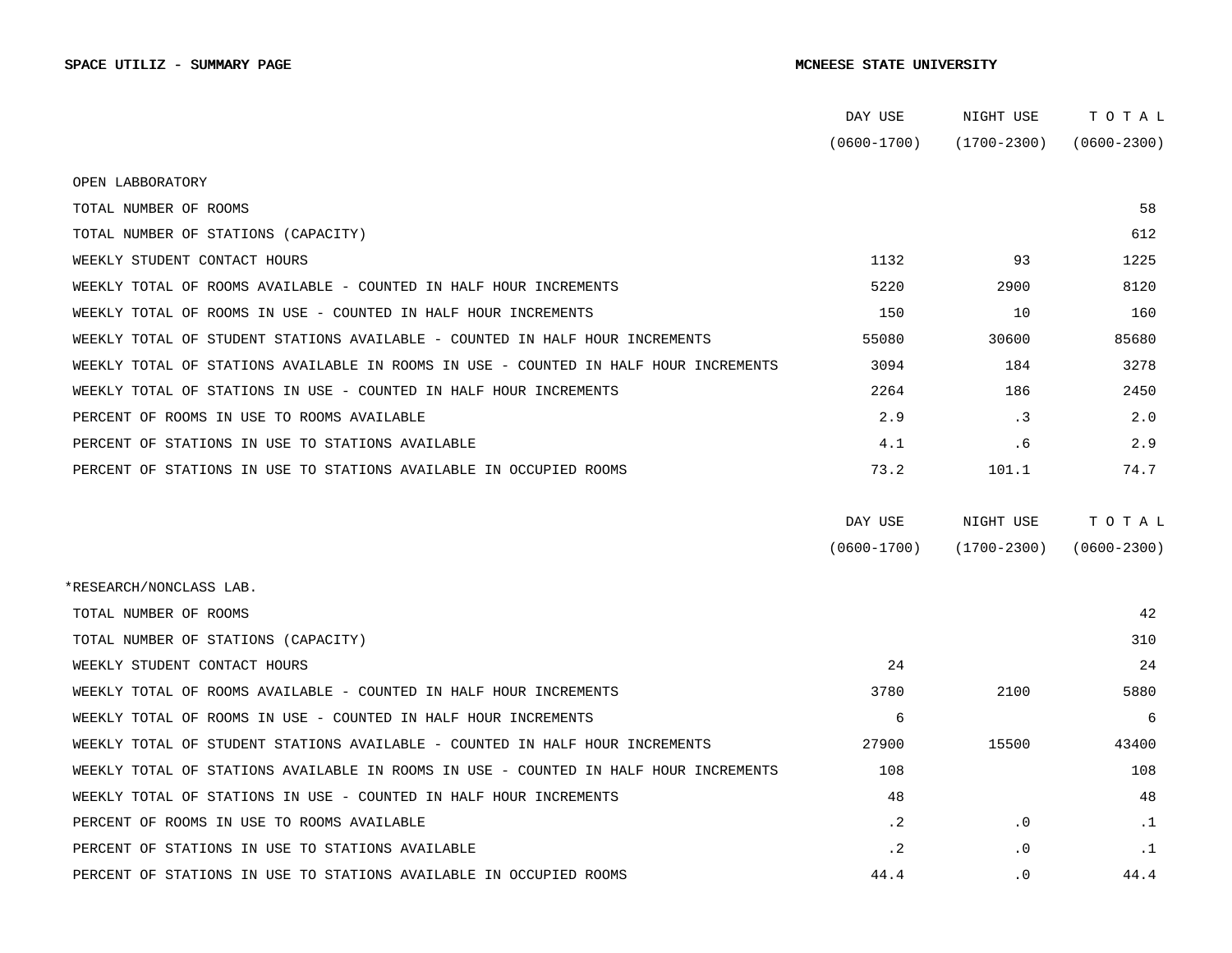| DAY USE         | NIGHT USE       | тотаг           |
|-----------------|-----------------|-----------------|
| $(0600 - 1700)$ | $(1700 - 2300)$ | $(0600 - 2300)$ |

\*SPECIAL USE FACILITIES

TOTAL NUMBER OF ROOMS 29

| TOTAL NUMBER OF STATIONS (CAPACITY)                                                  |       |       | 661   |
|--------------------------------------------------------------------------------------|-------|-------|-------|
| WEEKLY STUDENT CONTACT HOURS                                                         | 2223  | 69    | 2292  |
| WEEKLY TOTAL OF ROOMS AVAILABLE - COUNTED IN HALF HOUR INCREMENTS                    | 1710  | 950   | 2660  |
| WEEKLY TOTAL OF ROOMS IN USE - COUNTED IN HALF HOUR INCREMENTS                       | 186   | 24    | 210   |
| WEEKLY TOTAL OF STUDENT STATIONS AVAILABLE - COUNTED IN HALF HOUR INCREMENTS         | 59490 | 33050 | 92540 |
| WEEKLY TOTAL OF STATIONS AVAILABLE IN ROOMS IN USE - COUNTED IN HALF HOUR INCREMENTS | 16818 | 576   | 17394 |
| WEEKLY TOTAL OF STATIONS IN USE - COUNTED IN HALF HOUR INCREMENTS                    | 4446  | 138   | 4584  |
| PERCENT OF ROOMS IN USE TO ROOMS AVAILABLE                                           | 10.9  | 2.5   | 7.9   |
| PERCENT OF STATIONS IN USE TO STATIONS AVAILABLE                                     | 7.5   | . 4   | 5.0   |
| PERCENT OF STATIONS IN USE TO STATIONS AVAILABLE IN OCCUPIED ROOMS                   | 26.4  | 24.0  | 26.4  |

| DAY USE         | NIGHT USE       | тотаь       |
|-----------------|-----------------|-------------|
| $(0600 - 1700)$ | $(1700 - 2300)$ | (0600-2300) |

| ATHLETIC AND P.E.                                                                    |       |           |       |
|--------------------------------------------------------------------------------------|-------|-----------|-------|
| TOTAL NUMBER OF ROOMS                                                                |       |           | 10    |
| TOTAL NUMBER OF STATIONS (CAPACITY)                                                  |       |           | 532   |
| WEEKLY STUDENT CONTACT HOURS                                                         | 1359  |           | 1359  |
| WEEKLY TOTAL OF ROOMS AVAILABLE - COUNTED IN HALF HOUR INCREMENTS                    | 900   | 500       | 1400  |
| WEEKLY TOTAL OF ROOMS IN USE - COUNTED IN HALF HOUR INCREMENTS                       | 108   |           | 108   |
| WEEKLY TOTAL OF STUDENT STATIONS AVAILABLE - COUNTED IN HALF HOUR INCREMENTS         | 47880 | 26600     | 74480 |
| WEEKLY TOTAL OF STATIONS AVAILABLE IN ROOMS IN USE - COUNTED IN HALF HOUR INCREMENTS | 14244 |           | 14244 |
| WEEKLY TOTAL OF STATIONS IN USE - COUNTED IN HALF HOUR INCREMENTS                    | 2718  |           | 2718  |
| PERCENT OF ROOMS IN USE TO ROOMS AVAILABLE                                           | 12.0  | $\cdot$ 0 | 7.7   |
| PERCENT OF STATIONS IN USE TO STATIONS AVAILABLE                                     | 5.7   | $\cdot$ 0 | 3.6   |
| PERCENT OF STATIONS IN USE TO STATIONS AVAILABLE IN OCCUPIED ROOMS                   | 19.1  | $\cdot$ 0 | 19.1  |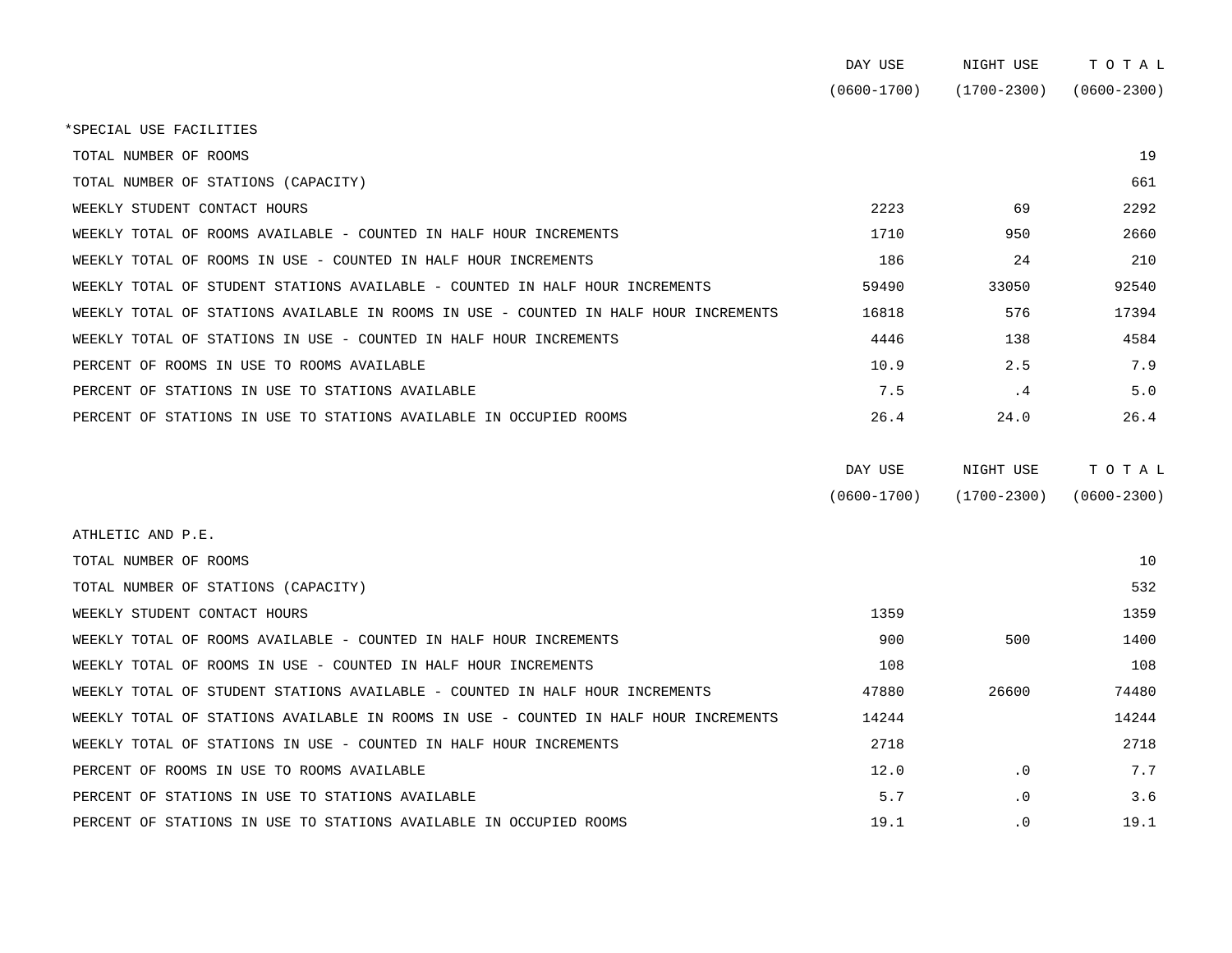|                                                                                      | DAY USE         | NIGHT USE       | TOTAL           |  |
|--------------------------------------------------------------------------------------|-----------------|-----------------|-----------------|--|
|                                                                                      | $(0600 - 1700)$ | $(1700 - 2300)$ | $(0600 - 2300)$ |  |
| CLINIC                                                                               |                 |                 |                 |  |
| TOTAL NUMBER OF ROOMS                                                                |                 |                 | 4               |  |
| TOTAL NUMBER OF STATIONS (CAPACITY)                                                  |                 |                 | 24              |  |
| WEEKLY STUDENT CONTACT HOURS                                                         |                 | 27              | 27              |  |
| WEEKLY TOTAL OF ROOMS AVAILABLE - COUNTED IN HALF HOUR INCREMENTS                    | 360             | 200             | 560             |  |
| WEEKLY TOTAL OF ROOMS IN USE - COUNTED IN HALF HOUR INCREMENTS                       |                 | 12              | 12              |  |
| WEEKLY TOTAL OF STUDENT STATIONS AVAILABLE - COUNTED IN HALF HOUR INCREMENTS         | 2160            | 1200            | 3360            |  |
| WEEKLY TOTAL OF STATIONS AVAILABLE IN ROOMS IN USE - COUNTED IN HALF HOUR INCREMENTS |                 | 180             | 180             |  |
| WEEKLY TOTAL OF STATIONS IN USE - COUNTED IN HALF HOUR INCREMENTS                    |                 | 54              | 54              |  |
| PERCENT OF ROOMS IN USE TO ROOMS AVAILABLE                                           | $\cdot$ 0       | 6.0             | 2.1             |  |
| PERCENT OF STATIONS IN USE TO STATIONS AVAILABLE                                     | $\cdot$ 0       | 4.5             | 1.6             |  |
| PERCENT OF STATIONS IN USE TO STATIONS AVAILABLE IN OCCUPIED ROOMS                   | $\cdot$ 0       | 30.0            | 30.0            |  |
|                                                                                      |                 |                 |                 |  |
|                                                                                      | DAY USE         | NIGHT USE       | TOTAL           |  |
|                                                                                      | $(0600 - 1700)$ | (1700-2300)     | $(0600 - 2300)$ |  |
| DEMONSTRATION                                                                        |                 |                 |                 |  |
| TOTAL NUMBER OF ROOMS                                                                |                 |                 | 5               |  |
| TOTAL NUMBER OF STATIONS (CAPACITY)                                                  |                 |                 | 105             |  |
| WEEKLY STUDENT CONTACT HOURS                                                         | 864             | 42              | 906             |  |
| WEEKLY TOTAL OF ROOMS AVAILABLE - COUNTED IN HALF HOUR INCREMENTS                    | 450             | 250             | 700             |  |
| WEEKLY TOTAL OF ROOMS IN USE - COUNTED IN HALF HOUR INCREMENTS                       | 78              | 12              | 90              |  |
| WEEKLY TOTAL OF STUDENT STATIONS AVAILABLE - COUNTED IN HALF HOUR INCREMENTS         | 9450            | 5250            | 14700           |  |
| WEEKLY TOTAL OF STATIONS AVAILABLE IN ROOMS IN USE - COUNTED IN HALF HOUR INCREMENTS | 2574            | 396             | 2970            |  |
| WEEKLY TOTAL OF STATIONS IN USE - COUNTED IN HALF HOUR INCREMENTS                    | 1728            | 84              | 1812            |  |
|                                                                                      |                 |                 |                 |  |
| PERCENT OF ROOMS IN USE TO ROOMS AVAILABLE                                           | 17.3            | 4.8             | 12.9            |  |
| PERCENT OF STATIONS IN USE TO STATIONS AVAILABLE                                     | 18.3            | 1.6             | 12.3            |  |